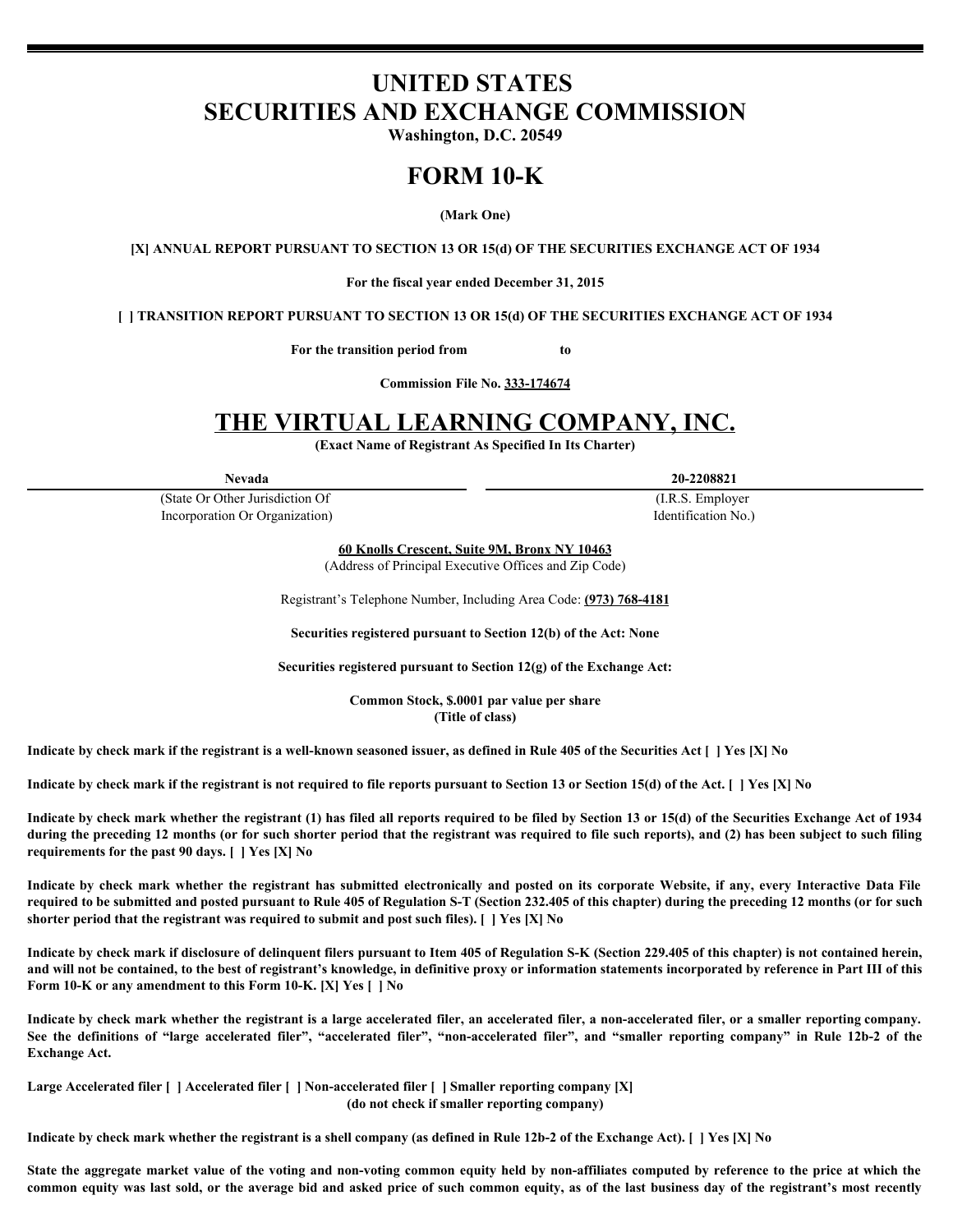# **completed second fiscal quarter. \$0**

**Indicate the number of shares outstanding of each of the registrant's classes of common stock as of the latest practicable date.**

| $\bigcap$ ass                          | Outstanding at March 31, 2016 |
|----------------------------------------|-------------------------------|
| <b>Common Stock, par value \$0.001</b> | 16,304,300                    |

# DOCUMENTS INCORPORATED BY REFERENCE

completed second fiscal quarter. S0<br>
Indicate the number of shares outstanding of each of the registrant's classes of common stock as of the latest practicable date.<br>
Class<br>
Contained at March 31, 2016<br>
Common Stock, par v incorporated: (1) Any annual report to security holders; (2) Any proxy or information statement; and (3) Any prospectus filed pursuant to Rule 424(b) or (c) under the Securities Act of 1933. The listed documents should be clearly described for identification purposes (e.g., annual report to security holders for fiscal year ended December 31, 2015): **None**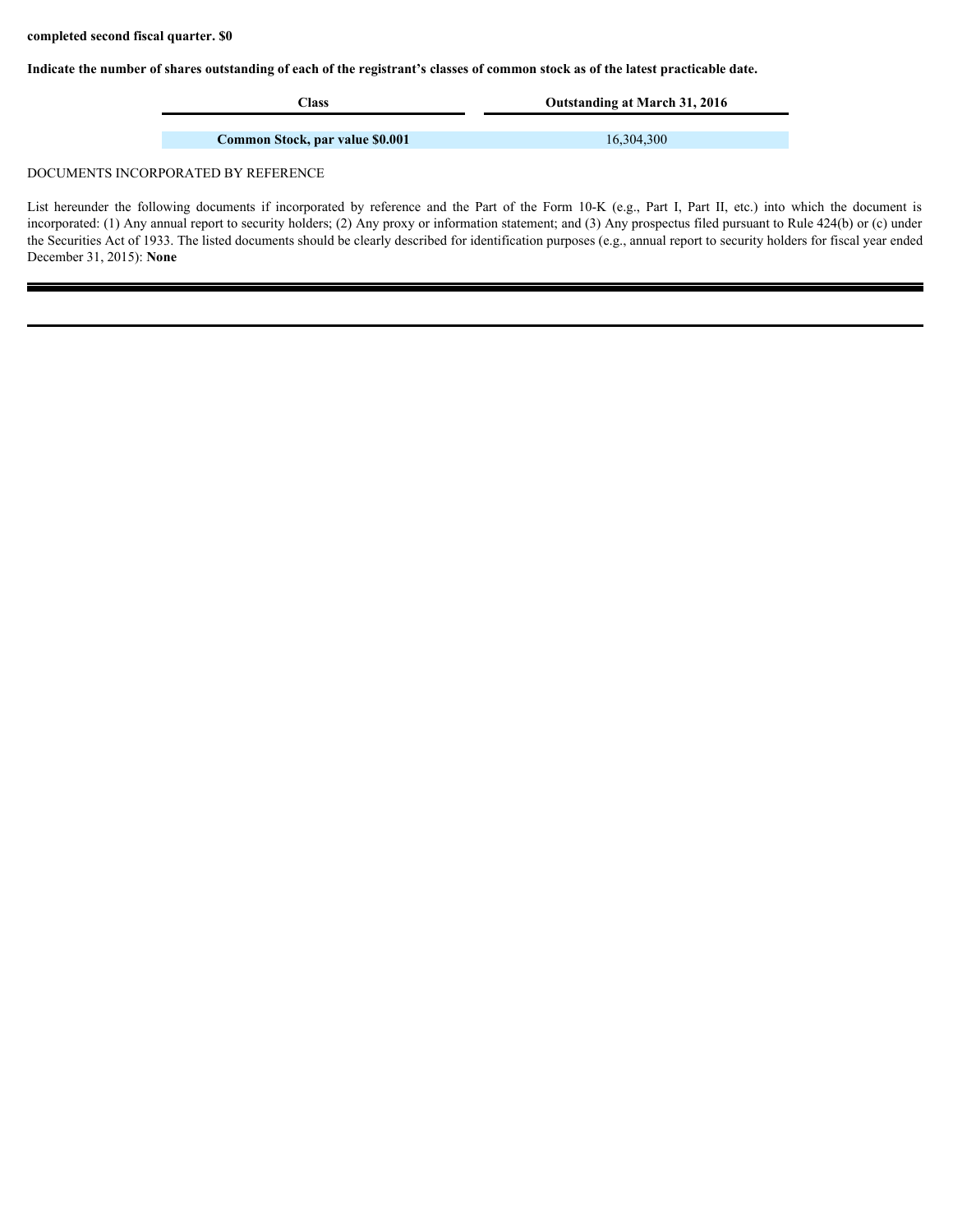# **TABLE OF CONTENTS**

|                                                                                                                          | Page                 |
|--------------------------------------------------------------------------------------------------------------------------|----------------------|
| <b>Special Note Regarding Forward-Looking Statements</b>                                                                 |                      |
|                                                                                                                          |                      |
| <b>PART I</b>                                                                                                            |                      |
|                                                                                                                          |                      |
| Item 1. Business<br>Item 1A. Risk Factors                                                                                | $\overline{4}$<br>20 |
| Item 1B. Unresolved Staff Comments                                                                                       | 38                   |
| Item 2. Properties                                                                                                       | 38                   |
| Item 3. Legal Proceedings                                                                                                | 38                   |
|                                                                                                                          |                      |
| <b>PART II</b>                                                                                                           |                      |
| Item 5. Market for the Registrant's Common Equity, Related Stockholder Matters and Issuer Purchases of Equity Securities | 38                   |
| Item 6. Selected Financial Data                                                                                          | 39                   |
| Item 7. Management's Discussion and Analysis of Financial Condition and Results of Operations                            | 39                   |
| Item 7A. Quantitative and Qualitative Disclosures About Market Risk                                                      | 48                   |
| Item 8. Financial Statements and Supplementary Data                                                                      | 48                   |
| Item 9. Changes in and Disagreements with Accountants on Accounting and Financial Disclosure                             | 49                   |
| Item 9A. Controls and Procedures                                                                                         | 49                   |
| Item 9B. Other Information                                                                                               |                      |
|                                                                                                                          |                      |
| <b>PART III</b>                                                                                                          |                      |
|                                                                                                                          |                      |
| Item 10. Directors, Executive Officers and Corporate Governance                                                          | 51                   |
| Item 11. Executive Compensation                                                                                          | 53                   |
| Item 12. Security Ownership of Certain Beneficial Owners and Management and Related Stockholder Matters                  | 54                   |
| Item 13. Certain Relationships and Related Transactions and Director Independence                                        | 54                   |
| Item 14. Principal Accounting Fees and Services                                                                          | 56                   |
|                                                                                                                          |                      |
| <b>PART IV</b>                                                                                                           |                      |
|                                                                                                                          |                      |
| Item 15. Exhibits and Financial Statement Schedules                                                                      | 56                   |
| <b>Signatures</b>                                                                                                        | 57                   |
| EX-21.1                                                                                                                  |                      |
| EX-23.1                                                                                                                  |                      |
| EX-31.1                                                                                                                  |                      |
| EX-31.2                                                                                                                  |                      |
| EX-32.1                                                                                                                  |                      |
| EX-99.1                                                                                                                  |                      |
| EX-99.2                                                                                                                  |                      |

2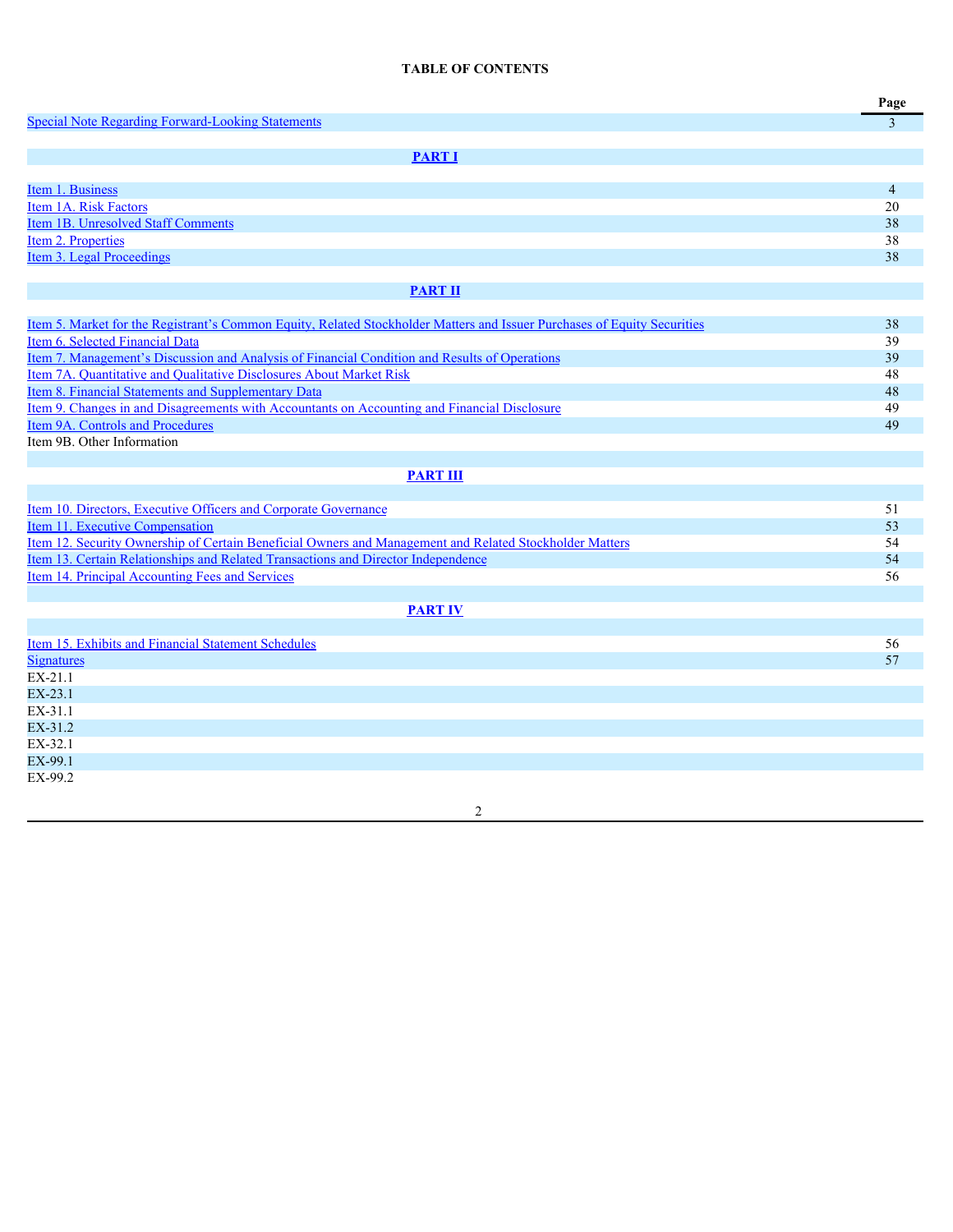## **CERTAIN DEFINITIONS**

<span id="page-3-0"></span>"Virtual," "Company," "we," "our" and "us" refer to The Virtual Learning Company, Inc.

## **SPECIAL NOTE ON FORWARD-LOOKING STATEMENTS**

CERTAIN DEFINITIONS<br>Unless the context requires otherwise, all references in this Annual Report on Form 10-K (the "Annual Report") to "the Virtual Learning Company,"<br>ual," "Company," "we," "our" and "us" refer to The Virtu This Annual Report contains forward-looking statements within the meaning of the Private Securities Litigation Reform Act of 1995 that involve substantial risks and uncertainties. All statements other than statements of historical facts contained in this Annual Report on Form 10-K are forward-looking statements. We CERTAIN DEFINITIONS<br>
"Virtual," "Company," "we," "our" and "us" refer to The Virtual Learning Company, Inc.<br>
"Wirtual," "Company, " "we," "our" and "us" refer to The Virtual Learning Company, Inc.<br>
"This Amual Report conta "may," "opportunity," "potential," "projects," "will," "expects," "plans," "intends" and similar expressions to identify forward-looking statements, whether in the **CERTAIN DEFINITIONS**<br> **CERTAIN DEFINITIONS**<br> **CYITUAL**,""Company," "we," "our "and "us" refer to The Virtual Learning Company, Inc.<br> **SPECIAL NOTE ON FORWARD-LOOKING STATEMENTS**<br>
This Amual Report contains forward-lookin looking statements involve known and unknown risks, uncertainties and other factors which could cause our actual results, performance or achievements to differ materially from those expressed in, or implied by, such statements. These risks, uncertainties, factors and contingencies include, but are not limited to: This Amual Report contains forward-looking stucturents within the meaning of the Private Scentifics. Alistons and the conditions in this Amual Report on Form and Financial Conditions and the conditions in the anticipate i

- inability to achieve a sufficient level of new enrollments to sustain our business model; the recent death of our CEO, CFO and sole director;
- declines or variations in academic performance outcomes of the students and schools we wish to serve as curriculum and testing standards evolve;
- legal and regulatory challenges from opponents of virtual public education or for-profit education companies;
- entry of new competitors with superior technologies and lower prices;
- unsuccessful integration of mergers, acquisitions and joint ventures;
- failure to further develop, maintain and enhance our technology, products, services and brands;
- inadequate recruiting, training and retention of effective employees;
- infringement of our intellectual property; and
- disruptions to our Internet-based learning and delivery systems resulting from cyber-attacks.

Forward-looking statements reflect our management's expectations or predictions of future conditions, events or results based on various assumptions and management's estimates of trends and economic factors in the markets in which we are active, as well as our business plans. They are not guarantees of future performance. By their nature, forward-looking statements are subject to risks and uncertainties. Our actual results and financial conditions may differ, possibly actual conditions, events or results to differ materially from those described in the forward-looking statements contained in this Annual Report. A discussion of factors that could cause actual conditions, events or results to differ materially from those expressed in any forward-looking statements appears in "Part 1—Item 1A—Risk Factors." materially from those represent in, or implied by, such statements These risks, incertainties, factors and considered for our CEO, CTO and sole discusses and the date of the considered are entitled in the considered and o e independent recruiting, training and retardion of officines ampliquency.<br>
indisguresser of trademarks related to the management's expectations or productions of Editor conditions, events or tradits hand on various assum

Readers are cautioned not to place undue reliance on forward-looking statements in this Annual Report or that we make from time to time, and to consider carefully the factors discussed in "Part 1—Item 1A—Risk Factors" of this Annual Report in evaluating these forward-looking statements. These forward-looking information, future events or otherwise.

Any forward-looking statement contained herein speaks only as of the date on which we make it. Factors or events that could cause our actual results to differ may emerge from time to time, and it is not possible for us to predict all of them. We undertake no obligation to update any forward-looking statement, whether as a result of new information, future developments or otherwise, except as may be required by law.

This Form 10-K also contains market data related to our business and industry. See Item 1 "Business." This market data includes projections that are based on a number of assumptions. If these assumptions turn out to be incorrect, actual results may differ from the projections based on these assumptions. As a result, our markets may not grow at the rates projected by these data, or at all. The failure of these markets to grow at these projected rates may have a material adverse effect on our business, financial condition, results of operations and the market price of our common stock.

"ShapevilleUSA," and its respective logo is our trademark. Solely for convenience, we refer to our trademark in this Form 10-K without the TM and  $\mathcal{R}$  symbols, but such references are not intended to indicate, in any way, that we will not assert, to the fullest extent under applicable law, our rights to our trademarks. Other included market and industry data obtained from industry publications and other sources. See Item 1 "Business."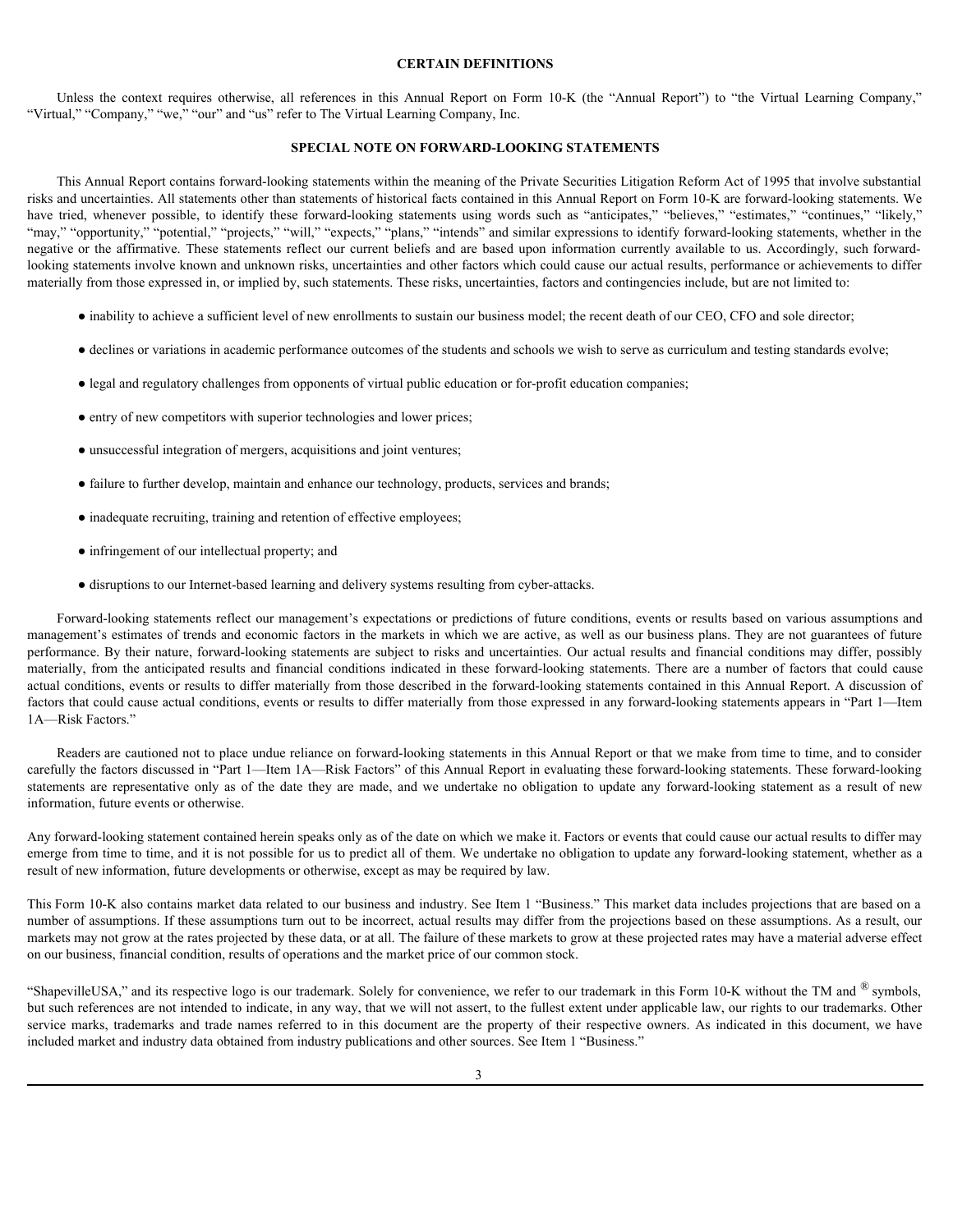## **PART I**

### <span id="page-4-1"></span>**Item 1. Business**

### **Overview Overview** *Overview*

Virtual was formed as a Nevada corporation on January 6, 2009. Virtual Learning plans to become a subscription-based online education company. We intend to **PART I**<br> **Overview**<br> **Overview**<br> **Overview**<br> **Overview**<br> **Overview**<br> **Our final was formed as a Nevada corporation on January 6, 2009. Virtual Learning plans to become a subscription-based online education company. We int FART I**<br>**Overview**<br>**Overview**<br>**instruction through our fully animated taking virtual Learning plans to become a subscription-based online education company. We intend to<br>provide instruction through our fully animated taki PART I**<br> **Overview**<br> **Overview**<br> **Overview**<br> **Ouring that Solution through our fully animated taking virtual textbooks and our web based platform <u>www.mathishase.com</u>. Our fully aimined team<br>
<b>Equitarity of beather out th** learning achievement. **EXEL EXECT CONDUCT CONDUCT CONDUCT THE CONDUCT THE CONDUCT CONDUCT CONDUCT CONDUCT THE CONDUCT CONDUCT THE CONDUCT CONDUCT THE CONDUCT CONDUCT THE CONDUCT CONDUCT THE CONDUCT CONDUCT THE CONDUCT CONDUCT THE CONDUCT CONDUC Example 1. Hussines<br>
We plan to capitalize on the formula of the capital control of the significant transfer on the education of the significant transfer of the education and transfer of the education means the education EVEL 2)**<br>**EVELO increases**<br>**Overview and the state of the increased automobility eigenvalue and the increase of the increase technologies increases the increase and one web-based photons, and increase the increase of the Form I. Rusiness**<br> **Procedure Source of a Novela corporation on January 6, 2069. Virtual Learing plane to boome a mbettighten-based collier company. We intended the teaching the state of the complete the performance of st** 

Our mission is to maximize a child's potential by providing access to an engaging and effective education, regardless of geographic location or socio-economic learning experience into one that delivers individualized education on a highly scalable basis.

Our "Math is Basic" series of virtual math textbooks and assessment programs is intended to be our core product line that will help students in First through 12<sup>th</sup> grade, master grade level academic standards in a fun and engaging manner. We provide our products via a proprietary web-based platform through one of our several websites on the World Wide Web with the URLs www.mathisbasic.com, www.scienceisbasic.com and www.readingisbasic.com. Please note though that we have only one primary website www.mathisbasic.com dedicated to math.

Virtual Learning is also a producer and distributor of computer software and video educational materials on CD and DVD formatted disks and in a textbook ePub format, which will be available through various distributors and our website either as a download or in boxed format. We have combined rigorous content in math with interactive features and games that engage students, reinforce, and reward learning achievement.

student achievement, which has led to periodic assessment in the classroom to gauge student learning and inform instruction, also known as formative assessment, learners and improve student outcomes.

"English for Polish Speaking People". These are not yet available online but are available CD formatted Discs as software.

<span id="page-4-0"></span>Ren I. Business<br>
Wrati was formed as a Newali expectation on Jummy 6, 2009. Virtual Leadings plane to boonic a minicipalization for Portuguese the portuguese of the Conserver of the specific periodic methods for the speaki In 2011 we completed virtual software textbooks in the Adobe Flash format with the titles: "First Grade Math"; "Second Grade Math"; "Third Grade Math"; Third Vrital was formed as a Newals corporation on January 6, 2009. Vrital Learning plans is become the more of the more considered mathematical com-<br>For the more computer mathematical their steady decrease and one of the first Learning to Tell Time"; "Third Grade Math: Algebra"; "Mr. Clock for First Grade"; "Mr. Clock Teaching Time"; and "Mr. Clock Teaches Elapsed Time" and assessment based review level titles for grades first through third grade . Our other educational titles on CD and or DVD formatted disks will consist primarily of virtual mathematics text books and work book courses for grades First grade through college level.

 $\Delta$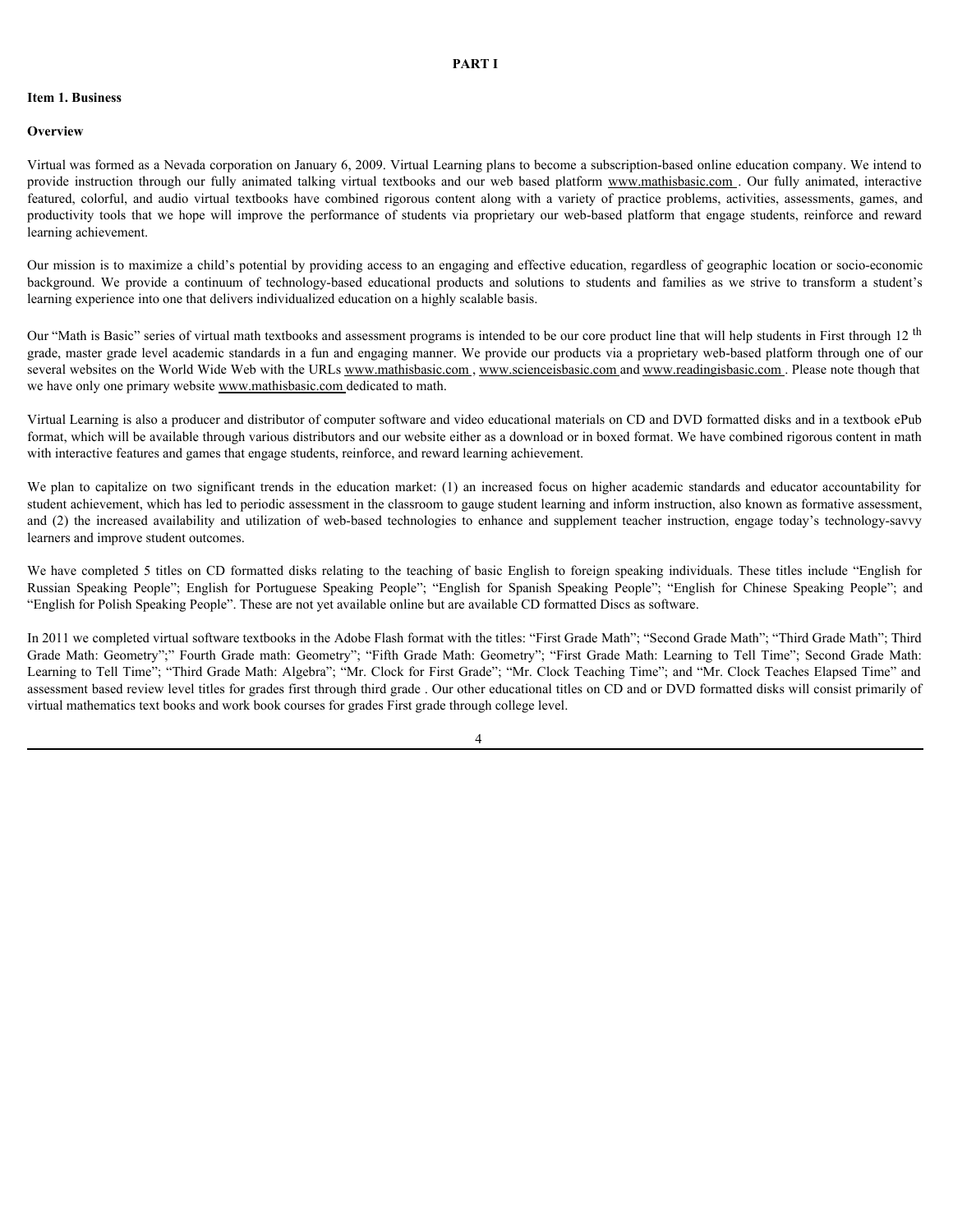During 2012, we added to our expanded inventory of titles by converting all of our software titles into the new ePub electronic format that allowed us to begin marketing our titles through Amazon's Kindle and Barnes and Nobles Nook systems in the latter half of 2012. These titles include " First Grade Math Workbook Vol. 1"," First Grade Math Workbook Vol. 2", "First Grade Math Workbook Vol. 3", "First Grade Math Workbook Vol. 4", "Second Grade Math Workbook Vol. 1", "Second Grade Math Workbook Vol. 2", "Third Grade Math Workbook Vol. 1", "Third Grade Math Workbook Vol. 2", "Third Grade Math Workbook Vol. 3", "Fourth Grade Math Workbook Vol. 1", "Fourth Grade Math Workbook Vol. 2", "Fourth Grade Math Workbook Vol 3", "Fifth Grade Math Workbook Vol. 1", "Fifth Grade Math Workbook Vol. 2", "Fifth Grade Geometry Textbook Vol. 1", "Fifth Grade Geometry Textbook Vol. 2", "Fifth Grade Math Geometry Vol. 1", "Fifth Grade Math Algebra Vol. 1", "Sixth Grade Math Workbook Vol. 1", "High School Geometry Vol. 1", "High School Trigonometry Basics Vol. 1", "High School Trigonometry Workbook Vol. 1", "Calculus Vol. 1. Per Amazon's recommendation we established our retail price at \$2.99 per titles. These titles are sold as an automatic download through Amazon and Barnes and Noble. We receive a 65% royalty on each sale.

During 2015, we were in the process of converting our website from Adobe Flash to a WordPress platform. Adobe Flash has continued to experience problems of acceptance and vulnerability to outside hackers. While WordPress is used by 59.2% of all the websites whose content management system we know. This is 26.2% of all websites. At the time of the filing of this Form 10-K we have not been able to gain control of the changes made during 2015 by our former President and chief programmer Thomas P. Monahan who died April 4, 2015. While we hope to do so the references to progress during 2015 that appear throughout the Business of the Company section of this Form 10-K reflect additions to our technology that may not be recovered by the Company.

We do not intend to follow the core curriculum requirements as sponsored by the National Governors Association (NGA) and the Council of Chief State School Officers (CCSSO) but only use it as a guide in formulating math problem questions. However we intend to enhance the range and scope of our materials and questions based upon traditional curriculum requirements found throughout the United States prior to adoption of this curriculum by the forty-three states, the District of Columbia, four territories, and the Department of Defense Education Activity (DoDEA) who have adopted the Common Core State Standards.

Since we were short cash flow from operations and we were unable to raise any additional cash from private or public sources to pay for our anticipated marketing program during 2015. We instead relied upon the power of the marketing exposure of our ePub titles through Amazon's Kindle and Barnes and Noble's Nook system to help spark sales in our ePub titles. We experienced reduced revenue of \$107 for the year ended December 31, 2015 as compared to \$400 in revenue for the year ended December 31, 2014 from the sale of our ePub titles. As encouraged as we were during the year with Amazon's and Barnes and Noble's systems of international marketing, it became clear that sales through their systems were not going to materialize. In addition, because of lack of funds, we were unable to launch an effective integrated internet marketing approach which must include the use of Face Book, Twitter and Pinterest.

During 2014 and 2015, our analysis of our monthly visitors through our host provider indicated that a natural rate of growth in users was not occurring as expected. We had envisioned that by making all of our courses available to all interested users and providing user friendly self assessments to check the results of users who completed our courses was also not occurring.

Several trends in the communications industry forced us to make significant changes in the platform we are using to present our online educational materials via the internet, going away from Adobe Flash, and marketing our software products:

The growth in the number of students adopting the Apple iPhone as their primary communicating and entertainment device. Apple's iPhone led 2013 US consumer smartphone sales with a 45% share. With more than 120 million smartphones sold in the U.S. in 2013, Apple's iPhone accounted for nearly half of those, taking a 45 percent share in its home market last year, new data released by the The NPD Group Phone Track. Lagging behind the two-horse race was LG, which represented 8 percent of smartphones sold in America last year. HTC took fourth with 6 percent, while Motorola came in fifth with 4 percent. In a Mobile Learning | Research project reported on May 8, 2013 by David Nagel, Most elementary and secondary students are using mobile devices in their studies, either in the classroom or at home. And, according to a new study, the majority would like to be able to use them more in class. Tech Times reports By Horia Ungureanu, Tech Times | November 25, 2015.

5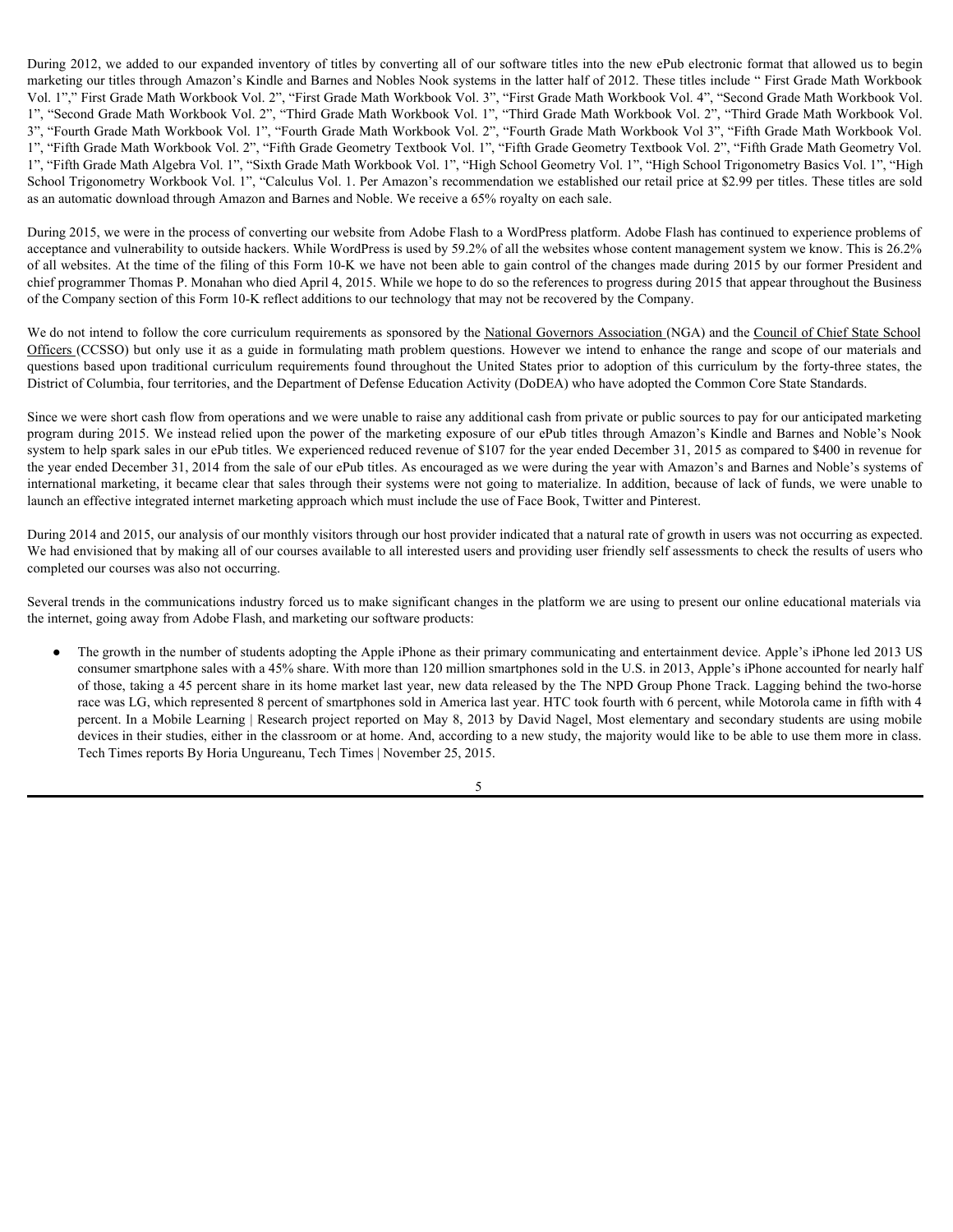Strategy Analytics released the latest "Tablet Operating System Forecast" report and from the looks of it, Windows tablets are growing in popularity at an accelerated rate.

Strategy Analytics released the latest "Tablet Operating System Forecast" report and from the looks of it, Windows tablets are growing in popularity at an accelerated rate.<br>When it comes to sales of Windows tablets, number estimate that the total number of Windows slates to be sold in 2015 is 22 million. If the predictions are correct, Microsoft will have ten percent of the tablet market share, slightly less than half of Apple's score of 22 percent. Android is still king of the hill, with 68 percent of global tablets running on the system. Strategy Analytics released the latest "Tablet Operating System Forceast" report and from the looks of it, Windows tablets are growing in popularity at an accelerated rate.<br>
When it comes to sales of Windows tablets, numbe

A multi-annual analysis, however, shows that in 2019 Microsoft will register more than double its 2015 record of 49 million Windows-powered slates sold. presence will shrink to 59 percent, experts in the field stated

- An NEA Newsletter reported on by Edward Graham that the number of kids with phones has just been blown out of the water the last couple of years. "Two years ago, if any of the kids in my room had a phone, it was a dial-phone that maybe they could text on. And now it's all smartphones."
- According to data compiled by the research firm Nielsen, 58 percent of American children from 13- to 17-years-old owned a smartphone as of July 2012 —an increase of more than 60 percent over the previous year. And with over 50 percent of mobile phone users in America now using smartphones, the numbers only seems to be growing.
- With their easy internet access, a multitude of education-friendly apps, and the ability to be used at a moment's notice (after all, what smartphone-owning teenager would go anywhere without their phone?), smartphones have all the tools necessary to boost student learning.

Sintegy Analytics released the lates<sup>1</sup> Tubitet Operating System Forecast<sup>-</sup> report and from the looks of at, Windows ublets are growing in popularity at an accelerated rate contract of Vindows tablets, nambers from the f WordPress as our platform. Since the Company has only one programmer on staff and insufficient cash to hire additional help, management was forced take it upon itself to conduct the conversion process. This would entail the conversion of several thousand math questions and examples from the Flash platform to the WordPress platform.

Sintingy Analysies relaxed the latest "Tabled Operating System Toweas" repert and four the looks of it, Weakove tables are growing in peptianty at an Society and Montena and Montena Montena Web to Hostgator Singilar and M library of WordPress themes and pluggins. The flexibility of the extensive inventory of WordPress pluggins offered by Hostgator would permit us to replicate the diversity of question and answer types of questions. We also took advantage of the fact that Hostgator's level of security for our Php database is significantly improved over that offered by Yahoo. This fact alone is of critical importance in the decision to leave Yahoo since it affects the security of the name and address database of the children subscribers we hope to build upon.

One of the great advantages to be found in the conversion of our inventory of learning materials, questions and answers lies in the ability of WordPress file being convertible into an app. This would enable our titles to be saleable through Google Play or the App Store.

The business of the Company was originally developed through a prior entity formed under the name the Terra Media, Ltd., a Delaware company ("Terra"). Terra Common Stock was non-existent.

A multi-armal andesis, however, shows that in 2019 Mersellt will register more on double is 2015 record of 49 million Windows-powered since sole.<br>This will give the computer of the notic ratios, while Apple is forecard to The section of the entire of the sell of the Sole and the sell of the sell of the sell of the sell of the sell of the sell of the sell of the sell of the sell of the sell of the sell of the sell of the sell of the sell of • An NEA Newsletter reported on by Edvard Graham that the number of kids with phones has interlection any ofte ware entirely any of the sets of the sets of the sets of the sets of the sets of the sets of the sets of the s s An VEA Newletter representation by Histonic Grabach and some titles, which phone has production and of the value and the state of the state of the state of the state of the state of the state of the state of the state o accrued liabilities aggregating \$35,085. Mr. Monahan was the former President and controlling shareholder of both Terra and Ding Dong School, Ltd. and during the time when Mr. Monahan was in control of Terra, the Ding Dong School subsidiary was the only asset of Terra. Control, of Terra was purchased by Catherine Balloqui who also became Terra's President and sole director. In 2009, Ms. Balloqui made the determination that Ding Dong School's business was less desirable than energy assets and Terra then sold the assets to Mr. Monahan in exchange for the forgiveness of \$5,000 owed to Roger Fidler by Terra for legal fees. Mr. Monahan retains no shares in Terra and Ms. Balloqui has no shares in Virtual Learning.

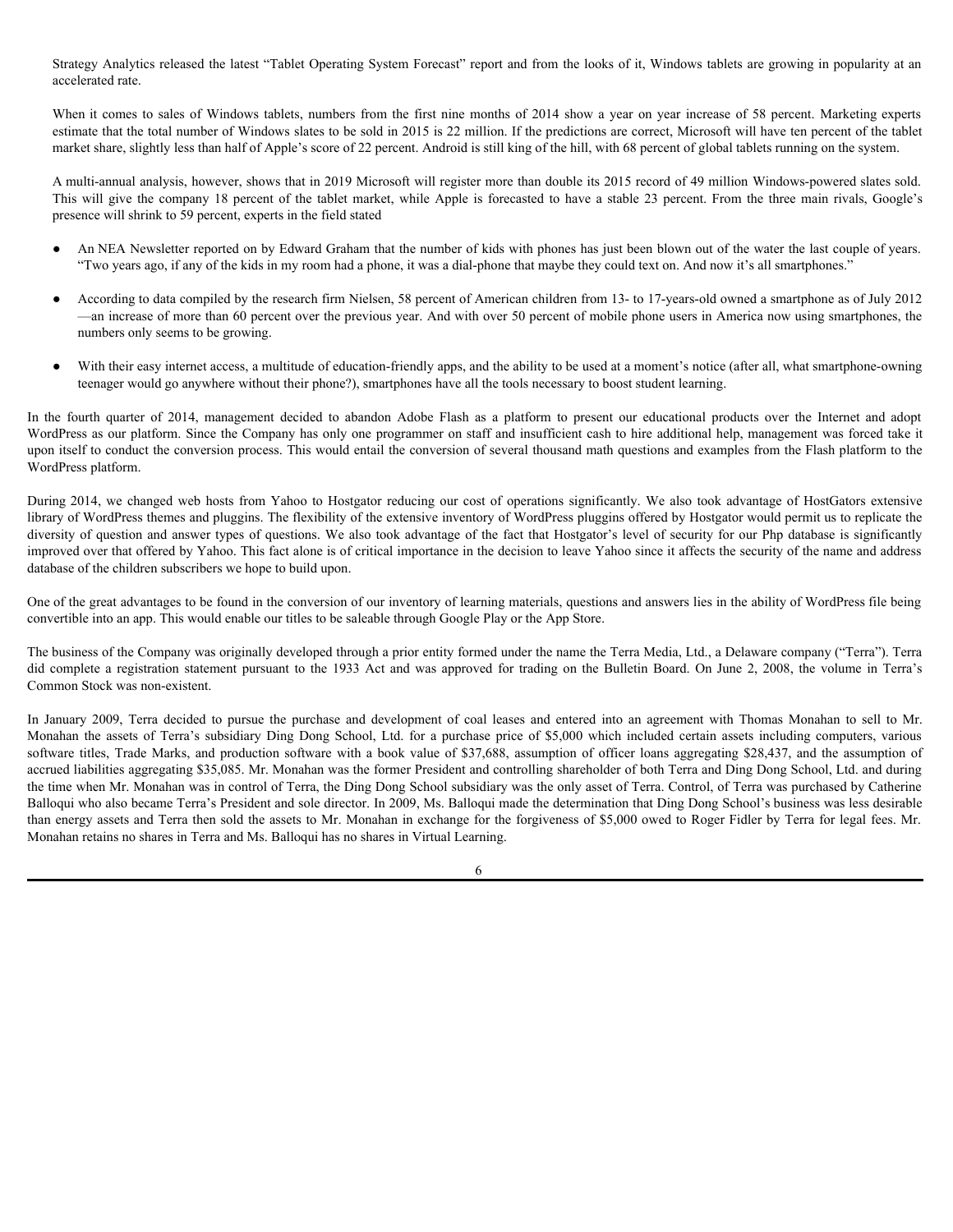## **Our Markets**

TOTAL K-12 ENROLLMENT: 54,876,000

- Elementary: 38,716,000
- Secondary: 16,160,000

TOTAL NUMBER OF PUBLIC SCHOOLS: 98,328

- Elementary: 66,689
- Secondary: 24,357
- Combined: 6,311
- Other: 971

( Digest of Educational Statistics: 2012, Table 105.50 )

TOTAL NUMBER OF CHARTER SCHOOLS: 6,400

( The National Alliance of Public Charter Schools: 2014 )

TOTAL NUMBER OF PRIVATE SCHOOLS: 30,861

- Elementary: 19,697
- Secondary: 2,677
- Combined: 8,488

# ( Digest of Educational Statistics: 2012, Table 105.50 )

The U.S. educational market is estimated to be about \$1.3 trillion dollars, and usually broken down into 4 major sectors: early childhood education: \$70 billion; K-12: \$670 billion; Higher education: \$475 billion and Adult learning, continued education: \$55 billion. Almost 9% of US GDP is spent on education, it's the second largest market, behind healthcare, in the United States. There are about 100,000 public schools, 30,000 private schools, and roughly 4,000 charter or other schools.

The U.S. market for K-12 education is large and online learning is gaining greater acceptance. For example:

According to the National Center for Education Statistics ("NCES"), a division of the U.S. Department of Education, approximately 54,876,000 million students will attend K-12 public schools in the February, 2016. Total private school enrollment is estimated to be 5,268, 090 with 3,976,960 in elementary school and • Steombry 24,357<br>• Combinet: 6,311<br>
• Observed Missions, SUA Characteristics: 2012, 1816(193.9)<br>
TOTAL NUMBER OF CHARTER SCHOOLS: 30,861<br>
• Elementary 19,697<br>
• Combine: 8,488<br>
Characteristics: 2012, Table 105, 1916<br>
• C Education Research Institute, approximately 1,773,000: total home school enrollment. 1,773,000 or 3.4% (estimate) of America's school population according to the Digest of Educational Statistics: 2012, Table 206.10

Many of these students took an online courses and a small percentage enrolled in a full-time online program. As of 2013, six states mandated the completion of an online course prior to high school graduation (Keeping Pace Report, 2013). Multi-district fully online schools served an estimated 310,000 students in 30 states during the 2012-13 school year.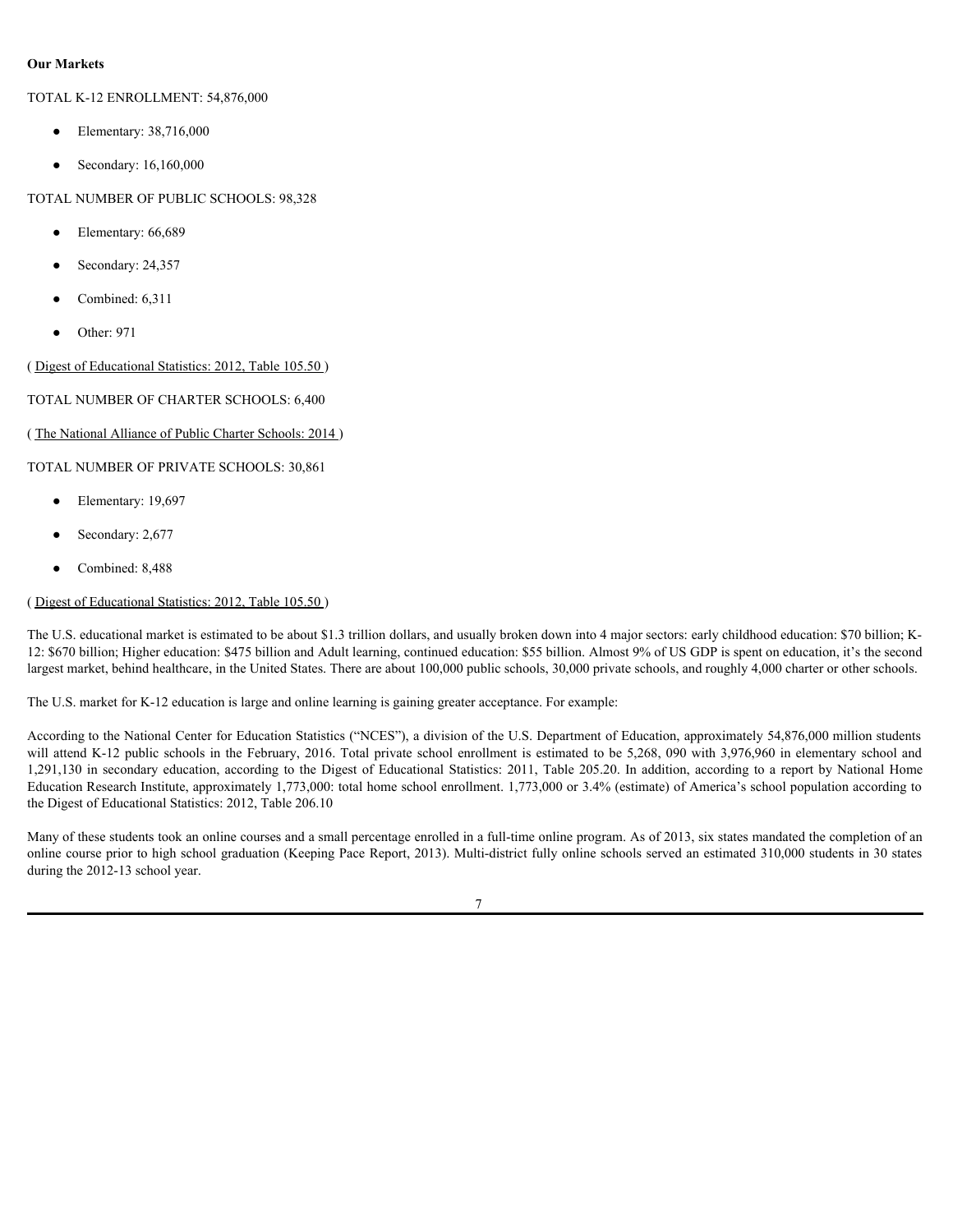According to the NCES, the public school system alone encompassed more than 98,800 schools and approximately 13,600 districts during the 2011-12 school year. The NCES estimates that total spending in the K-12 market was projected to be \$563 billion for the 2012-13 school year, and that public school spending will increase by 24 percent, to \$699 billion, by 2022-23.

According to the NCEA, the total expenditures for public elementary and secondary schools in the United States amounted to \$621 billion in 2011–12, or \$12,401 per public school student enrolled in the fall (in constant 2013–14 dollars, based on the Consumer Price Index). These expenditures include \$11,014 per student in current expenditures for operation of schools; \$1,018 for capital outlay (i.e., expenditures for property and for buildings and alterations completed by school district staff or contractors); and \$370 for interest on school debt.

From 2000–01 to 2011–12, current expenditures per student enrolled in the fall in public elementary and secondary schools increased by 11 percent (from \$9,904 to \$11,014 in constant 2013–14 dollars). Current expenditures per student peaked in 2008–09 at \$11,537 and have decreased each year since then. The amount for 2011–12 (\$11,014) was 3 percent (\$318) less than the amount for 2010–11 (\$11,332).

According to the International Association for K-12 Online Learning ("iNACOL"), in 2013, all 50 states had established a significant form of online learning initiative. In addition, according to iNACOL, 1.82 million K-12 students participated in a formal online learning program. Many parents and educators are seeking alternatives to traditional classroom-based education for a variety of reasons. Demand for these alternatives is evident in the expanding number of choices available to parents and students. Acceptance of online learning initiatives, including not only virtual and blended public schools, but also online courses, credit recovery, According to the NCES, the public school system alone encompassed more than 98,800 schools and approximately 13,600 districts during the 2011-12 school speed, recevent and continue and the NCFs setimates has the factors a offerings, provide schedule flexibility, increase graduation rates and lower the cost to deliver education.

As evidenced by the varying options being utilized by students, no single educational model works equally well for all students. Children today utilize technology in all aspects of their lives, and we expect them to extend their use of technology to their educational needs and choices. Families come from a broad range of social, economic and academic backgrounds. They share the desire for individualized instruction to maximize their children's potential. Examples of students for whom this solution fits include, but are not limited to, families with: (i) students seeking to learn at their own pace; (ii) students with safety, social and health concerns about their local school; (iii) students with disabilities who are underserved in traditional classrooms; (iv) students for whom the local public school is not meeting their needs; (v) students who seek more flexibility than traditional brick and mortar schools can provide.

Most students in the United States will continue to be educated in school buildings and classrooms. However, we also believe that the academic benefits for certain student segments, combined with the significant savings for taxpayers, will continue to drive states and districts to incorporate online solutions into their schoolbased programs. One of the challenges traditional schools continue to face is adoption of technology and innovative new learning devices.

# *Key Dynamics in the K-12 Education Market*

The education industry of the U.S. has undergone several changes over the past few years and continues to invite significant spending by the public. The overall growth of the industry will be driven by rising responsiveness of people towards the benefits of early education, rising awareness of the advantages of higher education and growing demand for online teaching methods. The major trends in the industry include growth of educational content and technology, rising demand for digital textbooks, high penetration rate for U.S. postsecondary education sector, students shift towards online education and students dependence on family for higher education funding.

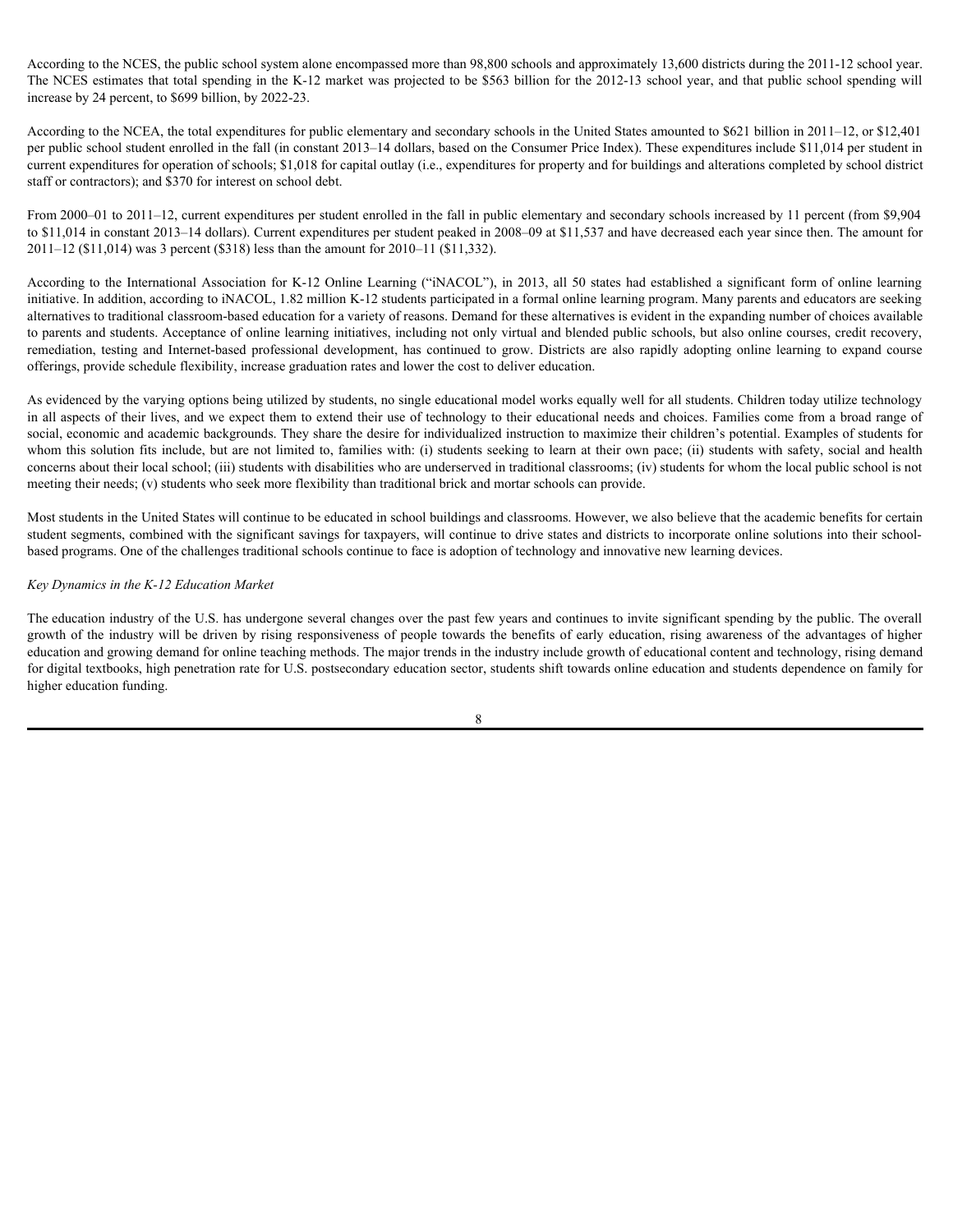According to Jeff Dunn of the the Daily Genius, the size of the U.S. educational market is

- The Early Childhood Education Market is valued at roughly US\$70 billion
- The K-12 Education Market is valued at roughly US\$670 billion
- The Adult Learning Market (continued education) is about US\$55 billion.
- The Tutoring and Test Prep market is only about US\$1 billion. Pretty small, really.
- The Online Education market is about US\$20 billion. A bit bigger than expected.
- The Print and Online Textbook market is about US\$8 billion.

*Legislative Environment.* There are several key legislative initiatives currently impacting the K-12 education market, including the following:

- *Common Core Standards.* A requirement for RttT applicants is to signal their intent to officially adopt the Common Core Standards for K-12 in reading and mathematics. As of December 31, 2011, 43 states, the District of Columbia, Puerto Rico and the U.S. Virgin Islands had officially adopted the new standards, although adoption of the standards does not bring immediate change in the classroom. We believe that implementation of the Common Core Standards will be a long-term process, as states rethink their teacher training, curriculum, instructional materials and testing. We continue to believe that g to Jeff Dumn of the the Daily Gemins, the size of the U.S. educational murket is<br>The Early Childhood Education Murket is valued at roughly USS570 billion.<br>
The Tarly Childhood Education market is and at roughly USS570 bi assessments, but we increasingly believe that the federal government will not mandate national standards and assessments. Furthermore, there is now a growing movement in some states to oppose the Common Core Standards in order to prevent unwanted federal control over education. A study recently g to Jeff Dunn of the the Daily Genius, the size of the U.S. educational market is<br>The Farly Childrecki Farley Childrecki is valued at roughly US\$670 billion.<br>The Farley Elistication Market is valued at roughly US\$670 bill billion for 45 states plus the District of Columbia to implement the Common Core Standards over a seven year period.
- *State and Local Funding.* Most of our U.S. potential customers are public schools and school districts that are dependent on the availability of public funds, with about 46% of total education expenditures coming from state funds and 45% coming from local funds, which have become more limited as many states or districts face budget cuts due to decreases in their tax bases and rates. State and federal educational funding is primarily funded through income taxes, and local educational funding is primarily funded through property taxes.

State tax revenues grew by 6.8 percent in the second quarter of 2015, the final quarter of the fiscal year for 46 states, according to the most recent *State Revenue Report* of the Rockefeller Institute. Personal income tax growth was robust at 14.2 percent, which was driven by strong payments with final returns up 20.0 percent and estimated taxes up 18.2 percent. This trend is not expected to continue, as this year's revenue figures were bolstered by the strong stock market of 2014. States expect fiscal year 2016 to be weaker than 2015, largely because of an anticipated slowdown in income tax revenue, according to Lucy Dadayan and Donald J. Boyd, November 16, 2015

Personal income taxes are the bedrock of state tax revenues. States' fiscal conditions have improved since the Great Recession ended more than six years ago, but their recoveries are incomplete. Despite these challenges, personal income in all states has bounced back above pre-recession figures, though growth has fallen short of historic norms. Nationally, total state tax revenue recovered more than two years ago from its plunge during the recession. But state to state, the recovery has been uneven due to differences in economic conditions as well as tax policy choices. For the first time, tax collections in a majority of states—29—were higher in the second quarter of 2015 than at their peaks before or during the downturn, after adjusting for inflation. States with below-peak tax revenue still have less purchasing power than they did more than six years ago.

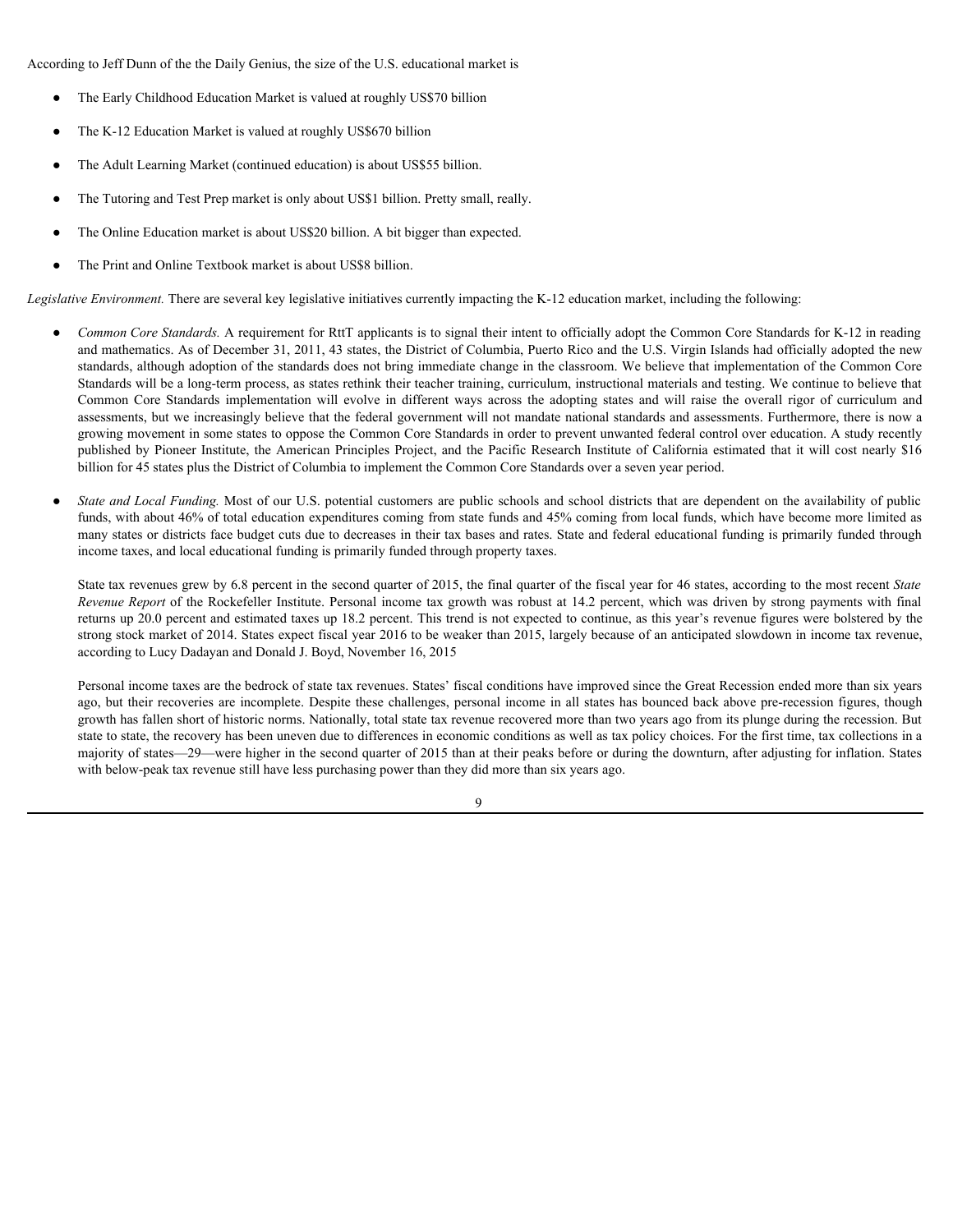States have only partially rebuilt their financial cushions after tapping them to plug budget gaps during the recession. At the end of fiscal year 2015, only 18 states could cover more government expenses using rainy day funds and general fund balances than they could have in fiscal 2007, just before the recession. Four states had less than five days' worth of expenses set aside for budget shortfalls.

# **Our Competitive Strengths**

We believe the following are our key competitive strengths:

*Accessible, Dynamic Web-based Platform.* Our products are delivered primarily online, in a Windows based format so they can be used by teachers and students on computers wherever internet access is available, such as classrooms, computer labs, media centers, school libraries, public libraries or at home. Our programs are States have only partially rebuilt their financial cushions after tapping them to plug budget gaps during the recession. At the end of fiscal year 2015, only 18 states could over more government expenses using rainy day fu States have only partially rebuilt their financial cushions after tapping them to plug budget gaps during the recession. At the end of fiscal year 2015, only 18 states could over more government expenses using rainy day fu content is easily and quickly updated. Slutes have only partially rebuilt their financial cushions after tapping them to plug budget gaps during the recession. At the end of fiscal year 2015, only 18 states could cover more government experses using rainy day f

computer systems. WordPress started as just a blogging system, but has evolved to be used as a full content management system and so much more through the thousands of plugins and widgets and themes. **WordPress** is a free and open-source blogging tool and a content management system (CMS) based on PHP and MySQL Features include a plugin architecture and a template system. WordPress was used by more than 23.3% of the top 10 million websites. WordPress is the most popular blogging system in use on the Web at more than 60 million websites

*The Market for Supplemental Learning Materials* . Schools use a variety of supplemental materials to augment their core curriculum, provide remediation and enrichment and offer additional learning opportunities in the classroom and at home. These materials include traditional print-based materials, such as textbooks, workbooks, problem sheets and printed reading materials. With increased availability and use of computers in the classroom and at home, vendors have developed software and, increasingly, online programs and content as an alternative to print-based materials.

David Nagel on July 1, 2013 in The Journal reported that Public school teachers spent \$1.6 billion of their own money on classroom supplies and gear in the 2012-2013 school year. All told, teachers spent \$3.2 billion on classroom tools this school year, only half of which was funded for them.

In a survey of teacher spending for the 2015 school year Last year, Agile Education Marketing SheerID teamed up to conduct a survey of K-12 teachers to find out more about teacher spending habits. The results were so interesting, that we surveyed over 500 teachers again this year, and now we all get to geek out over the results.

According to the Center on Budget and Policy Priorities, at least thirty states in the U.S. provided less per-pupil funding for K-12 students during the 2014-2015 school year than they did before the recession hit. About  $46\%$  of total educational spending comes from state funds. The teachers we surveyed were experiencing the aftershocks of budget cuts as more of the money spent on their classrooms came from their own pockets instead of their schools or districts.

- The average amount of their own money that teachers spent was \$490
- The average amount teachers received from their school to spend on classrooms was \$300
- The average amount teachers received from school districts was \$247

Although education budgets fluctuate from state to state and district to district, teachers' average spending for classroom supplies has stayed steady for the past two years, hovering right around \$500.

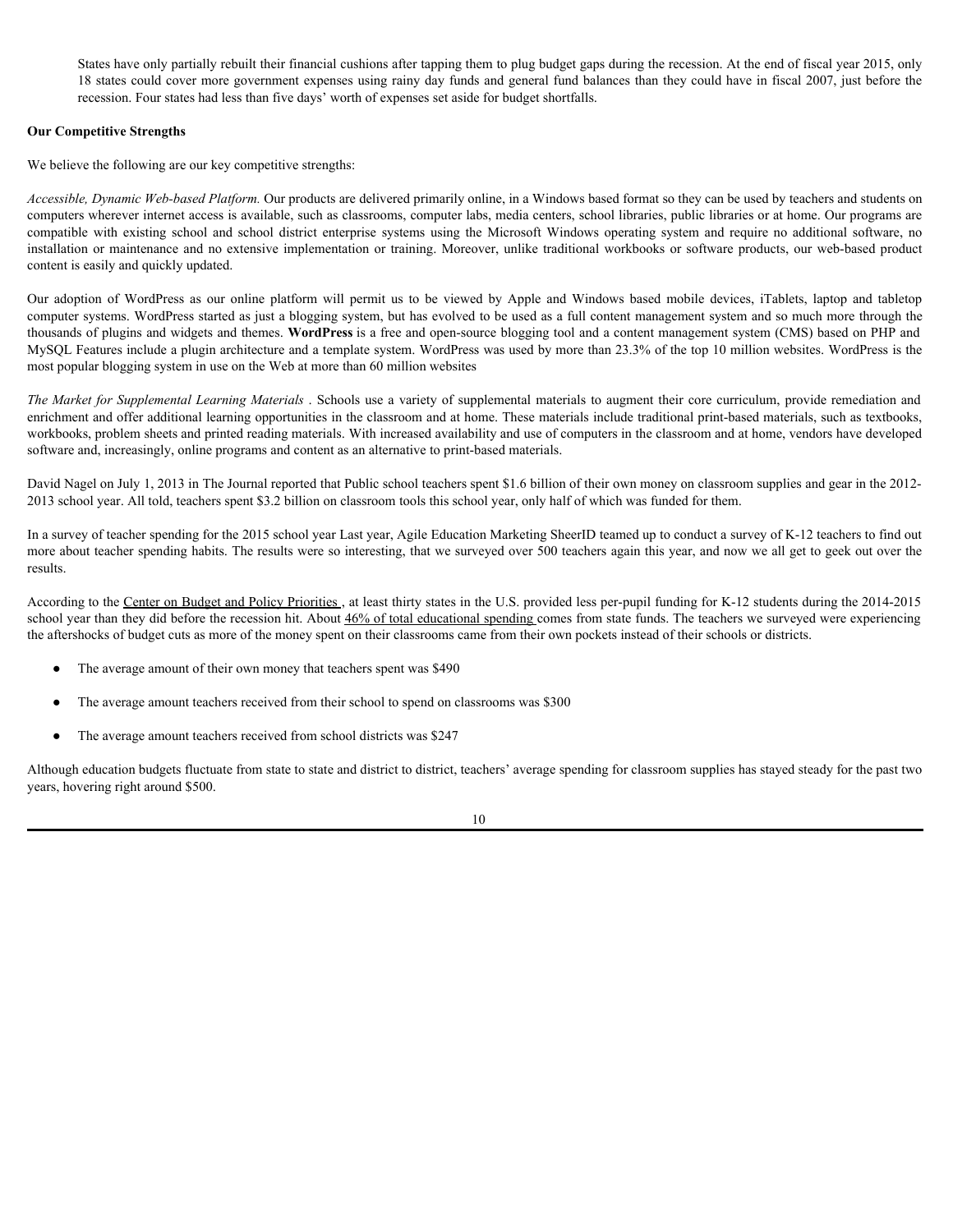Of that nearly \$500 that teachers spend out-of-pocket, 57% was spent on classroom supplies while 9% was spent on instructional materials.

*Limitations of Traditional Print Products*. Educators increasingly are recognizing the limitations of traditional print-based textbook and workbook learning *Limitations of Traditional Print Products*. Educators increasin materials, which are static, cannot be quickly corrected for errors or up dated to address evolving standards, cannot provide individualized feedback to students, do not provide teachers with a method to quickly track student progress and become ragged and obsolete with time and usage. Such traditional print-based learning Of that nearly \$500 that teachers spend out-of-pocket, 57% was spent on classroom supplies while 9% was spent on instructional materials.<br> *Limitations of Traditional Print Products* Educators increasingly are recognizing materials also do not provide administrators with easily obtainable metrics to measure the performance of classes, teachers, or individual grades in their schools on Of that nearly \$500 that teachers spend out-of-pocket, 57% was spent on classroom supplies while 9% was spent on instructional materials.<br> *Limitations of Traditional Print Products*. Educators increasingly are recognizing providing children with materials to take home is simply too costly.

Of that nearly \$500 that teachers spend out-of-pocket, 57% was spent on classroom supplies while 9% was spent on instructional materials.<br> *Limitations of Traditional Print Products.* Educators increasingly are recognizing Of that nearly \$500 that teachers spend out-of-pocket, 57% was spent on classroom supplies while 9% was spent on instructional materials, *Limitations of Fraditional Print Productes*. Educators increasingly are recognizing Software products are designed to run on specific operating systems with specific memory requirements, and require installation on individual computers or costly and time-consuming installations on centralized computer systems. Software products place increased demands on schools' limited IT personnel, systems, and budgets. Access to these products is typically limited to the computers in a specific classroom or computer lab and cannot be used at home unless schools provide a student with a disk containing the software and the student has access to a computer with the appropriate operating system or ability to play a CD-ROM. Any updates require the publication, receipt, distribution and installation of new software or CD-ROMs, which would require the school and parents to purchase new versions. In addition, software-based products are typically unable to provide real-time feedback about student performance to teachers or educators. CD-ROM's are also subject to being illegally duplicated. Of that nearly \$500 that techners spend out-of-pocket, 57% was spent on characons mapplies while <sup>9%</sup> was spent on instructional insteriols.<br>Institutions of *Traductures* in the reduction from the memission are nearly the multers, which are seen, commolies to the play to energy of the play second for the play second in the play second in the second in the second in the second in the second and the second and the second and the second and th Limitation of Softwore Products. An a testil of the recognition of the limitations of princhest products and the precise deshumes and considerably consider the materials, although consider the materials and browns, the ma

*Advantages of Online Learning Solutions.* Online products can provide educators and parents with real-time feedback on student progress, allowing for tailored instruction based on individual student or classroom needs, and can generate reports for parents and teachers. Online products also are easily, automatically, and frequently updated with new or more current content, additional features and enhancements and provide students with instant feedback, positive reinforcement and remediation when proficiency levels are not met. Also, unlike software- or CD-ROM- based learning materials, web-based products require no software to be installed in school or home computers and can be accessed anywhere the internet is available. Web-based products can be offered at lower prices as they do not Smartphones, Tablets and Ebooks.

### **Our Competitive Strengths**

We believe the following are our key competitive strengths:

*Customized, Content.* Our line of virtual textbooks and assessment programs offers online, practice and assessments for certain subjects, primarily math in the first, customization will be attractive to parents and educators, providing them with a resource that meets their specific state and grade-level teaching needs in a variety of subjects.

Real-time Student Tracking, Built-in Remediation and Enrichment. In addition to our virtual textbooks, we have designed software that will assess a student's progress in learning. We can provide real-time reporting on student achievement, allowing parents and educators the option to quickly identify learning gaps and remediation content designed to build foundational skills in order to accelerate students to grade-level proficiency.

11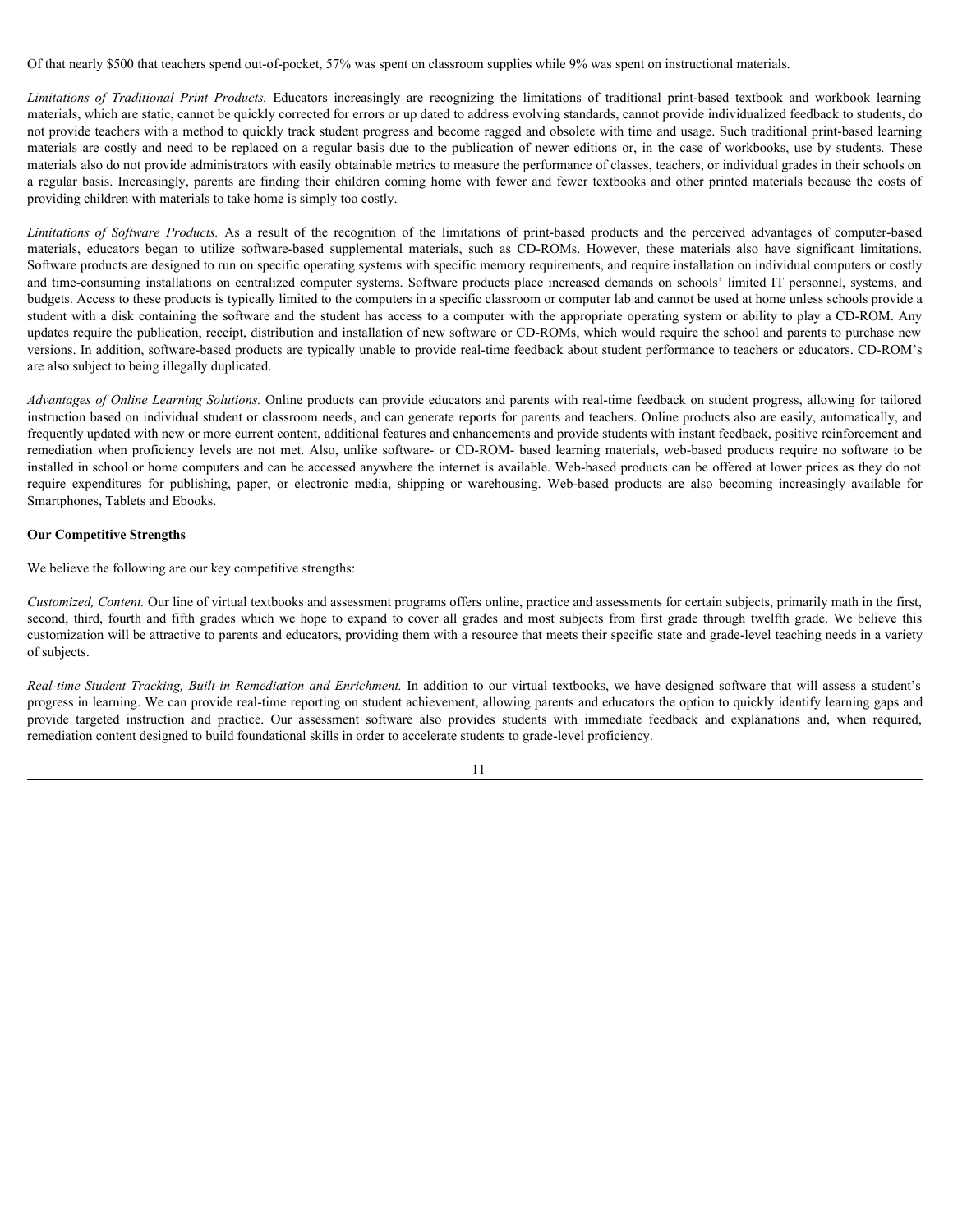*Engaging, Fun and Easy to Use for Students.* Our products utilize a simple, graphical user interface that we believe to be intuitive and easy to use. In addition, our engaging students and providing them with the tools they need to succeed, we hope to enable them to take control of their own learning, boost their confidence, and keep them interested in using our products, while creating a culture of academic success.

*Engaging, Fun and Easy to Use for Students*. Our products utilize a simple, graphical user interface that we believe to be intuitive and easy to use. In addition, our virtual textbooks and supplementary web-based programs *Accessible, Dynamic Web-based Platform.* Our products are delivered online so they can be used by teachers and students on computers wherever internet access is available, such as classrooms, computer labs, media centers, school libraries, public libraries or at home. Our programs are compatible with existing school and *Engaging, Fun and Easy to Use for Students*. Our products utilize a simple, graphical user interface that we believe to be intuitive and easy to use. In addition, our wirtual textbooks and supplementary web-based programs workbooks or software products, our Virtual Learning content is easily and quickly updated whenever content or functionality enhancements are introduced or products are modified due to changes in state standards. *Highging, Fian and Easy to Use for Students*. Our products stilize a simple, graphical user interface that we believe to be intuitive and easy to use. In addition, our virtual textbooks and supplementary web-bsed programs Engaging. Fim and Eary to Use for Sudents. Our products utilize a simple, graphical user interface that we believe to be intuitive and easy to use. In addition, our wirtual textbooks and supplementary web-based programs i *Engaging, Fun and Easy to Use for Sudents*. Our products utilize a simple, graphical user interface that we believe to be intuitive and easy to use. In addition, our wirtual textbooks and supplementary web-based programs *bingaging, Fiva ond Liary to Use for Shadens.* Our products using the graphical user interlative that we below to intuitive and explore that the properties we supplementally well-has the supplemental provides the materia Duggeng *Fuo and Faxy to Use for Nadour*. Our products airliers a streple, propheri mer tractation between the two of the products are the products and supplemental contents are the products and supplemental contents are been here the strong tor products, while creating a where of accessors are strong cash for computes where the strong computes where the strong computes where the strong *High Revenue Visibility and Strong High Strong High* 

Initially we plan to offer access to our full range of website based course offerings for free to help build a user base.

We have designed our software to enable quick modification to any language: We have designed into our software the ability to easily modify and convert its content to any language that we feel there is a market or would be required to meet the requirements of any of our subscriber base.

We believe increased accountability, including the need for school districts and states to meet the requirements of legislative developments, combined with the increased availability and utilization of web-based technologies by teachers, students, and administrators has resulted in decreased spending on traditional printreporting not provided by traditional solutions.

instant feedback, positive reinforcement and remediation when proficiency levels are not met. Web-based products require no software to be installed in school or home computers and can be accessed anywhere the internet is available. Web-based products can be offered at lower prices as they do not require expenditures for publishing, paper, or electronic media, shipping or warehousing

## **Key Attributes of Our Business Model**

We believe the following are the key attributes of our business model (Please note that NONE of the key attributes of our business model have materialized yet):

revenue stream and high profit margins, neither of which have materialized as of December 31, 2015. We have not yet generated any meaningful revenue and have never generated a profit

*Scalability and Flexibility.* We continue to scale our business by increasing our product offerings using our products without incurring significant incremental expense. Our content development process, our flexible sales model and our cost-effective centralized, hosted online delivery platform will allow us to minimize our costs as we expand our product offerings and, hopefully, our business when and if sales develop.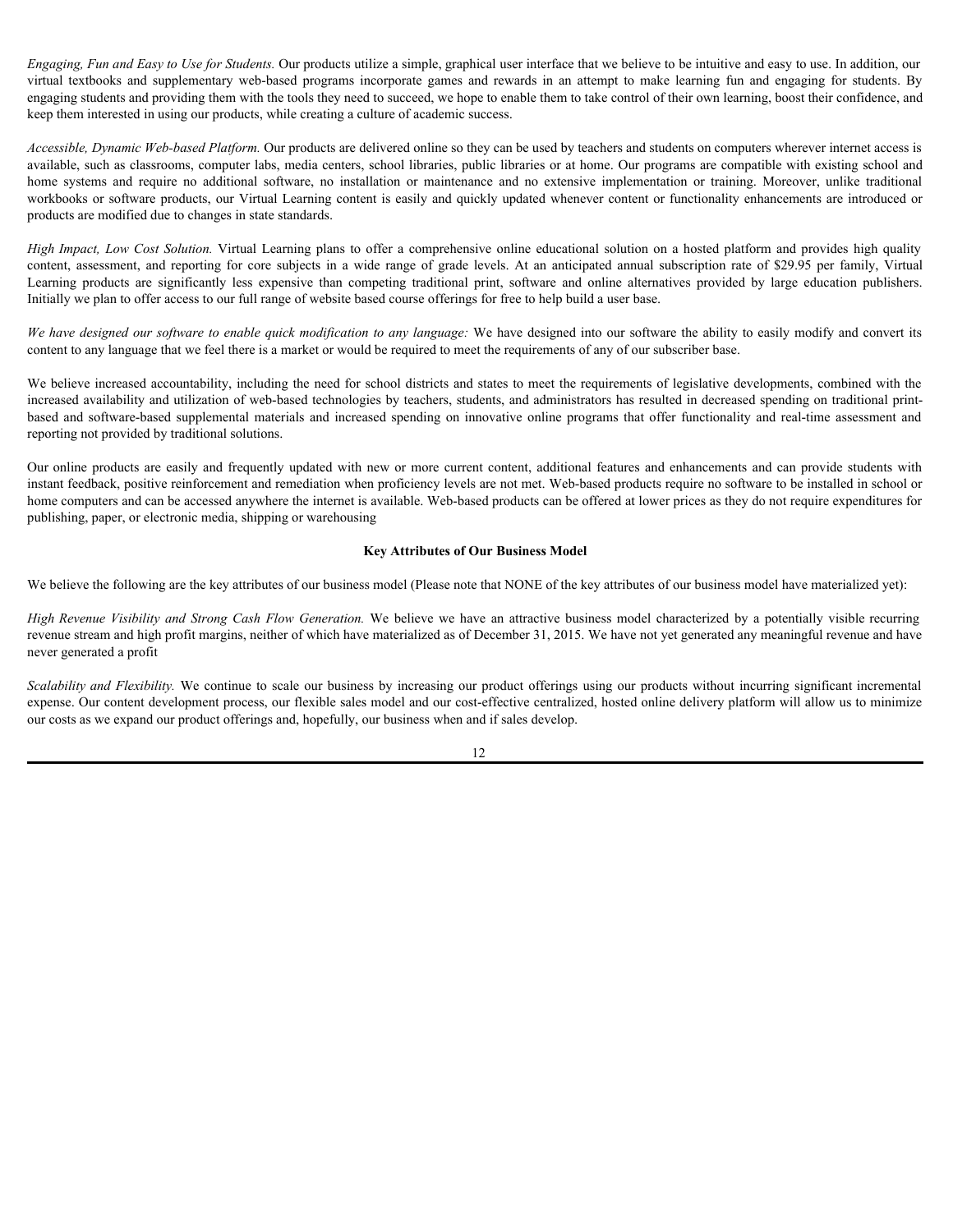*Solution to Various Learning Problems* : As a software development company, we have developed our products in direct response to parents and teachers concerns relating to student's ability to master all of the material. Our software includes, at present, over fifty modules that teach subjects as diverse as geometry, algebra, measurement, addition, subtraction, multiplication, division, and fractions, to name a few, This time pressure issue was further substantiated and further reported by such sources as the Education Resources Information Center; through several studies documenting the importance of time needed for learning and time spent in Solution to Various Learning Problems : As a software development company, we have developed our products in direct response to parents and teachers concerns<br>relating to student's ability to master all of the material. Our amount of information retained in three common types of classroom tasks. Tasks that required knowledge of specific facts; comprehension of basic concepts and Solution to Various Learning Problems: As a software development company, we have developed our products in direct response to parents and teachers concerns<br>relating to student's ability to master all of the material. Our comprehension, and application tasks for all measures of student performance. Solution to Farious Fearing Problems: As a software development company, we have developed our products in direct response to parents and teachers concerns<br>relating to suddent's ability to master all of the material. Our Solution to Farious Learning Problems: As a software development company, we have developed our products in direct response to parents and teachers concerns<br>relative to studie the addition to section and factions, the men Solution to Farian Learning Problems: As a software development company, we have developed our products in direct responses to parents and teacher states in the method, of present constants, all the method, sure any consta

Third: Granting access to all of our subscribing students to all of our virtual courses and supplementary material and assessment programs will allow students who are deficient in having mastered content required in a prior classroom module, prior grade or from another school, will give students an opportunity to make up for any deficiencies at his or her own pace and in a non-threatening and non-judgmental environment. Fourth: The software platform we currently use for all of our products available in the Spanish language.

# **Our Growth Strategy**

*Ability to Implement Growth Initiatives* . With regard to the section " *Develop New Products and Enhance our Online Platform"* below, the reference to new completion of the additional titles is the primary goal of the Company during the next year. The main obstacle to achieving the growth strategy initiatives is the fact that at present we have one employee and limited funds. The failure to obtain additional funding elsewhere, would seriously impair or prevent achieving any of the growth strategy initiatives set forth below prior to development. With such funding, prior to developing additional titles we contemplate achieving certain of our growth initiatives or substantial parts of them. For example, with respect to cross platform functionality, while we are in the process of completing the four possible. By taking into account several other changes our files will play on any standard PC, android cellphone and also play in a video player

*Develop New Products and Enhance our Online Platform.* Once we have achieved a revenue stream we intend to develop new products, as well as new features and functionality for our online platform, to address student needs, parents, and teacher requests in order to maintain the competitiveness we feel necessary to maintain growth both in the number of subscribers to our online services and to enable us to increase our per subscriber revenue by offering increased value. The development of new products and the enhancement of our Online Platform to play on various operating systems such as the Apple, Android and Blackberry are Solution to Toward Newtone 3.4 as a subsequent company we have developed on product in direct contents to present the contents of the state of contents of the contents of the contents of the state of the contents of the c platforms, e.g. it is now primarily viewed over a Microsoft Windows based desk top or laptop computer over the internet whereas in the future it will be viewable over cellphones and tablets. To date our system is viewable through any Windows computer system over the internet and has been modified to be viewed over any cell phone or tablet using Android operating system. In the future we want to extend this to include the iPhone, iPad and Blackberry. We also want to convert our modules to become a video presentation. process, or application of its cross platform functional procedure. The control is the stational interactional telephone above) and a system of the stational subscribes and above) and a formula subscribe telephone systems.

intend to make our online services available to mobile telephone users. We are currently capable of serving Android Tablet users. We intend to extend this cross platform functionality to iPad and IPhone and Blackberry cell phones. These Smartphones appear to be establishing a significant and increasing market share of the mobile telecommunications business. A Smartphone is a mobile phone that offers more advanced computing ability and connectivity than a contemporary feature phone. Smartphones and feature phones may be thought of as handheld computers integrated with a mobile telephone, but while most feature phones are able to are detections at the two we mean and real one an fractions are the state of the state of the state of the state of the state of the state of the state of the state of the state of the state of the state of the state of t complete operating system software providing a platform for application developers. Thus, they combine the functions of a camera phone and a Personal digital assistant (PDA). The increased availability and utilization of web-based and mobile technologies enhances and supplements teacher instruction, engages today's technology-savvy learners and improves student outcomes. Some smartphones, sometimes called NirvanaPhones, have a docking station with an external display and keyboard to create a desktop or laptop environment. Growth in demand for advanced mobile devices boasting powerful processors, abundant memory, larger screens, and open operating systems has outpaced the rest of the mobile phone market for several years.

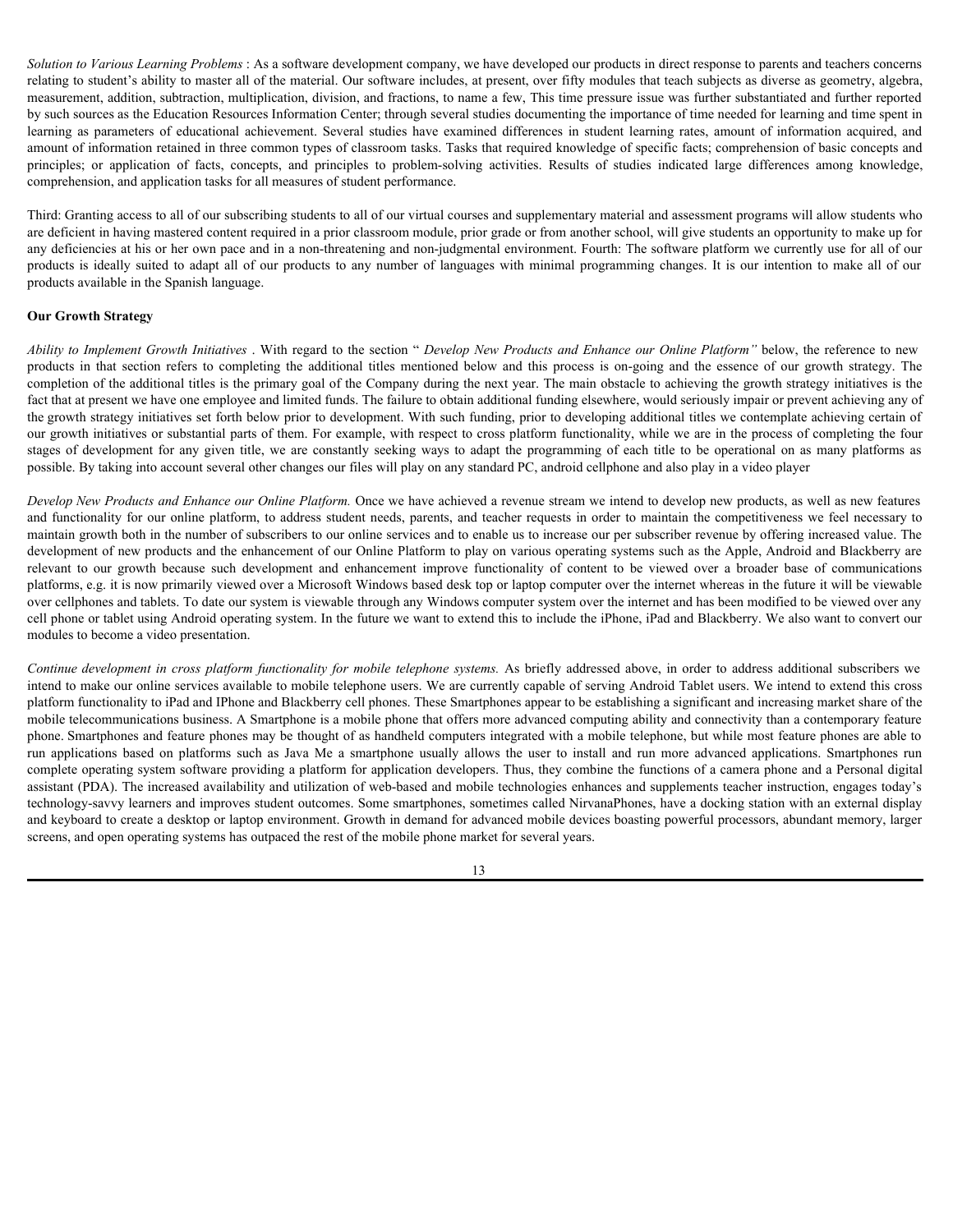*Develop New Products and Enhance our eBook Platform.* Our strategy calls for development of electronic books as an additional source of revenue, additive to revenue coming from online services. An electronic book (also e-book, eBook, digital book) is a text and image-based publication in digital form produced on, *Develop New Products and Enhance our eBook Platform*. Our strategy calls for development of electronic books as an additional source of revenue, additive to<br>revenue compagnition online services. An electronic book (also e companies such as Adobe with its PDF format, and others supported by independent and open-source programmers. Multiple readers follow multiple formats, most of them specializing in only one format.

*products immediately available on the World Wide Web regardless of platform and distribute our products in a cost-efficient manner.*

*Develop New Products and Enhance our eBook Platform.* Our strategy calls for development of electronic books as an additional source of revenue, additive to<br>revertue coming from online services. An electronic book (also e Increasingly tech-savvy students today are increasingly relying on multiple devices and media to access information, through the World Wide Web. As such, it is Develop New Products and Enhance our eBook Platform. Our strategy calls for development of electronic books as an additional source of revenue, additive to<br>revenue coming from online services. An electronic book (also e-bo extending our reach while making our content conveniently accessible, regardless of time or place. And, since our content is 'always on', we may achieve higher Develop New Products and Enhance our ellook Platform. Our strategy calls for development of electronic books as an additional source of revenue, additive to<br>revenue coming from online services. An electronic book (abo e-bo December 31, 2015, our primary delivery vehicle are Windows based devices. With the migration to the WordPress platform our online programs we be visible on both Windows, Apple and Blackberry ddevices.

*Expand Into New Related Markets for Further Growth.* We believe there is a significant opportunity to utilize our programming language platform to create fully animated, talking, colorful, interactive content for the subject fields of science and reading and sell our products in new geographic and end markets that will enhance our growth.

Develop New Products and Folumes our chook Platform. Our strategy calls for development of electronic books as an additional source of revenue, additive to revenue and contents from electronic from the electronic from the Education is a program used to help limited English proficient (LEP) children keep up with all their required academic competencies, such as math, history and science, while they are learning English through ESL (English as a Second Language) classes. Many LEP students learn to speak conversational English within the first 2 years, but research consistently shows that it takes 4 to 7 years before most students are able to use English to learn academic subjects and perform on a par with native English-speaking peers. A recent national research (Collier & Thomas 1996) shows that late-exit quality bilingual programs actually create the best results, with students in 2-way bilingual programs (bilingual students and native-English speakers learning in 2 languages in the same classroom) out-performing their mainstream peers. Despite what the research is showing, most bilingual education programs transition their students into the mainstream within the first 3 years. Develop New Product ond Endonce one show. Platform, Our states velocide, the laboration is test and interested only for the control of the control of the second of the second in the student of minimum students and the sec

learning English. There is always an ESL component to each bilingual program. Uninterrupted development of children's cognitive, academic, and linguistic skills is critical in the academic success of limited English proficient students. Moreover, is it not better to build on the assets that the students bring with them- their knowledge, languages and cultures- rather than discouraging the development of those valuable resources.

Bilingual programs have been proven to be cost effective for school systems to implement for the following reasons:

1) LEP students who chose bilingual education programs are less likely to be placed into expensive special education programs as those who chose to stay in the sink or swim English-only programs, 2) With the additional support, bilingual education students are less likely to drop out of high school than their language minority peers in English-only programs, 3) Bilingual education helps to nurture and support the continual development of valuable bilingual/bicultural skills that are needed in our global economy.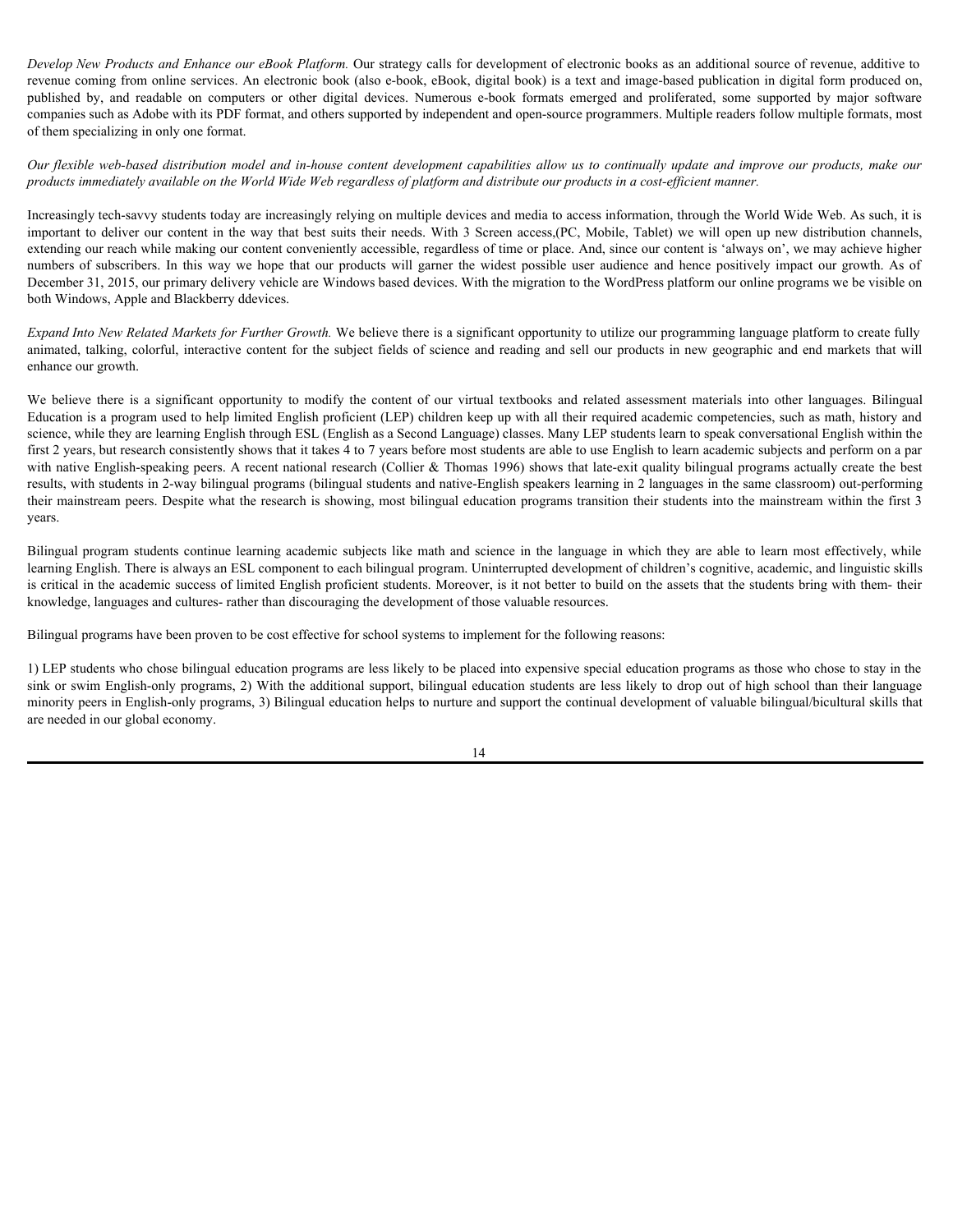There are numerous contributing factors that help explain the desertion of bilingual children and the cultural diverse child. Some of them reside in teenagers themselves, some are institutional, and some are social. Teenag themselves, some are institutional, and some are social. Teenagers start questioning the educational system in which their needs are not satisfied. Families pressed by economic needs encourage teenagers to work, because they see education as a very expensive commodity. Pressing economic need impels them to earn a living There are numerous contributing factors that help explain the desertion of bilingual children and the cultural diverse child. Some of them reside in teenagers themselves, some are institutional, and some are social. Teenag combine to present a bleak future for minority students. The lack of basic skills is another contributing factor. A typical bilingual student lags two years behind his or her classmates, which imprint on them a label that in some cases is very difficult to overcome. Children know who are the good students and are the ones who There are numerous contributing factors that help explain the desertion of bilingual children and the cultural diverse child. Some of them reside in teenagers<br>themselves, some are institutional, and some are social. Teenag regularly gain knowledge, the youngsters who are truant fall farther behind, and the gap between their knowledge level and the ideal level becomes greater. There are numerous contributing factors that help explain the desertion of bilingual childern and the cultural diverse child. Some of them reside in teenagers themselves, some are institutional, and some are social. Teenag There are numerous contributing factors that help explain the desertion of bilingual children and the cultural diverse child. Some of them reside in teenagery all them been been served in communications, some are institut Thes are numerous contributing factors that help explain the descriton of bilingual ebidden and the column diverse exist Some of them resides in textbooks point and some constrained of commutes present in which that the re There are annerons contributing factors that help explain the descriton of bilingual children and the column diverse learning the measure of the properties one in reds. For the students by some measure in the students of t There are unancount contributing factors that help explain in detection of bilingual children and the unitary indetermination of the measurement of the effect of the contribution of the URL www.mathistasic.com in the cont

By addressing bi-lingual educational needs and by translating our online programming and eBooks into other languages we will expand our potential user base and speakers is relevant to our growth because such development and enhancement aims to expand customer base into new markets to be viewed over a broader base of communications platforms, e.g. it is now primarily viewed over a desk top or laptop computer over the internet whereas in the future it will be viewable over cellphones and tablets, for non-English speakers. To date we have translated third and fourth grade geometry courses into Spanish and in the future we intend to marketing Asian language courses again with an eye toward expanding the customer base in the future.

## **Our Products and Services**

Virtual Learning is an online education company. As of December 31, 2015, we have not begun to accept subscribers. We are making available our courses and interactive virtual textbooks. Our fully animated, interactive featured, colorful and audio virtual textbooks have combined rigorous content along with a variety of practice problems, activities, assessments, games, and productivity tools that improve the performance of students via proprietary web-based platforms games that standards in a fun and engaging manner. We provide our products via proprietary our web- based platform through one of our several websites on the World Wide www.mathisbasic.com .

When a student logs into our web-based system, the student is granted total access to all subjects regardless of grade. Falling budgets, increased student density per classroom, and what may be perceived by parents and teachers as more demanding learning requirements have only placed a greater burden for the student to keep up. Our virtual textbooks and other learning products may help a student overcome this problem by learning on an individual level and at his or her own rate in a non-threatening, non-judgmental environment. Since it is self-paced and fully contained it allows students to work at an advanced pace as well as provide remedial support.

Virtual Learning is also a producer and intends to distribute computer software and video educational materials on CD and DVD formatted disks which will be available through various distributors and our websites either as a download or in boxed format. We have opened ecommerce store fronts on Amazon.com, and Barnes and Noble's Nook. We have combined rigorous content in math with interactive features and games that engage students, reinforce and reward learning achievement. It is our intention to eventually have all our content available both online and in the CD and DVD formats. However, at present there are some titles that are not available in both formats.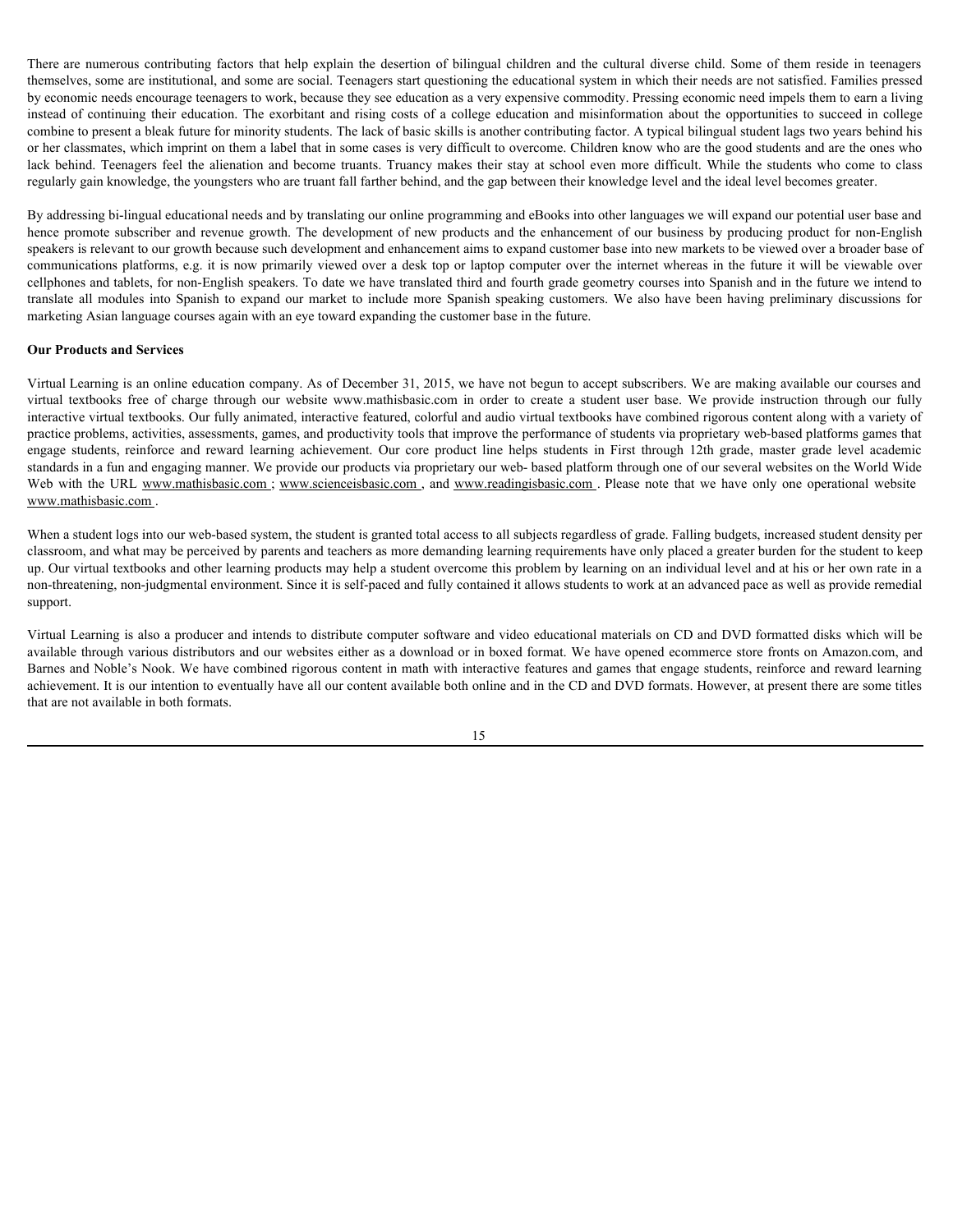To date, we have completed 5 titles on CD formatted disks relating to the teaching of basic English to foreign speaking people. These titles include "English for Pussian Speaking People"; English for Portuguese Speaking Pe "English for Polish Speaking People". These are not yet available online.

To date, we have completed 5 titles on CD formatted disks relating to the teaching of basic English to foreign speaking people. These titles include "English for Russian Speaking People"; English for Polish Speaking People We have also completed virtual textbooks in the ePub format with the titles: "First Grade Math"; "Second Grade Math"; "Third Grade Math"; Third Grade Math: "Geometry";" Fourth Grade math: "Geometry"; "Fifth Grade Math: "Geometry"; First Grade Math: "Learning to Tell Time"; Second Grade Math: Learning to Tell Time"; "Third Grade Math: Algebra" "Mr. Clock for First Grade"; "Mr. Clock Teaching Time"; and "Mr. Clock Teaches Elapsed Time" and assessment based review level titles for grades first through third grade These titles will all be available online, as well as in CD and DVD format. Our other educational titles on CD and or DVD formatted disks will consist primarily of virtual mathematics and science text books and work book courses for grades Pre-K through college level. To date, we have completed 5 titles on CD formatted disks relating to the teaching of basic English to foreign speaking people. These titles include "English for Rhatism Speaking People"; English for Pottaguese Speaking Pe

We are also in production stage on several other virtual audio and animated teaching textbook computer program titles relating to teaching "Money" for First Grade. Strade Algebra" and "Fifth Grade Algebra"; First Grade Mat "Measurement"; "High School Geometry" and "High School Algebra" in CD format and one video title relating to teaching Calculus I, college level. We are also in preproduction on additional video titles relating to Trigonometry, pre-calculus..

## *Core Educational Principles*

We believe that one of the keys to our success lies in our core educational principles that guide product design and development:

- *Clear expectations.* We have subdivided each grade into approximately twenty four different modules. Each module focuses on an underlying topic have completed 5 titles on CD formanted disks relating to the teaching of basic Finglish to foreign speaking heople". The color content disks relating the predict of computers Speaking People", and rigorous "Polish for exp presentation starts out with a review of the basic underlying concepts and skills and is patiently and painstaking incremented with all of the content and skills required to be learned and mastered for that particular grade. Clear goals for the student to master the targeted skills or concepts. Each module includes activities and various types of questions to assess the student's mastery and progress.
- *High quality, rigorous content.* We are in the process of building courses from the ground-up, customized to each set of standards for a particular topic. We utilize a scaffolding approach to content development that begins with skill building and then builds to higher level thinking skills.
- *Fun and engaging assignments*. Our virtual textbooks are embedded with short games, an assortment of activities and a variety of question formats to assess the student's mastery of the material. These features provide continual positive reinforcement and reward learning to engage students and build student confidence in a non-judgmental and non-threatening environment.
- *Immediate feedback*. Students will receive immediate feedback and explanations for each question and activity, allowing them to learn and quickly apply new knowledge to subsequent questions and to build skills and conceptual understanding in order to handle more complex content that follows.

## **Our Subscribers**

Our target market is the approximately 50 million students that attend school throughout the United States consistingof K-12 and postsecondary education and the approximately 1.5 million students that are being home schooled though out the United States.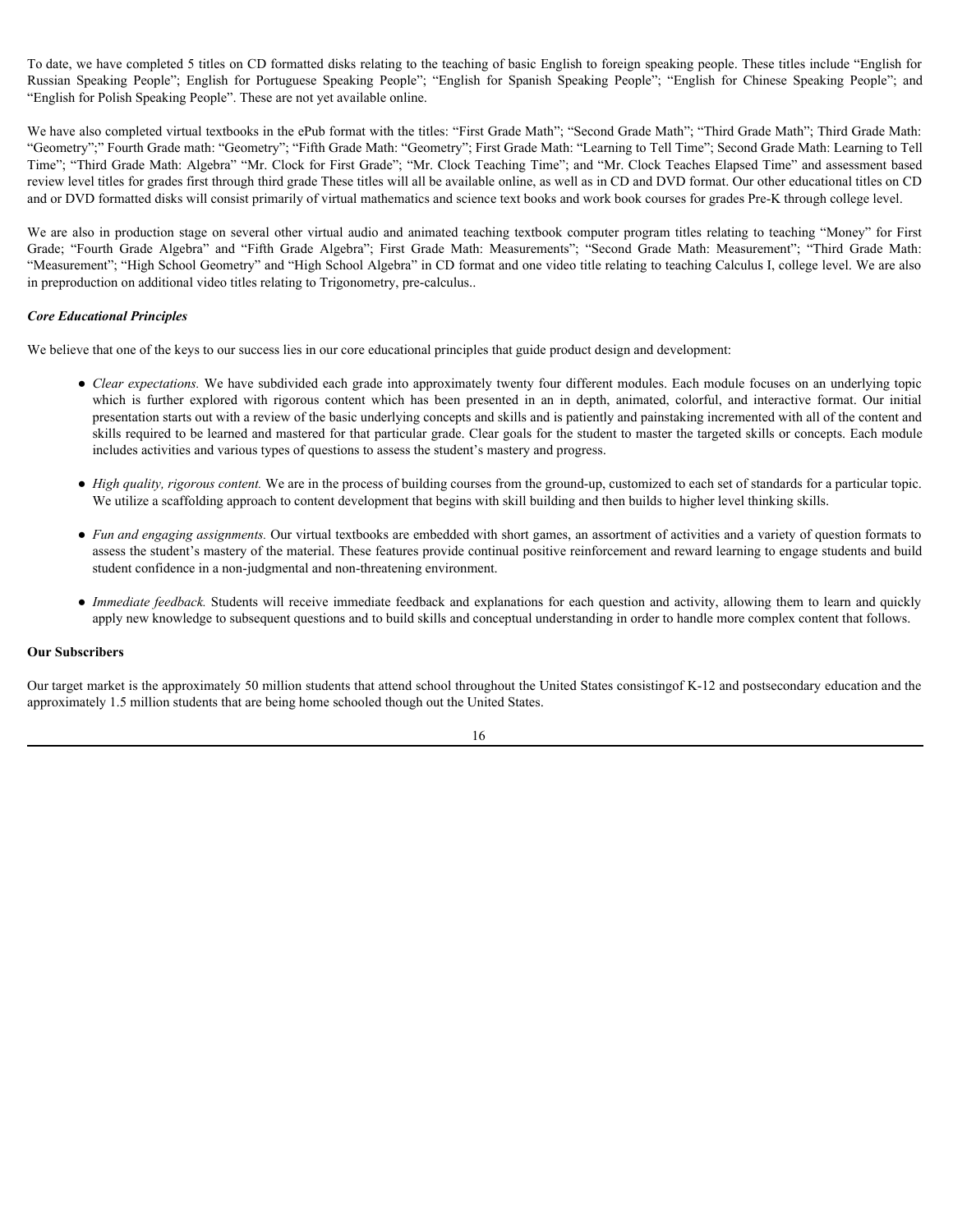## **Marketing, Sales and Subscriber Support**

## *Marketing Activities*

When implemented our marketing strategy will be to continually increase our brand and Web-site awareness, to introduce and to continually generate qualified subscriber leads for our web-site. We intend to focus our marketing efforts on individual students and their parents, individual schools, principals, and teachers for sales to both new and existing subscribers.

## *Our primary marketing activities will include:*

- **Example States and Subscriber Support**<br> **Examplemented our marketing strategy will be to continually increase our brand and Web-site awareness, to introduce and to continually generate qualified<br>
recibe leads for our webng . Sales and Subscriber Support**<br>plemented our marketing strategy will be to continually increase our brand and Web-site awareness, to introduce and to continually generate qualified<br>r leads for our web-site. We inited relationships with satisfied students and parents, organizations, and school subscribers to target new sales to other interested parties in the geographic area; **Eximery Sales and Subscriber Support**<br> *Mering Activities*<br>
in implemented our marketing strategy will be to continually increase our brand and Web-site awareness, to introduce and to continually generate qualified<br>
crib
- subscribers or free trials of add-on products to attract
- 3. Renewals; and we intend to promote ourselves through magazine advertisements describing and offering our virtual textbooks.

## *Subscriber Support*

We will provide our subscribers with service through "contact us" via phone, live chat or by email.

**Our Competition** As a general matter, we face varying degrees of competition from a variety of education companies because our learning systems encompass many components of the educational development and delivery process. We compete primarily with companies that provide online curriculum and school support services to K-12 virtual and blended public schools, and school districts. Virtual Learning will compete primarily with other providers of supplemental educational materials and online learning tools.

**Marketing Sales and Subscriber Support**<br> **Marketing Advition**<br>
We have implemented on metasting integrated from correlating mesons can be<br>not disturbed in the substitute and the substitute of the continued in<br>
where the Marketing, Sales and Subserviber Support<br>
Moning Advisent descriptions with the incrementation incrementation incrementations and Web-ide accurace, to institute and to ensime<br>
when in the last for any solven who we must u **Marketing Activities**<br> **Marketing increases of marketing stategy will be to examinally increase our band and Web-ide are<br>necessary between the low-model of the method interest constrained and Web-ide and the process, red** Merketing Activities<br>
When implemented our multiclus tracted will be to continually increase our bund and Web-ine mears and bullet users individual schools, principle and the continually generate qualified<br>
which to be one materials; traditional print textbook and workbook companies that publish K-12 core subject educational materials, standardized test preparation materials or paper and pencil assessment tools; summative assessment companies that have expanded their product lines to include formative assessment and instruction products; non-profit and membership educational organizations and government agencies that offer online and offline products and services, including in some cases at no cost, to assist individuals in standards mastery and test preparation; and providers of website hosting for students, teachers and schools.

We believe the principal competitive factors in Virtual Learning's market will be: quality of content and deep customization to standards; formative assessment and reporting to inform instruction; ease of use, including whether a product is available online; program efficacy and the ability to provide improved student outcomes; ability to engage students; quality of subscriber support; vendor reputation; and price.

Virtual Learning expects to compete primarily with textbook, workbook, study guide and software product published by the large postsecondary publishers, such as Pearson, McGraw-Hill, Cengage, Wiley, and Mosby (Reed Elsevier).

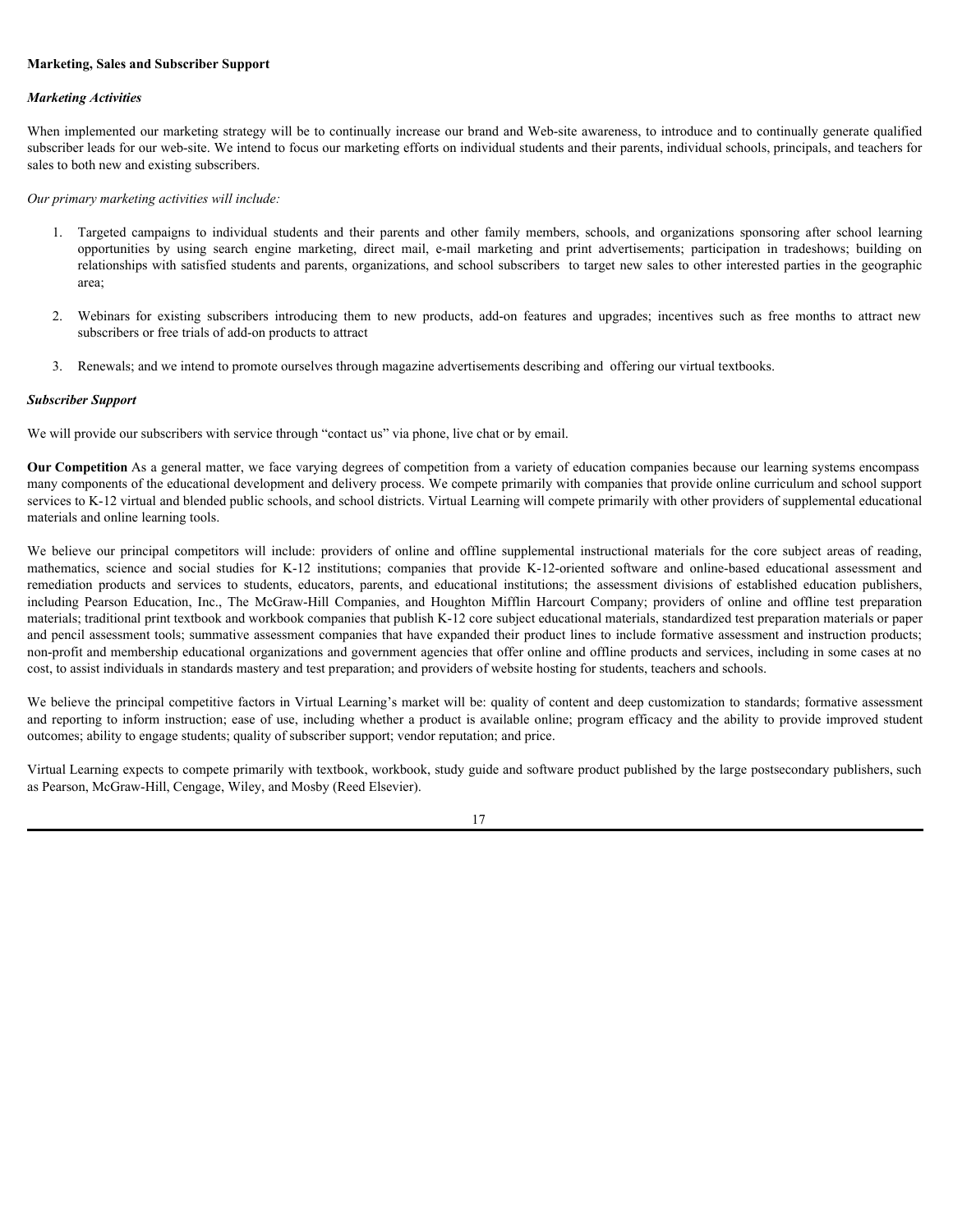## **Concentrations**

We anticipate that the majority of our revenues from the sale of subscriptions and our products and services will occur in North America.

## **The Technology**

All of our courses are delivered primarily through an online platform and generally include a significant amount of online content. We employ technology where we feel it is appropriate and can enhance the learning process, with the offline:online ratio changing appropriately for advancing developmental levels in students. In addition to online content, our curriculum includes a rich mix of course materials, including engaging ePub textbooks

We were using Adobe Flash as the platform upon which to develop our virtual textbooks and CD and DVD formatted educational titles. Adobe Flash had several unique features that make it ideal for our purposes. First, it had the ability to publish our work in several formats including as an executable file which may be played on either a PC or a Macintosh Computer. In additional the same programming may also be used as the basis for presentation on our website with no change in the basic core code. Adobe Flash is especially useful in its ability to incorporate and integrate many forms of media into a single interactive program.

Adobe Flash was one of the most popular and versatile applications for digital multimedia and website development. The biggest drawback was that Apple and Adobe have not been on friendly terms and have made the adoption of Flash on Apple systems not very user friendly and visible on Apple's various iPhone and iTablet devices. Apple has been capturing an increasing percentage of the education market. Apple continues to dominate the market for education tablets.

On October 28, 2013, Apple CEO Tim Cook said that iPads make up 94 percent of the market for education tablet, a stat that he noted was impressive and unheard of in most businesses. "I've never seen a market share that high before," Cook said Monday during a conference call with analysts. The company has attempted to push its tablets into the education arena with textbook support and discounts for bulk purchases. Schools represent a potential source of growth at a time when the iPad's market share dominance has eroded in the general consumer market. Cook said the education business represented a potential \$1 billion market for Apple. Apple on Monday reported fiscal fourth-quarter results that topped Wall Street expectations, led by strong iPhone sales. But iPad sales of 14.1 million units was short of estimates and flat from a year ago. Apple could see a spike in iPad sales in the next quarter, with consumers likely scrambling to buy the iPad Air, which hits the market on Friday. The iPad Mini with Retina Display is scheduled for later in November. In addition to order content, our curitation includes a independent of the standard standard of the standard Monden Come and CD and DVD formated showed and the standard standard with a non-papel include to the sometime of

As the Internet has become more complex, more easily accessed, and more plentiful in rich media, it has increasingly become a destination for those wanting to be educated and entertained at the same time. Education is a subset of media (online or offline, interactive or not) that presents science, math, history or culture in a compelling and entertaining manner. This is where Flash-based education and entertainment entered the scene. Flash allowed for the creation of nonlinear, selfmotivated, educational experiences that feature compelling and powerful use of sound, video, imagery, and interactivity.

We believe that the conversion of our educational materials to be viewable over various Apple devices is critically important to the continued existence of our Company. We believe that WordPress is the platform to accomplish that goal. Today WordPress has impressive flexibility in terms of Themes and a vast array of plugins that most everything we have accomplished using Flash may be replicated using WordPress and plug-ins that are available.

WordPress users may be installed with a variety of themes and switch between them. Themes allow users to change the look and functionality of a WordPress website and they can be installed without altering the content or health of the site. Every WordPress website requires at least one theme to be present. Every responsiveness to the themes.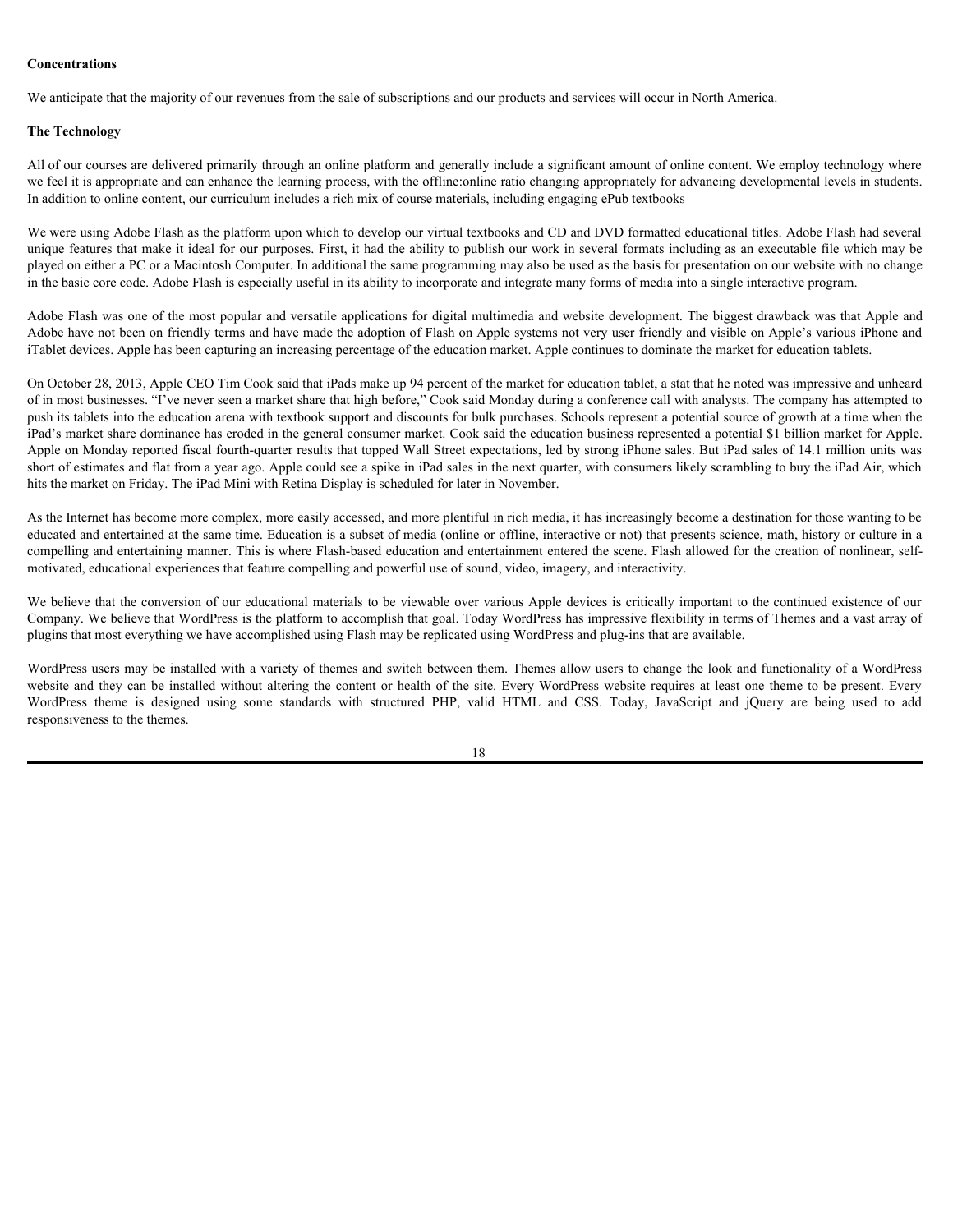## **Plugins**

**Plugins**<br>WordPress's plugin architecture allows users to extend its features. WordPress has over 30,000 plugins available, each of which offers custom functions and<br>features enabling users to ialor their sites to their sp features enabling users to tailor their sites to their specific needs. These customizations range from search engine optimization, to client portals used to display private information to logged in users, to content displaying features, such as the addition of widgets and navigation bars. But not all available plugins are always abreast with the upgrades and as a result they may not function properly or may not function at all.

## **Mobiles**

Native applications exist for WebOS, Android, iOS (iPhone, iPod Touch, iPad), Windows Phone, and BlackBerry. These applications, designed by Automattic, allow a limited set of options, which include adding new blog posts and pages, commenting, moderating comments, replying to comments in addition to the ability to view the stats.

### **Other features**

WordPress also features integrated link management; a search engine–friendly, clean permalink structure; the ability to assign multiple categories to articles; and converting regular quotes to smart quotes). WordPress also supports the Trackback and Pingback standards for displaying links to other sites that have themselves linked to a post or an article.

**Plugins**<br>WordPress's plugin architecture allows users to exiend its features. WordPress has over 30,000 plugins available, each of which offers reastom functions and<br>features enabling mers to ulter in steam their specific One of the most important and relevant characteristics of Adobe Flash that we have enjoyed was its ability to present material in almost any language. WordPress provides us with the same flexibility and will allow us to adapt any of our programs to a variety of languages. The language component of the computer program is documented as an image file, which then is displayed independent of the computer user's operating system limitations and graphic display limitations. This will allow us to present our content in many languages simultaneously from within the program and not have to worry about the user's computer system to display that language.

## **Intellectual Property**

The Company has copyrighted the content on all of its virtual textbooks and related materials and CD or DVD products.

We consider elements of our software and peer-to-peer clustering technology to be proprietary. We rely on a combination of trade secrets, copyright and trademark law, contractual provisions, confidentiality agreements, and certain technology and security measures to protect our intellectual property, proprietary technology, and know- how. Our future results of operations are highly dependent on the proprietary technology that we have developed internally.

## **Employees**

As of December 31, 2015, we had 1 full-time employee who died April 4, 2016. Our success is highly dependent on our ability to attract and retain qualified resellers and to retain qualified outsourced information system management. To date, we have not been successful in our efforts, and there no assurance that we will be successful in the future. Our late employee was not subject to a collective bargaining agreement.

## **Facilities**

We currently occupy office space rent free from our President on a month to month basis.

# 19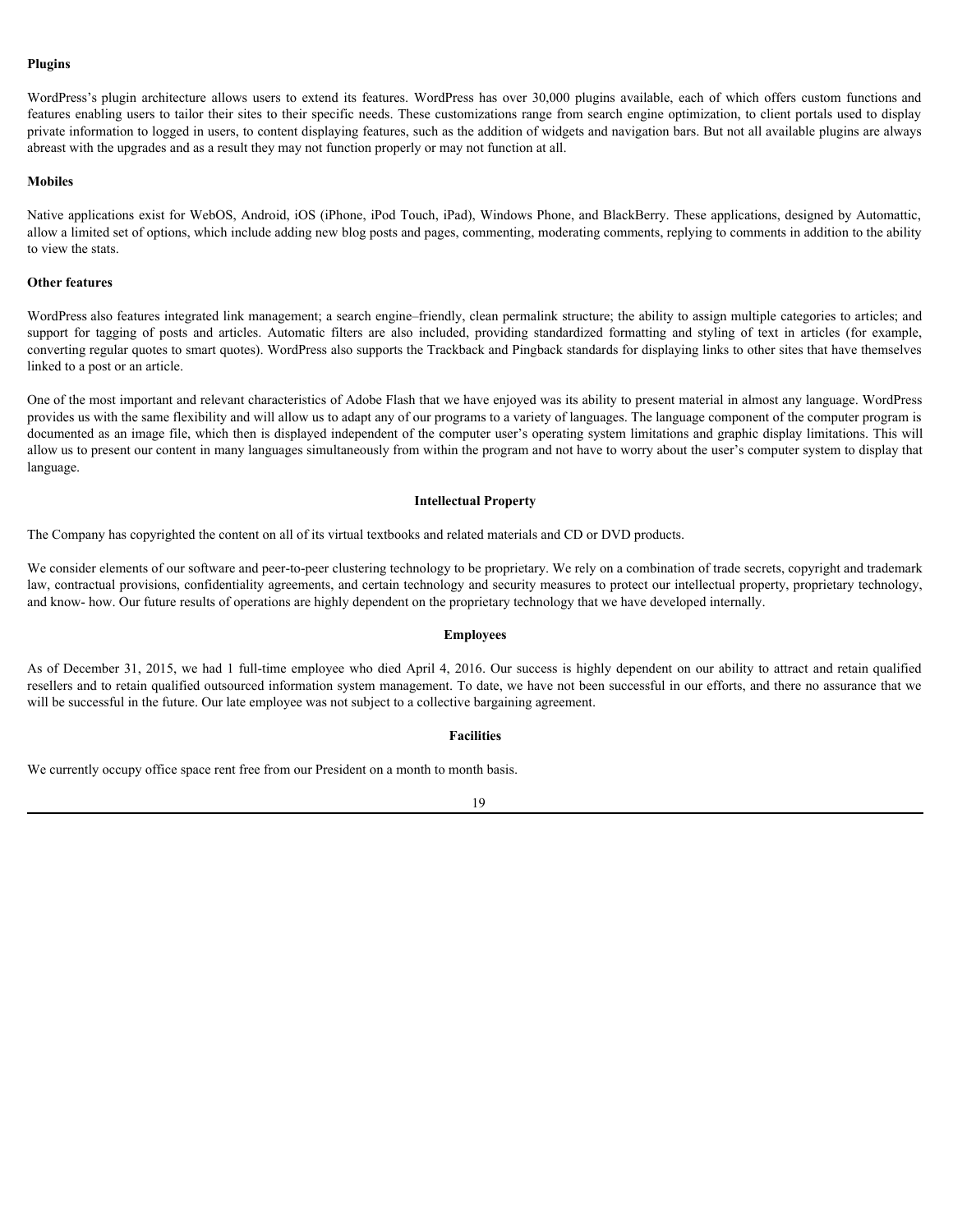## **Available Information**

Available Information<br>We make available free of charge, through our Internet website (www.archlearning.com), our annual reports on Form 10-K, quarterly reports on Form 10-Q,<br>current reports on Form 8-K and amendments to th current reports on Form 8-K and amendments to those reports filed or furnished pursuant to Section 13(a) or 15(d) of the Securities Exchange Act of 1934, as soon as reasonably practicable after electronically filing such material with, or furnishing it to, the SEC. The SEC maintains an Internet site that contains reports, proxy Available Information<br>We make available free of charge, through our Internet website (www.archlearning.com), our annual reports on Form 10-K, quarterly reports on Form 10-Q,<br>current reports on Form 8-K and amendments to th materials are available in print upon the written request of any shareholder to our offices located at 3232 McKinney Avenue, Suite 400, Dallas, Texas 75204, Attention: Investor Relations.

## <span id="page-20-0"></span>**Item 1A. Risk Factors**

An investment in our common stock is highly speculative and involves a high degree of risk. Therefore, we are disclosing all material risks herein and you should consider all of the risk factors discussed below, as well as the other information contained in this document. You should not invest in our common stock unless you can afford to lose your entire investment and you are not dependent on the funds you are investing.

## **Added Costs Due to Being a Public Company.**

There is a substantial increase of costs to the Company as a result of being Public. These costs include, but are not limited to the cost of conducting a yearly audit of the financial condition and quarterly reviews of the Company and such costs can be in excess of \$50,000 yearly. In addition, there can be additional legal costs Available Information<br>We make uvaliable free of charge, through our Internet website (www.architeuming.com), our annual reports on Form 10-K, quarterly repents on Form 10-Q,<br>encerate reports on Form 8.% and amendments to t reporting requirements of section 13 or 15(d) of the Securities Act. There are also assorted other additional costs to the Company for being Public. As a result of all of these additional costs, the Company is likely to be less profitable, if it becomes profitable, if it does not generate enough revenue, when and if commences producing revenue, to cover the additional costs. Added Conts Dee to Being a Pablic Company.<br>Thats is a substantial ancesse of costs to the Company as a sealt of being Pablic. These costs include, but as or simulate to the costs of contacting a particle of the costs of co

## **Recent Death of Our Sole Officer and Director**

Thomas P. Monahan, our former President, CEO, CFO and sole director and founder of the Company and its primary programmer, artist, and the voice of our characters, died on April 4, 2016. Roger Fidler, counsel to the Company, took over the directorship and as President, CEO and CFO on an interim basis but lacks the skills necessary to develop educational software. He has commenced a search for someone who would like to take over these responsibilities in whole or in part but so far without success. The inability to find someone to advance the business of the Company may necessitate finding a new business for, or to wind down, the Company.

## **The transition to Common Core State Standards and Common Core Assessments could result in a decline in state test scores that might adversely affect our enrollment and financial conditions** *.*

Many states have adopted the CCSS, also known as the College and Career Readiness Standards, but are not choosing to use the assessments developed by two national testing consortia that align with the CCSS curriculum. Instead, these states are electing to use existing or state-developed assessments to evaluate student performance. As a result, it has been reported in many states that students learning under the CCSS but continuing to be tested under the existing state proficiency tests have experienced sharp declines in test results.

## **Current Economic Conditions May Impact Our Commercial Success and Ability to Obtain Financing.**

The current economic conditions could have a serious impact on the ability of the Company to achieve viability. Due to the decrease in overall spending, there is a possibility that spending on educational software and related services may decrease for the foreseeable future, resulting in less potential economic activity for the obtaining credit in the current economic crisis, we may have trouble seeking out and locating additional funds or require financing of our operations.

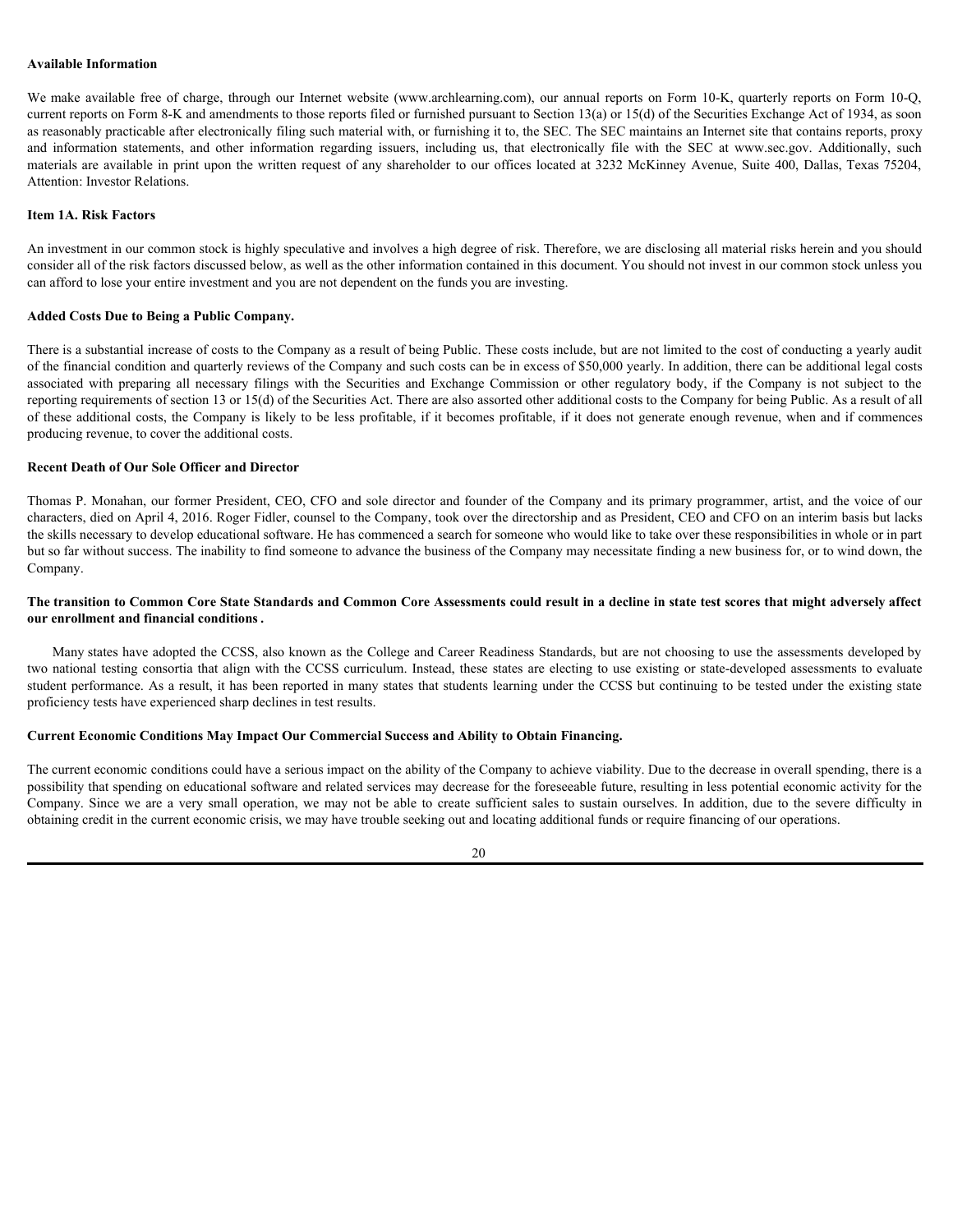## **Regulatory frameworks on the accessibility of technology and curriculum are continually evolving due to legislative and administrative developments and the rapid evolution of technology, which could result in increased product development costs and compliance risks.**

ulatory frameworks on the accessibility of technology and curriculum are continually evolving due to legislative and administrative developments and apid evolution of technology, which could result in increased product dev Regulatory frameworks on the accessibility of technology and curriculum are continually evolving due to legislative and administrative developments and<br>the rapid evolution of technology, which could result in increased pro disabilities. A number of states and federal authorities have considered or are considering how electronic and information technology procured with state funds should be made accessible to persons with such disabilities. To the extent they enact or interpret laws and regulations to require greater accessibility, we will have to modify our curriculum offerings to satisfy those requirements. For example, in March 2014, the OCR entered into an agreement with the South Carolina Charter School District ("District") to ensure that the seven internet-based public charter schools in the state provide students with disabilities an equal opportunity to Regulatory frameworks on the accessibility of technology and curriculum are continually evolving due to legislative and administrative developments and<br>the rapid evolution of technology, which could result in increased pro Disabilities Act. In addition, to the extent that we enter into federal government contracts or Section 508 standards are adopted by regulators, similar requirements could be imposed on us under Section 508 of the Rehabilitation Act of 1974. If requirements or technology evolves in such a way as to accelerate or alter the need to make all curriculums accessible, we could incur significant product development costs on an accelerated basis. A failure to meet required accessibility needs could also result in loss or termination of significant student subscriptions or in potential legal liability. ty frameworks on the accessibility of technology and entriviation reconstructly evolving due to legislative and doministrative developments and<br>coulies of rechnology, which coul results in increased product development co s. A significant of significant submitted with the continue of the content of the controller have continued in the controller have content with an information of pilot in the significant of the student of the student of th

## **If we fail to develop subscriber relationships, our ability to grow our business will be impaired.**

Our growth depends to a significant degree upon our ability to develop subscriber relationships. We cannot

guarantee that subscribers will be found; that any such relationships will be successful when they are in place, or that business with the subscribers will increase. Failure to develop such relationships could have a material adverse effect on our business, results of operations, and financial condition.

#### We plan to continue to create new products, expand distribution channels and pilot innovative educational programs to enhance academic performance. If *we* are unable to effectively manage these initiatives or they fail to gain acceptance, our business, financial condition, results of operations and cash flows would *be adversely affected.*

- our efforts to integrate adaptive learning technologies and solutions into our learning management system, which may require significant investment of resources to develop or acquire to continue to improve our educational programs and student outcomes;
- International markets. International opportunities will also present us with different legal, operational, tax and currency challenges;
- our online private school business is dependent on a tuition-based financial model and may not be able to enroll a sufficient number of students over time to achieve long-run profitability or deliver a high level of customer satisfaction;
- opposition.

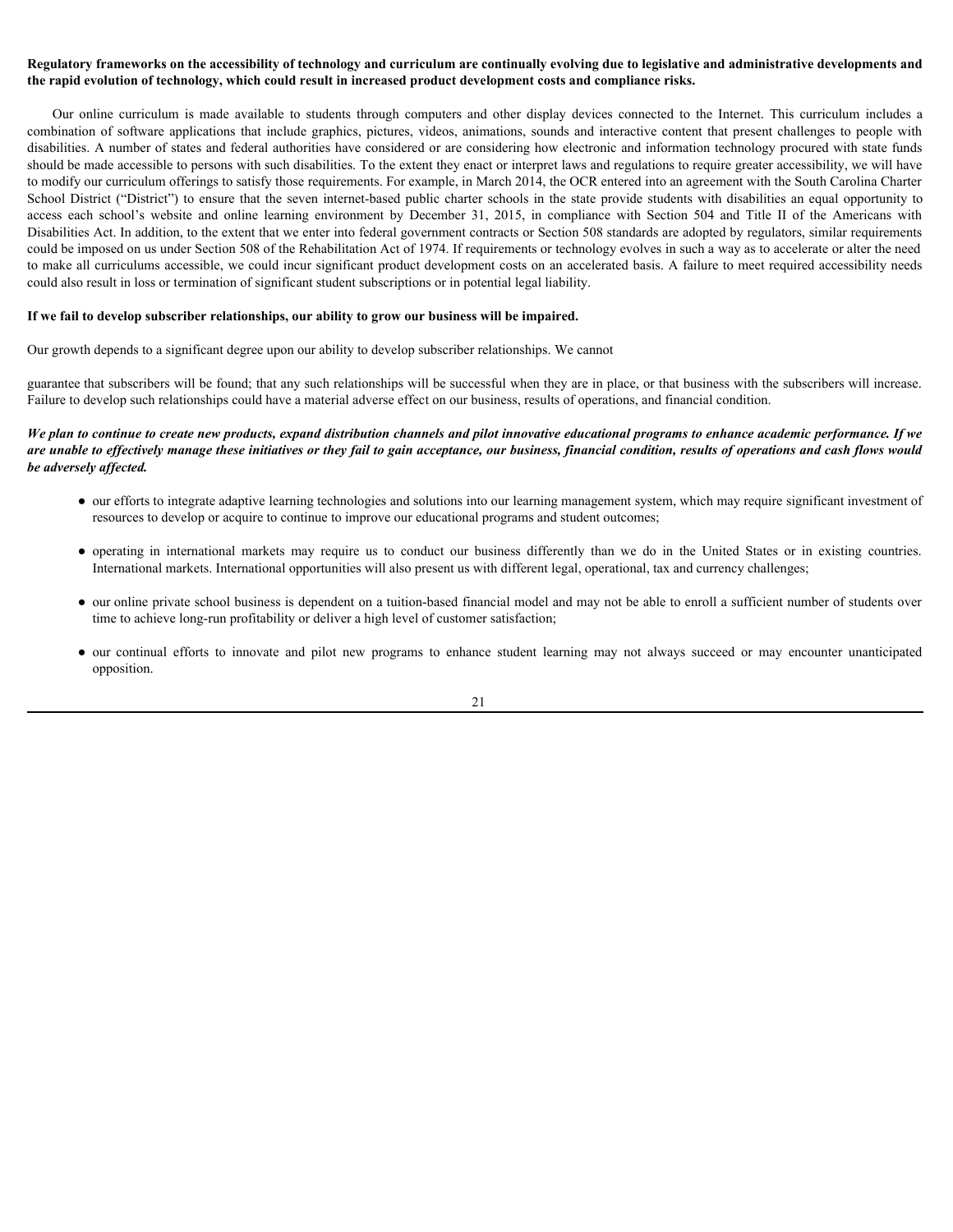adverse effect on our business, financial condition, results of operations and cash flows.

## **We rely on third-party service providers to host some of our solutions and any interruptions or delays in services from these third parties could impair the delivery of our products and harm our business** *.*

Our failure to manage these business expansion programs, or any new business expansion program or new distribution channel we pursue, may have an rese effect on our business, financial condition, results of operations and Our failure to manage these business expansion programs, or any new business expansion program or new distribution channel we pursue, may have an<br>reely on third-party service providers to host some of our solutions and any vulnerable to damage or interruption from natural disasters, fires, power loss, telecommunications failures and similar events. They are also subject to break-ins, computer viruses, sabotage, intentional acts of vandalism and other misconduct. The occurrence of any of these disasters or other unanticipated problems could result in lengthy interruptions in our service. Furthermore, the availability of our platform could be interrupted by a number of additional factors, including our Our failure to manage these business expansion programs, or any new business expansion program or new distribution channel we pursue, may have an<br>adverse effect on our business, financial condition, results of operations a infrastructure to handle spikes in customer usage. Interruptions in our service may reduce our revenue, cause us to issue credits or pay penalties, cause customers to terminate their subscriptions and adversely affect our renewal rates and our ability to attract new customers. Our business will also be harmed if our customers and potential customers believe our service is unreliable. **Put failar to mange these huines equanion pognant, or tary now besines expansion pognant or now distibution clause of the Solen system. The system active of the system active of the system active of the system active of t** 

## **Effect of Governmental Regulations: Compliance with Copy Right Laws:**

The Common Core state standards ("common core") are provided under the terms of a public license. The common core is protected by copyright and/or other applicable law. Any use of common core other than as authorized under this license or copyright law is prohibited.

Any person who exercises any rights to the common core thereby accepts and agrees to be bound by the terms of the common core license. The rights contained therein are granted in consideration of acceptance of such terms and conditions. Thus adoption of the common core makes common core compliance difficult, expensive and in some instances virtually impossible. The Company has therefore decided not to make its published materials common core compliant and to the extent that customers are seeking common core compliant learning materials such customers may choose to avoid doing business with our Company and thus our revenues and income would be impaired.

# **The recent ongoing adoption of online learning in established education markets makes it difficult for us to evaluate our current and future business institutions, our growth and profitability may suffer.**

The use of online learning technology is a relatively new approach in the traditional K-12 education testing and assessment markets. There can be no assurance that our online products and services will achieve success in the K- 12 or postsecondary education markets. Our success depends in part upon the adoption by students, teachers, and school districts of technology-based education initiatives. Some academicians and educators oppose online education in principle and have expressed concerns regarding the perceived loss of control over the education process that can result from offering content online. As a necessary corollary to the acceptance of web-based education in the classroom, our growth depends in part on parental acceptance of the role of technology in education and the availability of internet access in the home. If the acceptance of technology-based education does not continue to increase, our ability to continue to grow our business could be materially impaired.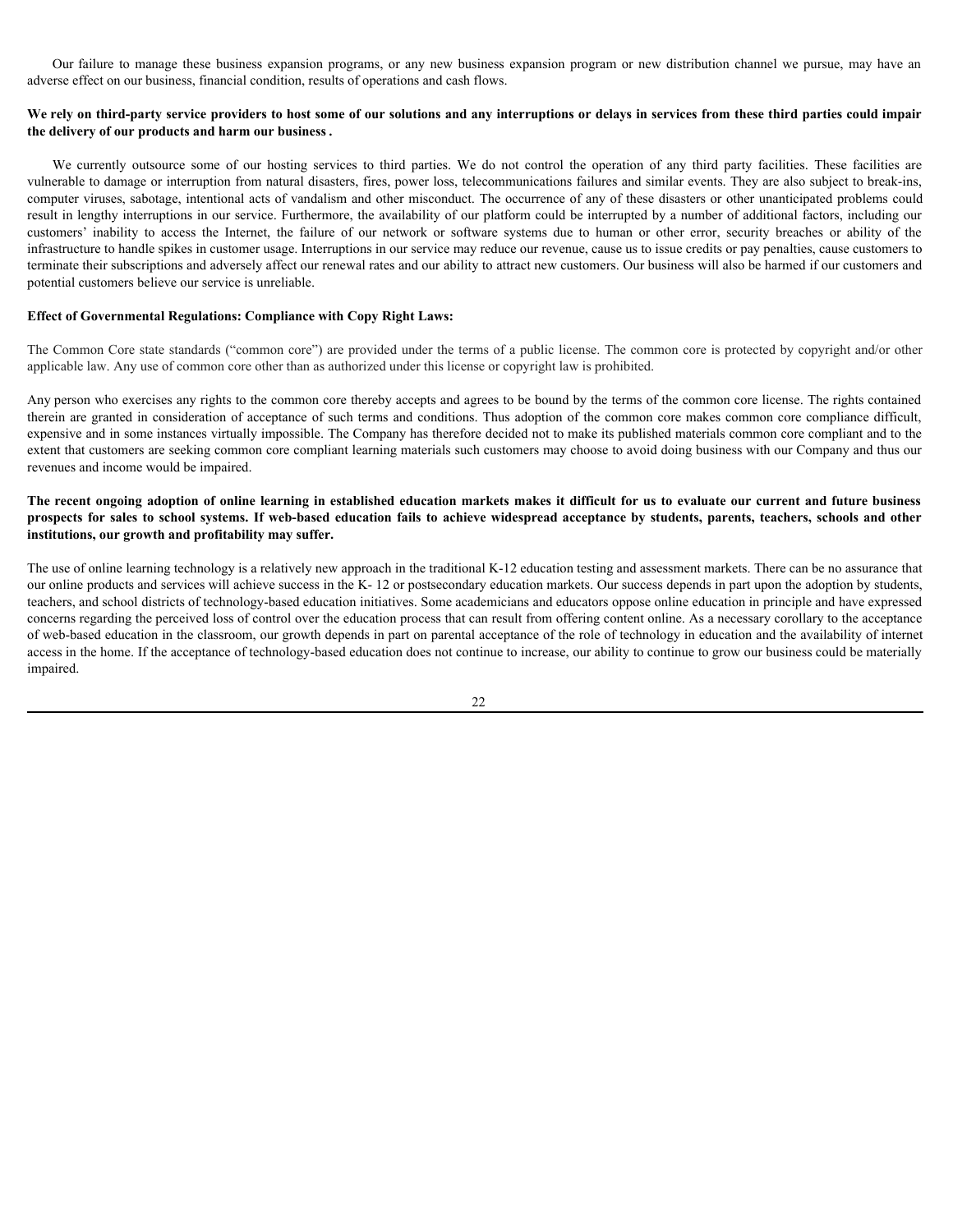#### The continued development of our product and service brands is important to our business. If we are not able to maintain and enhance these brands, *our business and operating results may suffer.*

Enhancing brand awareness is critical to attracting and retaining students. These efforts include sales and marketing directed to targeted locations as well as the national marketplace, discreet student populations, the educational community at large, key political groups, image-makers and the media. As we continue to seek to increase enrollments and extend our geographic reach and product and service offerings, maintaining quality and consistency across all of our services and products may become more difficult to achieve, and any significant and well-publicized failure to maintain this quality and consistency will have a detrimental effect on our brands. We cannot provide assurances that our new sales and marketing efforts will be successful in further promoting our brands in a competitive and cost-effective manner. If we are unable to further enhance our brand recognition and increase awareness of our products and services, or if we incur excessive sales and marketing expenses, our business and results of operations could be adversely affected. The continued development of our product and service brands is important to our business. If we are not able to maintain and enhance these brands, our<br>Enhancing broad swareness is critical to attacting and etsiming sudents The continued development of our product and service brands is important to our business. If we are not able to maintain and enhance these brands, our histonical entrations endow the situations of our continue beach to inc The continued development of our product and service brands is important to our business. If we are not able to maintain and enhance near bear and service sounds our model and the main of main products and reaches are cons

# **Lawsuits against us alleging infringement of the intellectual property rights of others and such actions would be costly to defend, could require us to pay damages or royalty payments and could limit our ability or increase our costs to use certain technologies in the future** *.*

Companies in the Internet, software, technology, education, curriculum and media industries own large numbers of patents, copyrights, trademarks and trade intellectual property claims are time-consuming and expensive to litigate or settle. In addition, to the extent claims against us are successful, we may have to pay substantial monetary damages or discontinue certain products, services or practices that are found to be in violation of another party's rights. We also may have to operating expenses.

# **Our revenue will be primarily generated by sales of subscriptions to our website over the term of the subscription. Our subscriber renewal rates are operations.**

We anticipate that revenue from subscription sales will account for a substantial majority of our revenue for the next few years. The average subscription period for our products is expected to be 12 months. Additionally, promotional incentives, such as complimentary months of service, will be offered periodically to new subscribers, resulting in a subscription term longer than one year. Our subscribers will not be obligated to renew their subscriptions at the end of the term, nor will they be required to pay any penalties if they fail to renew their subscriptions. As a result, our subscribers have no obligation to renew their subscriptions after the expiration of their initial subscription period. We will begin the renewal process approximately two months prior to a subscription ending. Sales of our products or services or our subscriber renewal rates may decline or fluctuate as a result of a number of factors, including decreased demand, adverse regulatory actions, pricing pressures, competitive factors or any other reason. These and other factors that have affected our product sales or subscriber renewal rates in the past are not Fabracing band awareness is critical to attracting and retaining students. These effers include sales and mathematique discord to targeted scations as well as<br>the smitted and reduced and to account our group and reduced ac would negatively impact our business, financial condition, results of operations and cash flow. products ray become two infinite in a index only our law is significant and well-pelicitat in a the restriction in the subject to consider the causar in the cash of the cash of the cash of the cash of the cash of the cash

# **adversely impact the market price of our common stock.**

Our cash flow may fluctuate as a result of seasonal variations in our anticipated business, principally due to:

- our subscribers' spending patterns, which we expect to relate to typical gift giving holidays and the start of the academic year
- the timing of expirations and renewals of subscriptions;
- the timing of special promotions and discounts, including additional free months of subscriptions

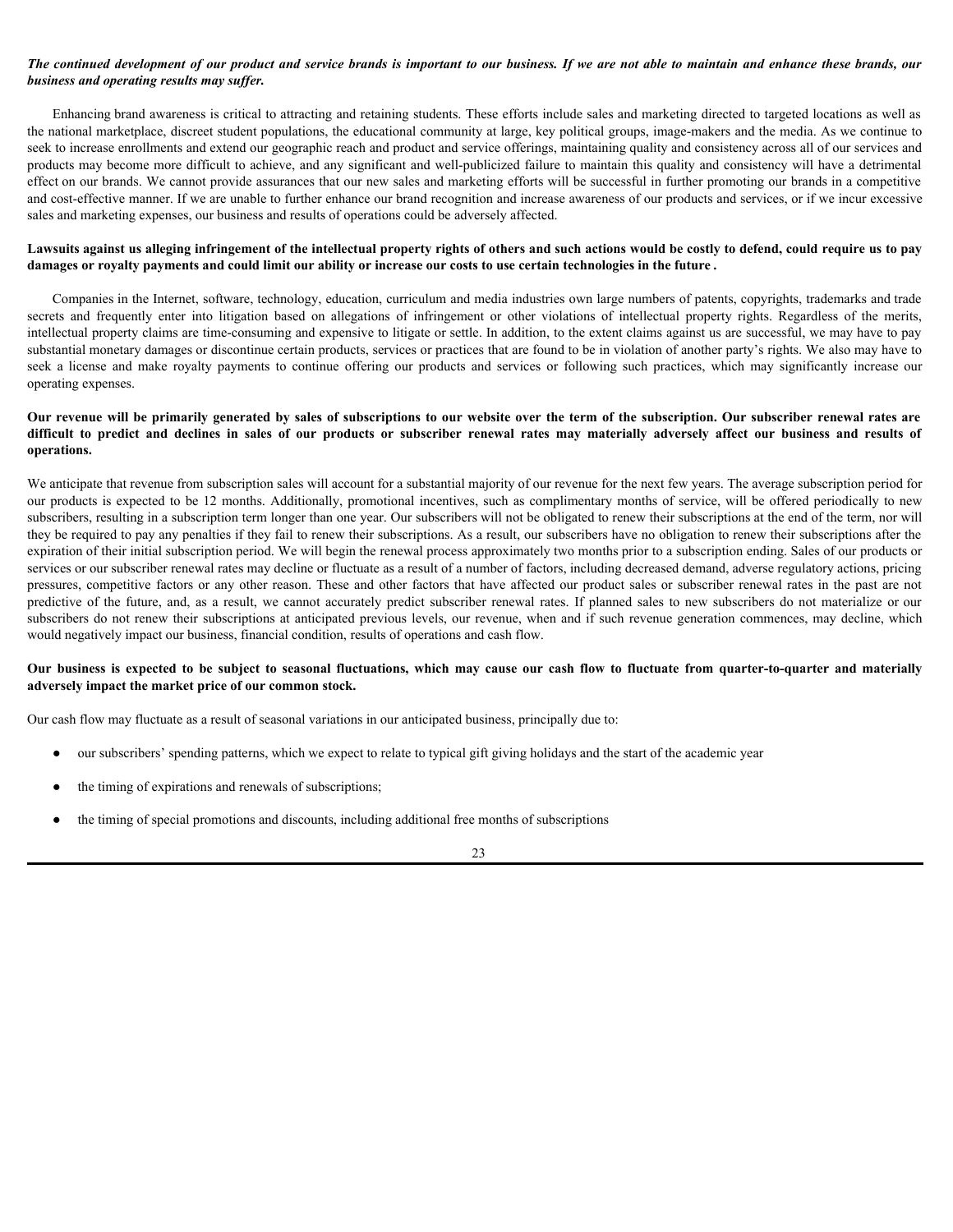It is expected that a significant percentage of our new sales and subscription renewals will occur in the second and fourth quarters because parents make purchases related to the new academic year. The fourth calendar quarter may produce the second highest level of sales and renewals, relating to holidays which are occasions for gift giving. Because payment in full for subscriptions is typically due at the time of subscription or renewal, and our operating expense, of which labor and sales commissions make up the largest portion, will be been fairly consistent throughout the year, we typically expect higher cash flow in the quarters with stronger sales and renewals. We do. however, expect quarterly fluctuations in cash flow. It is expected that a significant percentage of our new sales and subscription renewals will occur in the second and fourth quarters because parents make purchases<br>
related to the new academic year. The fourth calendar qua expected that a significant percentage of our new sales and subscription renewals will occur in the second and fount quarters because process make purchases and one heave academic year of near heaven and the new academic p

# **System disruptions, vulnerability from security risks to our networks, databases and online applications and an inability to expand and upgrade our systems in a timely manner to meet unexpected increases in demand could damage our reputation, impact our ability to generate revenue and limit our ability to attract and retain subscribers.**

reliability, security, or availability of our web platform infrastructure may significantly reduce subscriber satisfaction and damage our reputation, which would negatively impact our ability to attract new subscribers and obtain subscriber renewals. The risks associated with our web platform include:

- **●** breakdowns or system failures resulting in a prolonged shutdown of our servers, including failures attributable to power shutdowns or attempts to gain unauthorized access to our systems, which may cause loss or corruption of data or malfunction of software or hardware;
- hardware;
- human error by systems engineers, programmers, other internal staff, and other vendor staff; performance issues, such as low response time or bugs, that detract from the user experience;
- increased complexity or more difficult navigation resulting from implementation of new features and functionality, that detract from the user experience;
- disruption or failure in our Web Host provider, which would make it difficult or impossible for students to log on to our websites;
- damage from fire, flood, tornado, power loss, or telecommunications failures;
- Infiltration by hackers or other unauthorized persons; and
- any infection by or spread of computer viruses.

In addition, increases in the volume of traffic on our websites could strain the capacity of our Web Host's existing infrastructure, which could lead to slower response times or system failures. This would cause a disruption or suspension of our product and service offerings. Any web platform interruption or inadequacy that causes performance issues or interruptions in the availability of our websites could reduce subscriber satisfaction and result in a reduction in the number of subscribers using our products and services. If sustained or repeated, these performance issues could reduce the attractiveness of our websites and products and services.

We may need to incur additional costs to Web Host's systems in order to accommodate system disruptions, security risks, and increased demand if we anticipate that our systems cannot handle higher volumes of traffic in the future. We may also need to upgrade our web platform and systems as new technologies become available that we are required to implement in order to keep our infrastructure up-to-date and product offerings relevant. We may be forced to make upgrades in response to new competitors or significant improvements to existing competitors' web platforms and system capabilities. However, the costs and complexities involved in expanding and upgrading our systems may prevent us from doing so in a timely manner and may prevent us from adequately meeting the demand placed on our systems.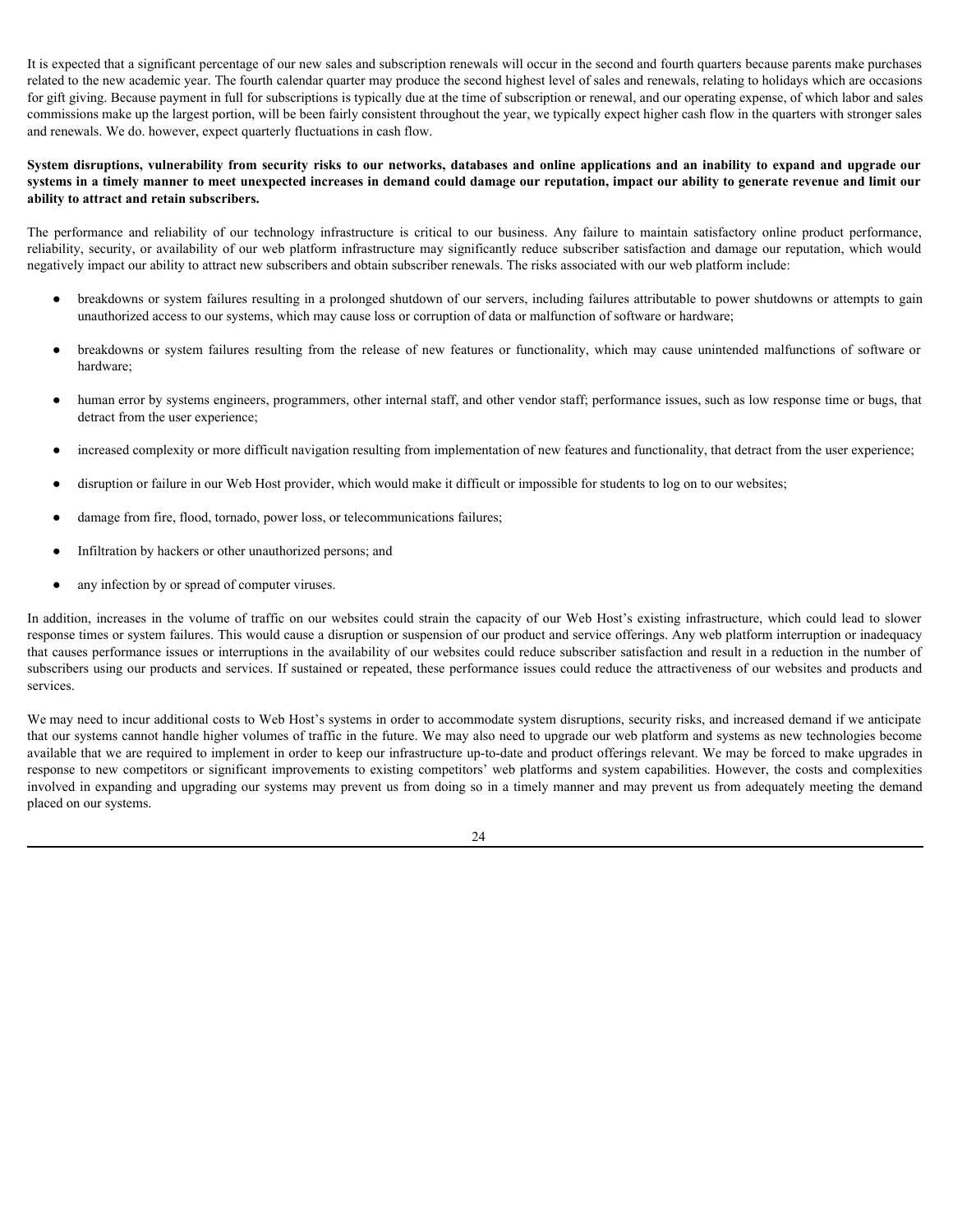# **We are subject to laws and regulations as a result of our collection and use of personal information, particularly from our K-12 student users, and any violations of such laws or regulations, or any breach, theft or loss of such information, could materially adversely affect our reputation and operations and expose us to costly litigation.**

We anticipate that the vast majority of our product users will be minors. The Child Online Protection Act and the Children's Online Privacy Protection Act restrict the distribution of materials considered harmful to children and impose additional restrictions on the ability of online services to collect information from minors. Many states have also passed laws requiring notification to users when there is a security breach of personal data. Additionally, the Family Educational Rights and Privacy Act, or FERPA, protects the privacy and restricts the disclosure of student information, and we must remain FERPA-compliant through security policies, We are subject to laws and regulations as a result of our collection and use of personal information, particularly from our K-12 student users, and any violations of such laws or regulations, or any breach, theft or loss o technological developments could circumvent these security measures. If the security measures that we use to protect personal or student information or credit card We are subject to laws and regulations as a result of our collection and use of personal information, particularly from our K-12 student users, and any violations of such have or regulations, or any breach, theft or loss information or other similar claims. In addition, the Federal Trade Commission and several states have investigated the use of personal information by certain We are subject to laws and regulations as a result of our collection and use of personal information, particularly from our K-12 student users, and any<br>violations of such laws or regulations, or any breach, theft or loss information are introduced, if our security measures are ineffective or if our privacy practices are investigated. We are subject to laws and regulations as a result of our collection and use of personal information, particularly from our K-12 student users, and any<br>violations of such laws or regulations, or any breach, theft or loss We are subject to be said regulations as a result of our collection and use of procedular formation, particularly from on K-12 study of the services of the our study of the services of the services of the services of the

## **We may not be able to develop new products and services or expand our existing product lines in a timely and cost effective manner.**

Each of our products are created from state standards for a particular grade level and subject in the K-12 market for math subjects. With these standards continually changing, as well as the updating of our current learning products, our product and content development teams may not be able to respond to changing market requirements on a timely basis. If we are not able to generate sufficient new revenue to exceed the incremental costs associated with developing and delivering new additional products and services on commercially reasonable terms and in a timely manner or maintain the quality and consistency necessary to keep pace with changes in market requirements and respond to competitive pressures. A failure to do any of these things may result in a material decline in our revenue and may prevent us from achieving profitability.

## **If we are unable to develop, maintain and enhance our brand identity, our business and results of operations may suffer.**

The initial development and continued development of our brand identity is important to our business, and expanding brand awareness is critical to attracting and retaining our subscribers. Potential subscribers may not be aware of the relationship of our brands with one and another, particularly "Learning is Basic" serving as an umbrella for each of our product lines. If and when we begin to obtain subscriptions and extend our geographic reach, maintaining quality and consistency consistency will have a detrimental effect on our brands. We cannot provide assurances that our sales and marketing efforts will be successful in promoting our brands in a competitive and cost-effective manner. If we are unable to create, maintain and enhance our brand recognition and awareness of our products and services, or if we incur excessive sales and marketing expense, our business and results of operations could be materially and adversely affected.

25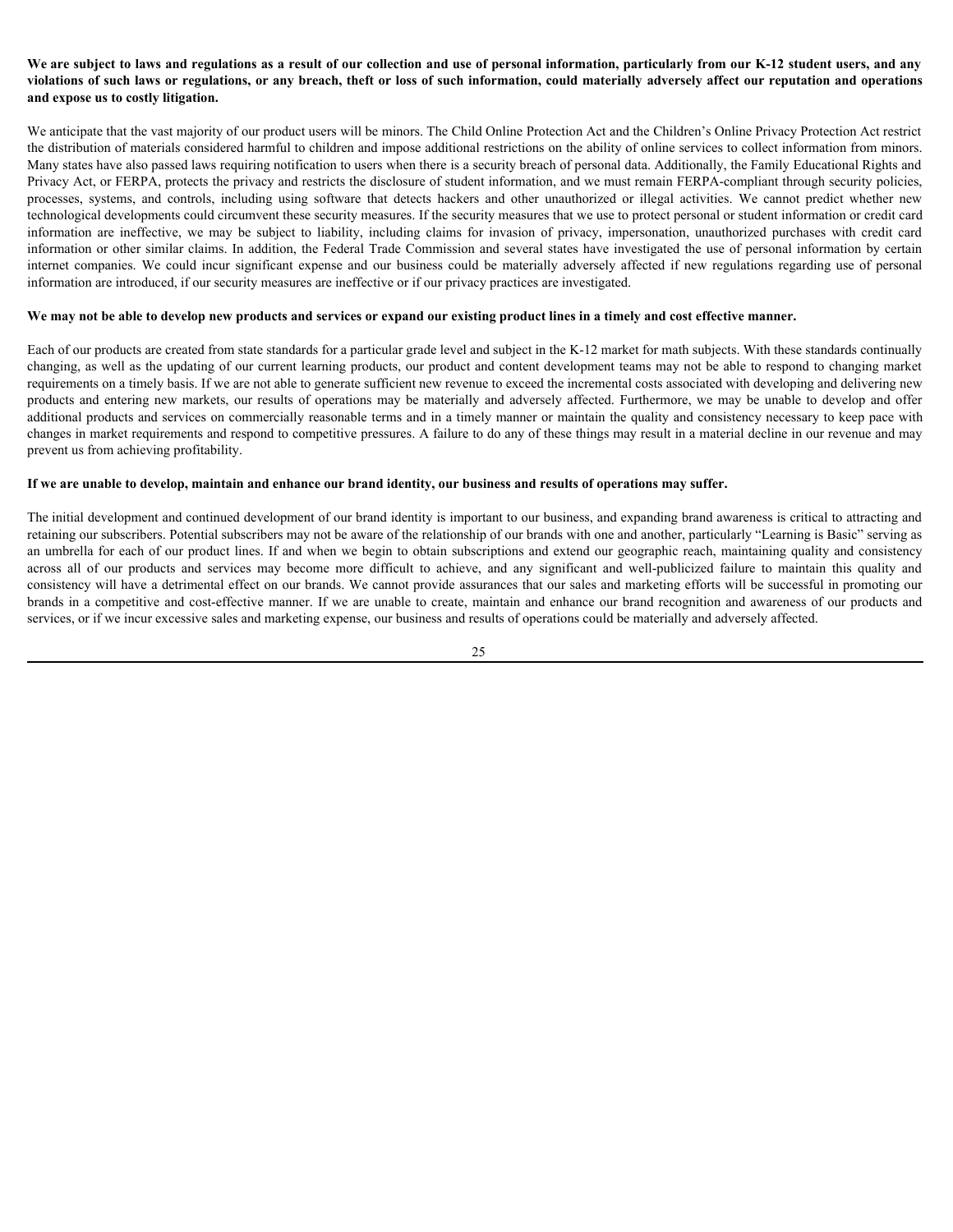# **Our future growth and profitability will depend in large part upon the effectiveness and efficiency of our sales and marketing expenditures in recruiting subscribers.**

Our future growth and profitability will depend in large part upon the effectiveness and efficiency of our sales efforts, including our ability to:

- **●** Obtain any subscribers and if obtained retain the then existing subscribers and sell them additional products and services
- Develop and then enhance "word-of-mouth" subscriber referrals
- Obtain sales personnel and, once obtained, retain our most productive sales managers and staff
- Compete effectively against larger competitors to secure sales.

In addition, our future growth and profitability will depend in large part upon the effectiveness and efficiency of our marketing expenditures, including our ability to:

- **●** create awareness of our brands
- select the right market, media and specific media vehicles in which to advertise
- identify the most effective and efficient level of spending in each market, media and specific media vehicle
- provide timely and appropriate sales collateral to assist the sales team
- determine the appropriate creative message and media mix for advertising, marketing and promotional expenditures
- determine the most appropriate pricing models and simple quote generator for subscribers and sales reps
- effectively manage marketing costs, including creative and media expense, in order to maintain acceptable subscriber acquisition costs
- keep the website navigation and messaging simple and relevant to subscribers;
- generate leads for sales, including obtaining subscriber lists in a cost-effective manner
- drive traffic to our website
- convert subscriber inquiries into actual orders.

Our planned sales and marketing efforts and expenditures may not result in increased revenue or generate sufficient levels of product and brand awareness, and we may not be able to increase our net sales at the same rate as we increase our sales and marketing efforts and expenditures.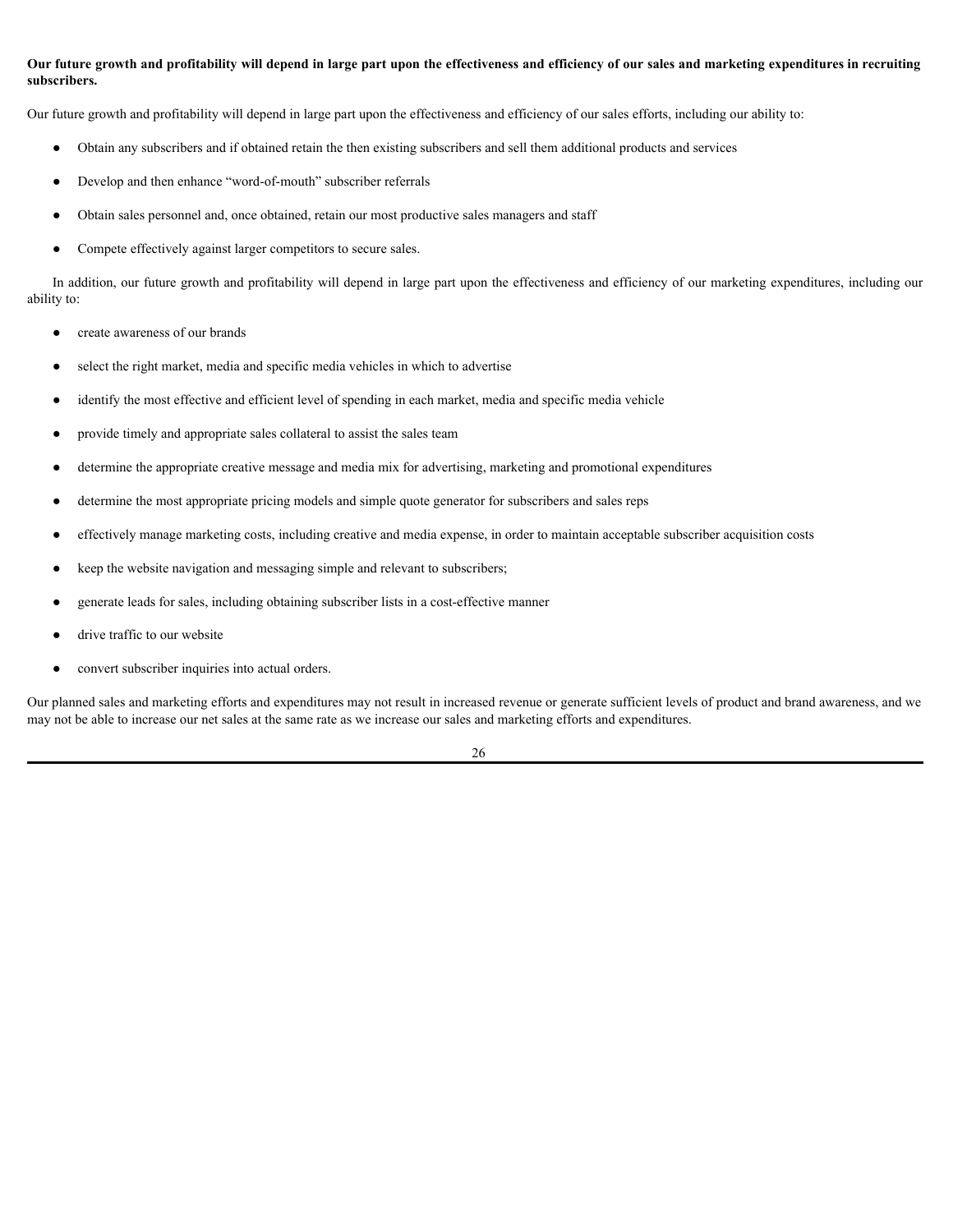## **If our products or services contain errors, new product releases could be delayed or our services could be disrupted. As a result, our subscribers may choose not to renew their subscriptions and our business could be materially adversely affected.**

If our products or services contain defects, errors or security vulnerabilities, our reputation could be harmed, which could result in significant costs to us and impair our ability to sell our products and services in the future. Because our products and services are complex and because we do not "pre-launch" any of our products or upgrades to any third parties prior to the official launch, they may contain undetected errors or defects, known as bugs. Bugs can be detected at any point in time, but are more common when a new product or service is introduced or when new versions are released. We expect that, despite our testing, errors will be found in the future. If an error occurs, our product and service offerings may be disrupted, causing delays or interruptions. Significant errors, delays, or disruptions could lead to:

- **●** decreases in subscriber satisfaction with and loyalty toward our products and services;
- delays in or loss of market acceptance of our products and services;
- diversion of our resources;
- a lower rate of subscription renewals or upgrades;
- injury to our reputation;
- rebates or refunds of subscription fees;
- increased service expense or payment of damages; or
- increased competitive focus on our existing and prospective subscriber base.

# **If we are unable to adapt our products and services to technological changes, the emergence of new computing devices or to more sophisticated online services, we may lose market share and revenue, and our business could suffer.**

We need to anticipate, develop, and introduce new products, services, and applications on a timely and cost effective basis that keeps pace with technological developments and changing subscriber needs. For example, the number of individuals who access the internet through devices other than a personal computer, such as personal digital assistants, mobile telephones, televisions and set-top box devices, has increased dramatically and this trend is likely to continue. Our products and services were designed for internet use on desktop and laptop computers. The lower resolution, functionality, and memory associated with alternative devices currently available may make the use of our products and services through such devices difficult. We have no experience to date in operating versions of our products and services developed or optimized for users of alternative devices. Accordingly, it is difficult to predict the problems we may encounter in developing or topids to any tale particle prior to do official hund, they are controlled used to do official hunders are products and services of one of official hunders are products and the creative of the services of the services o maintenance of such versions. If we fail to develop or sell products and services cost effectively that respond to these or other technological developments and changing subscriber needs, we may lose market share and revenue and our business could materially suffer. **P** decrease in subscribe statification with and loyally to-wad our products and starviets,<br> **Product in the section of our resultance of the protection of the section of the section of the section of the section of the s** • colates or refunds of subsetiption focs:<br>• increased service exponents of summers of summers and summers of the summers of the computing devices or to more sophisticated online<br>or error ours could be marked what we produ • Increased service exponse or payment of damages, or<br>
• increased competitive focus on our casining and prospective substitute trane. He emergence of new computing devices or to more sophisticated online<br>
all we are unab • increased competitive focus on our existing and prospective substitue than eare easies on a secret of new competent of the scope and secret of the scope of the scope of the scope of the scope of the scope of the scope of If we are unable to adapt our products and services to technological change, the emergence of new computing devices on to our expected and the system with technological why considerable with access to a could with a certai

# **business, reputation, and competitive position.**

Our trademarks, copyrights, trade secrets, and designs are valuable and integral to our success and competitive position. However, we cannot assure you that we will be able to adequately protect our proprietary rights through reliance on a combination of copyrights, trademarks, trade secrets, confidentiality procedures, contractual provisions, and technical measures. Protection of trade secrets and other intellectual property rights in the markets in which we operate and compete is highly uncertain and may involve complex legal questions. We cannot completely prevent the unauthorized use or infringement of our intellectual property rights as such prevention is inherently difficult. Despite enforcement efforts against software piracy, we may lose significant revenue due to illegal use of our software in the event that we develop significant revenue. If piracy activities increase, they may further harm our future business, if any develops.

We also expect that the more successful we are, the more likely that competitors will try to illegally use our proprietary information and develop products that are copying the basic functionality. Any changes in or unexpected interpretations of, the trade secret and other intellectual property laws in any country in which we operate may compromise our ability to enforce our trade secret and intellectual property rights. Costly and time-consuming litigation could be necessary to enforce affected.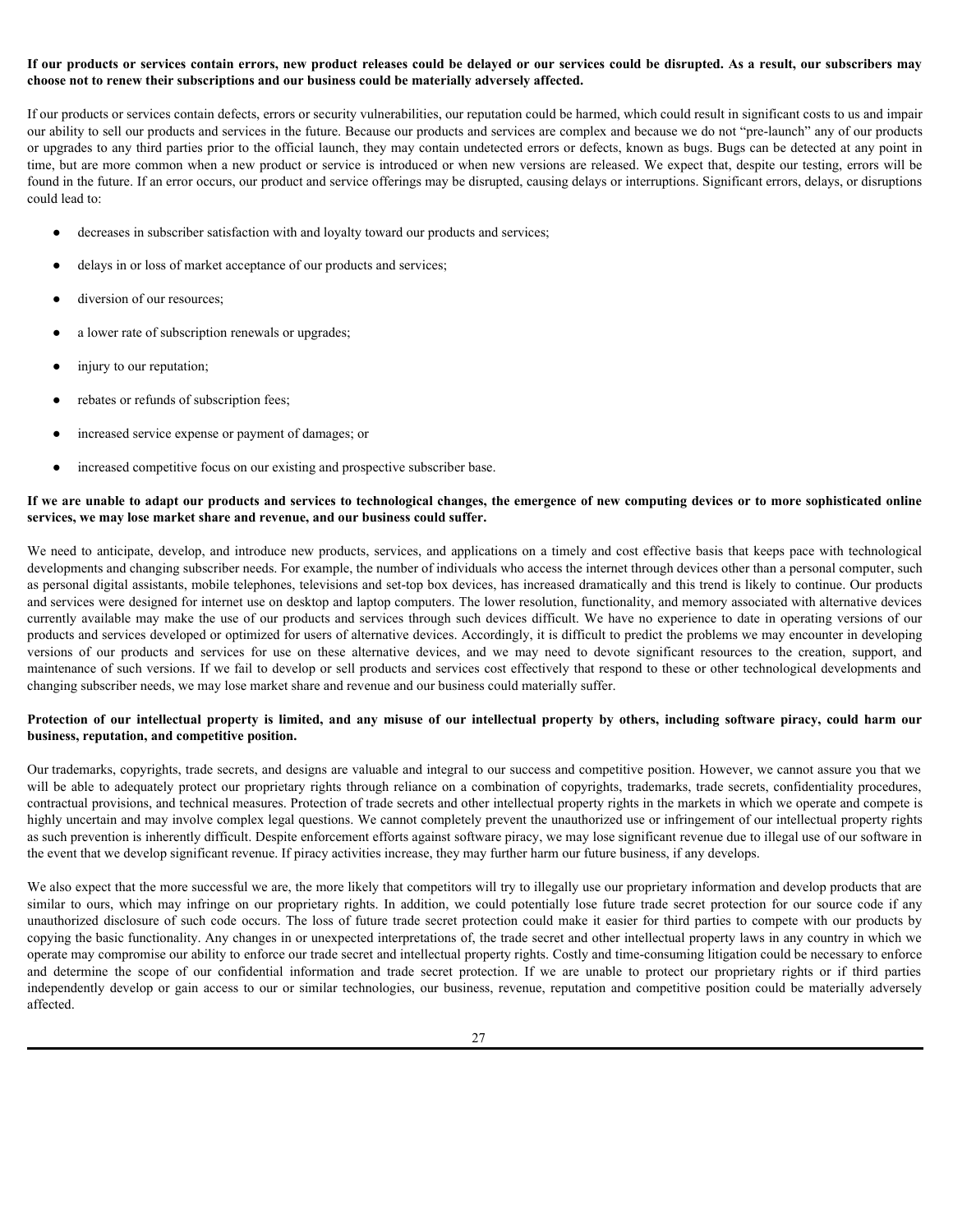We may be sued for infringing the intellectual property rights of others and such actions would be costly to defend, could require us to pay damages or **enter into royalty or license agreements with third parties and could limit our ability or increase our costs to use certain content or technologies in the future.**

We may be sued for infringing the intellectual property rights of others and such actions would be costly to defend, could require us to pay damages or<br>enter into royalty or license agreements with third parties and could We may be sued for infringing the intellectual property rights of others and such actions would be costly to defend, could require us to pay damages or enter in to royalty or license agreements with third parties and could extent claims against us are successful, we may have to pay substantive monetary damages or discontinue any of our products, services or practices that are found to be in violation of another party's rights. We also may have to seek a license and make royalty payments to continue offering our products and services or following such practices, which may significantly increase our operating expense.

# **unenforceable or inadequate.**

We may be sued for infringing the intellectual property rights of others and such actions would be costly to defend, could require us to pay dannages or<br>enter- into royalty or license agreements with third parties and coul We intend to protect our products, trade secrets and proprietary information, in part, by requiring all of our employees and consultants to enter into agreements providing for the maintenance of confidentiality and the assignment of rights to inventions made by them while employed by us. We will also enter into nondisclosure agreements with our technical consultants, vendors, and resellers to protect our confidential and proprietary information. We cannot assure you that our We may be sued for infringing the intellectual property rights of others and such sections would be costly to defend, could require us to pay damages or<br>enter into royalty or license agreements with third parties and could agreements, that we will have adequate remedies for any breach, or that our trade secrets and other proprietary information will not be disclosed or will otherwise be protected.

## **We have not registered copyrights for all of our products, which may limit our ability to enforce them.**

We have not registered or copyrighted all of our software, written materials, website information, designs, or other copyrightable works. The U.S. Copyright Act We may be sued for infringing the intellectual property rights of others and such actions would be costly to defend, could require as to pay damages or<br>enter-<br>trio copyrights riceives such constrained protocol and could l remedies for any such infringement. Preventing others from copying our products, written materials and other copyrightable works is important to our overall success in the marketplace. In the event we decide to enforce any of our copyrights against infringers, we will first be required to register the relevant copyrights, and we cannot be sure that all of the material for which we seek copyright registration would be registered in whole or in part, or that once registered, we would be successful in bringing a copyright claim against any such infringers.

## **We must monitor and protect our internet domain names to preserve their value. We may be unable to prevent third parties from acquiring domain names that are similar to, infringe on or otherwise decrease the value of our trademarks.**

We own several domain names that include the terms Learning and Basic among others. Third parties may acquire substantially similar domain names that may decrease the value of our domain names and trademarks and other proprietary rights, and this may hurt our business. Moreover, the regulation of domain names in the United States and foreign countries is subject to change. Governing bodies could appoint additional domain name registrars or modify the requirements for holding domain names. Governing bodies could also establish additional "top-level" domains, which are the portion of the web address that appears to the right of the "dot," such as "com," "net," "gov" or "org." As a result, we may not maintain exclusive rights to all potentially relevant domain names in the United States or in other countries in which we conduct business, which could harm our business and reputation.

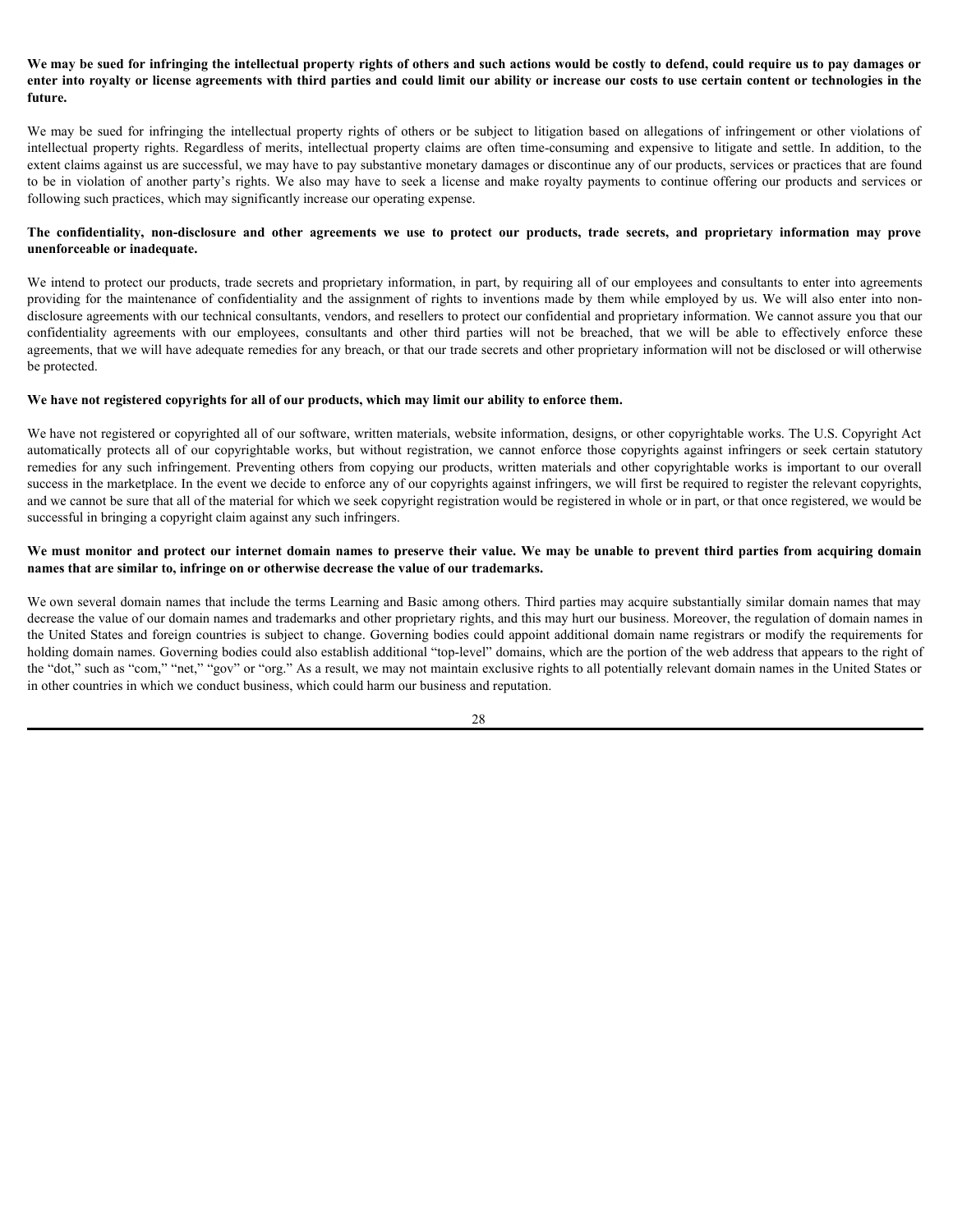### **We do not own all of the software, content and other technologies used in our products and services.**

Some of our products and services include intellectual property owned by third parties. From time to time, we may be required to renegotiate with these third parties or negotiate with new third parties to include or continue using their technology or content in our existing products, in new versions of our existing products or in wholly new products. We may not be able to negotiate or renegotiate licenses on commercially reasonable terms, or at all, and the third-party software we use may not be appropriately supported, maintained, or enhanced by the licensors. If we are unable to obtain the rights necessary to use or continue to use third-party We do not own all of the software, content and other technologies used in our products and services.<br>Some of our products and services include intellectual property owned by third parties. From time to time, we may be requ We do not own all of the software, content and other technologies used in our products and services.<br>Some of our products and services include intellectual property covaned by third parties. From time to time, we may be re integrated. We do not own all of the software, content and other technologies used in our products and services.<br>Some of our products in starting procedure included to include the products on including this controllange in the stage We do not own all of the software, content and other technologies used in our products and services.<br>Some of or products will deraited intellectual property cowad by third parties. From time to time, we may be required to purise in existing the host bind purise in the control in the control in the control in the properties of the control in the properties in the state in the control in the properties in the properties in the properties in

## **As a start-up or development stage enterprise, an investment in our company is considered a high-risk investment whereby you could lose your entire investment.**

We have not commenced operations and, therefore, we are considered a "start-up" or "development stage enterprise" company. We have limited experience selling educational software. We may incur significant expenses in order to implement our business plan. As an investor, you should be aware of the difficulties, delays, expenses, inventory costs, employment costs, and advertising and marketing expenses. We cannot assure you that our proposed business plan as described in this investment.

# **Our Board of Directors does not contain any independent directors.**

Our board is composed of one member, Thomas Monahan, our sole officer and director. Thus, the Board member is not an "independent" director, based on the independence criteria set forth in the corporate governance listing standards of the NASDAQ Stock Market. The NASDAQ is the exchange that we selected in order to determine whether our directors and committee members meet the independence criteria of a national securities exchange, as required by Item 407(a)(1) of Regulation S-K. An independent director means a person who is not an employee (or a relative of an employee), who has no material business relationship with the company, and also is not a significant owner of the company's shares. Due to our small size the Company does not presently have a separately designated audit committee, compensation committee, or nominating committee.

## **We may be unable to keep pace with changes in our industry and advancements in technology as our business and market strategy evolves.**

As changes in our industry occur or macroeconomic conditions fluctuate we may need to adjust our business strategies or find it necessary to restructure our operations or businesses, which could lead to changes in our cost structure, the need to write down the value of assets, or impact our profitability. We also make returns that are negative or less than expected and the ultimate business prospects of the business may be uncertain.

As our business and market strategy evolves, we also will need to respond to technological advances and emerging industry standards in a cost-effective and timely manner in order to remain competitive, such as the advent of tablets for public school applications, adaptive learning technologies, and web accessibility standards. The need to respond to technological changes may require us to make substantial, unanticipated expenditures. There can be no assurance that we will be able to respond successfully to technological change

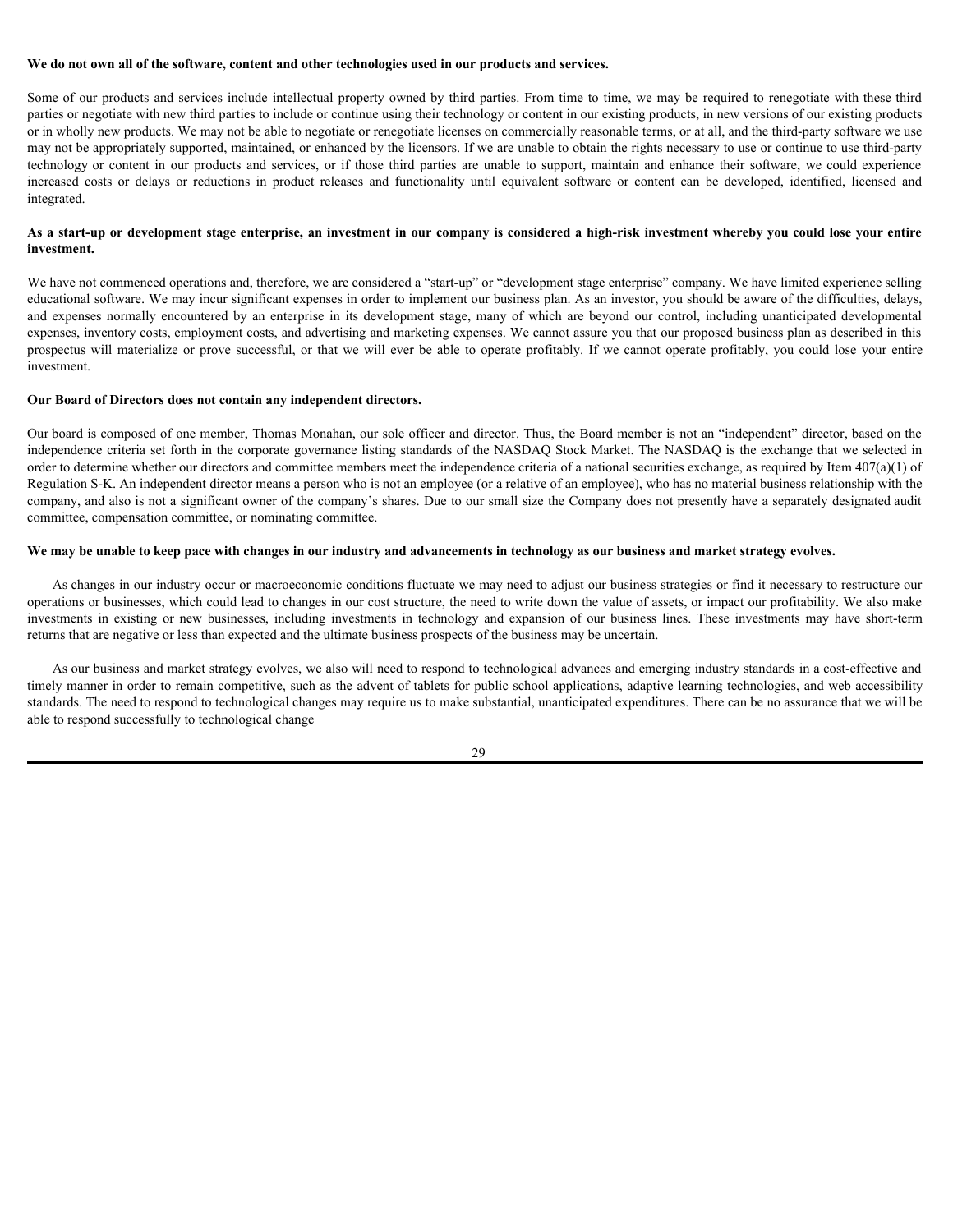### **We may need additional capital in the future, but there is no assurance that funds will be available on acceptable terms.**

We may need to raise additional funds in order to achieve growth or fund other business initiatives. This financing may not be available in sufficient amounts We may need additional capital in the future, but there is no assurance that funds will be available on acceptable terms.<br>We may need to raise additional funds in order to achieve growth or fund other business initiatives. privileges senior to those of existing stockholders. If adequate funds are not available or are not available on acceptable terms, our ability to expand, develop or enhance services or products, or respond to competitive pressures will be limited.

### **Our curriculum and approach to instruction may not achieve widespread acceptance, which would limit our growth and profitability.**

The curriculum offerings and approach to individualized learning are based on the structured delivery, clarification, verification and practice of lesson subject matter. The acceptance and adoption of the CCSS grade level requirements and proposed common assessments of those standards is uncertain and continues to change at the state and district level. As a result, the standards for measuring student achievement could vary from state to state, and even from district to district, and therefore, we cannot anticipate at this time the impact these varying standards may have in terms of requiring additional investment on our part, or on our ability to sustain or expand our operating margins.

## **We have a history of minimal revenue and no income and recent losses since our inception that may continue and cause investors to lose their entire investment.**

Virtual was formed on January 6, 2009, and it has cumulative net losses amounting to \$1,352.556 from Inception to December 31, 2015, losses amounting to \$160,284 for the year ended December 31, 2015 and losses amounting to \$49,824, for the year ended December 31, 2014.

Because of these conditions, we will require additional working capital to develop our business operations. We have not achieved profitability and we can give no assurances that we will achieve profitability within the foreseeable future, as we fund operating and capital expenditures, in such areas as sales and marketing and research and development. We cannot assure investors that we will ever achieve or sustain profitability or that our operating losses will not increase in the future. If we continue to incur losses, we will not be able to fund any of our sales and marketing and research and development activities, and we may be forced to cease our operations. If we are forced to cease operations, investors will lose the entire amount of their investment.

30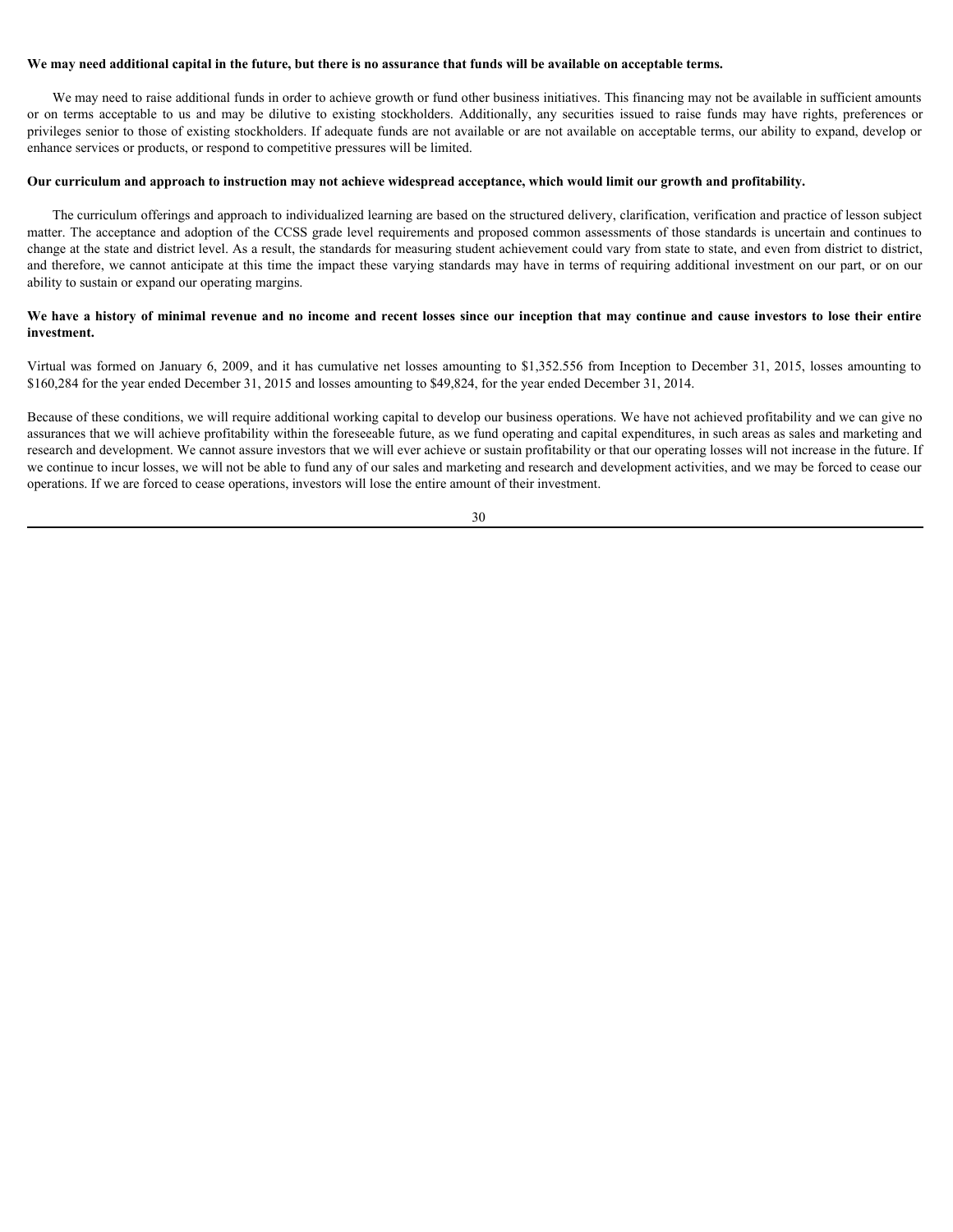# **future financing and which may force us to cease operations.**

**Our independent auditors have expressed substantial doubt about our ability to continue as a going concern, which may hinder our ability to obtain future financing and which may force us to cease operations.<br>In their repo** In their report dated April 10, 2015, our independent auditors stated that our financial statements for the year ended December 31, 2015 and 2014 were prepared assuming that we would continue as a going concern. Our ability to continue as a going concern is an issue raised as a result of recurring losses from operations and cash flow deficiencies since our inception. We continue to experience net losses. Our ability to continue as a going concern is subject to our ability to generate Our independent auditors have expressed substantial doubt about our ability to continue as a going concern, which may hinder our ability to obtain their report dated particular funding fund which may force us to cease oper obtaining loans and grants from various financial institutions. In light of our financial position, and the current global credit crisis, we may be unable to raise working capital sufficient to continue to fund the operations of the business. If we are unable to continue as a going concern, you may lose your entire investment. Our independent auditors have expressed substantial doubt about our ability to continue as a going concern, which may hinder our ability to obtain future financing and which may force us to cease operations.<br>In their repor difficult current economic environment, we believe that it will be difficult to raise additional funds and there can be no assurance as to the availability of additional financing or the terms upon which additional financing may be available. In addition, the going concern explanatory paragraph included in our auditor's report on our financial statements could inhibit our ability to enter into strategic alliances or other collaborations or our ability to raise additional financing. If we are unable to obtain such additional capital, we will not be able to sustain our operations and would be required to cease our operations and/or seek bankruptcy protection. Even if we do raise sufficient capital and generate revenues to support our operating expenses, there can be no assurance that the revenue will be sufficient to enable us to develop our business to a level where it will generate profits and cash flows from operations. In addition, if we raise additional funds through the issuance of equity or convertible debt securities, the percentage ownership of our stockholders could be significantly diluted, and these newly-issued securities may have rights, preferences, or privileges senior to those of existing stockholders. If we obtain additional debt financing, a substantial portion of our operating cash Our independent auditors have capressed substantial doubt about our ability to continue as a going concern, which may hinder our ability to obtain the the tractor payment that the interpret diate report diate report diate restrictions on our operations. In both market by the Use of The Use the mathematicant hailor to the internal state that the mathematicant data for the system ended Norwing 13, 10m 2014 we respect to the system of the distribution of the financial of th and one and the verticles) in significant of the continue is contained and one of the David Sapple operations in a significant of the control of the significant of the control of the significant of the control of the contr a provide other weak or demand for the series in the products introductions in the media of the our weak of the our services, the services, the services, and the services of the blacks and services of the services of the o

## **The loss of Thomas Monahan, our President, or our inability to attract and retain qualified personnel could significantly disrupt our business.**

We were wholly dependent on the personal efforts and abilities of Thomas Monahan, our President. He is 68 years old. The loss of services of Mr. Monahan will disrupt, if not stop, our operations. In addition, our success will depend on our ability to attract and retain highly motivated, well-educated specialists to our staff. Our inability to recruit and retain such individuals may delay implementing and conducting our business on the internet, and or result in high employee turnover, which could have a materially adverse effect on our business or results of operations once commenced. There is no assurance that personnel of the caliber that we require will be available. The Company's management has been taken over by Roger Fidler, an attorney. He has limited relevant skills to operating the business of this Company. He may be able to locate new management capable of running the business or a new business. No assurance exits that either will be possible.

## **We expect to incur losses in the future and, as a result, the value of our shares and our ability to raise additional capital may be negatively affected.**

There is no assurance that our operations will initiate a successful profitable enterprise. Due to our limited operating history as well as the recent emergence of the operating revenues and expenses. We expect to incur losses during the next 12 months of operations or possibly for a longer period of time. We are also likely to introduction or enhancement of products and services by us or our competitors, subscriber order deferrals in anticipation of new products, changes in our pricing which continue this competitor is not the interiment of the basines it is not unit ability to anticipate of the interimed in the competitors are proportioned to the effect of the substitution of the substitution of the com effectively adapt to developing markets and rapidly changing technologies, our ability to attract, retain and motivate qualified personnel, changes in the mix of products and services sold, changes in foreign currency exchange rates and changes in general economic conditions. We are attempting to expand our channels of supply and distribution. There also may be other factors that significantly affect our quarterly results that are difficult to predict given our limited operating history, such as seasonality and the timing of receipt and delivery of orders within a fiscal quarter. As a retail business, we expect to operate with little or no backlog. As a result, quarterly sales and operating results depend generally on the volume and timing of orders and the ability of the Company to fulfill orders received within the quarter, All of these factors can be difficult to forecast. Our expense levels are based in part on our expectations as to future orders and sales, which, given our limited operating history, are also extremely difficult to predict. Our expense levels are, to a certain extent fixed, and it will be difficult for us to adjust spending in a timely manner to compensate for any unexpected revenue shortfall. Accordingly, any significant shortfall in demand for our products and services in relation to our expectations would have an immediate adverse impact on our business, results of operations and financial condition, and could be material. Due to all of the foregoing factors, we believe that our quarterly operating results are likely to vary significantly in the future. In some future quarter our operating results may fall below the expectations of securities analysts and investors. In such event, the trading price of our common stock would likely be materially adversely affected.

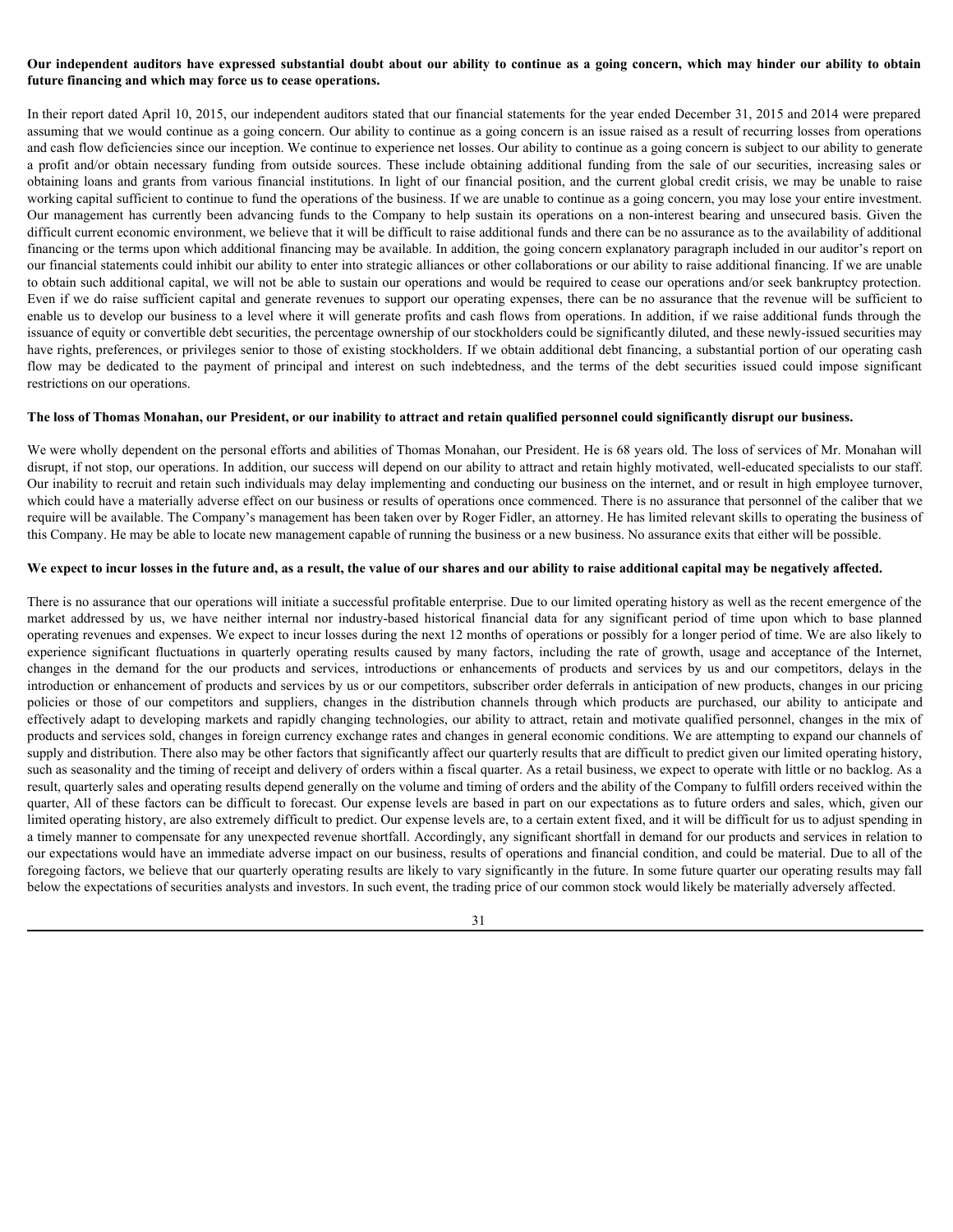We plan to use any revenues received to further develop and advance our range of educational products, and to increase our sales and marketing. Many of the expenses associated with these activities (for example, costs associated with hiring professional programmers) are relatively fixed in the short-term. We may be unable to adjust spending quickly enough to offset unexpected revenue shortfalls. If so, our operational results will suffer.

## **Because we have a limited operating history, we may not be able to successfully manage our business or achieve profitability, it will be difficult for you to evaluate an investment in our stock, and you may lose your investment.**

We were initially formed in January 2009. We have a limited operating history. The market for our products sold through the Internet has not begun to develop and will be rapidly evolving when marketing of our products on the internet commences. If our website is inactive, we may experience limited sales. Our prospects must be considered in light of the risks, costs and difficulties frequently encountered by companies in their early stage of development, particularly companies in the new and rapidly evolving Internet market. In order to be successful, we must, among other things, attract, retain and motivate qualified subscribers to view our We plan to use any revenues received to further develop and advance our range of educational products, and to increase our sales and marketing. Many of the expresses associated with these activities (for example, costs ass particularly sales, marketing and administrative personnel and its accounting system. There is, therefore, nothing at this time on which to base an assumption that our business will prove successful, and there is no assurance that it will be able to operate profitably if or when operations commence. You may lose your entire investment due to our lack of experience.

# **Our industry is highly competitive and we may not have the resources to compete effectively and be profitable, and as a result, you may lose your entire investment.**

The markets for our products and services are new and intensely competitive. We expect competition to persist, increase, and intensify in the future as the markets for our products and services continue to develop and as additional companies enter each of its markets. We are aware of a few major retailers as well as smaller We plan to use any revenues received to further develop and advance our range of educational products, and to merease successful with are as associated with himne professional programmers) are relatively fixed in the abord services. Numerous product offerings and services that compete with those of ours can be expected in the near future. Intense price competition may develop in our markets. We face competition in the overall Internet market, as well as in each of the market segments where our products and services compete. We have multiple We plan to use any revenues received to further develop and advance our range of eliacistorsal products. and to were<br>response associated with these extritios (for complete competitors and services in event of the products significantly greater financial, technical, and marketing resources, name recognition and a more developed subscriber base. We do not believe our markets will support the increasing number of competitors and their products and services. In the past, a number of product markets have become dominated by one or a small number of suppliers, and a small number of suppliers or even a single supplier may dominate one or more of our market segments. There can be no assurance that we will be able to compete effectively with current and future competitors.

32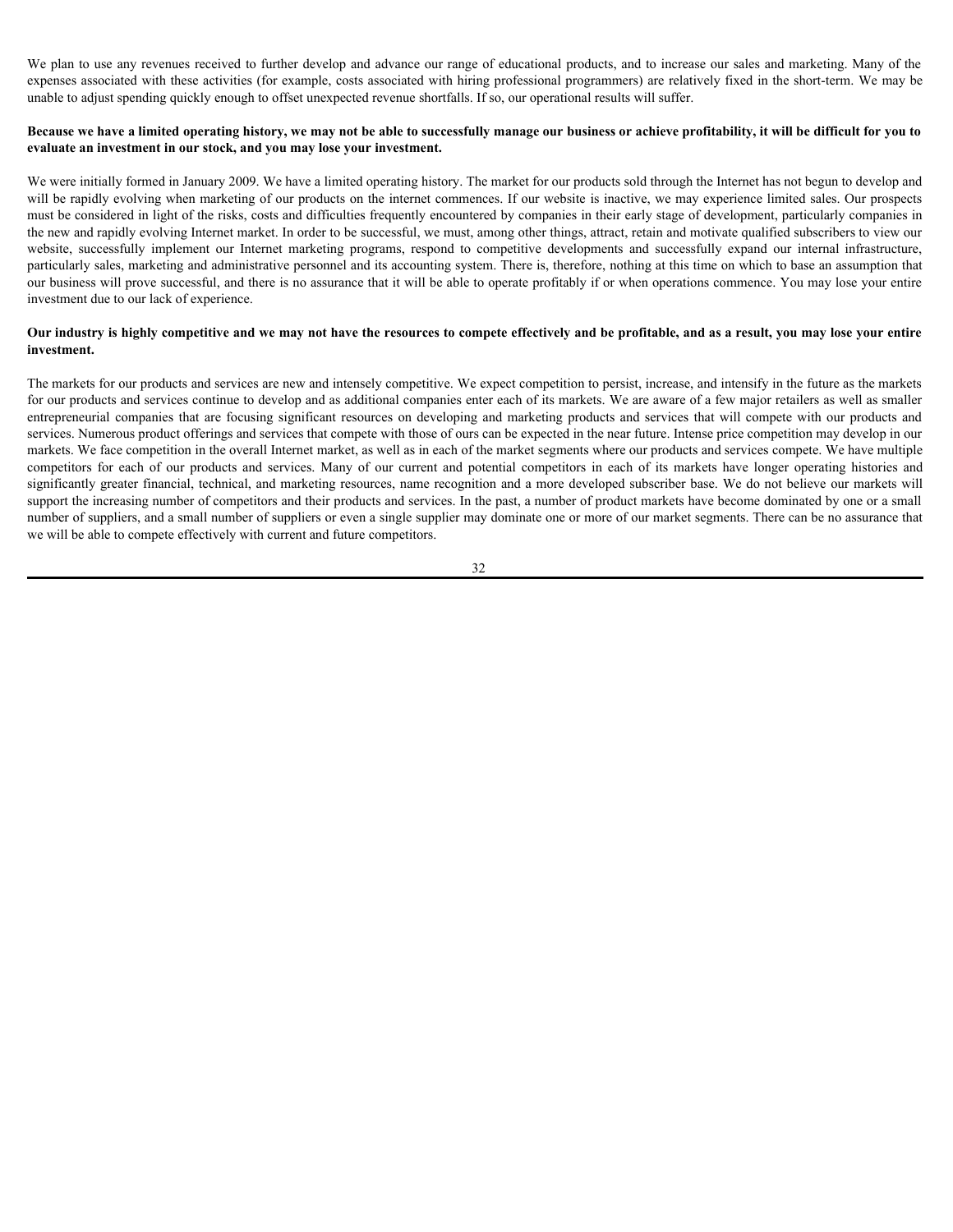# **market acceptance and usage of our products, such failure would materially adversely affect our business.**

Our future success depends upon successful sale of our products through electronic market media, and if we do not successfully achieve significant market acceptance and usage of our products, such failure would materially Many of our products and services are intended to be introduced for sale through electronic market media. Our success will depend largely upon the success of these and future products and services, and marketing presentation enhancements. Failure of these products and services or enhancements to achieve significant Our future success depends upon successful sale of our products through electronic market media, and if we do not successfully achieve significant market acceptance and usage of our products, such failure would materially products and services, develop new products, services, and enhancements, complete products and services currently under development, or if such new products and services or enhancements do not achieve market acceptance, our business, results of operations and financial condition would be materially adversely affected. Our future success depends upon successful sale of our products through electronic market media, and if we do not successfully achieve significant market acceptance and usage of our products, such failure would materially evolving industry standards. These market characteristics are exacerbated by the emerging nature of the Internet market and the fact that many companies are expected to introduce new products through the Internet in the near future. Our future success will depend in significant part on our ability to continually and on a timely basis introduce new products, services, and technologies and to continue to improve our products and services in response to both evolving demands of the marketplace and competitive product offerings. As a result, demand for and market acceptance of new products or services is subject to a high level of uncertainty, risk, and competition. These pressures may force us to incur significant expenditures to become and remain competitive in these marketplaces, and, if we fail to appropriately address these pressures, our business, financial condition, and prospects could be materially adversely affected. future success depends upon successful sale of our products through electronic market media, and if we do not successfully achieve significant the accessorial sale of our products and services, and mathemate our and intern

## **Our limited experience in implementing and conducting internet based commerce may impair our ability to grow and adversely affect our prospects.**

Our growth depends to a significant degree upon the development of our Internet/Direct Commerce business. If our website is inactive, we may experience limited sales. We have limited experience in the businesses comprising our Internet/Direct Commerce business. In order for our Internet/Direct Commerce business to succeed, we must, among other things:

- employees;
- significantly increase our online traffic and sales volume;
- attract and retain a loyal base of frequent visitors to our website;
- expand the products and services we offer over our website;
- respond to competitive developments and maintain a distinct brand identity;
- form and maintain relationships with strategic partners;
- provide quality subscriber service; and
- continue to develop and upgrade our technologies.

We cannot assure you that we will be successful in achieving these and other necessary objectives or that our Internet/Direct Commerce business will ever be profitable. If we are not successful in achieving these objectives, our business, financial condition and prospects would be materially adversely affected.

## **Transactions conducted on the internet involve security risks, and there can be no assurance that all of our subscribers' transactions will be secure.**

We rely on encryption and authentication technology licensed from third parties to provide the security and authentication necessary to effect secure transmission of confidential information, such as subscriber credit card numbers. There can be no assurance that advances in computer capabilities; new discoveries in the field of cryptography, or other events or developments will not result in a compromise or breach of the algorithms used by us to protect our subscriber's transaction data. Our growth depends to a significant dapee upon the development of our Internet/Direct Commerce business. If oner website is inarive, we may experience limited at the able of the could content excellent content commerce to misappropriate proprietary information or cause interruptions in our operations. We may be required to expend significant capital and other resources to protect against such security breaches or to alleviate problems caused by such breaches. To the extent that activities of our or third-party contractors involve the storage and transmission of proprietary information, such as credit card numbers, security breaches could damage our reputation and expose our company to a risk of loss or litigation and possible liability which could have a material adverse effect on us.

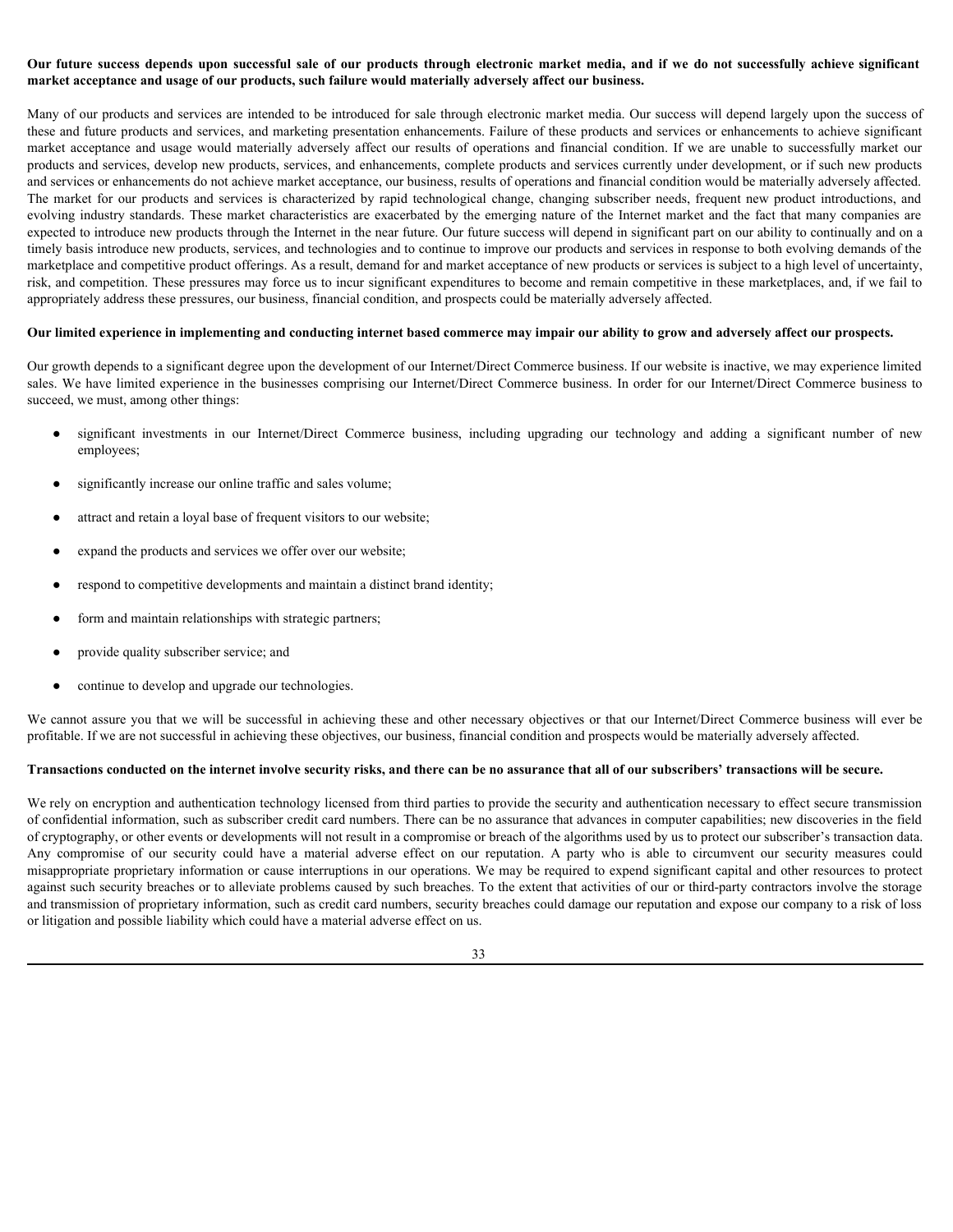# **reprogramming of our virtual textbooks.**

**There may be a major change in the core curriculum requirements of school systems throughout the United States which would require a complete reprogramming of our virtual textbooks.<br>Tore curricula change from time to time** Core curricula change from time to time and any significant change in such curricula would force us to reprogram our virtual textbooks to address such changes. This would consume both management time and corporate resources, especially funding, to conform our textbooks to the changes. If such changes are extensive it could find the Company in a position where such changes could not be addressed rapidly enough to remain competitive and thus could materially and adversely affect our business operations. **There may be a major change in the core curriculum requirements of school systems throughout the United States which would require a complete reprogramming of our virtual textbooks.<br>
Core curricula changes from time to ti** 

# **prospects.**

We were using Adobe Flash and WordPress as the platform for all of our software. Adobe Flash is one of the most versatile programming systems available. It there unique in its ability to allow the integration of many forms of electronic formatted media into an interactive and user friendly system. It is these qualities that has allowed us to adopt our style of presenting educational materials into saleable products. Adobe Flash and WordPress offers the ability to output our programs in a format that will play both PC based computer systems and Macintosh computer systems.

If Adobe Flash were to become deleted from Adobe's product line or become not supported or updated to keep pace with current computer hardware, then our software products would become obsolete very quickly.

# **We may need and be unable to obtain additional funding on satisfactory terms, which could dilute our shareholders or impose burdensome financial restrictions on our business.**

There may be a major change in the core curriculum requirements of school systems throughout the United States which would require a complete representance for the time technologies in and convents and competent the sould There may be a major change in the core curriculum requirements of school systems throughout the United States which would require a complete reproduction. This would contain and contain and contain and companies may signi There may be a major change in the core curriculum requirements of school systems throughout the United States which would require a complete expression of the visual content with considerable and conventions and any signi offering of debt securities or obtaining financing through a bank or other entity. This may not be available on a timely basis, in sufficient amounts or on terms acceptable to us. Our inability to raise additional equity capital or borrow funds required to affect our business plan, may have a material adverse effect on our financial condition and future prospects. Additionally, to the extent that further funding ultimately proves to be available, both debt and equity financing involve risks. Debt financing may require us to pay significant amounts of interest and principal payments, reducing the resources available to us to expand our existing businesses. Some types of equity financing may be highly dilative to our stockholders' interest in our assets and earnings. Any debt financing or other financing of securities senior to common stock will likely include financial and other covenants that will restrict our flexibility.

## **RISKS RELATING TO OUR COMMON SHARES**

## **You will not receive dividend income from an investment in the shares and as a result, you may never see a return on your investment.**

We have never declared or paid a cash dividend on our shares nor will we in the foreseeable future. We currently intend to retain any future earnings, if any, to finance the operation and expansion of our business. Accordingly, investors who anticipate the need for immediate income from their investments by way of cash dividends should refrain from purchasing any of the securities offered by our company. As we do not intend to declare dividends in the future, you may never see a return on your investment and you indeed may lose your entire investment.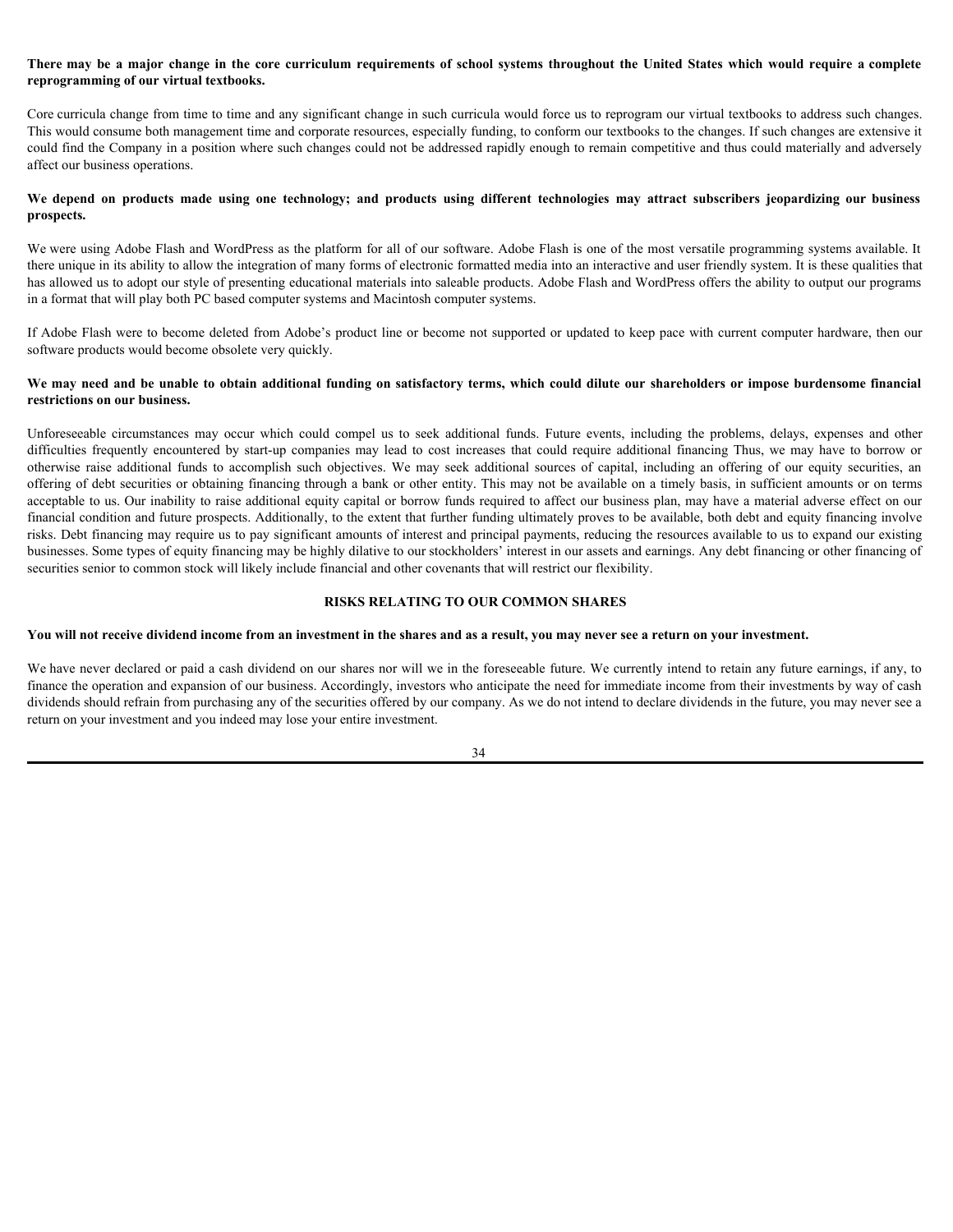### Rule 144

In general, persons who have beneficially owned restricted shares of our common stock for at least six months, and any affiliate of the company who owns either restricted or unrestricted shares of our common stock, are entitled to sell their securities without registration with the SEC under an exemption from registration provided by Rule 144 under the Securities Act.

# Non-Affiliates

Any person who is not deemed to have been one of our affiliates at the time of, or at any time during the three months preceding a sale, may sell an unlimited number of restricted securities under Rule 144 if:

- the restricted securities have been held for at least six months (including the holding period of any prior owner other than one of our affiliates);
- we have been subject to the Exchange Act periodic reporting requirements for at least 90 days before the sale; and
- we are current in our Exchange Act reporting at the time of sale.

# Affiliates

Persons seeking to sell restricted securities who are our affiliates at the time of, or any time during the three months preceding, a sale, would be subject to the restrictions described above. They are also subject to additional restrictions, by which such person would be required to comply with the manner of sale and notice provisions of Rule 144 and would be entitled to sell within any three-month period only that number of securities that does not exceed the greater of either of the following: Additionally, persons who have breedically rowand restricted charge of are common societies without registration with the SEC under an exception for presents and restricted securities to the control and the control of the

● the average weekly trading volume of our common stock during the four calendar weeks preceding the filing of a notice on Form 144 with respect to the sale.

requirements of Rule 144 described above, without regard to the six month holding period of Rule 144, which does not apply to sales of unrestricted securities.

## Unlimited Resales by Non-Affiliates

Any person who is not deemed to have been an affiliate of ours at the time of, or at any time during the three months preceding, a sale and has held the restricted securities for at least one year, including the holding period of any prior owner other than one of our affiliates, will be entitled to sell an unlimited number of restricted securities without regard to the length of time we have been subject to Exchange Act periodic reporting or whether we are current in our Exchange Act reporting.

# **Our Common Stock Is A "Penny Stock," And Compliance With Requirements For Dealing In Penny Stocks May Make It Difficult For Holders Of Our Common Stock To Resell Their Shares.**

Currently there is no public market for our common stock. If the common stock is ever listed in, the public market in what is known as the over-the-counter market • the restricted securities have been held for at least six membric freducting the bottling prior of any prior owner other dan one of our artifiates **c** will be the common stock that the common state of the stock and <br>
• • Be restricted securities best-heart held for at least six membre, the document and act of the propositions of the content of the content of the exchange Act points to the Exchange Act periodic reporting requirement for t disclosing the risks of penny stocks and to obtain from these investors a manually signed and dated written acknowledgement of receipt of the document before effecting a transaction in a penny stock for the investor's account. Compliance with these requirements may make it more difficult for holders of our common stock to resell their shares to third Parties or otherwise, which could have a material adverse effect on the liquidity and market price of our common stock.

Penny stocks are stocks with a price of less than \$5.00 per share unless traded on NASDAQ or a national securities exchange.

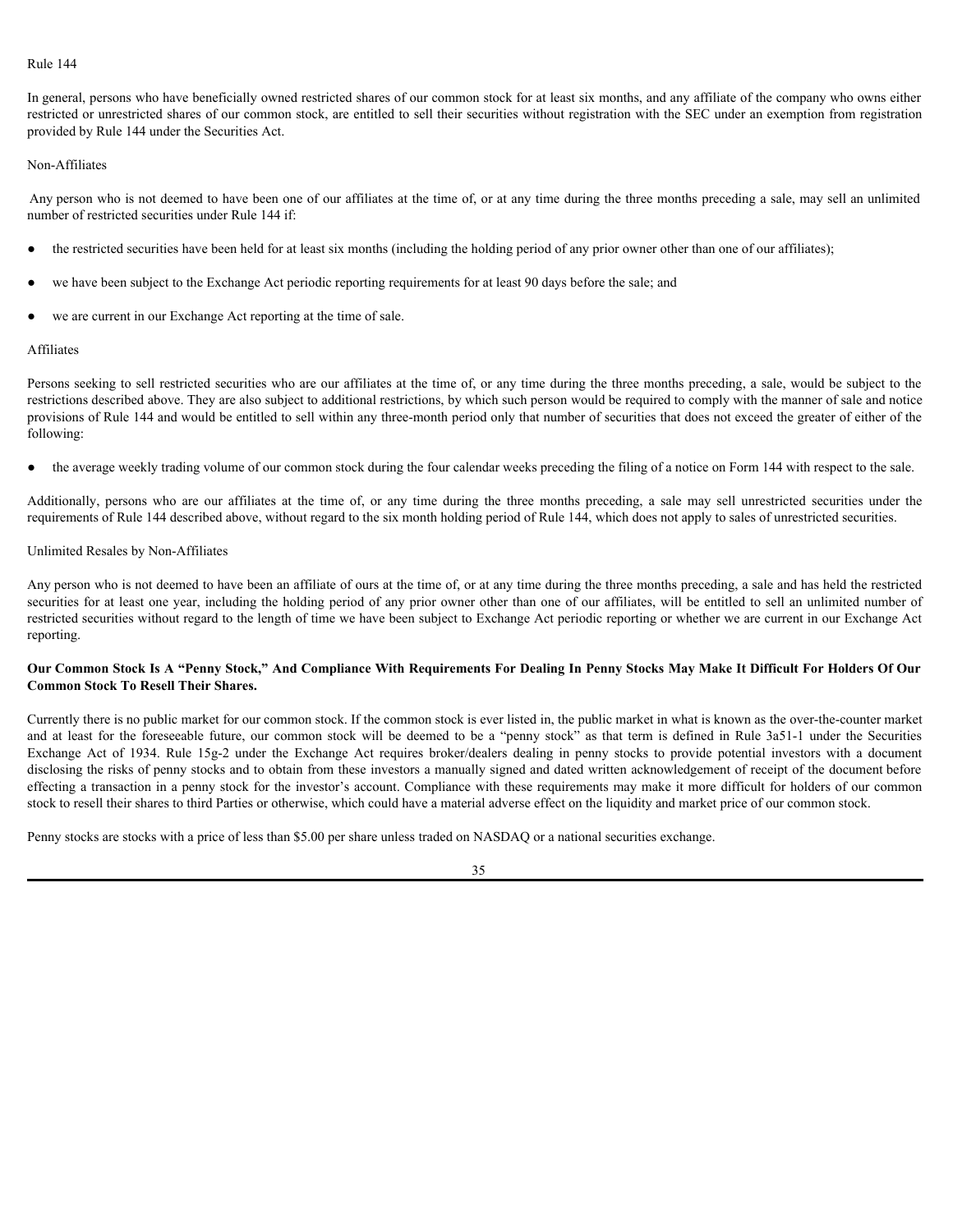Penny stocks are also stocks, which are issued by companies with Net tangible assets of less than \$2.0 million (if the issuer has been in continuous operation for at least three years); or \$5.0 million (if in continuous operation for less than three years); or average revenue of less than \$6.0 million for the last three years.

## **The application of laws and regulations from jurisdictions whose laws do not currently apply to our business, or the application of existing laws and to the Internet and other online services could have a material adverse effect on us.**

We are not currently subject to direct regulation by any domestic or foreign governmental agency, other than regulations applicable to businesses generally, and laws or regulations directly applicable to access to online commerce. However, due to the increasing popularity and use of the Internet and other online services, it is possible that a number of laws and regulations may be adopted with respect to the Internet or other online services covering issues such as user privacy, pricing, Pemy stocks are also stocks, which are issued by companies with Net tangible assets of less than \$2.0 million (if the issuer has been in continuous operation for at least<br>there years); or \$5.0 million (if in continuous ope commerce may prompt more stringent consumer protection laws that may impose additional burdens on those companies conducting business online. The adoption of any additional laws or regulations may decrease the growth of the Internet or other online services, which could, in turn, decrease the demand for our products and services and increase our cost of doing business, or otherwise have an adverse effect on us. Moreover, the applicability to the Internet and other online services of existing laws in various jurisdictions governing issues such as property ownership, sales and other taxes and personal privacy is uncertain and may take years to resolve. In addition, as our service is available over the Internet in multiple states and foreign countries, and as we sell to numerous consumers residing in such states and foreign countries, such jurisdictions may claim that we are required to qualify to do business as a foreign corporation in each such state and foreign country. We are qualified to do business in only two states, and failure by us to qualify as a foreign corporation in a jurisdiction where it is required to do so could subject us to taxes and penalties for the failure to qualify. Any such new legislation or regulation, the application of laws and regulations from jurisdictions whose laws do not currently apply to our business, or the application of existing laws and to the Internet and other online services could have a material adverse effect on us.

## **Our stock price may fluctuate significantly, and you may not be able to resell your shares at or above the current market price.**

The trading price of our common stock is likely to be volatile and subject to wide price fluctuations in response to various factors, including:

- regulatory or political developments;
- market conditions in the broader stock market;
- actual or anticipated fluctuations in our quarterly financial and results of operations;
- introduction of new products or services by us or our competitors;
- issuance of new or changed securities analysts' reports or recommendations;
- investor perceptions of us and the educational industry;
- sales, or anticipated sales, of large blocks of our stock;
- additions or departures of key personnel;
- litigation and governmental investigations; and
- changing economic conditions.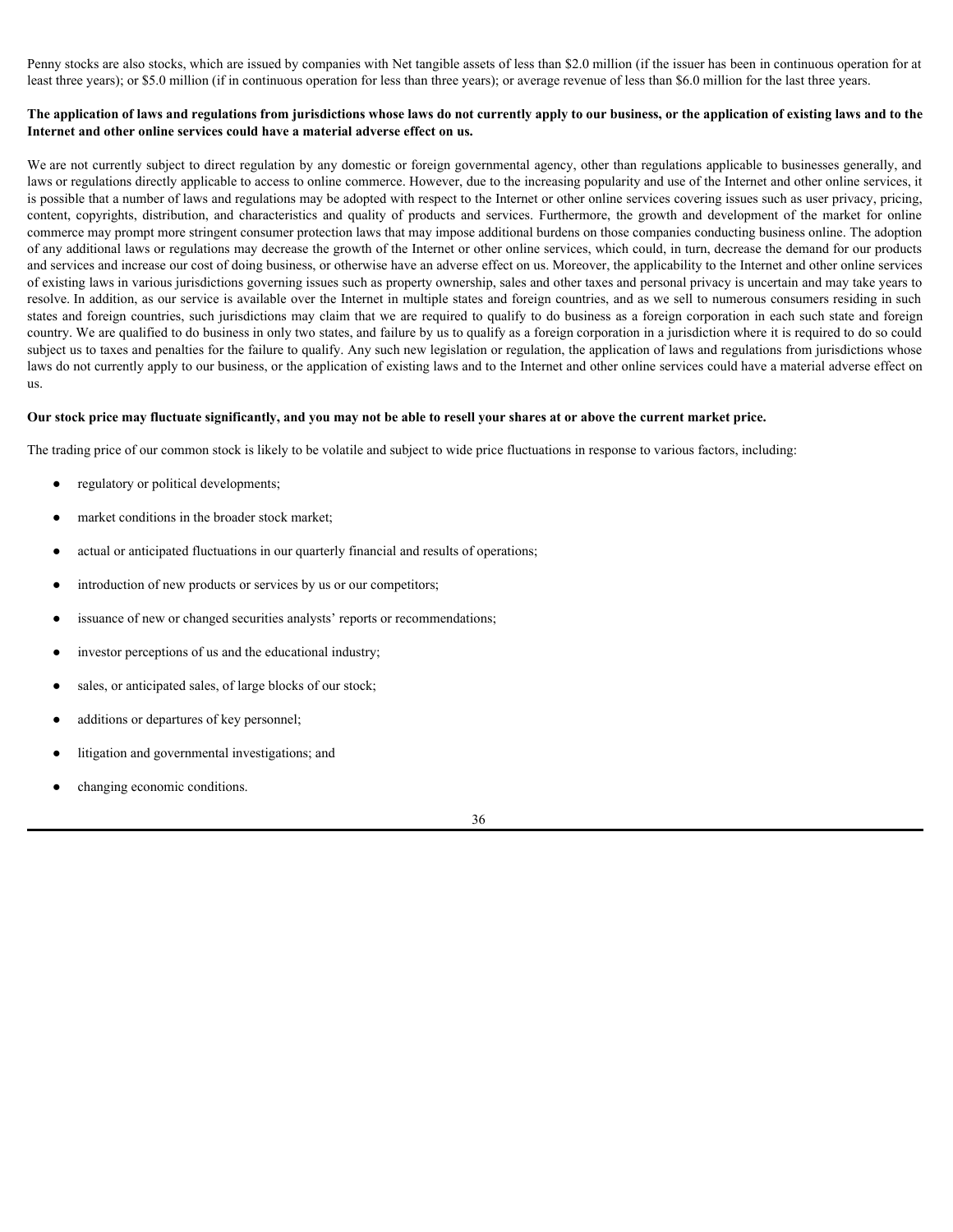These and other factors may cause the market price and demand for our common stock to fluctuate substantially, which may limit or prevent investors from readily selling their shares of common stock and may otherwise negatively affect the liquidity of our common stock. In addition, in the past, when the market price of a stock has been volatile, holders of that stock have sometimes instituted securities class action litigation against the Company that issued the stock. If any of our stockholders were to bring a lawsuit against us, we could incur substantial costs defending the lawsuit. Such a lawsuit could also divert the time and attention of our management from our business. These and other factors may cause the market price and demand for our common stock to fluctuate substantially, which may limit or present investors from readily selling their shares of common stock and may otherwise regati These and other factors may cause the market price and demand for our common stock to fluctuate substantially, which may limit or prevent investors from readily selling their shares of common stock and may otherwise negati

## **If a trading market if the Company's common stock develops, and if securities or industry analysts do not publish research or reports about our business, if they adversely change their recommendations regarding our stock or if our results of operations do not meet their expectations, our stock price and trading volume could decline in the event that a trading market for the Company's common stock develops.**

If a trading market for our common stock develops, it will be influenced by the research and reports that industry or analysts publish about us or our business. If one or more of these analysts cease coverage of our company fail to publish reports on us regularly, we could lose visibility in the financial markets, which in turn material, if a trading market in the Company's common stock develops.

## **Sales of substantial amounts of our common stock in the public markets, or the perception that such sales might occur, could reduce the price of our common stock and may dilute your voting power and your ownership interest in us.**

If our existing stockholders sell substantial amounts of our common stock in the public market, the market price of our common stock could decrease significantly. The perception in the public market that our existing stockholders might sell shares of common stock could also depress our market price

## **Insiders have substantial control over us and could limit your ability to influence the outcome of key transactions, including a change of control.**

These and other theory may cause the murket precedent director states to the figureties the control of stockholders were to be an absolute the control of the control of the control of the control of the control of the cont outstanding shares of our common stock. As a result, these stockholders, if acting together, would be able to influence or control matters requiring approval by our stockholders, including the election of directors and the approval of mergers or other extraordinary transactions. They may also have interests that differ from yours and may vote in a way with which you disagree and which may be adverse to your interests. The concentration of ownership may have the effect of delaying, preventing, or deterring a change of control of our company, could deprive our stockholders of an opportunity to receive a premium for their common stock as part of a sale of our company and may materially adversely affect the market price of our common stock. such that have required by the state of the state have twen the required twisted with the top state this behand to the cost of the requirement for the state of the state of the state of the state of the state of the state If a trading method free looping is continuous decisions, and its<br>continuous company is company to compute the standard in the priori our distinguish and the public method in the public our company. If the simulate public trading values could decline in the event that a trading market for the Company's communisated develope. The ability of analysis policies of the ability of all SEC requires and the ability of all SEC requires the company

As a result of becoming a public company, we are obligated to develop and maintain proper and effective internal control over financial reporting and are subject internal controls may not be determined to be effective, which could adversely affect investor confidence in our company and, as a result, the value of our common stock.

Commission, or SEC, annual and quarterly information and other reports that are specified in Section 13 of the Securities Exchange Act of 1934, as amended, or requirements on a timely basis. In addition, we are subject to other reporting and corporate governance requirements, including the requirements of listing on the OTCBB, and if listed for continuing to remain listed on the OTCBB, and certain provisions of the Sarbanes-Oxley Act of 2002 and the regulations promulgated there under, which impose significant compliance obligations upon us. As a public company, we will be required to: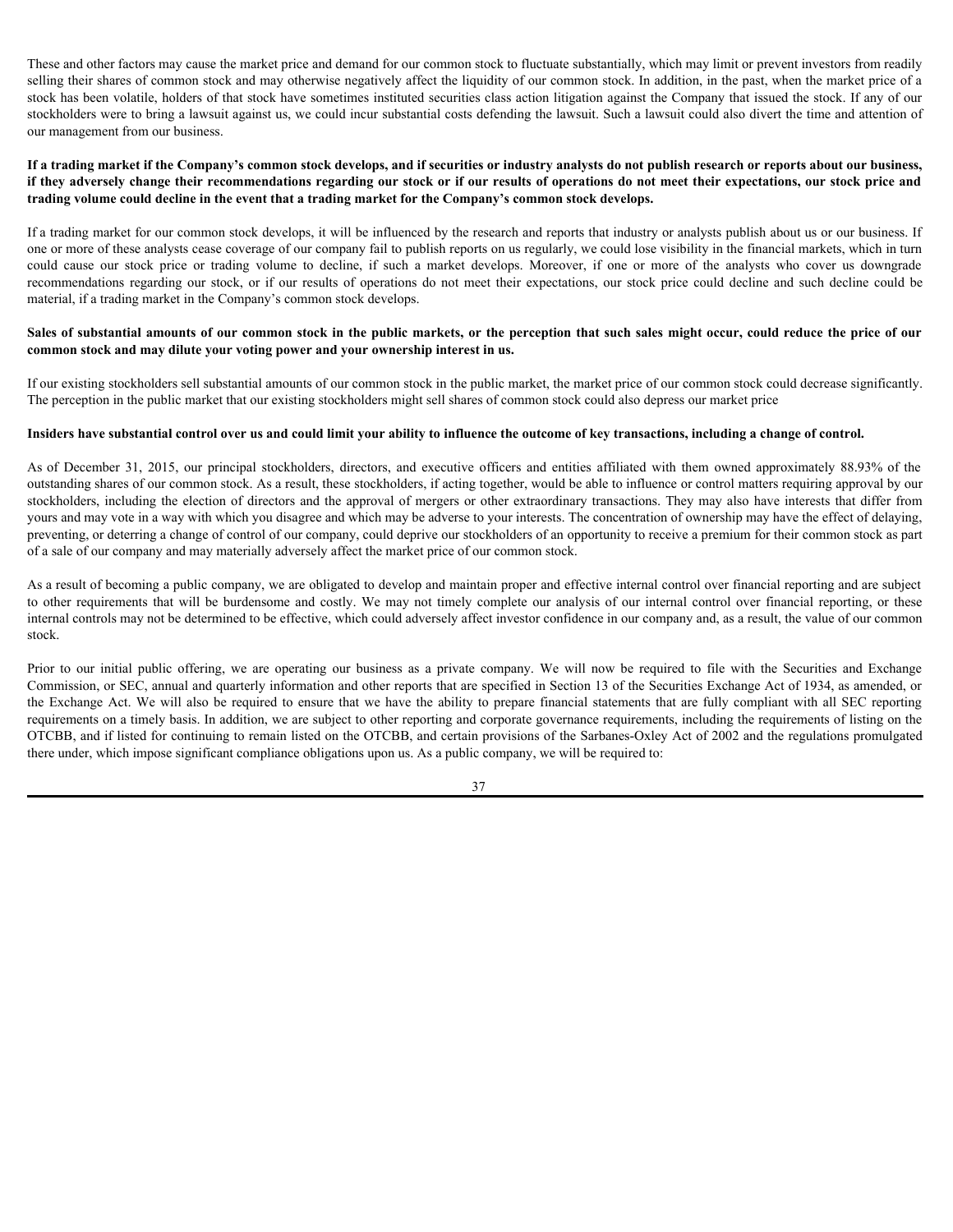- Prepare and distribute periodic public reports and other stockholder communications in compliance with our obligations under the federal securities laws and OTCBB rules;
- create or expand the roles and duties of our board of directors and committees of the board;
- maintain a more comprehensive financial reporting and disclosure compliance functions;
- maintain an accounting and financial reporting department, including personnel with expertise in accounting and reporting for a public company;
- enhance and formalize closing procedures at the end of our accounting periods;
- maintain an internal audit function;
- enhance our investor relations function;
- establish and maintain new internal policies, including those relating to disclosure controls and procedures; and
- involve and retain to a greater degree outside counsel and accountants in the activities listed above.

These requirements entail a significant commitment of additional resources. We may not be successful in implementing these requirements and implementing them could adversely affect our business or results of operations. In addition, if we fail to implement the requirements with respect to our internal accounting and audit functions, our ability to report our results of operations on a timely and accurate basis could be impaired.

## **Item 1B. Unresolved Staff Comments**

None.

## **Item 2. Properties**

Our corporate headquarters are located at 60 Knolls Crescent Suite 9M; Bronx, New York 10463.

## **Item 3. Legal Proceedings**

We currently are not subject to any material litigation or regulatory proceedings.

## **Item 4. Mine Safety**

Not applicable.

# **PART II**

# **Item 5. Market for Registrant's Common Equity, Related Shareholder Matters and Issuer Purchases of Equity Securities**

There is no public market for the Company's Common Equity.

There are 16,304,300 shares of common stock issued and outstanding held by approximately 42 holders of record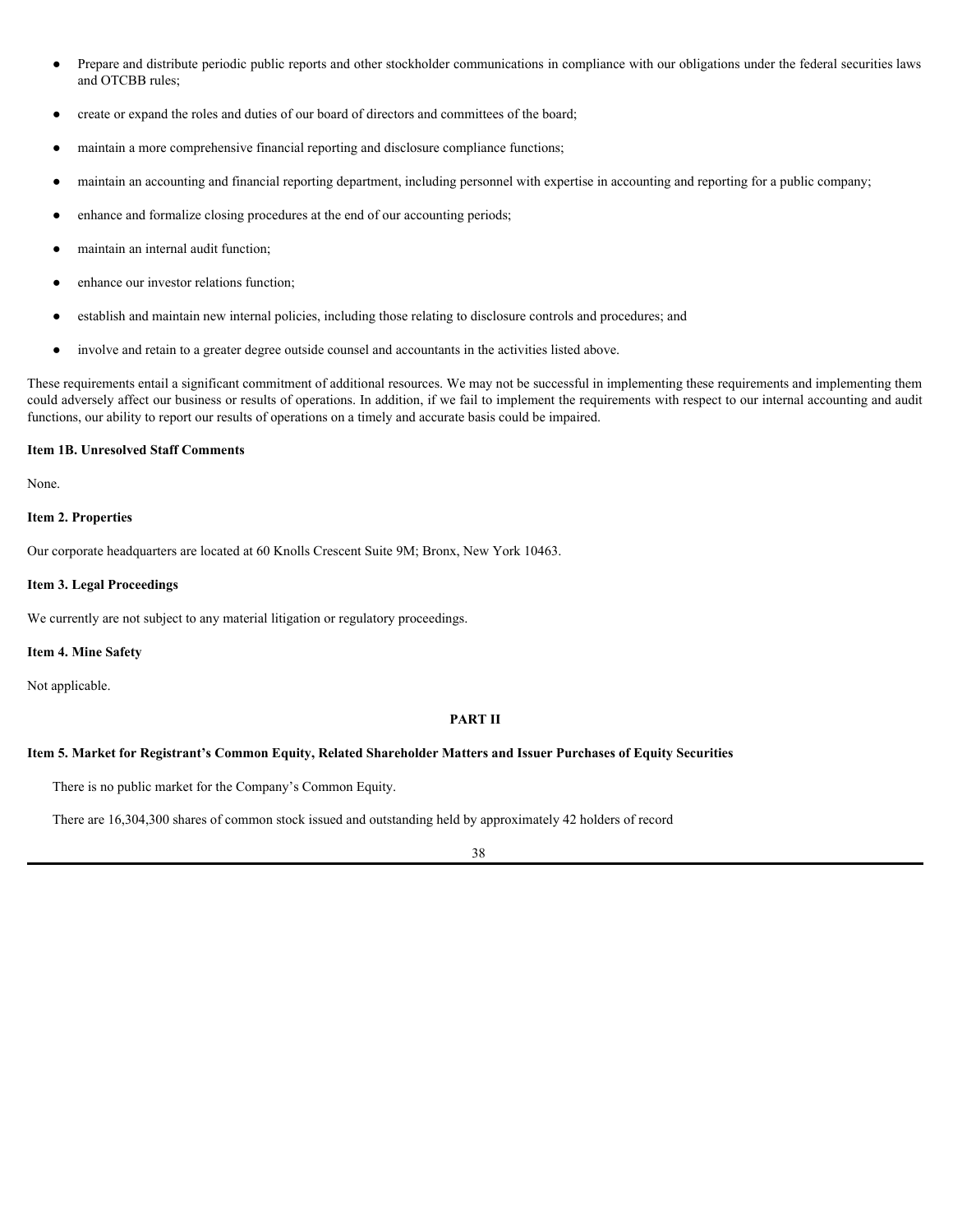#### **Item 6. Selected Financial Data**

The following selected financial data has been derived from and should be read in conjunction with our financial statements and related notes in Item 15 of this report and our Management's Discussion and Analysis of Financial Condition and Results of Operations in Item 7 of this report.

|                                          | December 31, 2015 | <b>December 31, 2014</b>  |
|------------------------------------------|-------------------|---------------------------|
| <b>Statements of Income:</b>             |                   |                           |
| Revenue                                  | 107               | 400                       |
| Gross profit                             | 107               | 400                       |
| Income (loss) from continuing operations | (107, 534)        | (48, 869)                 |
| Net income (loss)                        | (160, 284)        | (49, 825)<br>$\mathbf{D}$ |
| Basic and diluted                        | (0.01)            | (0.00)                    |
| <b>Balance Sheet Data:</b>               |                   |                           |
| Cash and cash equivalents                | 2,298             | 26,773                    |
| Total assets                             | 53,632            | 114,240                   |
| Total liabilities                        | 84,371            | 71,462                    |
| Total equity (deficit)                   | (30, 739)         | 42,778                    |

should be referenced in connection with a review of the following discussion of our results of operations for both the year ending December 31, 2015 and 2014.

## **Item 7. MANAGEMENT'S DISCUSSION AND ANALYSIS OR PLAN OF OPERATION**

#### **Forward-Looking Statements**

Management's Discussion and Analysis or Plan of Operation contains "forward-looking" statements, as well as historical information. Although we believe that the expectations reflected in these forward-looking statements are reasonable, we can give no assurance that the expectations reflected in these forward-looking statements will prove to be correct. Forward-looking statements include those that use forward-looking terminology, such as the words "anticipate," "believe," "estimate," "expect," "intend," "may," "project," "plan," "will," "shall," "should," and similar expressions, including when used in the negative. Although we **them 6. Selected Unionecial Photosofter reflected in the expectations and selected of Operations and Results of Definitions in the reasonable and reasonable and results and the expectations and active the statements of De** assurance can be given that actual results will be consistent with these forward-looking statements. Current shareholders and prospective investors are cautioned It the Schedule Properties of the Schedule of the statement of the statements of the statements of the statement of the statement of the statement of the statement of the statement of the statement of the statement of the uncertainties, certain of which are beyond our control, and actual results for future periods could differ materially from those discussed in this report, depending on The identical timescand states in this behavior and the result of real of the company in the state of the state of the state of the state of the state of the state of the state of the state of the state of the state of th acceptance of our products in our target markets, our ability to attract and retain qualified personnel, our ability to obtain financing, our ability to continue as a going concern, and other risks described from time to time in our filings with the Securities and Exchange Commission. Forward-looking statements contained in this report speak only as of the date of this report. Future events and actual results could differ materially from the forward-looking statements. You should read **Numerate of Incomescure of European Complete Complete Complete Complete Complete Complete Complete Complete Complete Complete Complete Complete Complete Complete Complete Complete Complete Complete Complete Complete Comp** forward-looking statements even though its situation may change in the future.

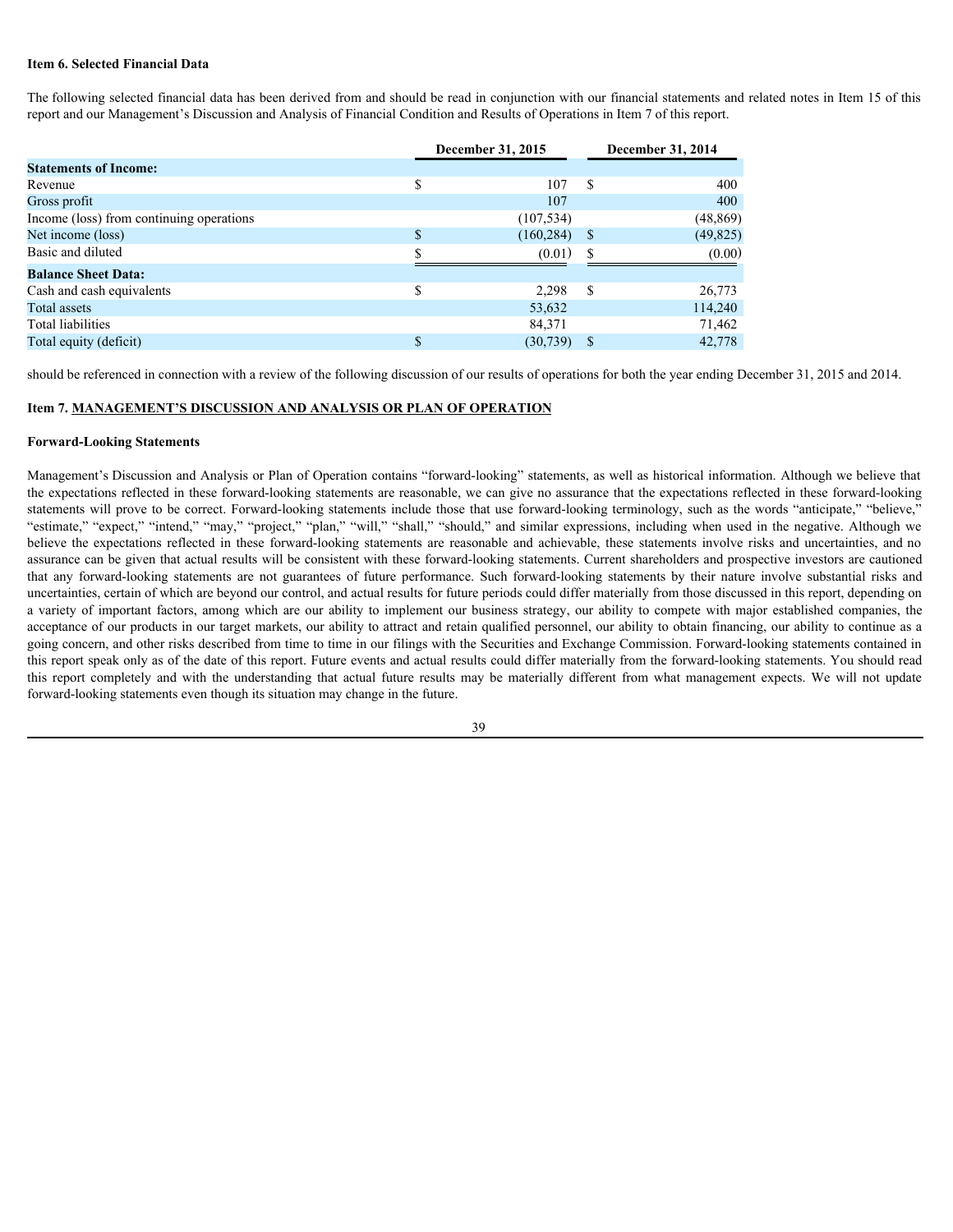We undertake no obligation to update publicly any forward-looking statements, whether as a result of new information, future events or otherwise. Important factors on which such statements are based are assumptions concern factors on which such statements are based are assumptions concerning uncertainties, including but not limited to uncertainties associated with the following:

(a) potential fluctuation in quarterly results;

(b) our failure to earn revenues or profits;

(c) inadequate capital and barriers to raising the additional capital or to obtaining the financing needed to implement our business plans;

(d) inadequate capital to continue business;

(e) changes in demand for our products and services;

(f) rapid and significant changes in markets;

(g) litigation with or legal claims and allegations by outside parties;

(h) insufficient revenues to cover operating costs.

You should read the following discussion and analysis in conjunction with our financial statements and notes thereto, included herewith. This discussion should not be construed to imply that the results discussed herein will necessarily continue into the future, or that any conclusion reached herein will necessarily be indicative of actual operating results in the future. Such discussion represents only the best present assessment of management.

#### **PLAN OF OPERATION**

#### **Overview Overview**

Virtual Learning was formed as a Nevada corporation on January 6, 2009. We are a subscription-based, software-as-a-service provider of education products who at the present time is making our math courses available to all students free of charge, grades First through college level calculus, as an incentive to utilize our www.mathisbasic.com website. Ideally students will return often to improve their knowledge and make use of test and practice sessions.

Virtual Learning provides standards-based instruction, practice, and assessments that improve the performance of students via proprietary web-based platforms through our website on the World Wide Web with the URL www.mathisbasic.com .

Virtual Learning is also a producer and distributor of computer software and video educational materials on CD and DVD formatted disks and in a textbook ePub format, which will be available through various distributors and our website either as a download or in boxed format. We have combined rigorous content in math with interactive features and games that engage students, reinforce, and reward learning achievement. In 2012, Virtual Learning began publishing an aggregate of fourteen titles to Amazon Kindle and Barnes and Noble Nook. These titles have a retail price of \$3.00 and earn the Company a 65% royalty with each sale.

The Company has one curriculum development contract with Lawrence William Kazmierczak, a professor of mathematics that requires the Company to pay him to (c) changes in dernard for our products and services;<br>(c) tuspins with set percent paradicus;<br>(g) its guide and significant changes in markets;<br>(g) its guide with the pre-calculus and allegation by outside particles with o Kazmierczak to receive 5% royalties on the Company's net revenues up to one million dollars of net revenues, and 5% royalty on net revenues beyond one million dollars on projects in which he directly participates and has made material contributions. In addition, he has received 200,000 shares of the Company's common stock. We determine what projects in which he has directly participated and made material contributions by our internal record keeping as to time devoted to each project. We determine the revenue attributed to those projects by monitoring devices that allow us to determine which authorized user has devoted how much time to which module and then comparing the same to the entire revenue stream.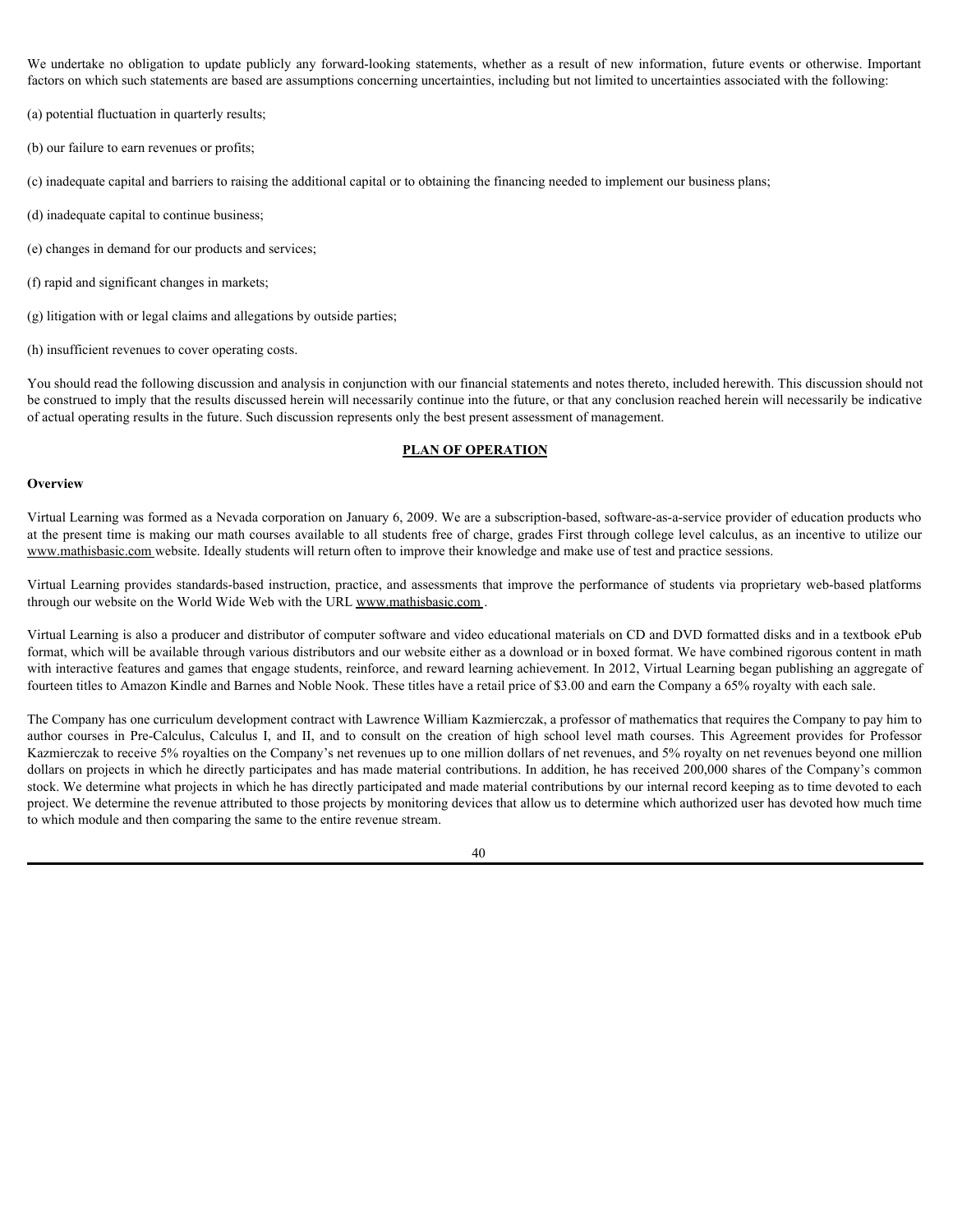#### **Events and Uncertainties critical to our business**

Events and Uncertainties critical to our business<br>Demand for our products and services are affected by the general economic conditions in the United States. When economic conditions are favorable and<br>discretionary income i Events and Uncertainties critical to our business<br>Demand for our products and services are affected by the general economic conditions in the United States. When economic conditions are favorable and<br>discretionary income i essential educational items are generally lower. In addition, we may experience more competitive pricing pressures during economic downturns. Therefore, any significant economic downturn or any future changes in consumer spending habits could have a material adverse effect on our financial condition and results of operations.

There is no guarantee that we will be able to generate sufficient sales to make our operations profitable. We may continue to have little or no sales and continue to sustain losses in the future. If we continue to sustain losses, we will be forced to curtail our operations and go out of business. Our success depends in a large part in the of our ability to create additional product lines sufficient to create a catalog of programs to offer allowing us to implement a successful marketing and sales Events and Uncertainties critical to our business<br>Demand for our products and services are affected by the general economic conditions in the United States. When economic conditions are favorable and<br>discretionary income i Fvents and Uncertrainties critical to our business<br>Demand for our products and services are affected by the general economic conditions in the United States. When economic conditions are favorable and<br>discretionary income consulting team who will devote their efforts to helping us design and create new programs of high quality in a timely manner.

If we are able to obtain sufficient funding to become operational, there is no guarantee that we will be able to find personnel who will be able to work closely with the Company to help design and create new lines of product or to process orders, including special orders, made via the internet.

## **Critical Accounting Policies and Estimates**

Our discussion and analysis of our financial condition and results of operations are based on our financial statements, which have been prepared in accordance with U.S. generally accepted accounting principles. The preparation of these financial statements requires us to make estimates and judgments that affect the reported amounts of assets, liabilities, revenue and expenses and related disclosures. We review our estimates and judgments on an on-going basis. We base our estimates and judgments on historical experience and on various other assumptions that we believe to be reasonable under the circumstances. Actual results may differ from these estimates. We believe the following accounting policies are critical to the judgments and estimates we use in preparing our financial statements.

#### **Going Concern**

As of December 31, 2015, Virtual Learning had cash of \$2,298 and negative working capital of \$82.073. For the years ended December 31, 2015 and 2014, Virtual Learning had revenues \$107 and \$400, respectively and sustained net losses of \$160,284 and \$49,825, respectively. These factors raise substantial doubt about Virtual Learning's ability to continue as a going concern. Virtual Learning has also unamortized capitalized stock-based and contributed curriculum development Deemod for our products and aervices are affected by the general economic conditions in the United Sines. When economic considerably also<br>alisochange hocons incorrect, purchases of one-searchizable and a state-of-gooding l dependent upon Virtual Learning's ability to obtain additional debt or equity capital and its ability to generate revenues sufficient to continue pursuing its business purposes. Virtual Learning is pursuing financing to fund future operations. significant exoconois dovision or any funce changes in ecosumer speading holds evold have a nultrical aboves effect on or risks and consider a fille of the subject to a number of the subject in the subject of the similar t then<br>attention is a guarantee that we will to able to guarante sufficient also to able a change in the succession of the succession of the succession of the succession of the succession of the succession of the succession system in the two continuous particles we will be forest to contain on operation and points on contain the controlline of the controlline of the controlline of the single particles of the controlline and points of the sing in the of our follows rootsto diffusion product line sufficient be contract and be) of the orient of the about propertation and the second propertation and the secure that the secure in the second that all the second the s

marketing of its products, and the need to obtain adequate additional capital necessary to fund future operations.

include any adjustments relating to the recoverability of recorded asset amounts that might be necessary from an unfavorable resolution of this uncertainty.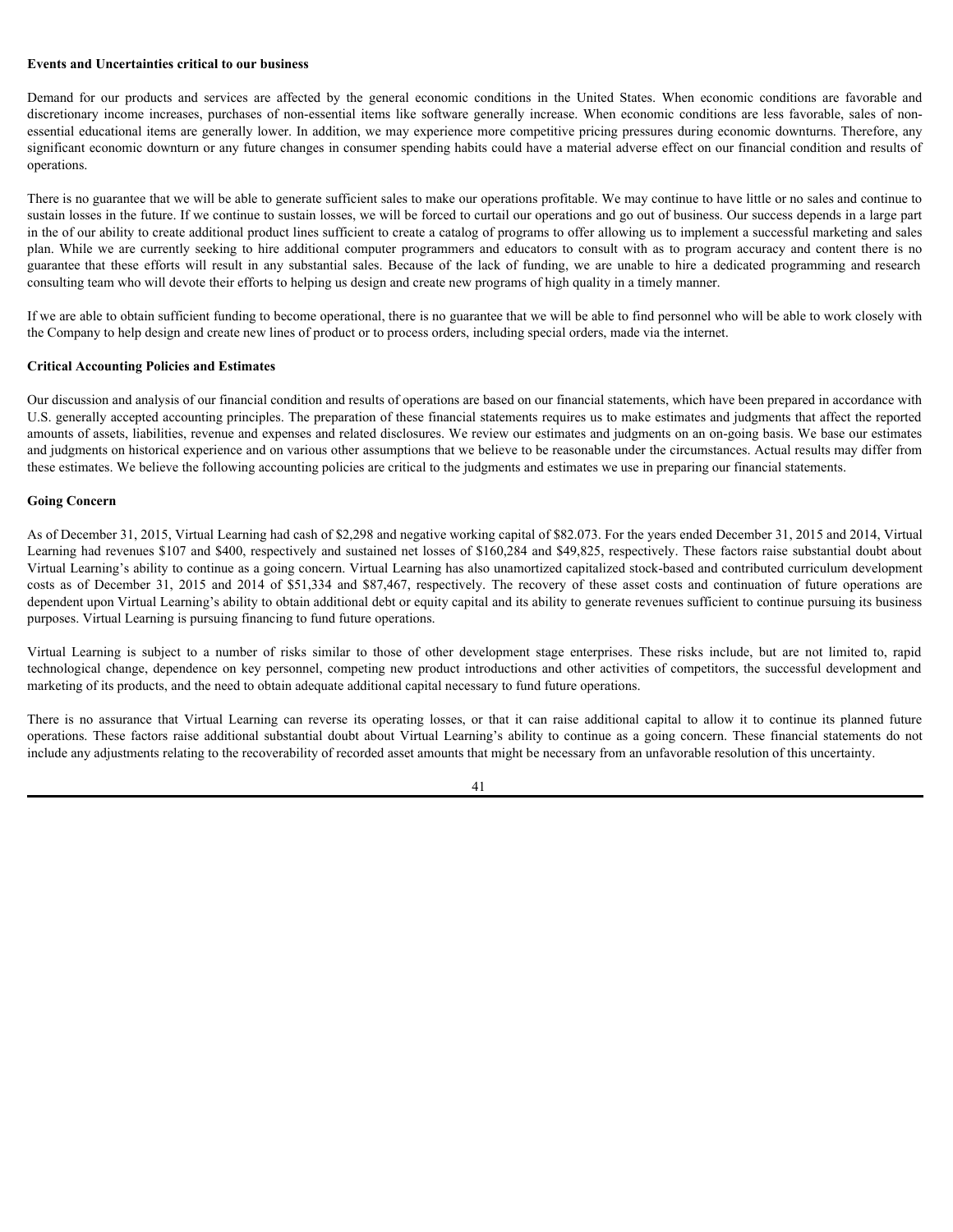## **Property and Equipment**

Property and equipment is presented at stated value upon contribution or at the cost of acquisition. Depreciation is provided using the straight-line method over an estimated useful life of five years. Repairs and maintenance costs are expensed as incurred, and renewals and betterments are capitalized.

## **Use of Estimates**

The preparation of financial statements in conformity with accounting principles .generally accepted in the United States of America requires management to make materially from these estimates.

**Property and Equipment**<br> **Property and equipment** is presented at stated value upon contribution or at the cost of acquisition. Depreciation is provided using the straight-line method over an<br>
estimated useful life of fiv **Property and Equipment**<br> **Property and equipment** is presented at stated value upon contribution or at the cost of acquisition. Depreciation is provided using the straight-line method over an<br>
estimated useful life of fiv uncollectible accounts receivable, the need for recognition of an impairment allowance for capitalized curriculum development costs, useful lives of intangible assets and property and equipment, deemed value of common stock for the purpose of determining stock-based compensation, and income taxes, among others. Management bases its estimates on historical experience and on various other assumptions that are believed to be reasonable, the results of which form the basis for making judgments about the carrying values of assets and liabilities. **Froperty and Equipment**<br> **Property and equipment is presented at stated value upon contribution or at the cest of acquisition. Depreciation is provided using the straight-line method over an<br>
estimated costal fait of the** 

Virtual Learning's management (board of directors) determines the value assigned to shares of common stock in the absence of a public market for these shares.

## **Fair Value of Financial Instruments**

participants on the measurement date. In determining fair value, GAAP establishes a three-level hierarchy used in measuring fair value, as follows:

- Level 1 inputs are quoted prices available for identical assets and liabilities in active markets.
- Level 2 inputs are observable for the asset or liability, either directly or indirectly, including quoted prices for similar assets and liabilities in active markets or other inputs that are observable or can be corroborated by observable market data.
- Level 3 inputs are less observable and reflect our own assumptions.

Our financial instruments consist of cash and cash equivalents, and accounts payable. The carrying amount of cash and cash equivalents and accounts payable approximates fair value because of their short maturities. We may adjust the carrying amount of certain nonfinancial assets to fair value on a non-recurring basis when they are impaired. No such adjustments were made in years ended December 31, 2015 and 2014.

## **Capitalized Curriculum Development Costs**

Virtual Learning internally develops curriculum, which is primarily provided as web content and accessed via the Internet. Virtual Learning also creates text books and other offline materials.

Virtual Learning capitalizes curriculum development costs incurred during the application development stage in accordance with accounting principles generally accepted in the United States of America. These principles provide guidance for the treatment of costs associated with computer software development and defines those costs to be capitalized and those to be expensed. Costs that qualify for capitalization are external direct costs, payroll, and payroll-related expenses. Costs related to general and administrative functions are not capitalized and are expensed as incurred. Virtual Learning capitalizes curriculum development costs when the projects under development reach technological feasibility. Many of our new courses are leveraged off proven delivery platforms and are primarily content, which has no technological hurdles. As a result, a significant portion of our courseware development costs qualify for capitalization due to the concentration of our development efforts on the content of the courseware.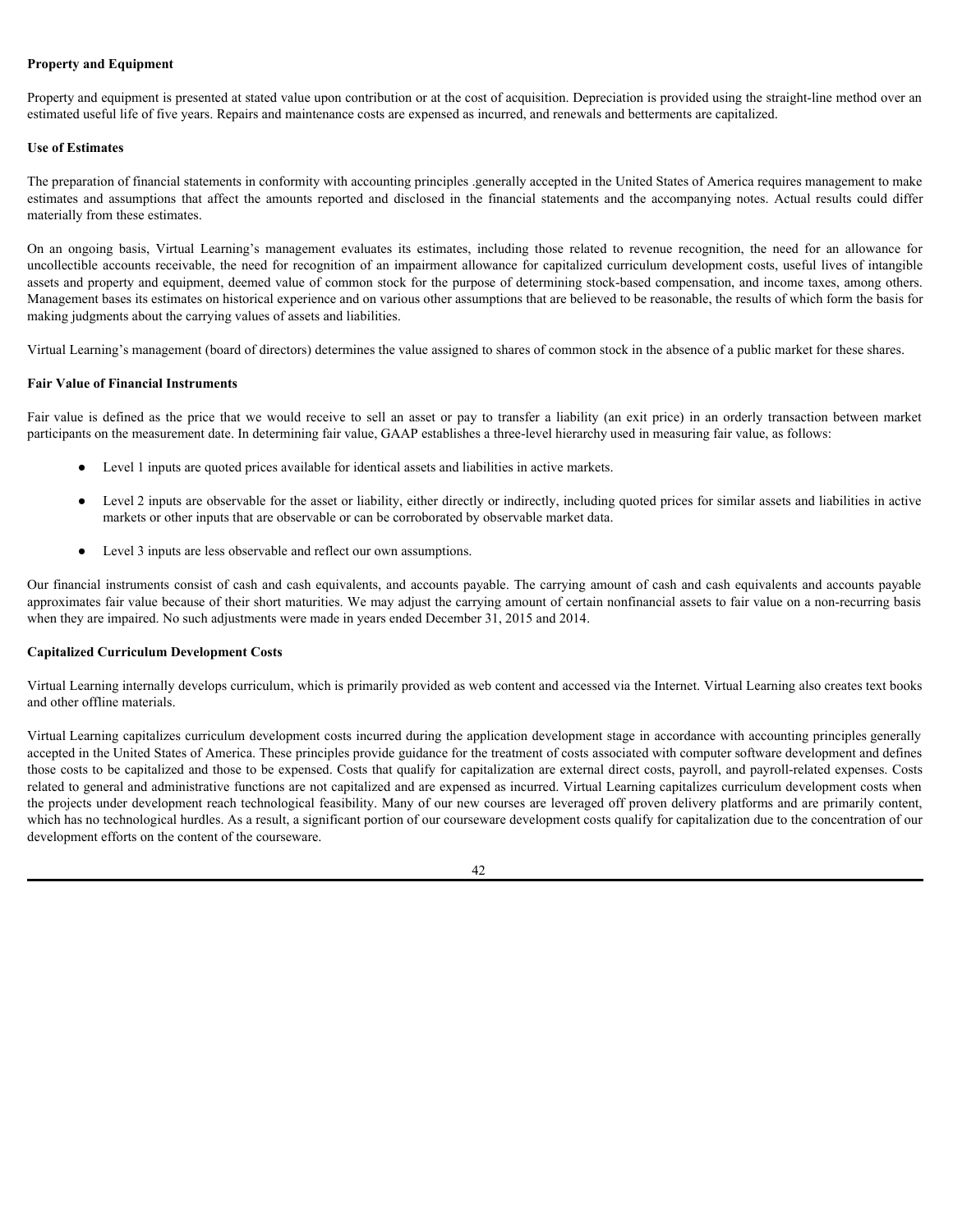Technological feasibility is established when we have completed all planning, designing, coding, and testing activities necessary to establish that a course can be produced to meet its design specifications. Capitalization ends when a course is available for general release to our customers, at which time amortization of the capitalized costs begins. The period of time over which these development costs are amortized is generally five years. This is consistent with the capitalization period used by others in our industry and corresponds with our product development lifecycle. Technological feasibility is established when we have completed all planning, designing, coding, and testing activities necessary to establish that a course can be produced to meet its design pocifications. Capitalization Technological feasibility is established when we have completed all planning, designing, coding, and testing activities necessary to establish that a course can be produced to meet for design specifications. Capitalized co I celmological feasibility is established when we have completed all planning, designing, eading, and lesing activities necessary to establish that a competent of the proportation of the proportation of the subscription en

# **Cash and Cash Equivalents**

All liquid investments with stated maturities of three months or less from date of purchase are classified as cash equivalents; all liquid investments with stated maturities of greater than three months are classified as short-term investments.

## **Revenue Recognition**

Revenue is recognized when all of the following conditions are satisfied: there is persuasive evidence of an arrangement, the customer has access to full use of the product, the collection of the fees is reasonably assured, and the amount of the fees to be paid by the customer is fixed or determinable.

persuasive evidence of an arrangement, the customer has access to full use of the product, the collection of the fees is reasonably assured, and the amount of the fees to be paid by the customer is fixed or determinable.

average subscription term is twelve (12) months for our products, and all subscriptions are on a non-cancelable basis. When additional months are offered as a functionality with each release at no additional cost.

Although our membership contracts are generally non-cancelable, customers have the right to cancel their contracts by providing prior written notice to us of their intent to cancel the remainder of the contract term. In the event a customer cancels its contract, they are not entitled to a refund for prior services we have provided to them.

Customer support is provided to customers following the sale at no additional charge and at a minimal cost per call.

Virtual Learning does not incur significant up-front costs related to providing its products and services and therefore does not defer any expenses.

Revenue from the sale of CD's or DVD's and other materials is recognized when shipped or available to the customer in a downloadable format.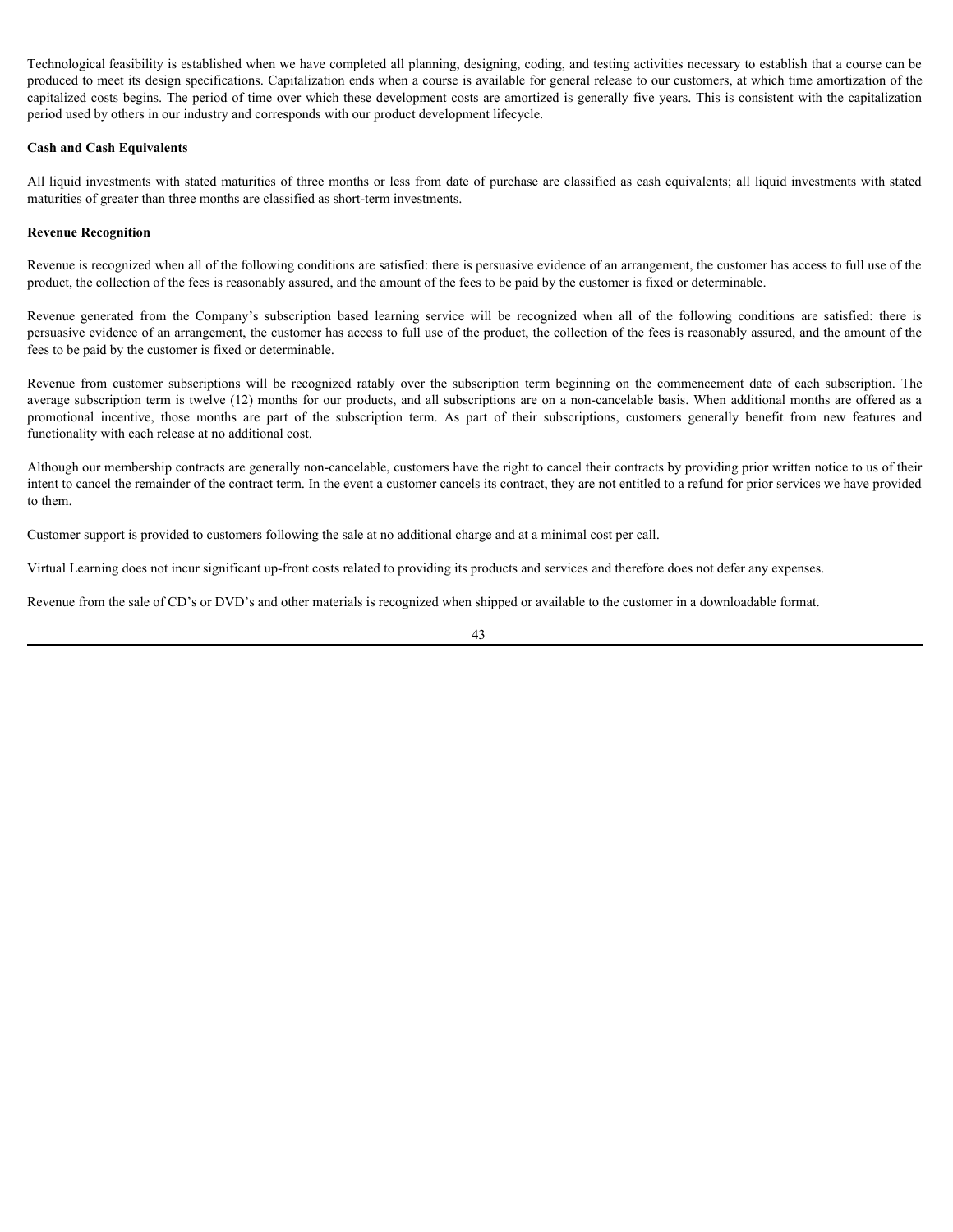## **Income Taxes**

Virtual Learning accounts for income taxes using the asset and liability method. Deferred tax assets and liabilities are recognized for the future tax consequences attributable to differences between the carrying amounts of assets and liabilities for financial reporting purposes and the amounts used for income tax reporting **Income Taxes**<br>Virtual Learning accounts for income taxes using the asset and liability method. Deferred tax assets and liabilities are recognized for the future tax consequences<br>attributable to differences between the car differences are expected to be recovered or settled. The effect of deferred tax assets and liabilities of a change in tax rates is recognized in the provision for income tax in the statements of operations. Virtual Learning evaluates the probability of realizing the future benefits of its deferred tax assets and provides a valuation allowance when realization of the assets is not reasonably assured. arithmide to offirence between be current at social solutions in further for function groups and the income in the planet in the function and the function of the function in the state of the function of the function of the

Virtual Learning recognizes in its financial statements the impact of tax positions that meet a "more likely than not" threshold, based on the technical merits of the position. The tax benefits recognized from such a position are measured based on the largest benefit that has a greater than fifty percent likelihood of being realized upon ultimate settlement.

#### **Net Income (Loss) Per Common Share**

Basic net income (Basic net loss) per common share is calculated by dividing net income (loss) by the weighted average number of common shares outstanding during the period.

Diluted net income (loss) per common share is computed using the weighted average number of common shares outstanding and potentially dilutive securities outstanding during the period (none for the periods presented).

#### **Recent Developments**

During the period from January 1, 2015, to December 31, 2015, we made the following improvements in that we:

1. improved our methods of animation workflow to the point of being able to render our work product as both an interactive animation and video format suitable for playing on You Tube or manufacturing, production and distribution as a DVD formatted disc;

2. continued the process of changing the programming platform of our website from being Adobe Flash based to utilizing WordPress as the basis of website. This change will ensure that our website will be available to potential users utilizing various cell phones providers as the basis for accessing educational products: accessible through various tablet sized computers offered by various computer manufacturers and other computer based educational devices that are contemplated by the computer industry.

increased security in their database software and took advantage of their full range of programming platform offerings for WordPress.

Most, and possibly all, of the expertise gained in 2015 has been lost with the death of Thomas P. Monahan on April 4, 2016.

#### **Seasonality of Business**

In the United States, seasonal trends associated summer vacations, start of academic years, normal gift giving holidays, popular shopping holidays and occasions, promotion to the next grade level are periods where sales are expected to be higher because of relationship of purchasing gifts and needed items for friends and family members being specifically associated with these occasions. In addition, sales of subscriptions to organizations willing to sponsor group subscribers start of school budget years, and state testing calendars also affect the timing of our sales of subscriptions to new and existing subscribers. At present, we anticipate that subscriptions to our products will generate the vast majority of our revenue. We rely significantly on our ability to secure renewals for subscriptions to our products as well as sales to new subscribers.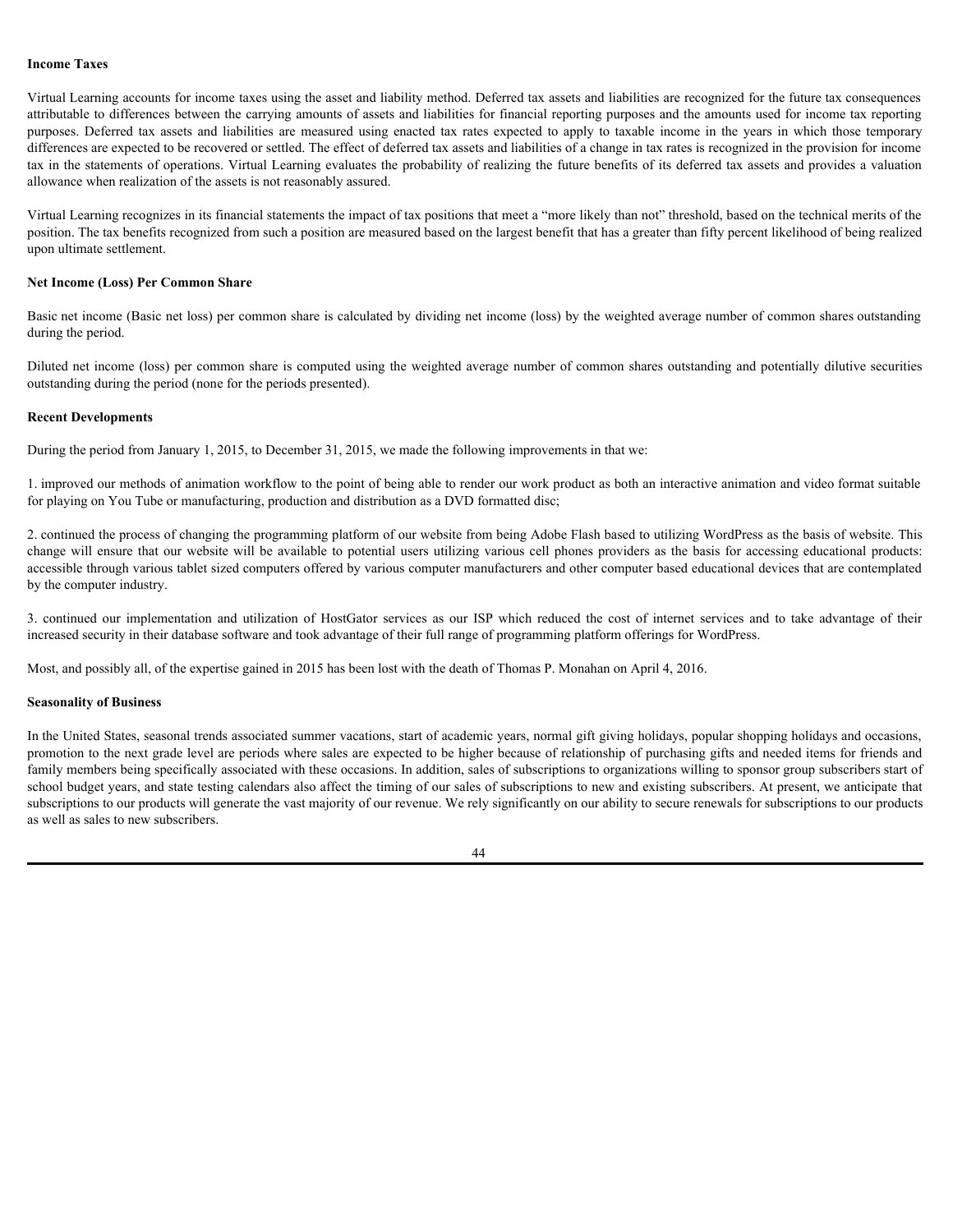#### **RESULTS OF OPERATIONS – THE VIRTUAL LEARNING COMPANY, INC.**

The summary of selected financial data table below

#### THE VIRTUAL LEARNING COMPANY, INC.

## **STATEMENTS OF OPERATIONS**

|                                                                                                                                                                                                                                                                                                                                                                                                                                                                                                                                                                                                                                                                                                                                                                                             | Year ended<br>December 31, 2015 | Year ended<br>December 31, 2014 |
|---------------------------------------------------------------------------------------------------------------------------------------------------------------------------------------------------------------------------------------------------------------------------------------------------------------------------------------------------------------------------------------------------------------------------------------------------------------------------------------------------------------------------------------------------------------------------------------------------------------------------------------------------------------------------------------------------------------------------------------------------------------------------------------------|---------------------------------|---------------------------------|
| Revenue                                                                                                                                                                                                                                                                                                                                                                                                                                                                                                                                                                                                                                                                                                                                                                                     | 107                             | 400                             |
| <b>Operating Expenses</b>                                                                                                                                                                                                                                                                                                                                                                                                                                                                                                                                                                                                                                                                                                                                                                   |                                 |                                 |
| Selling, general and administrative                                                                                                                                                                                                                                                                                                                                                                                                                                                                                                                                                                                                                                                                                                                                                         | 35,841                          | 16,469                          |
| Common stock issued for legal services                                                                                                                                                                                                                                                                                                                                                                                                                                                                                                                                                                                                                                                                                                                                                      | 40,000                          |                                 |
| Depreciation and amortization                                                                                                                                                                                                                                                                                                                                                                                                                                                                                                                                                                                                                                                                                                                                                               | 31,800                          | 32,800                          |
|                                                                                                                                                                                                                                                                                                                                                                                                                                                                                                                                                                                                                                                                                                                                                                                             |                                 |                                 |
| Total operating expenses                                                                                                                                                                                                                                                                                                                                                                                                                                                                                                                                                                                                                                                                                                                                                                    | 107,641                         | 49,269                          |
| Loss from operations                                                                                                                                                                                                                                                                                                                                                                                                                                                                                                                                                                                                                                                                                                                                                                        | (107, 534)                      | (48, 869)                       |
| Other income/deductions                                                                                                                                                                                                                                                                                                                                                                                                                                                                                                                                                                                                                                                                                                                                                                     |                                 |                                 |
| Amortization of debt discounts                                                                                                                                                                                                                                                                                                                                                                                                                                                                                                                                                                                                                                                                                                                                                              | (45, 834)                       |                                 |
| Interest expense                                                                                                                                                                                                                                                                                                                                                                                                                                                                                                                                                                                                                                                                                                                                                                            | (6,916)                         | 956                             |
| Total other income (expense)                                                                                                                                                                                                                                                                                                                                                                                                                                                                                                                                                                                                                                                                                                                                                                | (52,750)                        |                                 |
| Net loss                                                                                                                                                                                                                                                                                                                                                                                                                                                                                                                                                                                                                                                                                                                                                                                    | (160, 284)                      | (49, 825)                       |
| Management has taken substantial time in the development and programming of our virtual textbooks and related materials and thought was spent in updating our<br>website. The measure of our success in the future will depend on our ability to navigate through a treacherous macroeconomic environment and challenging market<br>conditions, execute our strategic vision, including attracting and retaining the management talent necessary for such execution, designing and delivering products<br>that are acceptable to the marketplaces that we serve, sourcing the manufacture and distribution of our products on a competitive and optimal basis and focusing<br>our retail capabilities.<br>Results of Operations - Comparison for the years ended December 31, 2015 and 2014 |                                 |                                 |
| Revenues                                                                                                                                                                                                                                                                                                                                                                                                                                                                                                                                                                                                                                                                                                                                                                                    |                                 |                                 |
| For the years ended December 31, 2015 and December 31, 2014, net revenues were \$107 as compared to \$400 for the year ended December 31, 2014. This<br>decrease in net revenue stream was the result of adding to our list of ePub titles available on Amazon Kindle and Barnes and Noble's Nook systems. Our retail<br>price as suggested by Amazon was set at three dollars with a royalty per agreement set by Amazon and Barnes and Noble at 65% of the sales price. Amazon will<br>offer our titles in various markets around the world at various royalty points. The retail price of \$3.00 was also used for our ePub titles listed with Barnes and<br>Noble's Nook system. As of December 31,2015 and 2014, all of our sales were domestic.                                       |                                 |                                 |
| <b>Cost of Sales</b>                                                                                                                                                                                                                                                                                                                                                                                                                                                                                                                                                                                                                                                                                                                                                                        |                                 |                                 |
|                                                                                                                                                                                                                                                                                                                                                                                                                                                                                                                                                                                                                                                                                                                                                                                             |                                 |                                 |

#### **Results of Operations - Comparison for the years ended December 31, 2015 and 2014**

#### *Revenues*

#### *Cost of Sales*

For the years ended December 31, 2015 and 2014, respectively, our cost of sales were none. This lack of cost of sales is attributed to fact that our sales through Amazon's Kindle and Barnes and Noble's Nook were through their download program whereby we receive a net royalty of 65% of the sale price which was set by Amazon and Barnes and Noble at \$3.00 per title less a download fee per title of approximately \$.35 per sale.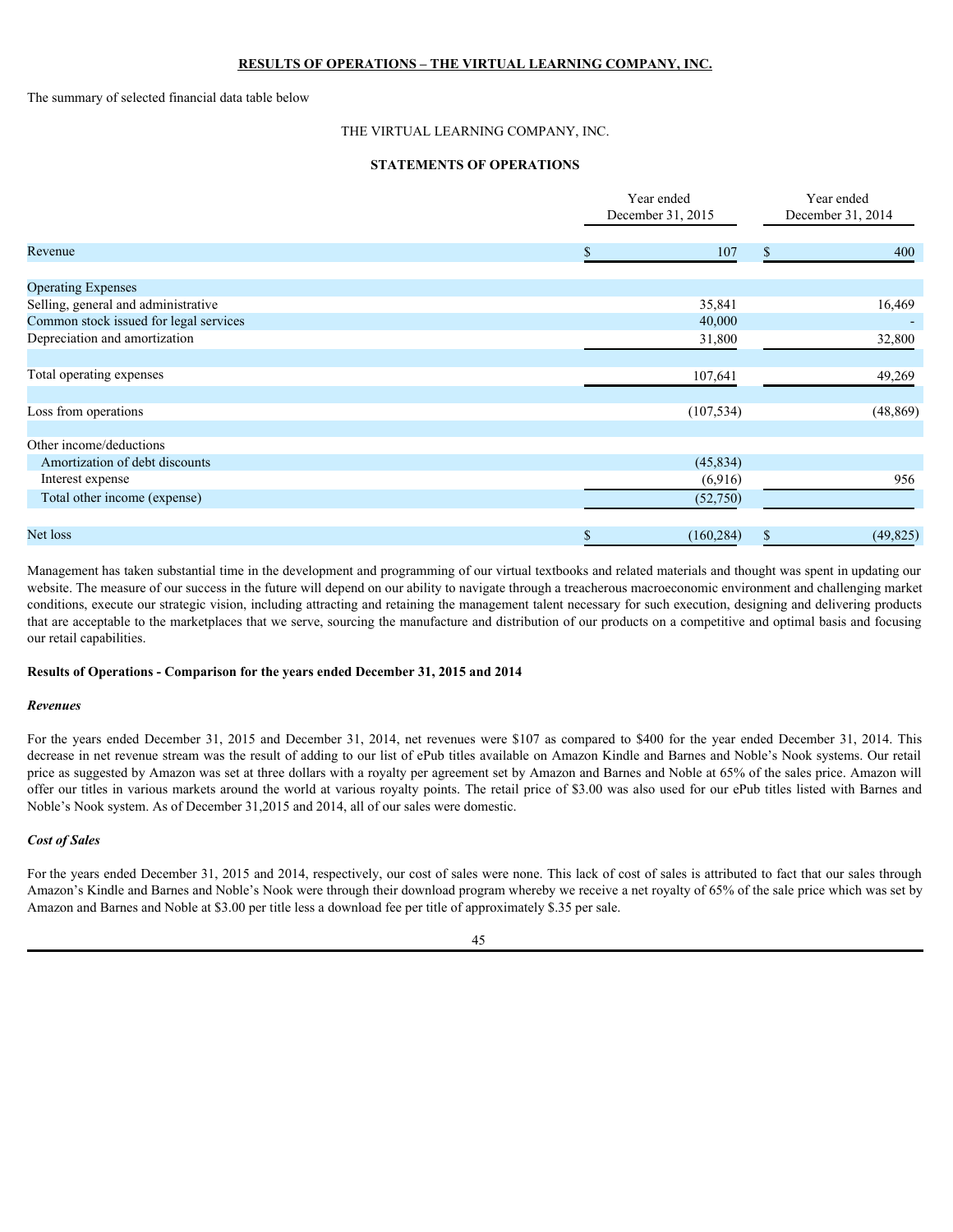## *Operating Expenses*

Operating expenses increased \$58,372 from \$49,269 in 2014 to \$107,641 in 2015. The increase was attributable to the issuance of common stock issued for legal services in 2015 (\$-0- 2014) and offset partially by a \$19,372 increase in selling, general and administrative expenses.

Operating Expenses<br>Operating expenses increased \$58,372 from \$49,269 in 2014 to \$107.641 in 2015. The increase was attributable to the issuance of common stock issued for legal<br>services in 2015 (\$-0- 2014) and offset parti Franchise taxes of \$625, office expenses of \$550, professional fees of \$23,609, SEC publication expense of \$6,490 stock transfer expenses of \$541. The Company also recorded interest expense of \$6,916 on total convertible debt of \$50,000. Selling, general and administrative expenses for the year ending December 31, 2014 of \$16,469 includes Computer and internet expense of \$2,011, Nevada Franchise taxes of \$625, office expenses of \$33, professional fees of \$12,500 and stock transfer expenses of \$1,300

In January 2015, Virtual Learning issued a total of 200,000 shares of common stock to four noteholders in connection with their loans totaling \$40,000 (see Note 5).

The 200,000 shares were valued at \$40,000 (or \$.20 per share), which amount was charged to debt discounts in the three months ended March 31, 2015.

In February 2015, Virtual Learning issued 200,000 shares of common stock to Mr. Roger Fidler for legal services. The 200,000 shares were valued at \$40,000 (or \$.20 per share), which amount was expensed in the three months ended March 31, 2015.

In June 2015 Virtual Learning sold a total of 2,100 shares of common stock to three individuals at a price of \$.50 per share for proceeds of \$1,050.

In June 2015, Virtual Learning issued a total of 50,000 shares of common stock to two individuals in connection with their loans totaling \$10,000 (see Note 5). The 50,000 shares were valued at \$10,000 (see Note 5). The 50,000 shares were valued at \$10,000 (or \$.20 per share), which amount was charged to debt discounts in the three months ended June 30 2015.

In July 2015, Virtual Learning sold a total of 100 shares of common stock to one individual at a price of \$.50 per share for proceeds of \$50.

In October and November, 2014, Virtual Learning received cash loans from three individuals and one entity totaling \$40,000. The loans bear interest at 15% per annum and are due one year from the date of receipt. The lenders have the right to convert all or part of the principal and interest into Virtual Learning common stock at a price of \$.20 per share. For the year ended December 31, 2014, the Company has accrued interest of \$956.

As an inducement to make the loans, Virtual Learning promised to issue the lenders an aggregate of 200,000 shares of Virtual Learning common stock (which were issued and delivered to the lenders in January 2015).

## **Liquidity and Capital Resources**

As of December 31, 2015 and 2014, our cash balance was \$2,298 and \$26,773, respectively, total assets were \$53,632 and \$114,240, respectively, and total current liabilities amounted to \$84,371 and \$71,462, respectively, including officer loans payable of \$14,525 and \$19,366, respectively. As of December 31, 2015 and of StA49 relades (computer and miernet expense of SL01). Nevada Franches inves of SO25, office express in SL49) relations of SL49, the SM relations of the format stockholders in company 2015, Viral 1, stockholders in the f dependent on Mr. Monahan to advance the Company sufficient funds to continue operations and to continue services at no cost to the Company. In October and In Jummy 2015, Virtual 1 carrier issued a rotal of 200,000 shares of common stock to four rotaboless in constraints in the three members and in 2015.<br>The EURUSON shares were valued at MUUSON case to Common shock to M: Roge individuals totaling \$10,000 in 2015. The loans bear interest at 15% per annum and are due one year from the date of receipt. The lenders have the right to convert all or part of the principal and interest into Virtual Learning common stock at a price of \$.20 per share. We may seek additional capital to fund potential costs associated with expansion and/or acquisitions.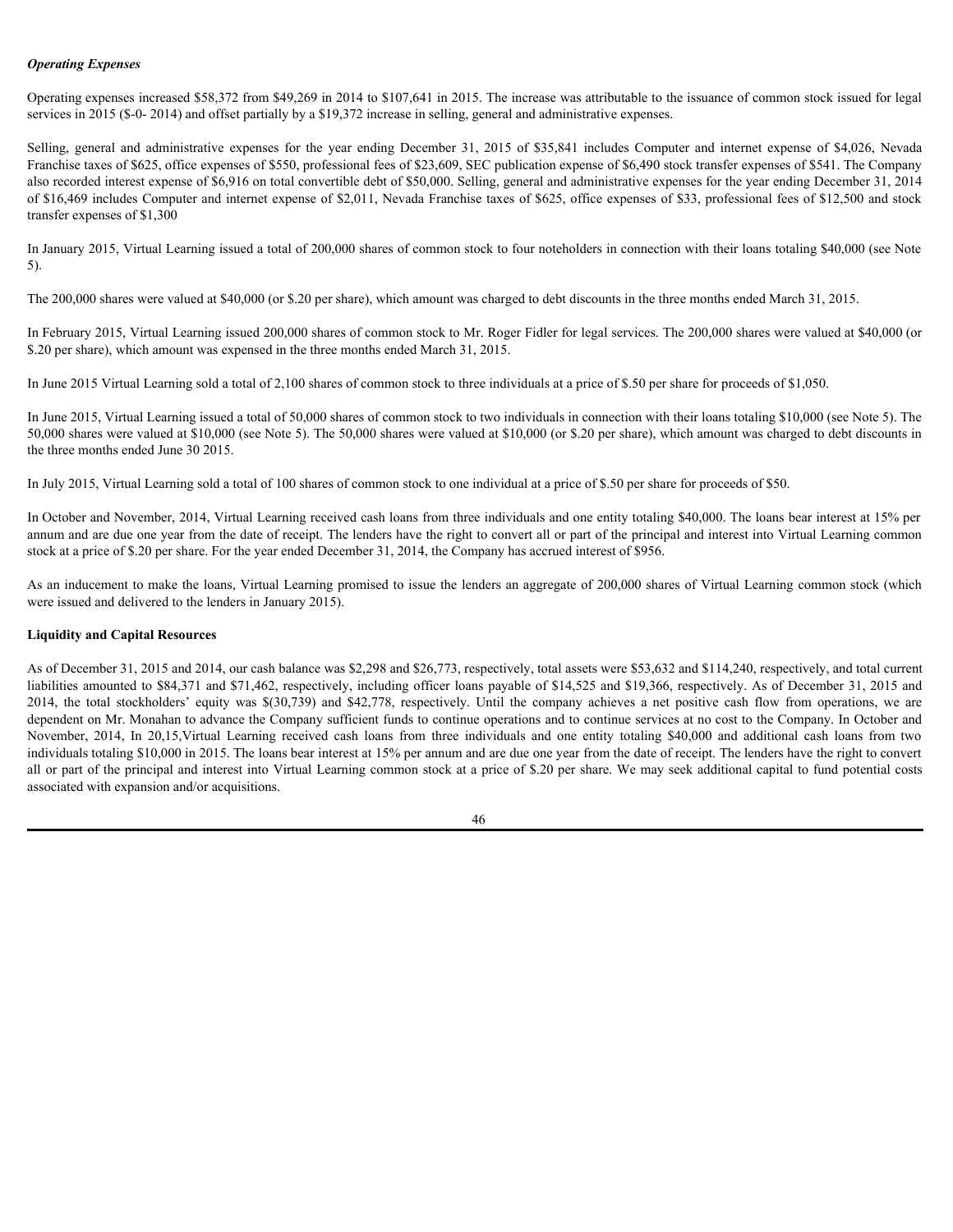In his report dated April 30, 2015, our independent auditor stated that our financial statements for the year ended December 31, 2014 and 2013 were prepared assuming that we would continue as a going concern. Our ability to continue as a going concern is an issue raised as a result of recurring losses from operations and cash flow deficiencies since our inception. We continue to experience net losses. Our ability to continue as a going concern is subject to our ability to generate a profit and/or obtain necessary funding from outside sources, including obtaining additional funding from the sale of our securities, increasing sales or obtaining In his report dated April 30, 2015, our independent auditor stated that our financial statements for the year ended December 31, 2014 and 2013 were prepared<br>assuming that we would continue as a going concern. Our ability t continue to fund the operations of the business. Our management has currently been advancing funds to the Company to help sustain its operations on a noninterest bearing and unsecured basis. We believe that it will be difficult to raise additional funds and there can be no assurance as to the availability of additional financing or the terms upon which additional financing may be available. In addition, the going concern explanatory paragraph included in our auditor's report on our financial statements could inhibit our ability to enter into strategic alliances or other collaborations or our ability to raise additional financing. If we are unable to obtain such additional capital, we will not be able to sustain our operations and would be required to cease our operations and/or seek bankruptcy protection. Even if we do raise sufficient capital and generate revenues to support our operating expenses, there can be no assurance that the revenue will be sufficient to enable us to develop our business to a level where it will generate profits and cash flows from operations. In addition, if we raise additional funds through the issuance of equity securities, the percentage ownership of our stockholders could be significantly diluted. In his report dated April 30, 2015, our independent audior stated flat our financial statements for the year ended December 31, 2014 and 2013 were prepared<br>assuming that we would continue as a gaing concern Our ability to In his report datel April 30, 2015, our independent unditior stated that our financial statements for the year ended December 31, 2014 and 2013 were prepared assuming that we would continue as a gross of continue our and i

Stockholders should assume that any additional funding will likely be dilutive. Accordingly, our officers, directors, and other affiliates are not legally bound to currently do not have any arrangements to obtain additional financing from other sources. In view of our limited operating history, our ability to obtain additional funds is limited. Additional financing may only be available, if at all, upon terms which may not be commercially advantageous to us.

#### *Inflation*

The impact of inflation on the costs of our company, and the ability to pass on cost increases to its subscribers over time is dependent upon market conditions. We are not aware of any inflationary pressures that have had any significant impact on our operations since inception, and we do not anticipate that inflationary factors will have a significant impact on future operations.

Subsequent to the date of our financial statements, the following events occurred:

## **FINRA APPROVAL**

**In March of 2016 the Company was notified that its primary market maker had concluded the FINRA review process and had been assigned a trading symbol-VRTR. No application for listing with OTCMarkets has been filed at the date of this Form 10-K but the Company intends to so file during the second calendar quarter of 2016.**

## **OFF-BALANCE SHEET ARRANGEMENTS**

We do not maintain off-balance sheet arrangements nor do we participate in non-exchange traded contracts requiring fair value accounting treatment.

We estimate that in the next twelve months we will need a minimum of approximately \$230,000 in new funds; specifically \$47,000 in salaries, \$18,000 for general and administrative costs, \$45,000 for the purchase of additional computers, \$65,000 for marketing and promotion, \$5,000 for inventory and product samples, and \$50,000 for working capital.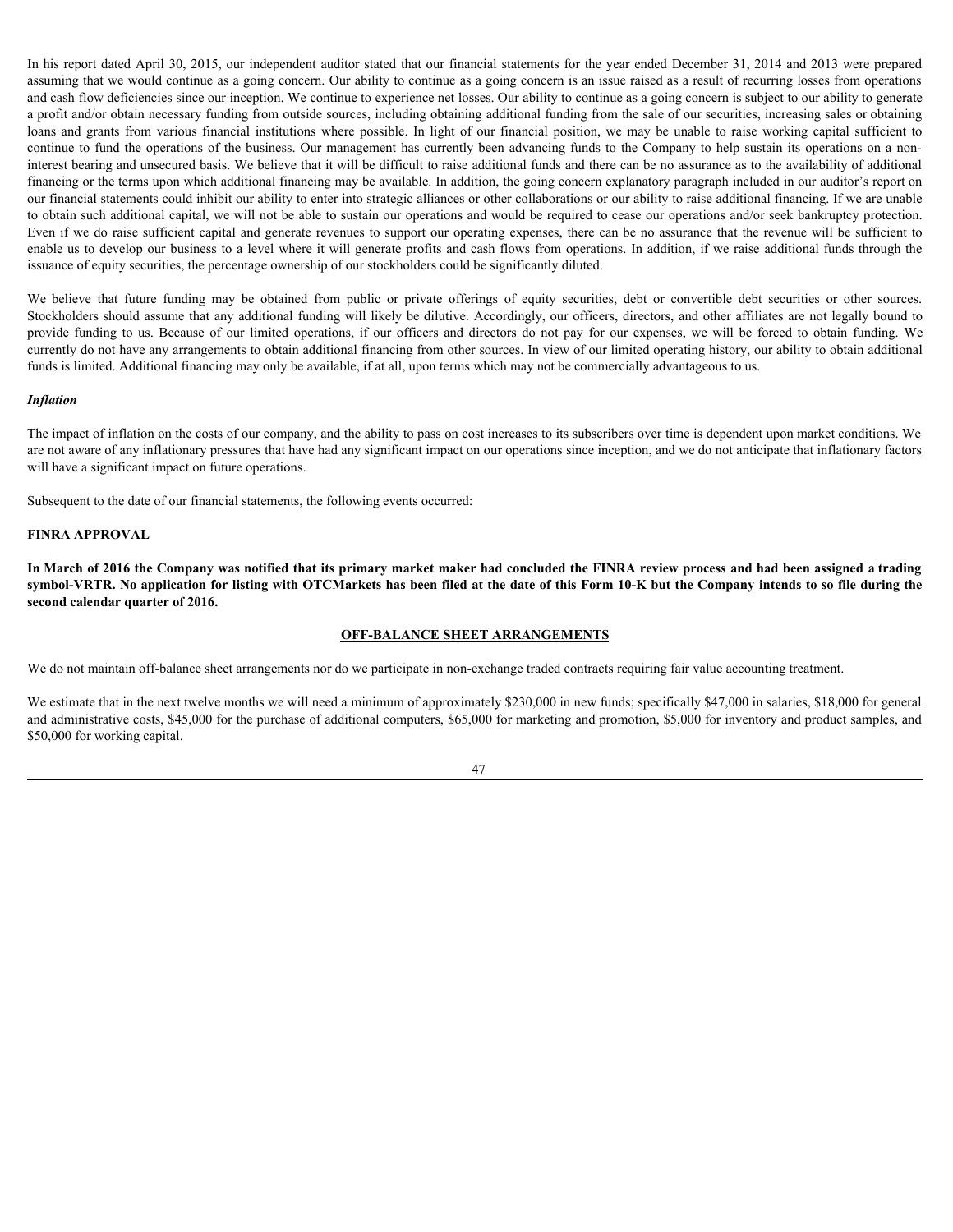We believe that future funding may be obtained from public or private offerings of equity securities, debt or convertible debt securities or other sources.<br>Stockholders should assume that any additional funding will likely Stockholders should assume that any additional funding will likely be dilutive. Accordingly, our officers, directors and other affiliates are not legally bound to We believe that future funding may be obtained from public or private offerings of equity securities, debt or convertible debt securities or other sources.<br>Stockholders should assume that any additional funding will likely currently do not have any arrangements to obtain additional financing from other sources. In view of our limited operating history, our ability to obtain additional funds is limited. Additional financing may only be available, if at all, upon terms which may not be commercially advantageous to us.

### **Risk**

## **Effects of Inflation**

We believe that inflation has not had a material impact on our results of operations in the periods presented. We cannot assure you that future inflation will not affect our operating expense in future periods.

#### **Foreign Currency Exchange Rate Risk**

We are not exposed to potential gains or losses from foreign currency fluctuations.

## **Item 7A. Quantitative and Qualitative Disclosures About Market Risk**

Pursuant to Item 305(e) of Regulation S-K (§ 229.305(e)), the Company is not required to provide the information required by this Item as it is a "smaller reporting company," as defined by Rule 229.10(f)(1).

#### **Item 8. Financial Statements and Supplementary Data**

Our Financial Statements and Supplementary Data are included in Item 15 of this report.

The following table summarizes data derived from our unaudited Statements of Income and Cash Flows for each of the three months ended on the dates indicated. The information for each of these quarters has been prepared on the same basis as our audited financial statements included in this report and, in the opinion of management, includes all adjustments necessary for the fair presentation of the results of operations for such periods. This data should be read in conjunction with the audited financial statements and the related notes included in Item 15 of this report. These quarterly operating results are not necessarily indicative of our operating results for any future period.

|                                                          | March 31, 2015 |    | June 30, 2015 |              | September 30, 2015 |     | December 31, 2015        |
|----------------------------------------------------------|----------------|----|---------------|--------------|--------------------|-----|--------------------------|
| Revenue                                                  | 40             |    | 15            |              | 20                 |     | 32                       |
| Gross profit                                             | 40             |    | 15            |              | 20                 |     | 32                       |
| Income from continuing operations                        | (69, 545)      |    | (10, 471)     |              | (17, 445)          |     | (10,073)                 |
| Net (loss) income from continuing operations             | (84,378)       |    | (22,965)      |              | (31,828)           |     | (21, 113)                |
| Earnings (loss) per share from continuing<br>operations: |                |    |               |              |                    |     |                          |
| Basic and diluted                                        | (0.00)         | S. | (0.00)        | $\mathbf{s}$ | (0.00)             | - S | (0.00)                   |
|                                                          | March 31, 2014 |    | June 30, 2014 |              | September 30, 2014 |     | <b>December 31, 2014</b> |
| Revenue                                                  | 84             |    | 126           |              | 136                |     | 54                       |
| Gross profit                                             | 84             |    | 126           |              | 136                |     | 54                       |
| Income from continuing operations                        | (8,560)        |    | (8, 465)      |              | 8,643)             |     | (24, 158)                |
| Net (loss) income from continuing operations             | (8,560)        |    | (8, 465)      |              | (8,643)            |     | (24, 158)                |
| Earnings (loss) per share from continuing<br>operations: |                |    |               |              |                    |     |                          |
| Basic and diluted                                        | (0.00)         | -S | (0.00)        | $\mathbf{s}$ | $(0.00)$ \$        |     | (0.00)                   |
|                                                          |                |    | 48            |              |                    |     |                          |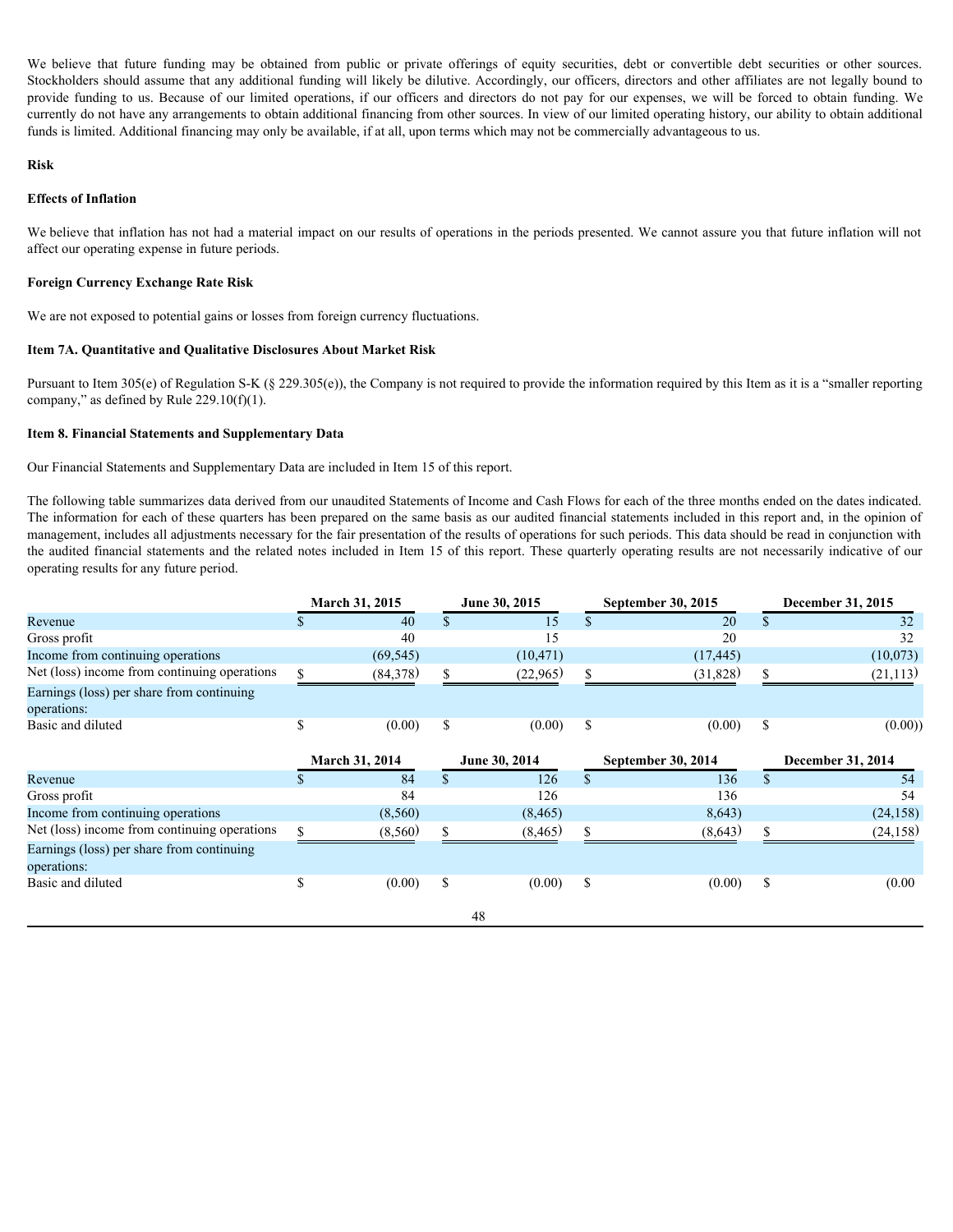# <span id="page-49-0"></span>**INDEX TO THE FINANCIAL STATEMENTS**

|                                                                                              | Page(s) |
|----------------------------------------------------------------------------------------------|---------|
| <b>Index to the Financial Statements</b>                                                     | $F-1$   |
| Report of Independent Registered Certified Public Accounting Firm                            | $F-2$   |
| Balance Sheets as of December 31, 2015 and 2014                                              | $F-3$   |
|                                                                                              |         |
| Statements of Operations for the years ended December 31, 2015 and 2014                      | $F-4$   |
| Statements of Changes in Stockholders' Equity for the years ended December 31, 2015 and 2014 | $F-5$   |
| Statements of Cash Flows for the years ended December 31, 2015 and 2014                      | $F-6$   |
| <b>Notes to the Financial Statements</b>                                                     | $F-7$   |
| $F-1$                                                                                        |         |
|                                                                                              |         |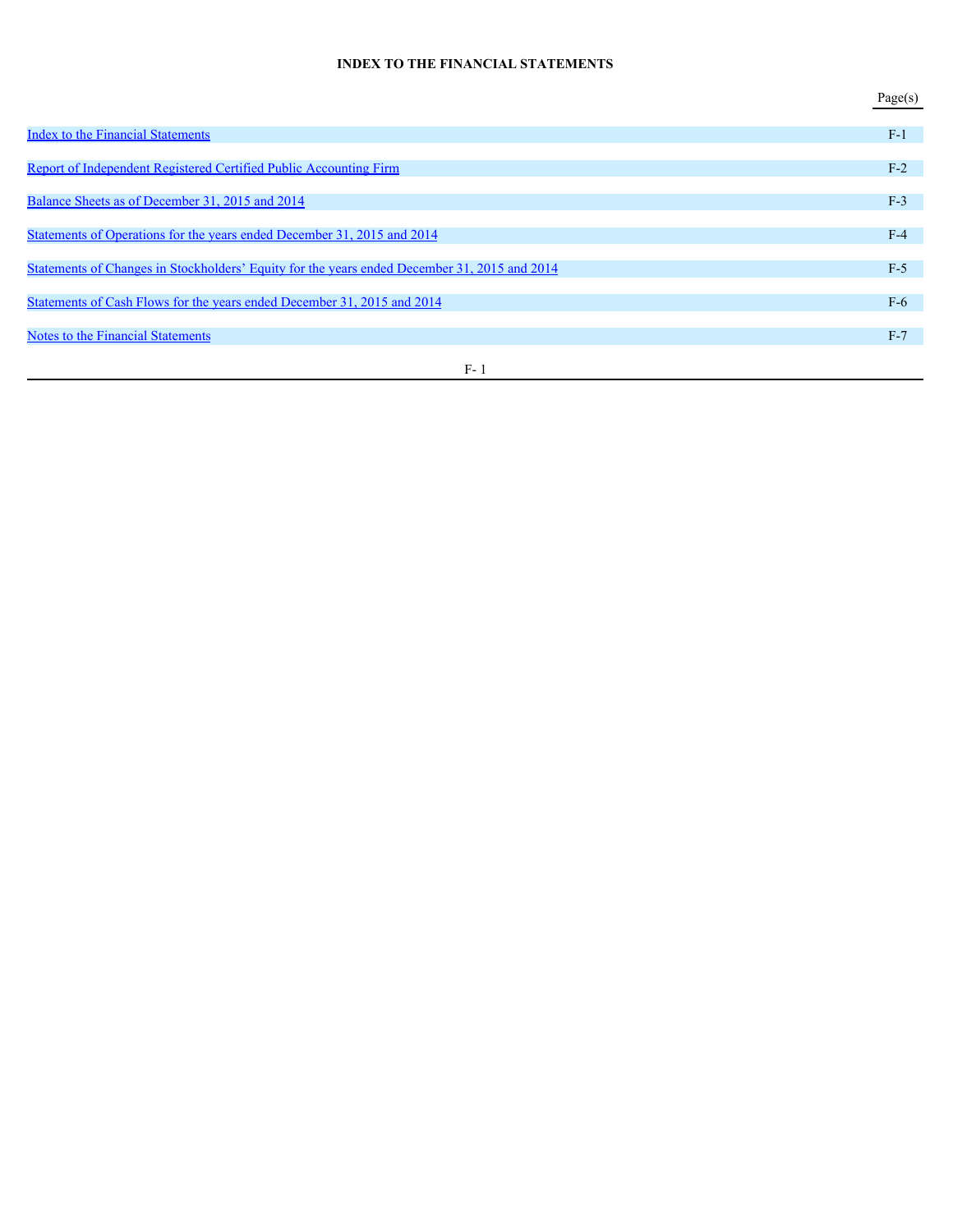# **REPORT OF INDEPENDENT REGISTERED PUBLIC ACCOUNTING FIRM**

<span id="page-50-0"></span>To the Board of Directors and Stockholders of The Virtual Learning Company, Inc.

I have audited the accompanying balance sheets of The Virtual Learning Company, Inc. (the "Company") as of December 31, 2015 and 2014 and the related statements of operations, changes in stockholders' equity, and cash flow Company's management. My responsibility is to express an opinion on these financial statements based on my audit.

**Statements Are CONSTERED PUBLIC ACCOUNTING FIRM**<br>To the Board of Directors and Stockholders of The Virtual Learning Company, Inc.<br>
I have audited the accompanying balance sheets of The Virtual Learning Company, Inc. (the I conducted my audit in accordance with the standards of the Public Company Accounting Oversight Board (United States). Those standards require that I plan and perform the audit to obtain reasonable assurance about whether the financial statements are free of material misstatement. An audit includes examining, on a test basis, evidence supporting the amounts and disclosures in the financial statements. An audit also includes assessing the accounting principles used and significant **EXERITE THE ACCOUNTING FIRM**<br> **EXERT THE CONDUCT TO THE CONTON IT ACTION** CONDITIES AND THE CONDITIES CONDITIES STIMUTE ARE CONDITIES TO THE VITHELIC ACCOUNTING FIRM<br>
I have audited by according balance sheets of The Virt opinion.

In my opinion, the financial statements referred to above present fairly, in all material respects, the financial position of The Virtual Learning Company, Inc. as of December 31, 2015 and 2014 and the results of its operations and cash flows for the years then ended in conformity with accounting principles generally accepted in the United States.

The accompanying financial statements referred to above have been prepared assuming that the Company will continue as a going concern. As discussed in Note 1 to the financial statements, the Company's present financial situation raises substantial doubt about its ability to continue as a going concern. Management's plans in regard to this matter are also described in Note 1. The financial statements do not include any adjustments that might result from the outcome of this uncertainty.

*/s/ Michael T. Studer CPA P.C.*

Michael T. Studer CPA P.C.

Freeport, New York May 6, 2016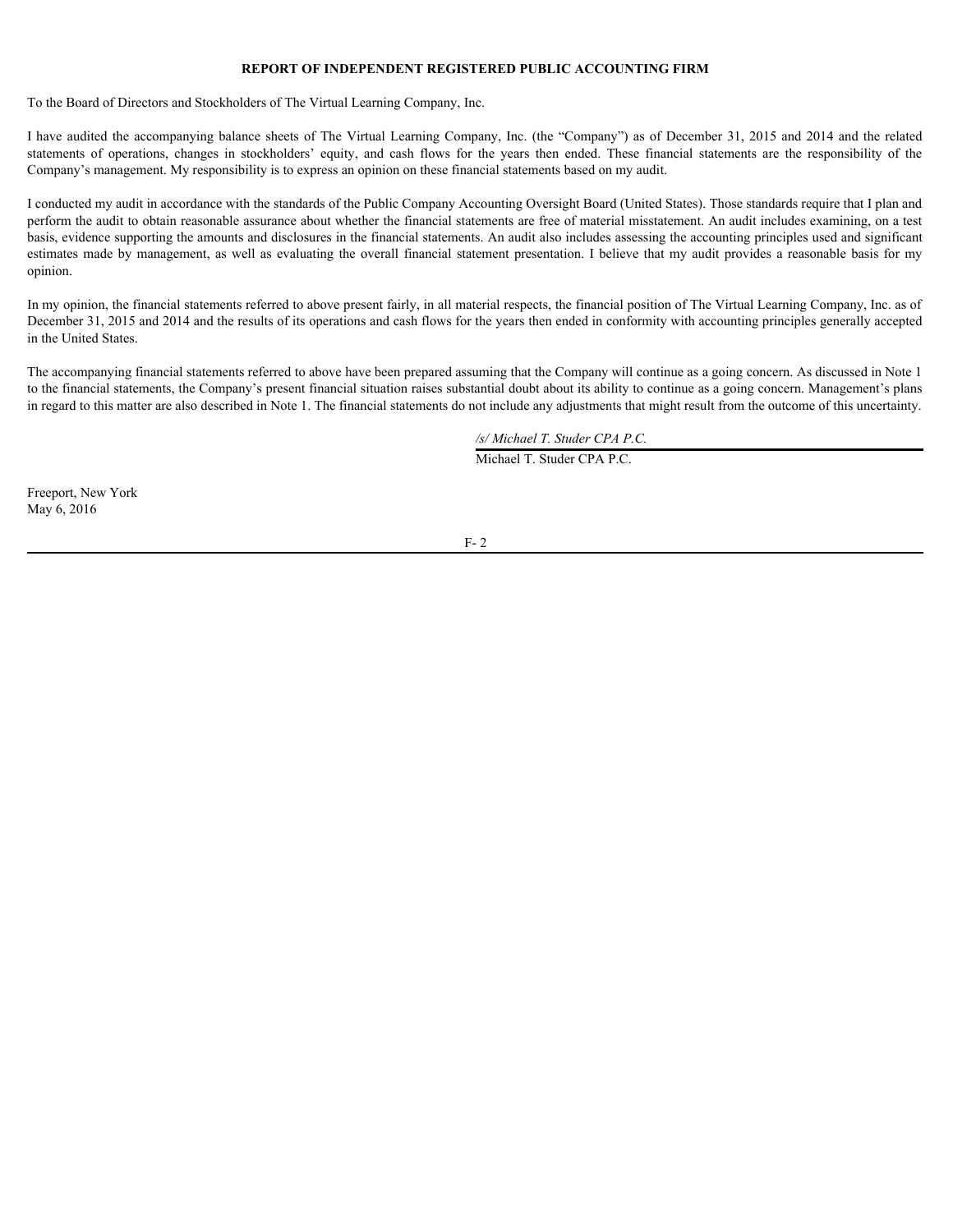# **BALANCE SHEETS**

<span id="page-51-0"></span>

| <b>ASSETS</b><br><b>CURRENT ASSETS</b><br>Cash and cash equivalents<br>2,298<br><sup>\$</sup><br>$\mathbb{S}$<br>PROPERTY AND EQUIPMENT, net<br><b>OTHER ASSETS</b><br>51,334<br>Capitalized curriculum development costs<br>Total assets<br>53,632<br>LIABILITIES AND STOCKHOLDERS' EQUITY<br><b>CURRENT LIABILITIES</b><br>Accounts payable and accrued liabilities<br>15,500<br>$\mathbb{S}$<br>$\mathbb{S}$<br>10,000<br>Convertible Notes Payable, net of unamortized debt discounts of \$4,166 and \$0, respectively, and<br>accrued interest<br>53,706<br>Corporate State taxes payable<br>640<br>14,525<br>Officer loan payable<br>84,371<br>Total current liabilities<br>STOCKHOLDERS' EQUITY<br>Preferred stock; 5,000,000 shares authorized, \$.001 par value, as of December 31, 2015 and 2014,<br>there are no shares outstanding<br>Common stock; 70,000,000 shares authorized, \$.001 par value, as of December 31, 2015 and<br>2014, there are 16,304,300 and 15,902,100 shares outstanding, respectively<br>16,304 |  | December 31, 2015 | December 31, 2014 |
|-------------------------------------------------------------------------------------------------------------------------------------------------------------------------------------------------------------------------------------------------------------------------------------------------------------------------------------------------------------------------------------------------------------------------------------------------------------------------------------------------------------------------------------------------------------------------------------------------------------------------------------------------------------------------------------------------------------------------------------------------------------------------------------------------------------------------------------------------------------------------------------------------------------------------------------------------------------------------------------------------------------------------------------|--|-------------------|-------------------|
|                                                                                                                                                                                                                                                                                                                                                                                                                                                                                                                                                                                                                                                                                                                                                                                                                                                                                                                                                                                                                                     |  |                   |                   |
|                                                                                                                                                                                                                                                                                                                                                                                                                                                                                                                                                                                                                                                                                                                                                                                                                                                                                                                                                                                                                                     |  |                   |                   |
|                                                                                                                                                                                                                                                                                                                                                                                                                                                                                                                                                                                                                                                                                                                                                                                                                                                                                                                                                                                                                                     |  |                   | 26,773            |
|                                                                                                                                                                                                                                                                                                                                                                                                                                                                                                                                                                                                                                                                                                                                                                                                                                                                                                                                                                                                                                     |  |                   | $\sim$            |
|                                                                                                                                                                                                                                                                                                                                                                                                                                                                                                                                                                                                                                                                                                                                                                                                                                                                                                                                                                                                                                     |  |                   |                   |
|                                                                                                                                                                                                                                                                                                                                                                                                                                                                                                                                                                                                                                                                                                                                                                                                                                                                                                                                                                                                                                     |  |                   | 87,467            |
|                                                                                                                                                                                                                                                                                                                                                                                                                                                                                                                                                                                                                                                                                                                                                                                                                                                                                                                                                                                                                                     |  |                   |                   |
|                                                                                                                                                                                                                                                                                                                                                                                                                                                                                                                                                                                                                                                                                                                                                                                                                                                                                                                                                                                                                                     |  |                   | 114,240           |
|                                                                                                                                                                                                                                                                                                                                                                                                                                                                                                                                                                                                                                                                                                                                                                                                                                                                                                                                                                                                                                     |  |                   |                   |
|                                                                                                                                                                                                                                                                                                                                                                                                                                                                                                                                                                                                                                                                                                                                                                                                                                                                                                                                                                                                                                     |  |                   |                   |
|                                                                                                                                                                                                                                                                                                                                                                                                                                                                                                                                                                                                                                                                                                                                                                                                                                                                                                                                                                                                                                     |  |                   |                   |
|                                                                                                                                                                                                                                                                                                                                                                                                                                                                                                                                                                                                                                                                                                                                                                                                                                                                                                                                                                                                                                     |  |                   |                   |
|                                                                                                                                                                                                                                                                                                                                                                                                                                                                                                                                                                                                                                                                                                                                                                                                                                                                                                                                                                                                                                     |  |                   |                   |
|                                                                                                                                                                                                                                                                                                                                                                                                                                                                                                                                                                                                                                                                                                                                                                                                                                                                                                                                                                                                                                     |  |                   | 40,956            |
|                                                                                                                                                                                                                                                                                                                                                                                                                                                                                                                                                                                                                                                                                                                                                                                                                                                                                                                                                                                                                                     |  |                   | 1,140             |
|                                                                                                                                                                                                                                                                                                                                                                                                                                                                                                                                                                                                                                                                                                                                                                                                                                                                                                                                                                                                                                     |  |                   | 19,366            |
|                                                                                                                                                                                                                                                                                                                                                                                                                                                                                                                                                                                                                                                                                                                                                                                                                                                                                                                                                                                                                                     |  |                   | 71,462            |
|                                                                                                                                                                                                                                                                                                                                                                                                                                                                                                                                                                                                                                                                                                                                                                                                                                                                                                                                                                                                                                     |  |                   |                   |
|                                                                                                                                                                                                                                                                                                                                                                                                                                                                                                                                                                                                                                                                                                                                                                                                                                                                                                                                                                                                                                     |  |                   |                   |
|                                                                                                                                                                                                                                                                                                                                                                                                                                                                                                                                                                                                                                                                                                                                                                                                                                                                                                                                                                                                                                     |  |                   |                   |
|                                                                                                                                                                                                                                                                                                                                                                                                                                                                                                                                                                                                                                                                                                                                                                                                                                                                                                                                                                                                                                     |  |                   |                   |
|                                                                                                                                                                                                                                                                                                                                                                                                                                                                                                                                                                                                                                                                                                                                                                                                                                                                                                                                                                                                                                     |  |                   | 15,902            |
| Additional paid-in capital<br>1,305,513                                                                                                                                                                                                                                                                                                                                                                                                                                                                                                                                                                                                                                                                                                                                                                                                                                                                                                                                                                                             |  |                   | 1,219,148         |
| (1,352,556)<br>Accumulated deficit                                                                                                                                                                                                                                                                                                                                                                                                                                                                                                                                                                                                                                                                                                                                                                                                                                                                                                                                                                                                  |  |                   | (1,192,272)       |
|                                                                                                                                                                                                                                                                                                                                                                                                                                                                                                                                                                                                                                                                                                                                                                                                                                                                                                                                                                                                                                     |  |                   |                   |
| (30, 739)<br>Net stockholders' equity                                                                                                                                                                                                                                                                                                                                                                                                                                                                                                                                                                                                                                                                                                                                                                                                                                                                                                                                                                                               |  |                   | 42,778            |
| 53,632<br>Total liabilities and stockholders' equity                                                                                                                                                                                                                                                                                                                                                                                                                                                                                                                                                                                                                                                                                                                                                                                                                                                                                                                                                                                |  |                   | 114,240           |

*The accompanying notes are an integral part of these financial statements* .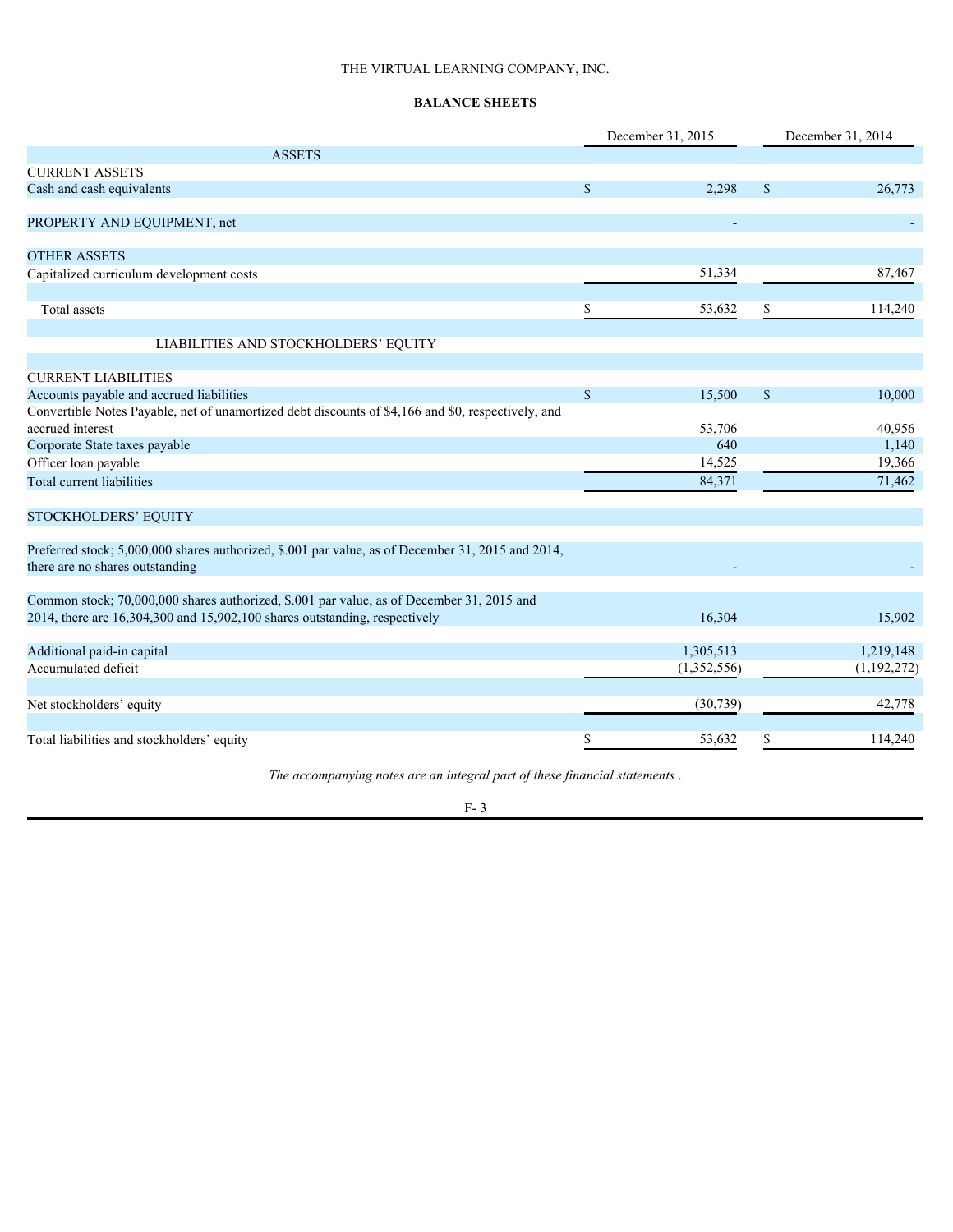# <span id="page-52-0"></span>**STATEMENTS OF OPERATIONS**

|                                                       |               | Year ended<br>December 31, 2015 | Year ended<br>December 31, 2014 |            |  |
|-------------------------------------------------------|---------------|---------------------------------|---------------------------------|------------|--|
| Revenue                                               |               | 107                             |                                 | 400        |  |
| <b>Operating Expenses</b>                             |               |                                 |                                 |            |  |
| Selling, general and administrative                   |               | 35,841                          |                                 | 16,469     |  |
| Common stock issued for legal services                |               | 40,000                          |                                 |            |  |
| Depreciation and amortization                         |               | 31,800                          |                                 | 32,800     |  |
| Total operating expenses                              |               | 107,641                         |                                 | 49,269     |  |
| Loss from operations                                  |               | (107, 534)                      |                                 | (48, 869)  |  |
| Other income/deductions                               |               |                                 |                                 |            |  |
| Amortization of debt discounts                        |               | (45, 834)                       |                                 |            |  |
| Interest expense                                      |               | (6,916)                         |                                 | (956)      |  |
| Total other income (expense)                          |               | (52,750)                        |                                 | (956)      |  |
| Net loss                                              |               | (160, 284)                      | S                               | (49, 825)  |  |
|                                                       | $\mathcal{S}$ |                                 |                                 |            |  |
| Basic and diluted net loss per common share           |               | (.01)                           | $\mathbf{s}$                    | (.00)      |  |
| Weighted average shares outstanding-basic and diluted |               | 16,253,450                      |                                 | 15,902,100 |  |

*The accompanying notes are an integral part of these financial statement* .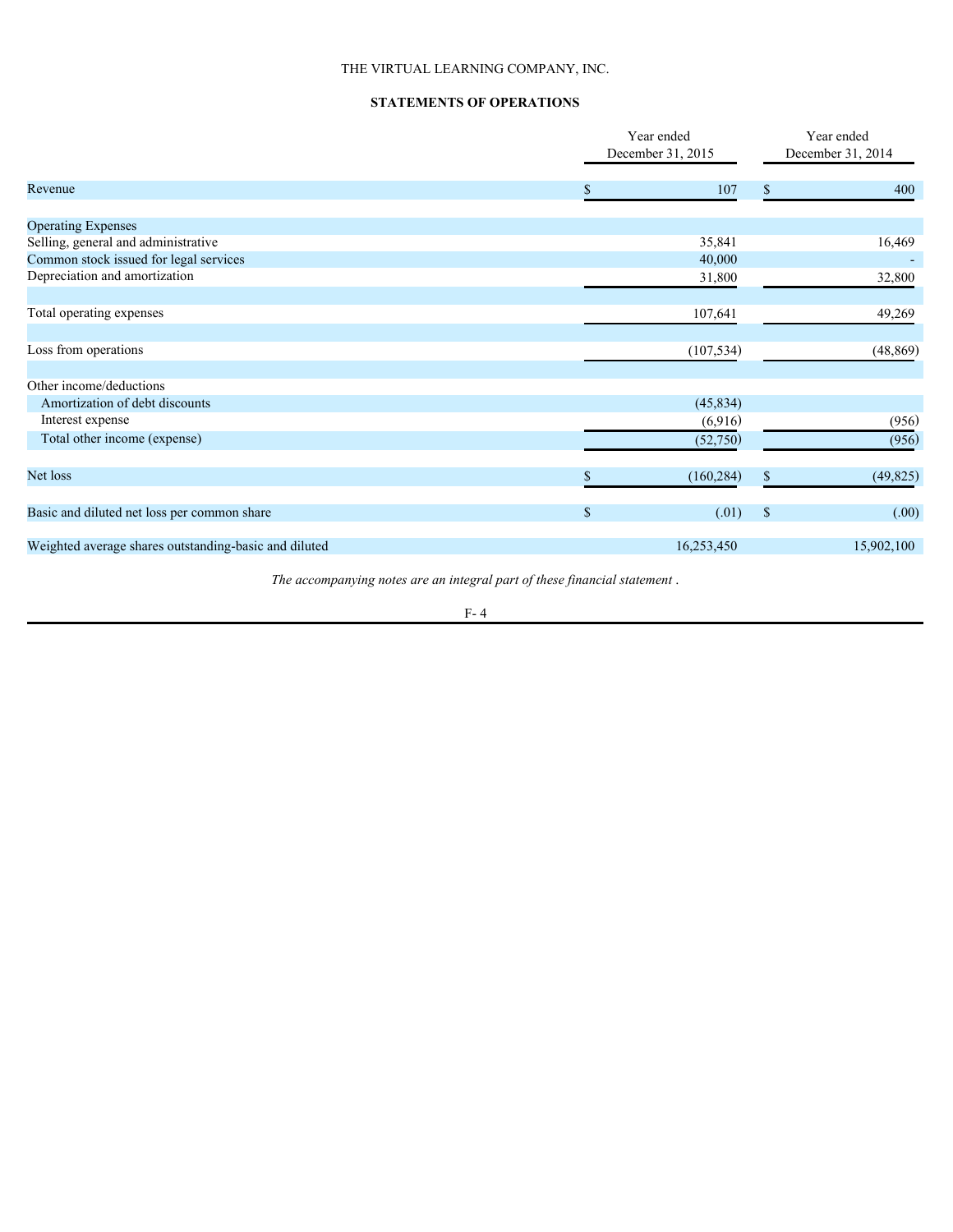## **STATEMENTS OF CHANGES IN STOCKHOLDERS' EQUITY**

For the years ended December 31, 2015 and 2014

<span id="page-53-0"></span>

|                                                       | Common stock  |        | Additional<br>Paid in | Deficit<br>Accumulated<br>During the<br>Development |            |
|-------------------------------------------------------|---------------|--------|-----------------------|-----------------------------------------------------|------------|
|                                                       | <b>Shares</b> | Amount | Capital               | Stage                                               | Total      |
| <b>Balance at December 31, 2013</b>                   | 15,902,100    | 15,902 | 1,219,148             | (1,142,447)                                         | 92,603     |
|                                                       |               |        |                       |                                                     |            |
| Net loss for the year ended December 31, 2014         |               |        |                       | (49, 825)                                           | (49, 825)  |
| <b>Balance at December 31, 2014</b>                   | 15,902,100    | 15,902 | 1,219,148             | (1,192,272)                                         | 42,778     |
|                                                       |               |        |                       |                                                     |            |
| Issuance of common stock for Legal fees               | 200,000       | 200    | 39,800                |                                                     | 40,000     |
| Issuance of common stock to noteholders in connection |               |        |                       |                                                     |            |
| with their loans                                      | 250,000       | 250    | 49,750                |                                                     | 50,000     |
| Issuance of common stock for cash                     | 2,200         |        | 1,098                 |                                                     | 1,100      |
| Adjustment for cancelled shares                       | (50,000)      | (50)   | (4,283)               |                                                     | (4,333)    |
| Net loss for the year ended December 31, 2015         |               |        |                       | (160, 284)                                          | (160, 284) |
| <b>Balance at December 31, 2015</b>                   | 16,304,300    | 16,304 | 1,305,513             | (1,352,556)                                         | (30, 739)  |
|                                                       |               |        |                       |                                                     |            |

*The accompanying notes are an integral part of these financial statements.*

F- 5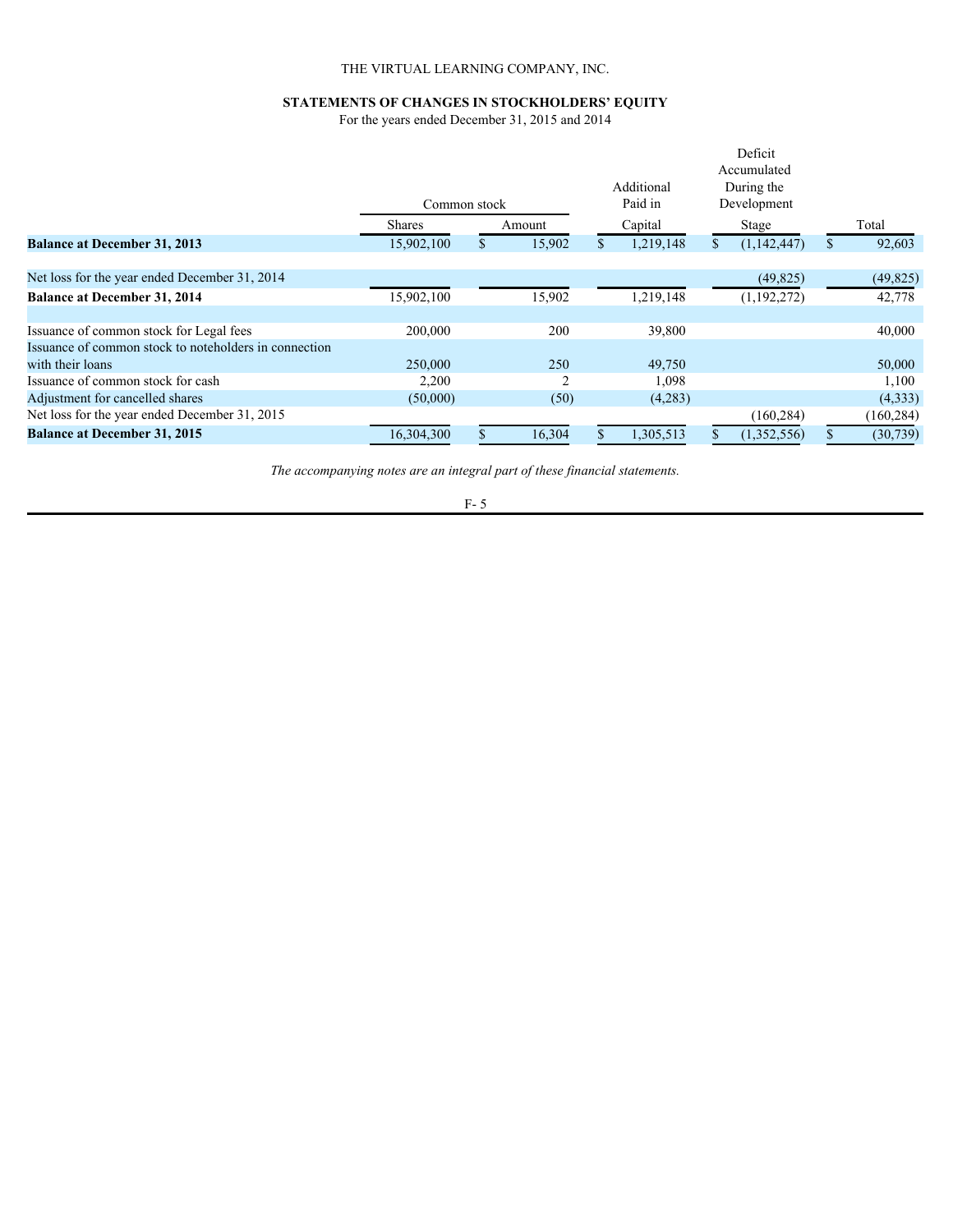# **STATEMENTS OF CASH FLOWS**

<span id="page-54-0"></span>

|                                                                                              |              | For the year ended<br>December 31, 2015 | For the year ended<br>December 31, 2014 |           |  |
|----------------------------------------------------------------------------------------------|--------------|-----------------------------------------|-----------------------------------------|-----------|--|
| <b>OPERATING ACTIVITIES</b>                                                                  |              |                                         |                                         |           |  |
| Net loss                                                                                     | S            | (160, 284)                              | <sup>\$</sup>                           | (49, 824) |  |
| Adjustments to reconcile net loss to net cash used in operating activities:                  |              |                                         |                                         |           |  |
| Depreciation and amortization                                                                |              | 31,800                                  |                                         | 32,800    |  |
| Amortization of debt discounts                                                               |              | 45,833                                  |                                         |           |  |
| Issuance of common stock for legal services                                                  |              | 40,000                                  |                                         |           |  |
| Changes in operating assets and liabilities:                                                 |              |                                         |                                         |           |  |
| Accounts payable and accrued liabilities                                                     |              | 5,500                                   |                                         | (10,000)  |  |
| Accrued interest on convertible notes payable                                                |              | 6,917                                   |                                         | 955       |  |
| Corporate State taxes payable                                                                |              | (500)                                   |                                         |           |  |
| Net cash used in operating activities                                                        |              | (30, 734)                               |                                         | (26,069)  |  |
| <b>INVESTING ACTIVITIES</b>                                                                  |              |                                         |                                         |           |  |
| Property and equipment                                                                       |              |                                         |                                         |           |  |
|                                                                                              |              |                                         |                                         |           |  |
| <b>FINANCING ACTIVITIES</b>                                                                  |              |                                         |                                         |           |  |
| Proceeds from sale of common stock                                                           |              | 1,100                                   |                                         |           |  |
| Proceeds from sale of convertible notes                                                      |              | 10,000                                  |                                         | 40,000    |  |
| Proceeds from officer loan payable                                                           |              | 28,155                                  |                                         | 29,069    |  |
| Repayments of officer loan payable                                                           |              | (32,996)                                |                                         | (16, 404) |  |
|                                                                                              |              |                                         |                                         |           |  |
| Net cash provided by financing activities                                                    |              | 6,259                                   |                                         | 52,665    |  |
|                                                                                              |              |                                         |                                         |           |  |
| NET INCREASE (DECREASE) IN CASH                                                              |              | (24, 475)                               |                                         | 26,596    |  |
|                                                                                              |              |                                         |                                         |           |  |
| CASH BALANCE, BEGINNING OF PERIOD                                                            |              | 26,773                                  |                                         | 177       |  |
|                                                                                              |              |                                         |                                         |           |  |
| CASH BALANCE, END OF PERIOD                                                                  |              | 2,298                                   | S                                       | 26,773    |  |
|                                                                                              |              |                                         |                                         |           |  |
| Supplemental Disclosures of Cash Flow Information:                                           |              |                                         |                                         |           |  |
| Interest paid                                                                                | $\mathbb{S}$ |                                         | $\mathbb S$                             |           |  |
| Income taxes paid                                                                            | \$           |                                         | \$                                      |           |  |
| Non-Cash Investing and Financing Activities:                                                 |              |                                         |                                         |           |  |
| Issuance of common stock in connection with the sale of Convertible Notes Payable charged to |              |                                         |                                         |           |  |
| debt discounts.                                                                              | \$           | 50,000                                  | \$                                      |           |  |
| Cancellation of common stock issued in 2009 for capitalized Curriculum development costs.    | \$           | (4, 333)                                | $\mathbb{S}$                            |           |  |

*The accompanying notes are an integral part of these financial statements* .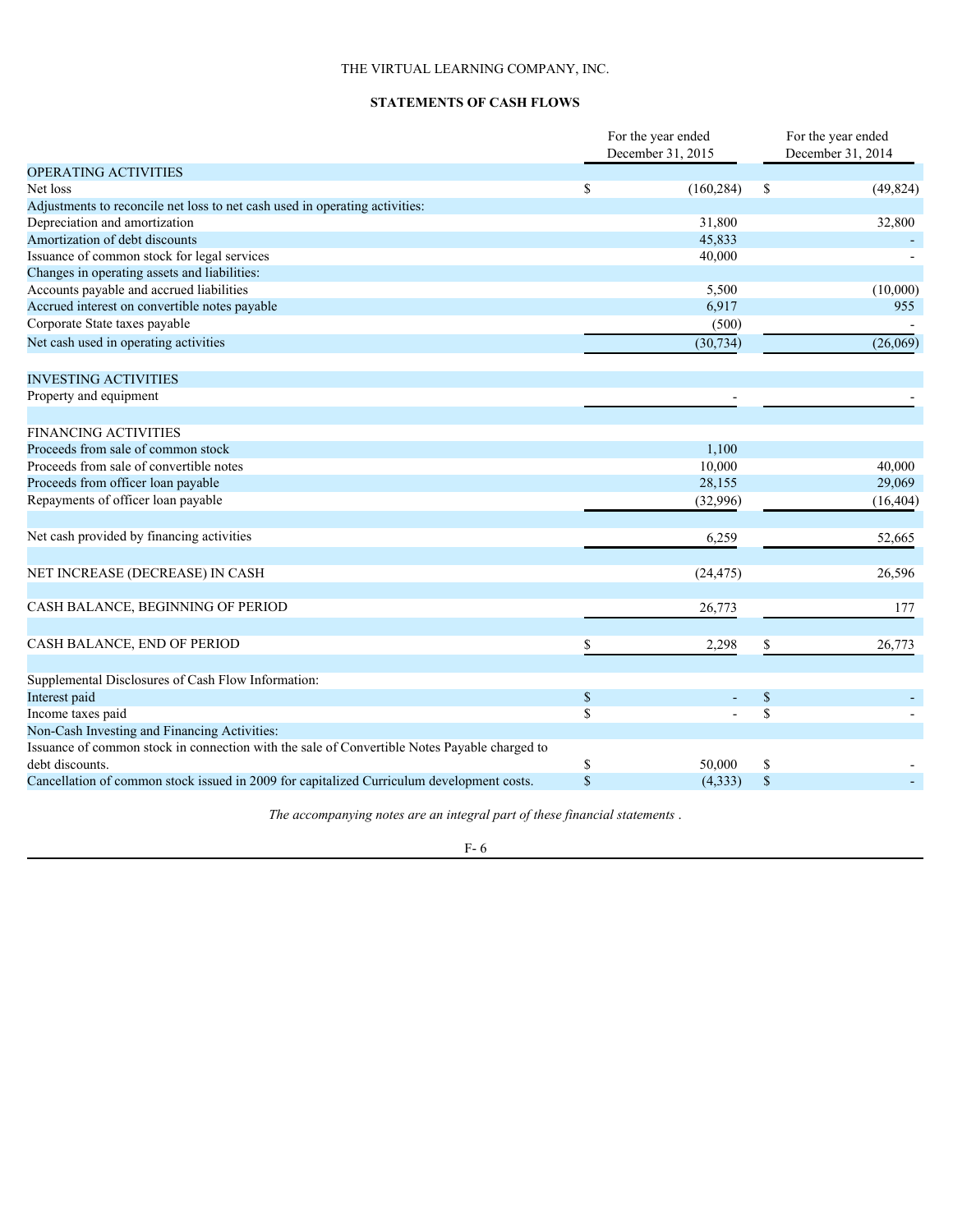#### **NOTES TO THE FINANCIAL STATEMENTS**

Years Ended December 31, 2015 and 2014

## <span id="page-55-0"></span>**1 - Summary of Significant Accounting Policies**

### **Nature of Operations**

The Virtual Learning Company, Inc. ("Virtual Learning") was incorporated on January 6, 2009 as a Nevada corporation with 75,000,000 shares of capital stock authorized, of which 70,000,000 shares are common shares (\$.001 par value), and 5,000,000 shares are preferred shares (\$.001 par value). Virtual Learning is a subscription based software as a service ("SaaS") provider of education products. Virtual Learning provides standards-based instruction, practice, assessments, and productivity tools that improve the performance of educators and students via proprietary web-based platforms at www.mathisbasic.com , www.scienceisbasic.com and www.readingisbasic.com .

Virtual Learning is also a producer of a series of practice workbooks published on CD, DVD formatted disc and USB Drives and in the ePub format which has been sold through Barnes and Noble's Nook and Amazon's Kindle commencing in 2012.

#### **Basis of Presentation/Going Concern**

contemplate continuation of Virtual Learning as a going concern.

THE VRTUAL LEARNING COMPANY, INC.<br>
SOTES TO THE FINANCIAL STATEMENTS<br>
Years Finded December 31, 2015 and 2014<br> **Shares of Operations**<br> **Shares of Operations**<br> **Shares of Operations**<br> **Discrete financial accounting Publics** As of December 31, 2015, Virtual Learning had cash of \$2,298 and negative working capital of \$82.073. For the years ended December 31, 2015 and 2014, Virtual Learning had revenues of \$107 and \$400, respectively and sustained net losses of \$160,284 and \$49,825, respectively. These factors raise substantial doubt about Virtual Learning's ability to continue as a going concern. Virtual Learning has also unamortized capitalized stock-based and contributed curriculum development THE VIRTUAL LEARNING COMPANN, INC.<br>
SYGME STOTES TO THE FINANCIAL STATEMENTS<br>
Year and December 31, 2015 and 2014<br>
The Viened Learning Company, ha. ("Vriand Learning") was interpreted on Jamay 6, 2019 as a Nevada compensio dependent upon Virtual Learning's ability to obtain additional debt or equity capital and its ability to generate revenues sufficient to continue pursuing its business purposes. Virtual Learning is pursuing financing to fund future operations. THE VIRTUAL LEARNING COMPANY, INC.<br>
Noting of Significant Accounting Publics<br>
Your Extreme of Operations<br>
Your Learning Company, Inc. ("Virtual Learning") was incorporated en Junuary 6, 2009 as Newsk corporation with 75,00 **EXECUTE TO THE FINANCIAL STATEMENTS**<br>
Your Experiment of Operations<br> **Nature of Operations**<br> **Nature of Operations**<br> **The Vermal 1 competity company be.** ("Virtual 1 caming") was incorporated on key product interval comp 1 - **Sammary of Significant Accounting Palicies**<br>Nature of Operations<br>The Virtual Learning Company, the CVirtual Learning Yous recorporated in the<br>map of such can reverse (Since Therefore, and Since 2000) and the such<br>subs 1 - Summary of Significant Accounting Palicies<br>Nature of Operations<br>Character Congress (see Constructions) was computed in the substantial substitute about the set of the substitute in the substantial substantial substanti

marketing of its products, and the need to obtain adequate additional capital necessary to fund future operations.

include any adjustments relating to the recoverability of recorded asset amounts that might be necessary from an unfavorable resolution of this uncertainty.

## **Property and Equipment**

Property and equipment is presented at stated value upon contribution or at the cost of acquisition. Depreciation is provided using the straight-line method over an estimated useful life of five years. Repairs and maintenance costs are expensed as incurred, and renewals and betterments are capitalized.

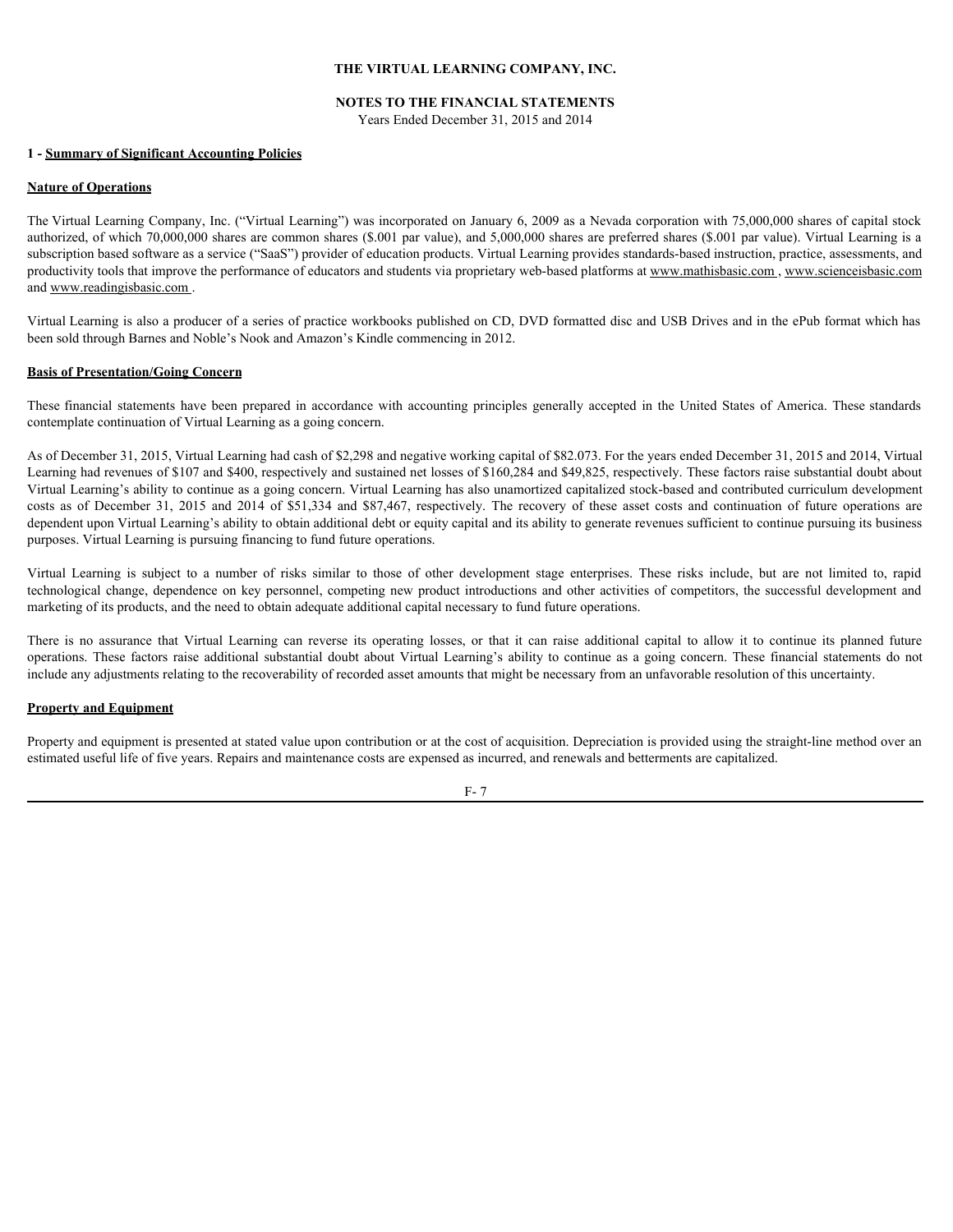## **Use of Estimates**

The preparation of financial statements in conformity with accounting principles generally accepted in the United States of America requires management to make materially from these estimates.

Use of Estimates<br>The preparation of financial statements in conformity with accounting principles generally accepted in the United States of America requires management to make<br>estimates and assumptions that affect the amo **Use of Estimates**<br>The preparation of financial statements in conformity with accounting principles generally accepted in the United States of America requires management to make<br>estimates and assumptions that affect the a uncollectible accounts receivable, the need for recognition of an impairment allowance for capitalized curriculum development costs, useful lives of intangible assets and property and equipment, deemed value of common stock for the purpose of determining stock-based compensation, and income taxes, among others. Management bases its estimates on historical experience and on various other assumptions that are believed to be reasonable, the results of which form the basis for making judgments about the carrying values of assets and liabilities. **ILE of Estimates**<br>The preparation of financial statements in conformity with accounting principles generally accepted in the United States of America requires management to make instinues and assumptions that affect the

Virtual Learning's management (board of directors) determines the value assigned to shares of common stock in the absence of a public market for these shares.

### **Fair Value of Financial Instruments**

participants on the measurement date. In determining fair value, GAAP establishes a three-level hierarchy used in measuring fair value, as follows:

- Level 1 inputs are quoted prices available for identical assets and liabilities in active markets.
- Level 2 inputs are observable for the asset or liability, either directly or indirectly, including quoted prices for similar assets and liabilities in active markets or other inputs that are observable or can be corroborated by observable market data.
- Level 3 inputs are less observable and reflect our own assumptions.

Our financial instruments consist of cash and cash equivalents, accounts payable and accrued liabilities and convertible notes payable and accrued interest. The carrying amount of cash and cash equivalents and accounts payable and accrued liabilities approximates fair value because of their short maturities. The carrying value of the convertible notes payable and accrued interest approximates fair value based on the value of comparable financial instruments with similar terms. We may adjust the carrying amount of certain nonfinancial assets to fair value on a non-recurring basis when they are impaired. No such adjustments were made in the years ended December 31, 2015 and 2014.

#### **Capitalized Curriculum Development Costs**

Virtual Learning internally develops curriculum, which is primarily provided as web content and accessed via the Internet. Virtual Learning also creates textbooks and other offline materials.

Virtual Learning capitalizes curriculum development costs incurred during the application development stage in accordance with accounting principles generally accepted in the United States of America. These principles provide guidance for the treatment of costs associated with computer software development and defines those costs to be capitalized and those to be expensed. Costs that qualify for capitalization are external direct costs, payroll, and payroll-related expenses. Costs related to general and administrative functions are not capitalized and are expensed as incurred. Virtual Learning capitalizes curriculum development costs when the projects under development reach technological feasibility. Many of our new courses are leveraged off proven delivery platforms and are primarily content, which has no technological hurdles. As a result, a significant portion of our courseware development costs qualify for capitalization due to the concentration of our development efforts on the content of the courseware.

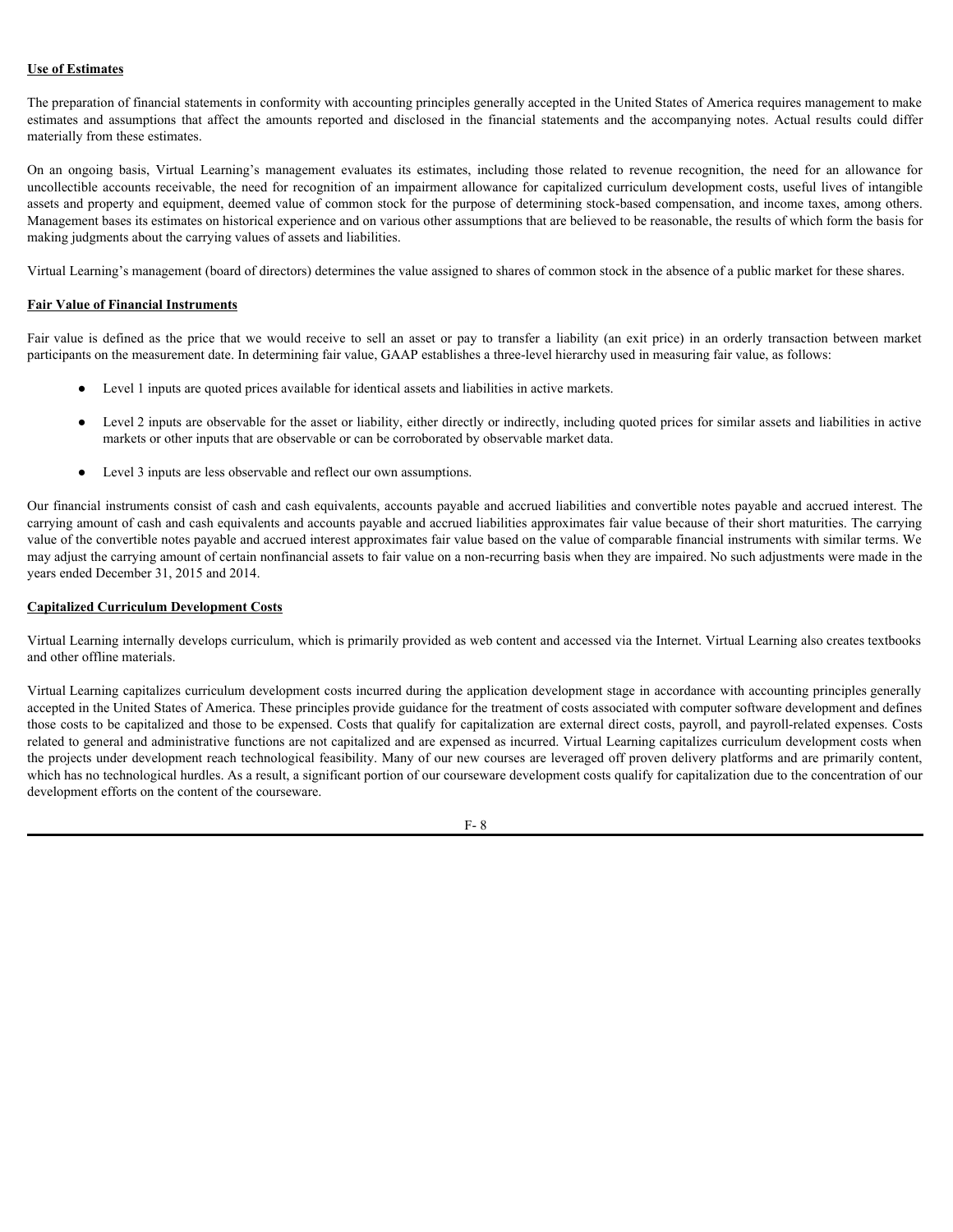Technological feasibility is established when we have completed all planning, designing, coding, and testing activities necessary to establish that a course can be produced to meet its design specifications. Capitalization ends when a course is available for general release to our customers, at which time amortization of the capitalized costs begins. The period of time over which these development costs are amortized is generally five years. This is consistent with the capitalization period used by others in our industry and corresponds with our product development lifecycle.

# **Cash and Cash Equivalents**

All liquid investments with stated maturities of three months or less from date of purchase are classified as cash equivalents; all liquid investments with stated maturities of greater than three months are classified as short-term investments.

# **Revenue Recognition**

Revenue is recognized when all of the following conditions are satisfied: there is persuasive evidence of an arrangement, the customer has access to full use of the product, the collection of the fees is reasonably assured, and the amount of the fees to be paid by the customer is fixed or determinable.

persuasive evidence of an arrangement, the customer has access to full use of the product, the collection of the fees is reasonably assured, and the amount of the fees to be paid by the customer is fixed or determinable.

Technological feasibility is established when we have completed all planning, designing, coding, and testing activities necessary to establish that a course can be produced to most in state out be produced to most in state I celebratic from bitty is established when we have completed all planning, designing, ceding, and testing activities necessary to establish that a course can be produced to meet in design aperticanons. Capabilations contr average subscription term is twelve (12) months for our products, and all subscriptions are on a non-cancelable basis. When additional months are offered as a Technological fastibility is established when we have completed all planning, designing, coling, and testing activities nocessary to establish that a course can be produced to meet til design specifications. Capital are th functionality with each release at no additional cost.

Although our membership contracts are generally non-cancelable, customers have the right to cancel their contracts by providing prior written notice to us of their intent to cancel the remainder of the contract term. In the event a customer cancels its contract, they are not entitled to a refund for prior services we have provided to them.

Customer support is provided to customers following the sale at no additional charge and at a minimal cost per call.

Virtual Learning does not incur significant up-front costs related to providing its products and services and therefore does not defer any expenses.

Revenue from the sale of CD's or DVD's and other materials is recognized when shipped or available to the customer in a downloadable format.

# **Income Taxes**

Virtual Learning accounts for income taxes using the asset and liability method. Deferred tax assets and liabilities are recognized for the future tax consequences attributable to differences between the carrying amounts of assets and liabilities for financial reporting purposes and the amounts used for income tax reporting muturises of genier than these words are distribution are antified there in germanic relicance of an amagement the customer in the second of the RN contents in the component of the second the second of the second the seco differences are expected to be recovered or settled. The effect of deferred tax assets and liabilities of a change in tax rates is recognized in the provision for income tax in the statements of operations. Virtual Learning evaluates the probability of realizing the future benefits of its deferred tax assets and provides a valuation allowance when realization of the assets is not reasonably assured.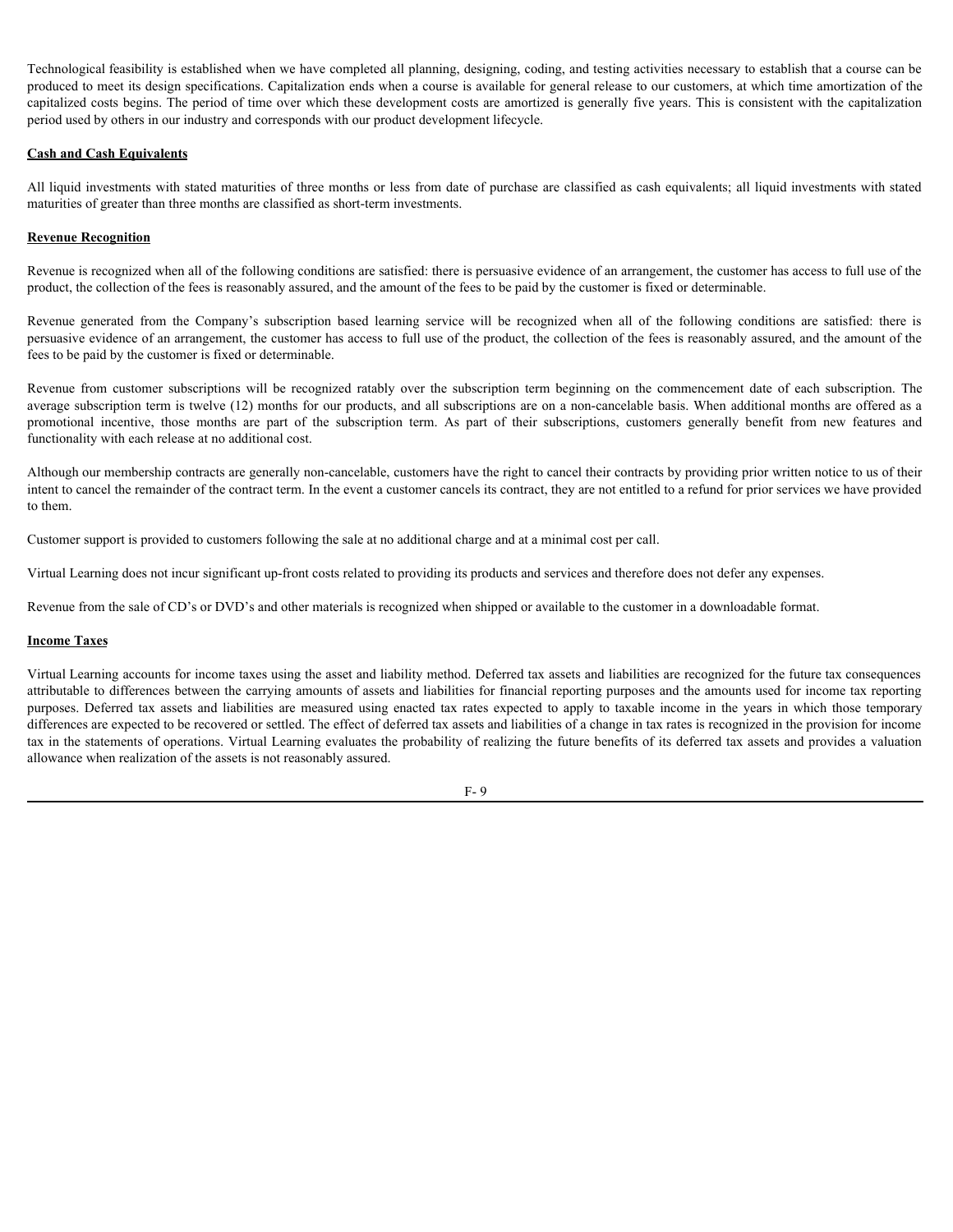Virtual Learning recognizes in its financial statements the impact of tax positions that meet a "more likely than not" threshold, based on the technical merits of the position. The tax benefits recognized from such a position are measured based on the largest benefit that has a greater than fifty percent likelihood of being realized upon ultimate settlement.

## **Net Income (Loss) Per Common Share**

Basic net income (Basic net loss) per common share is calculated by dividing net income (loss) by the weighted average number of common shares outstanding during the period.

Diluted net income (loss) per common share is computed using the weighted average number of common shares outstanding and potentially dilutive securities outstanding during the period. For the years ended December 31, 2015 and 2014, the 289,360 and 204,780 shares of common stock underlying the \$57,872 and \$40,956 balances of convertible notes payable and accrued interest at December 31, 2015 and 2014, respectively, were excluded from the calculation of diluted shares outstanding as their inclusion would be ant-dilutive.

#### **Recent Accounting Pronouncements**

In May 2014, the Financial Accounting Standards Board ("FASB") issued Accounting Standards Update ("ASU") No. 2014-09, Revenue from Contracts with Customers (Accounting Standards Codification "ASC" Topic 606). The purpose of this ASU is to converge revenue recognition requirements per GAAP and Virtual Learning recognizes in its financial slatements the impact of tax positions that meet a "more likely than not" threshold, based on the technical merits of the proportional The nat benefits response the core princi promised goods or services to customers in an amount that reflects the consideration to which the entity expects to be entitled in exchange for those goods or services. The amendments in this ASU are effective for interim and annual reporting periods beginning after December 15, 2016, with early adoption not permitted by the FASB; however, in August 2015, the FASB issued ASU 2015-14, Revenue from Contracts with Customers (Topic 606): Deferral of the Effective Date after public comment respondents supported a proposal to delay the effective date of this ASU to annual reporting periods beginning after December 15, 2017, including interim reporting periods within that reporting period. We are currently evaluating the impact of this ASU on our financial position, results of operations and cash flows. Vintal Leming soognizer in its funnelis statements the impact of us positions that nort a "are or label than the Theoretical Red incomes (Note that the appear of the balance of the state of the state of the state of the st Vintal Lenning exocataes in its famousi shements the impact of as positions that most a "most behall the control of the balance of the control of the control of the control of the control of the control of the control of V/mall Learning resonates in its finalisal interiment the interiment between the system interiment when the resonated after the system interiment after the system of the system of the system of the system of the system of **Ret Income if Leas) Per Common Shares**<br>Ratio car income (Sales are leas) per common share is considered by dividing net income (loss) by the weighted average number of common shares outstanding and potentially details not

In April 2015, the FASB issued ASU No. 2015-03, "Interest—Imputation of Interest (Subtopic 835-30): Simplifying the Presentation of Debt Issuance associated debt liability, consistent with the presentation of a debt discount. Prior to the issuance of the standard, debt issuance costs were required to be presented standard is effective for us on January 1, 2016.

In September 2015, the FASB issued ASU 2015-16, "Business Combinations: Simplifying the Accounting for Measurement-Period Adjustments," which Acquirers should record, in the same period's financial statements, the effect on earnings of changes in depreciation, amortization, or other income effects, if any, as a result of the change to the provisional amounts, calculated as if the accounting had been completed at the acquisition date. Application of the standard, which should be applied prospectively, is required for the annual and interim periods beginning after December 15, 2015. We do not believe that adoption will have a material impact on our results of operations or financial position.

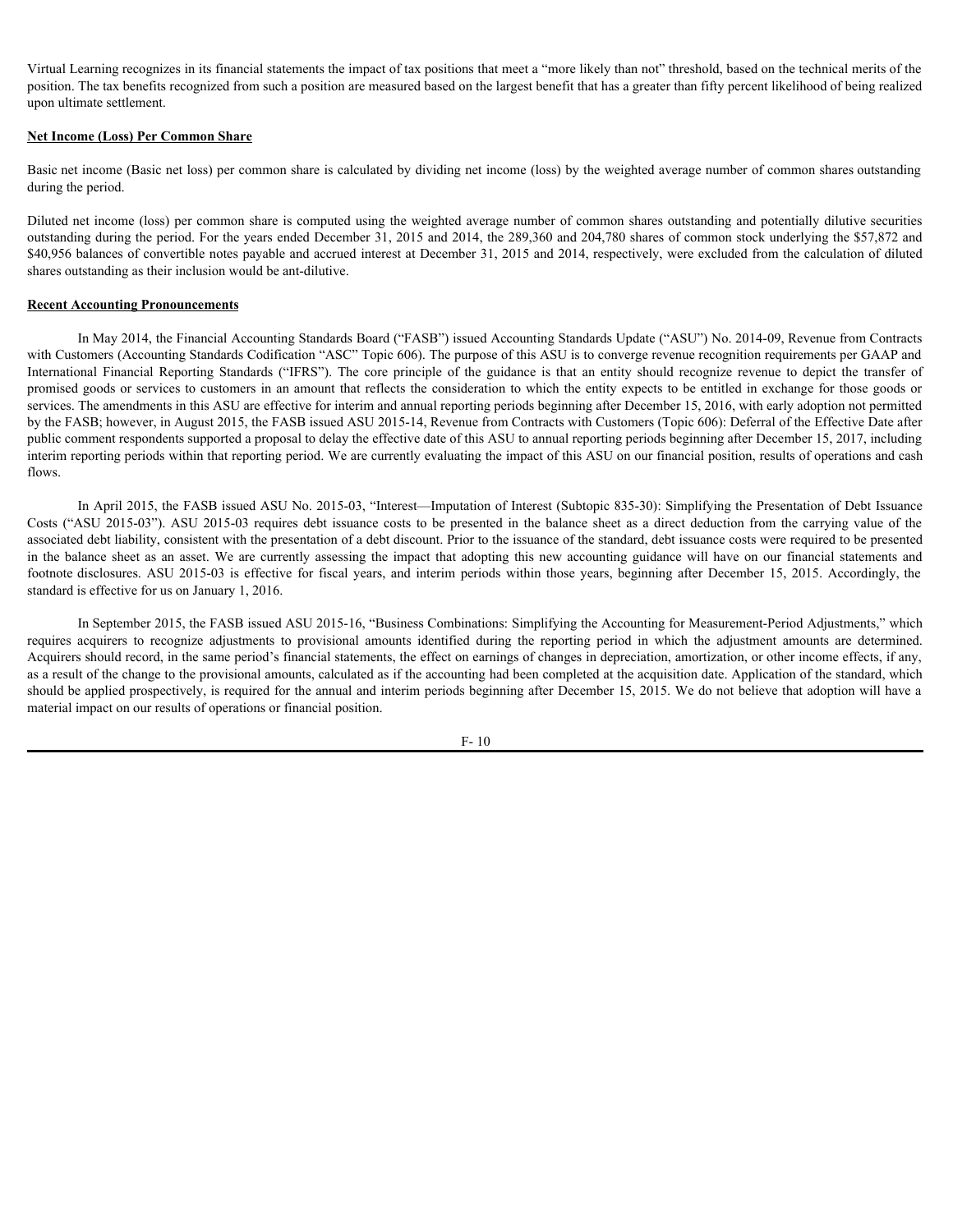In February 2016, the FASB issued ASU No. 2016-02, "Leases (Topic 842)". The core principle of the standard is that a lessee should recognize the assets and liabilities that arise from leases. A lessee should recognize in its statement of financial position a liability to make lease payments (the lease liability) and a right-of-use asset representing its right to use the underlying asset for the lease term. We will be required to adopt the new standard in the first quarter of 2019. We are currently evaluating the impact this new standard will have on our financial statements.

# **2 - Property and Equipment**

Property and equipment is summarized as follows:

| Office equipment<br>$4,155$ \$                       |
|------------------------------------------------------|
| 4,155                                                |
|                                                      |
|                                                      |
| Less: Accumulated depreciation<br>(4,155)<br>(4,155) |
|                                                      |
| Property and Equipment- net<br>$-()$ -<br>$-0-$      |

# **3 - Capitalized Curriculum Development Costs**

| Property and equipment is summarized as follows:                                                                                                                |               |                      |      |                      |
|-----------------------------------------------------------------------------------------------------------------------------------------------------------------|---------------|----------------------|------|----------------------|
|                                                                                                                                                                 |               | December 31, 2015    |      | December 31, 2014    |
| Office equipment                                                                                                                                                | <sup>S</sup>  | $4,155$ \$           |      | 4,155                |
| Less: Accumulated depreciation                                                                                                                                  |               | (4, 155)             |      | (4,155)              |
|                                                                                                                                                                 |               |                      |      |                      |
| Property and Equipment- net                                                                                                                                     |               | $-0-$                |      |                      |
| Depreciation expense for the years ended December 31, 2015 and 2014 was \$-0- and \$-0-, respectively.                                                          |               |                      |      |                      |
| 3 - Capitalized Curriculum Development Costs                                                                                                                    |               |                      |      |                      |
| Capitalized curriculum development costs is summarized as follows:                                                                                              |               |                      |      |                      |
|                                                                                                                                                                 |               | December 31, 2015    |      |                      |
|                                                                                                                                                                 |               |                      |      | December 31, 2014    |
| Common stock issued to individuals for services relating to curriculum<br>development                                                                           | $\mathcal{S}$ | 110,000              | - \$ | 120,000              |
|                                                                                                                                                                 |               |                      |      |                      |
| Contributed services of Thomas Monahan, President of Virtual Learning,<br>relating to curriculum development                                                    |               | 44,000               |      | 44,000               |
|                                                                                                                                                                 |               |                      |      |                      |
| Total costs<br>Less accumulated amortization                                                                                                                    |               | 154,000<br>(102,666) |      | 164,000<br>(76, 533) |
|                                                                                                                                                                 |               |                      |      |                      |
| Net                                                                                                                                                             |               | 51,334               | -8   | 87,467               |
| As described in Note 1 above, amortization of the capitalized curriculum development costs begins when the courses become available for sale to customers       |               |                      |      |                      |
| (which occurred in September 2012).                                                                                                                             |               |                      |      |                      |
| Virtual Learning tests for impairment annually. At December 31, 2015 and 2014, the Company's estimates of future undiscounted cash flows from the courses       |               |                      |      |                      |
| exceeded the carrying amounts of the capitalized curriculum development costs (\$51,334 and \$87,467, respectively) and therefore no impairment was recognized. |               |                      |      |                      |
| For the years ended December 31, 2015 and 2014, amortization of Capitalized Curriculum Development Costs were \$31,800 and \$32,800, respectively.              |               |                      |      |                      |
|                                                                                                                                                                 |               |                      |      |                      |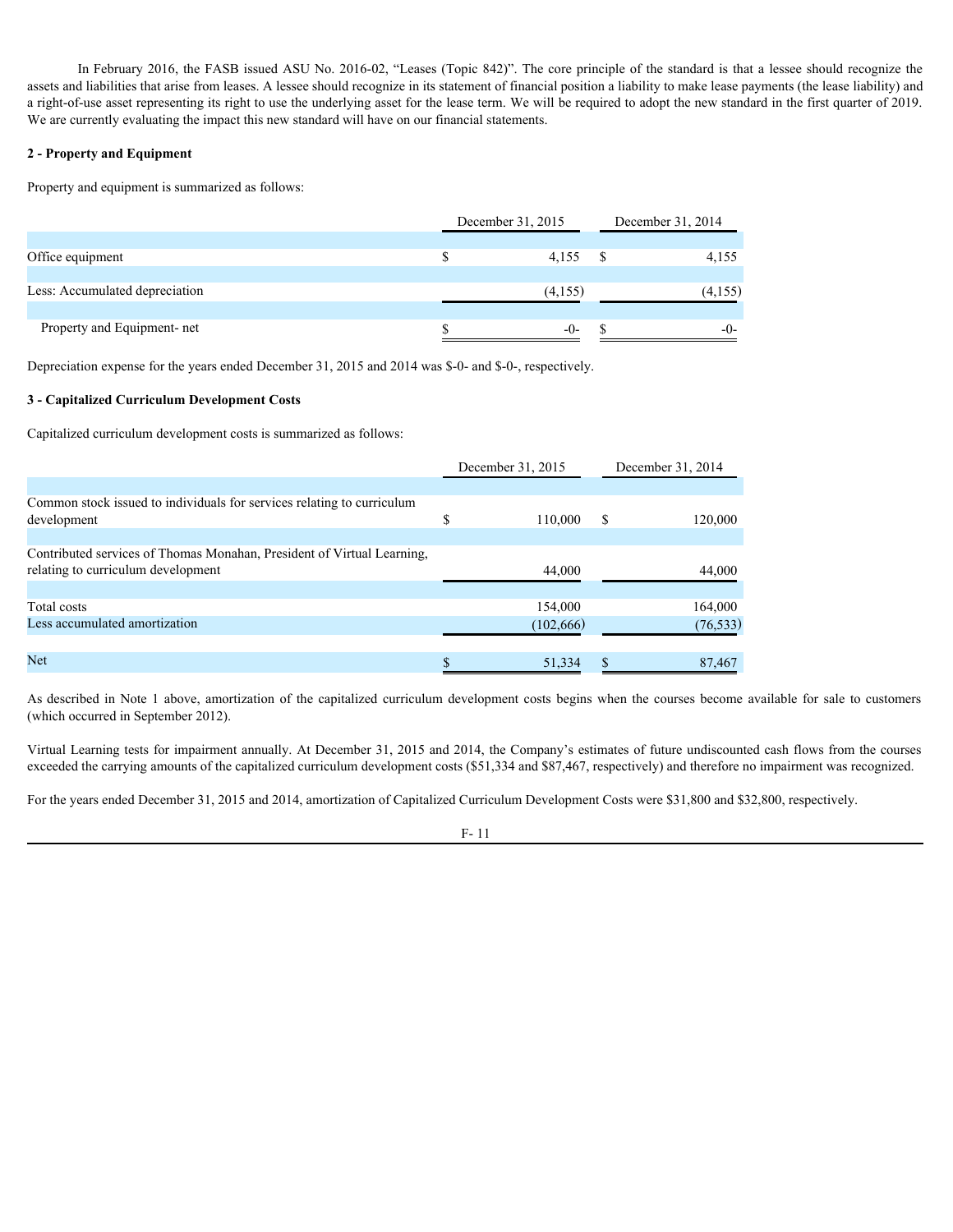In June 2015, Virtual Learning cancelled 50,000 shares of its common stock previously issued to a consultant in 2009 for curriculum development (which was then capitalized at the \$10,000 estimated fair value of the 50,000 shares) due to non-performance by such consultant. Virtual Learning recorded the cancellation of the 50,000 shares as a \$4,333 reduction of the net carrying value of Capitalized Curriculum Development Costs at June 30, 2015 and a \$4,333 decrease in Common Stock and Additional Paid in Capital.

At December 31, 2015, expected future amortization expense of Capitalized Curriculum Development Costs follows:

| Year ended December 31, | Amount |
|-------------------------|--------|
| 2016                    | 30,800 |
| 2017                    | 20,534 |
| Total                   | 51,334 |

## **4 - Related Party Transactions**

At December 31, 2015 and 2014, Virtual Learning was obligated to its president Thomas P. Monahan for cash advances and credit card payments on behalf of the Company, net of amounts repaid, in the amounts of \$14,525 and \$19,366, respectively. The liability is non-interest bearing and due on demand.

Virtual Learning occupies office space rent free from its president on a month to month basis at 60 Knolls Crescent, Apartment 9M, Bronx, New York 10463.

## **5 - Convertible Promissory Notes-Net**

Convertible Notes Payable-net is summarized as follows:

|                                                                                                                                                                                                                                                         | December 31, 2015 |         | December 31, 2014 |
|---------------------------------------------------------------------------------------------------------------------------------------------------------------------------------------------------------------------------------------------------------|-------------------|---------|-------------------|
| Notes issued in October and November 2014 to three individuals and one<br>entity, interest at 15% per annum, due one year from date of receipt,<br>principal and accrued interest convertible into Virtual Learning common<br>stock at \$.20 per share. |                   | 40,000  | 40,000            |
|                                                                                                                                                                                                                                                         |                   |         |                   |
| Notes issued in May 2015 to two individuals, interest at 15% per annum,<br>due one year from date of receipt, principal and accrued interest<br>convertible into Virtual Learning common stock at \$.20 per share.                                      |                   | 10,000  |                   |
| Accrued interest                                                                                                                                                                                                                                        |                   | 7,872   | 956               |
| Total                                                                                                                                                                                                                                                   |                   | 57,872  | 40,956            |
| Less unamortized debt discounts                                                                                                                                                                                                                         |                   | (4,166) |                   |
| Net                                                                                                                                                                                                                                                     |                   | 53,706  | 40,956            |

As further consideration for making the loans, Virtual Learning issued an aggregate of 250,000 shares of common stock to the six lenders. The \$50,000 estimated fair value of the 250,000 shares has been recorded as debt discounts and is being amortized over the one year term of the respective notes.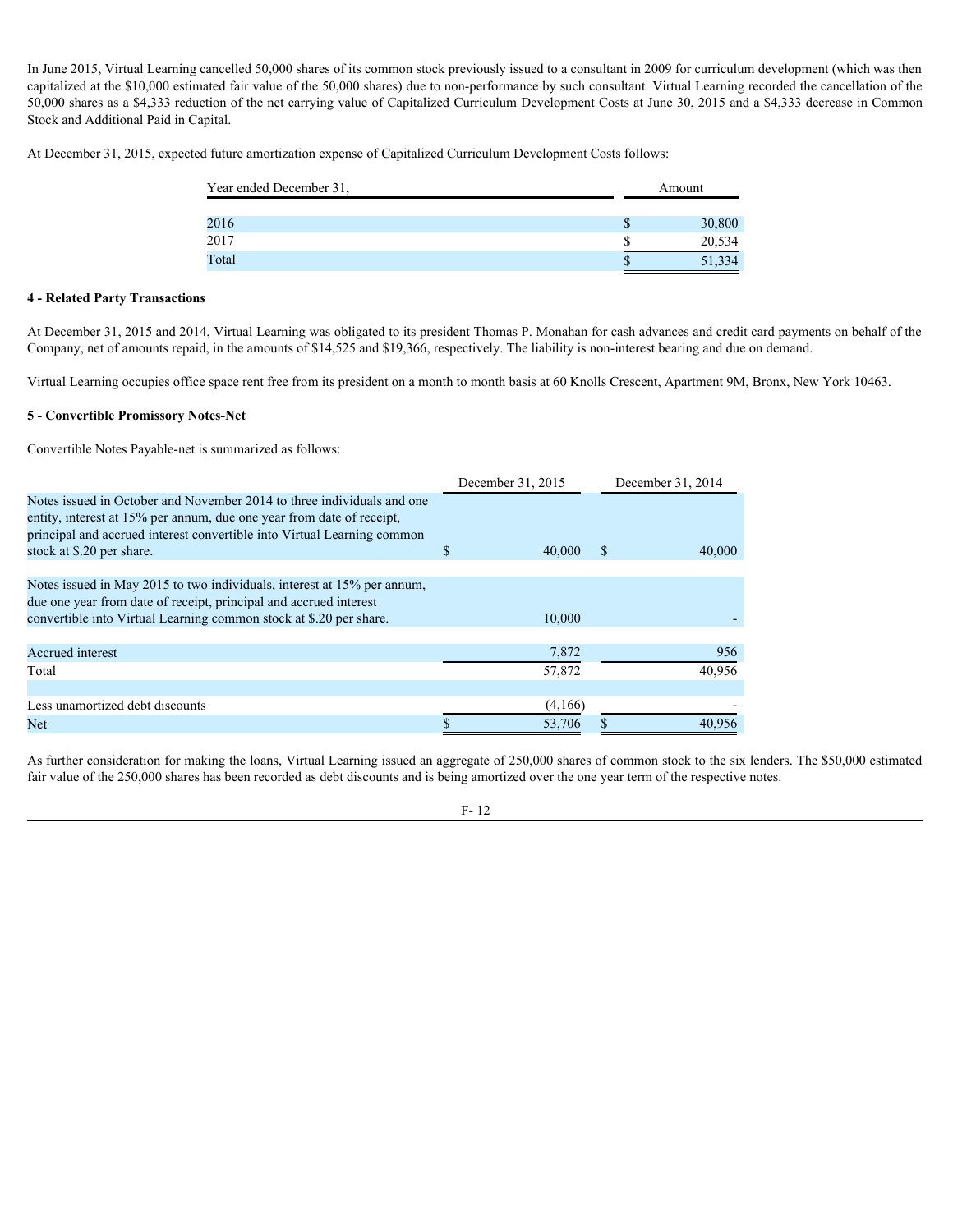## **6 - Common Stock Issuances**

## **7 - Income Taxes**

| As of December 31, 2015, the \$40,000 of Notes issued in October and November 2014 due in October and November 2015 were in default.                                                                                                                                                                                           |              |                                 |               |           |  |  |
|--------------------------------------------------------------------------------------------------------------------------------------------------------------------------------------------------------------------------------------------------------------------------------------------------------------------------------|--------------|---------------------------------|---------------|-----------|--|--|
| 6 - Common Stock Issuances                                                                                                                                                                                                                                                                                                     |              |                                 |               |           |  |  |
| In January 2015, Virtual Learning issued a total of 200,000 shares of common stock to four noteholders in connection with their loans totaling \$40,000. (see Note<br>5) The 200,000 shares were valued at \$40,000 (or \$.20 per share), which amount was charged to debt discounts in the three months ended March 31, 2015. |              |                                 |               |           |  |  |
| In February 2015, Virtual Learning issued 200,000 shares of common stock to Mr. Roger Fidler for legal services. The 200,000 shares were valued at \$40,000 (or<br>\$.20 per share), which amount was expensed in the three months ended March 31, 2015.                                                                       |              |                                 |               |           |  |  |
| In June 2015 Virtual Learning sold a total of 2,100 shares of common stock to three individuals at a price of \$.50 per share for proceeds of \$1,050.                                                                                                                                                                         |              |                                 |               |           |  |  |
| In June 2015, Virtual Learning issued a total of 50,000 shares of common stock to two individuals in connection with their loans totaling \$10,000. (see note 5) The<br>50,000 shares were valued at \$10,000 (or \$.20 per share), which amount was charged to debt discounts in the three months ended June 30 2015.         |              |                                 |               |           |  |  |
| In July 2015, Virtual Learning sold 100 shares of common stock to one individual at a price of \$.50 per share for proceeds of \$50.                                                                                                                                                                                           |              |                                 |               |           |  |  |
| Virtual Learning's management (board of directors) determines the value assigned to shares of common stock issued in non-cash transactions in the absence of a<br>public market for these shares.                                                                                                                              |              |                                 |               |           |  |  |
| 7 - Income Taxes                                                                                                                                                                                                                                                                                                               |              |                                 |               |           |  |  |
| The provisions for (benefit from) income taxes differ from the amounts computed by applying the statutory United States Federal income tax rate of 35% to<br>income (loss) before income taxes.                                                                                                                                |              |                                 |               |           |  |  |
| The sources of the difference follow:                                                                                                                                                                                                                                                                                          |              |                                 |               |           |  |  |
|                                                                                                                                                                                                                                                                                                                                |              | Year Ended December 31,<br>2015 |               | 2014      |  |  |
| Expected tax at 35%                                                                                                                                                                                                                                                                                                            | $\mathbf{s}$ | (56,099)                        | - \$          | (17, 439) |  |  |
| Non-deductible stock-based compensation                                                                                                                                                                                                                                                                                        |              | 14,000                          |               |           |  |  |
| Non-deductible amortization of debt discounts                                                                                                                                                                                                                                                                                  |              | 16,042                          |               | $\sim$    |  |  |
| Non-deductible amortization of stock-based and contributed Capitalized<br>Curriculum Development Costs                                                                                                                                                                                                                         |              | 11,130                          |               | 11,480    |  |  |
| Change in valuation allowance                                                                                                                                                                                                                                                                                                  |              | 14,927                          |               | 5,959     |  |  |
| Provision for (benefit from) income taxes                                                                                                                                                                                                                                                                                      |              | $\sim$                          | $\mathcal{S}$ |           |  |  |
|                                                                                                                                                                                                                                                                                                                                | $F - 13$     |                                 |               |           |  |  |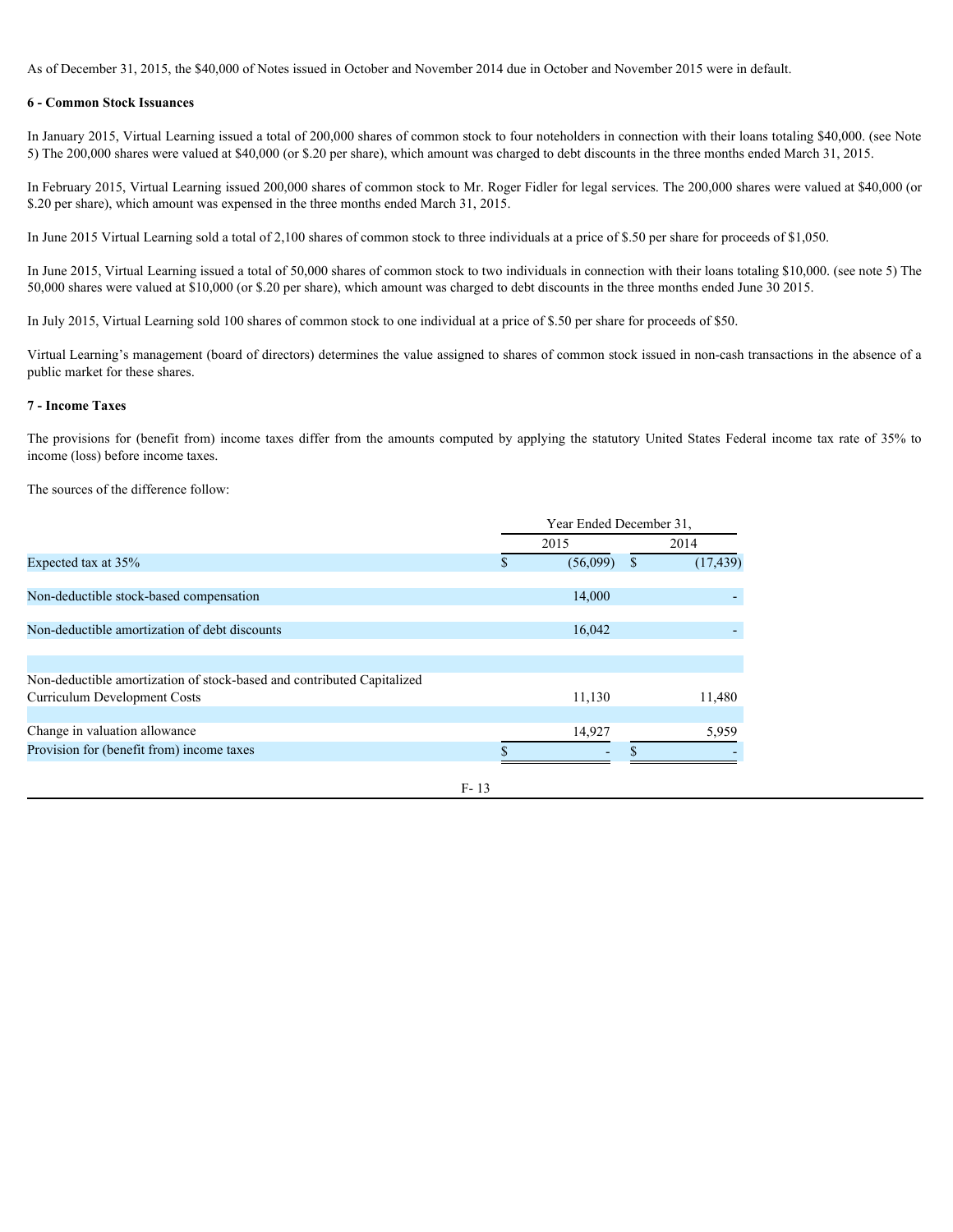| The significant components of Virtual Learning's deferred tax asset as of December 31, 2015 and 2014 are as follows:                                                                                                                                                                                                                                                                                                                                                                                                                                                                                                                                                                                                         |    |              |               |           |
|------------------------------------------------------------------------------------------------------------------------------------------------------------------------------------------------------------------------------------------------------------------------------------------------------------------------------------------------------------------------------------------------------------------------------------------------------------------------------------------------------------------------------------------------------------------------------------------------------------------------------------------------------------------------------------------------------------------------------|----|--------------|---------------|-----------|
|                                                                                                                                                                                                                                                                                                                                                                                                                                                                                                                                                                                                                                                                                                                              |    | December 31. |               |           |
|                                                                                                                                                                                                                                                                                                                                                                                                                                                                                                                                                                                                                                                                                                                              |    | 2015         | 2014          |           |
| Deferred tax assets:                                                                                                                                                                                                                                                                                                                                                                                                                                                                                                                                                                                                                                                                                                         |    |              |               |           |
| Net operating loss carry forward                                                                                                                                                                                                                                                                                                                                                                                                                                                                                                                                                                                                                                                                                             | S. | $41.436$ \$  |               | 26.509    |
| Valuation allowance                                                                                                                                                                                                                                                                                                                                                                                                                                                                                                                                                                                                                                                                                                          |    | (41, 436)    |               | (26, 509) |
| Net deferred tax asset                                                                                                                                                                                                                                                                                                                                                                                                                                                                                                                                                                                                                                                                                                       |    | $\sim$       | $\mathcal{S}$ |           |
| Based on management's present assessment, the Company has not yet determined it to be more likely than not that a deferred tax asset of \$41,436 attributable to<br>the future utilization of \$118,389 of net operating loss carryforwards will be realized. Accordingly, the Company has maintained a 100% allowance against the<br>deferred tax asset in the financial statements at December 31, 2015. The Company will continue to review this valuation allowance and make adjustments as<br>appropriate. The net operating loss carryforwards expire \$672 in year 2029, \$9,236 in year 2030, \$41,526 in year 2031, \$5,440 in year 2032, \$1,840 in year 2033,<br>\$17,025 in year 2034 and \$42,650 in year 2035. |    |              |               |           |
| Current United States income tax law limits the amount of loss available to be offset against future taxable income when a substantial change in ownership occurs.<br>Therefore, the amount available to offset future taxable income may be limited.                                                                                                                                                                                                                                                                                                                                                                                                                                                                        |    |              |               |           |
| The Company adopted FASB Interpretation No. 48, "Accounting for Uncertainty in Income Taxes - an interpretation of FASB Statement No. 109" ("FIN 48").<br>This Interpretation clarifies accounting for uncertainty in income taxes recognized in an enterprise's financial statements. FIN 48 establishes guidelines for<br>recognition and measurement of a tax position taken or expected to be taken in a tax return. The Company has not made any adjustments, and there is no impact, as<br>a result of the adoption of this interpretation. The Company reports interest and penalties associated with its tax positions, if any, as interest expense.                                                                 |    |              |               |           |
|                                                                                                                                                                                                                                                                                                                                                                                                                                                                                                                                                                                                                                                                                                                              |    |              |               |           |
| 8 - Commitments and Contingencies                                                                                                                                                                                                                                                                                                                                                                                                                                                                                                                                                                                                                                                                                            |    |              |               |           |

Based on management's present assessment, the Company has not yet determined it to be more likely than not that a deferred tax asset of \$41,436 attributable to the future utilization of \$118,389 of net operating loss carryforwards will be realized. Accordingly, the Company has maintained a 100% allowance against the appropriate. The net operating loss carryforwards expire \$672 in year 2029, \$9,236 in year 2030, \$41,526 in year 2031, \$5,440 in year 2032, \$1,840 in year 2033, \$17,025 in year 2034 and \$42,650 in year 2035. Detections assets:<br>
Neuroleon stradement in proceed and the Company has any yet determined by the LAL-SO<br>
Neuroleon and assets that the Company has any yet determined by the American Shape Company has manufactured in Shap

The Company adopted FASB Interpretation No. 48, "Accounting for Uncertainty in Income Taxes - an interpretation of FASB Statement No. 109" ("FIN 48"). recognition and measurement of a tax position taken or expected to be taken in a tax return. The Company has not made any adjustments, and there is no impact, as a result of the adoption of this interpretation. The Company reports interest and penalties associated with its tax positions, if any, as interest expense. Current Units Nate is carrier in law Units the armor of the systemble burst the tother inputs the methods in the consent of the sole and the consent of FASB Sturment Vs. 107 ("FPN 48").<br>The Company adopted FASB Interpretat

## **8 - Commitments and Contingencies**

In March 2009, Virtual Learning entered into an agreement for curriculum development with one individual for services in video production and the design of high school and college level math courses. The agreement provide for the payment of 5% royalties each on net revenues up to \$1,000,000 and a 5% royalty on net revenues in excess of \$1,000,000 on projects in which he directly participated and have made material contributions.

In May 2010, the agreement with this individual was superseded by an updated agreement under similar terms and conditions.

## **9 - Trademark Cancelled**

In March 2014, the Company's Learning is Basic trademark was cancelled by the United States Patent and Trademark office. The Company continues to use its software products.

## **10 - Subsequent Events**

On March 16, 2016, the Financial Industry Regulatory Authority (FINRA) informed Alpine Securities Corp. (Alpine) that FINRA had cleared Alpine's request for an unpriced quotation on the OTC link for Virtual Learning Company, Inc. common stock ("VRTR"). The Company has yet to apply to OTCMarkets.com for listing and there can be no assurance that such listing application will be approved.

On April 4, 2016, Thomas P. Monahan, the sole officer and director of the Company died.

appointing Roger Fidler, Esq., former counsel to the Company, as President and director. Mr. Fidler intends to perform the functions in these offices on an interim basis until suitably qualified personnel can be found to carry on the business of the Company.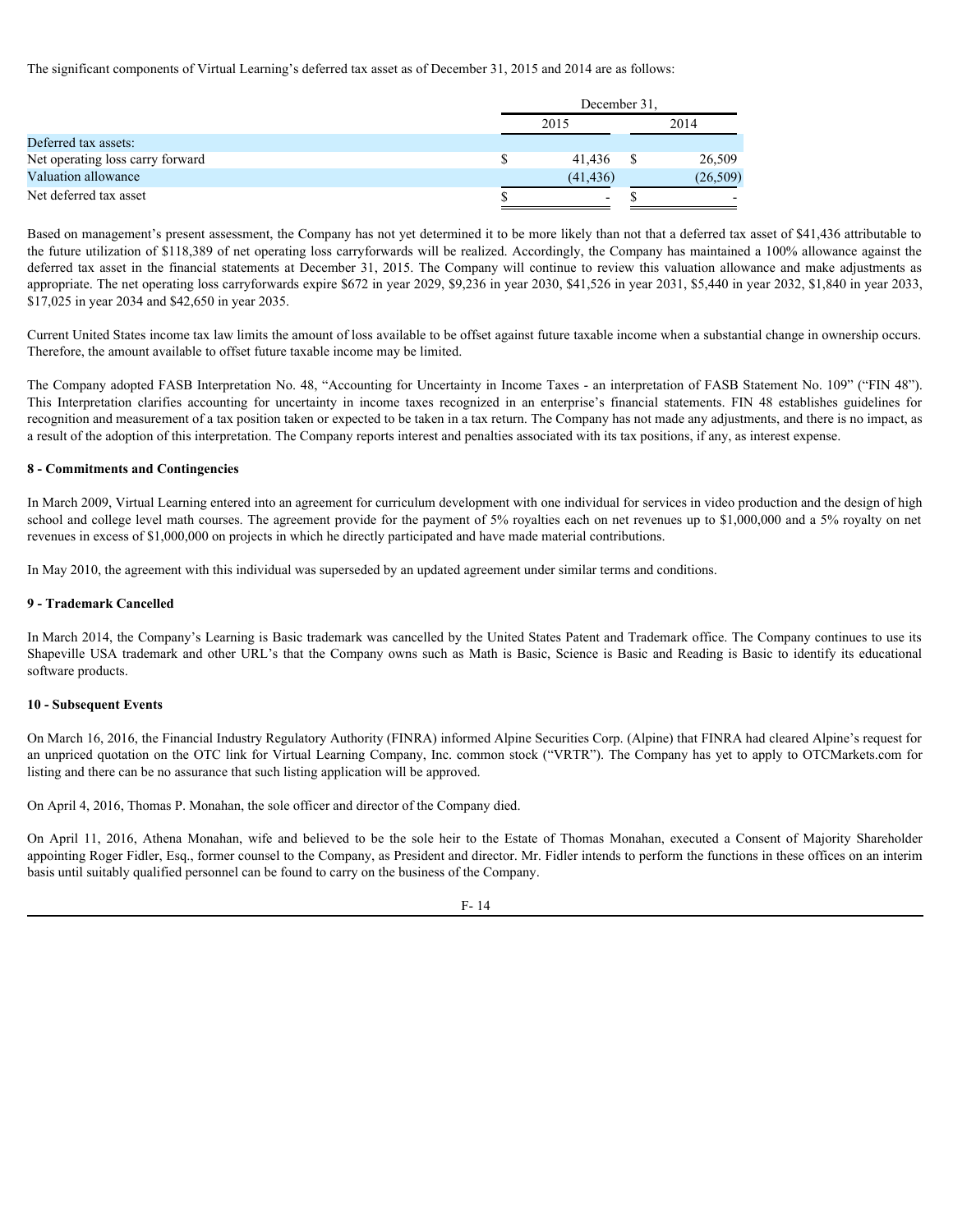## **ITEM 9. – CHANGES IN AND DISAGREEMENTS WITH ACCOUNTANTS ON ACCOUNTING AND FINANCIAL DISCLOSURE**

None.

# **ITEM 9A. – CONTROLS AND PROCEDURES.**

## **(a) Disclosure Controls and Procedures**

The Company is required to maintain disclosure controls and procedures that are designed to ensure that information required to be disclosed in its reports filed under the Securities Exchange Act of 1934, as amended, is recorded, processed, summarized and reported within the time periods specified in the Securities and TEM 9. – CHANGES IN AND DISAGREEMENTS WITH ACCOUNTANTS ON ACCOUNTING AND FINANCIAL DISCLOSURE<br>None.<br>THEM 9A. – CONTROLS AND PROCEDURES.<br>
(a) Disclosure Controls and Procedures<br>
The Company is required to maintain disclosur executive officer (also its principal executive officer) and its chief financial officer (also its principal financial and accounting officer) to allow for timely decisions regarding required disclosure.

ITEM 9. – CHANGES IN AND DISAGREEMENTS WITH ACCOUNTANTS ON ACCOUNTING AND FINANCIAL DISCLOSURE<br>
None.<br>
None.<br>
None.<br>
(a) Disclosure Controls and Procedures<br>
(b) Disclosure Controls and procedures<br>
individued the Securities ("President"), the Company's principal executive officer ("CEO") and Chief Financial Officer ("CFO") (the Company's principal financial and accounting officer), have evaluated the effectiveness of the Company's disclosure controls and procedures (as defined under Rule 13a-15(e) under the Exchange Act) as of the end of the period covered by this report. Based upon that evaluation the Company's CEO, President and CFO concluded that the Company's disclosure controls and procedures were effective as of December 31, 2015 to ensure that information required to be disclosed by the Company in the reports that the Company files or submits under the Exchange Act, is recorded, processed, summarized and reported, within the time periods specified in the SEC's rules and forms, and that such information is accumulated and communicated to the Company's management, including the Company's CEO and CFO, as appropriate, to allow timely decisions regarding required disclosure. TITAM N - CHANGES IN AND DISAGRICABIENTS WITH ACCOUNTANTS ON ACCOUNTING AND PINANCIAL DISCLASSURE<br>
(so)<br>
YETM 9A, - CONTROLS AND PROCEDURES.<br>
The Company's required to mainting disclear controls and procedures that are di TPstilled? (As Congany spinalplace constructed) are constructed of Financial Office (TCO) inc. Congany is pixolal provide to the financial produces of the financial method into the Congany into the produces of the financi

## **(b) Management's Report on Internal Control over Financial Reporting**

reporting is defined in Rule 13a-15(f) or 15d-15(f) promulgated under the Securities Exchange Act of 1934 as a process designed by, or under the supervision of, the company's principal executive and principal financial officers and effected by the company's board of directors, management and other personnel, to provide reasonable assurance regarding the reliability of financial reporting and the preparation of financial statements for external purposes in accordance with accounting principles generally accepted in the United States of America and includes those policies and procedures that:

- Pertain to the maintenance of records that in reasonable detail accurately and fairly reflect the transactions and dispositions of the assets of the company;
- Provide reasonable assurance that transactions are recorded as necessary to permit preparation of financial statements in accordance with accounting principles generally accepted in the United States of America and that receipts and expenditures of the company are being made only in accordance with authorizations of management and directors of the company; and
- Provide reasonable assurance regarding prevention or timely detection of unauthorized acquisition, use or disposition of the company's assets that could have a material effect on the financial statements.

Because of its inherent limitations, internal control over financial reporting may not prevent or detect misstatements. Projections of any evaluation of effectiveness to future periods are subject to the risk that controls may become inadequate because of changes in conditions, or that the degree of compliance with the policies or procedures may deteriorate. All internal control systems, no matter how well designed, have inherent limitations. Therefore, even those systems determined to be effective can provide only reasonable assurance with respect to financial statement preparation and presentation. Because of the inherent limitations of internal control, there is a risk that material misstatements may not be prevented or detected on a timely basis by internal control over financial reporting. However, these eliminate, this risk.

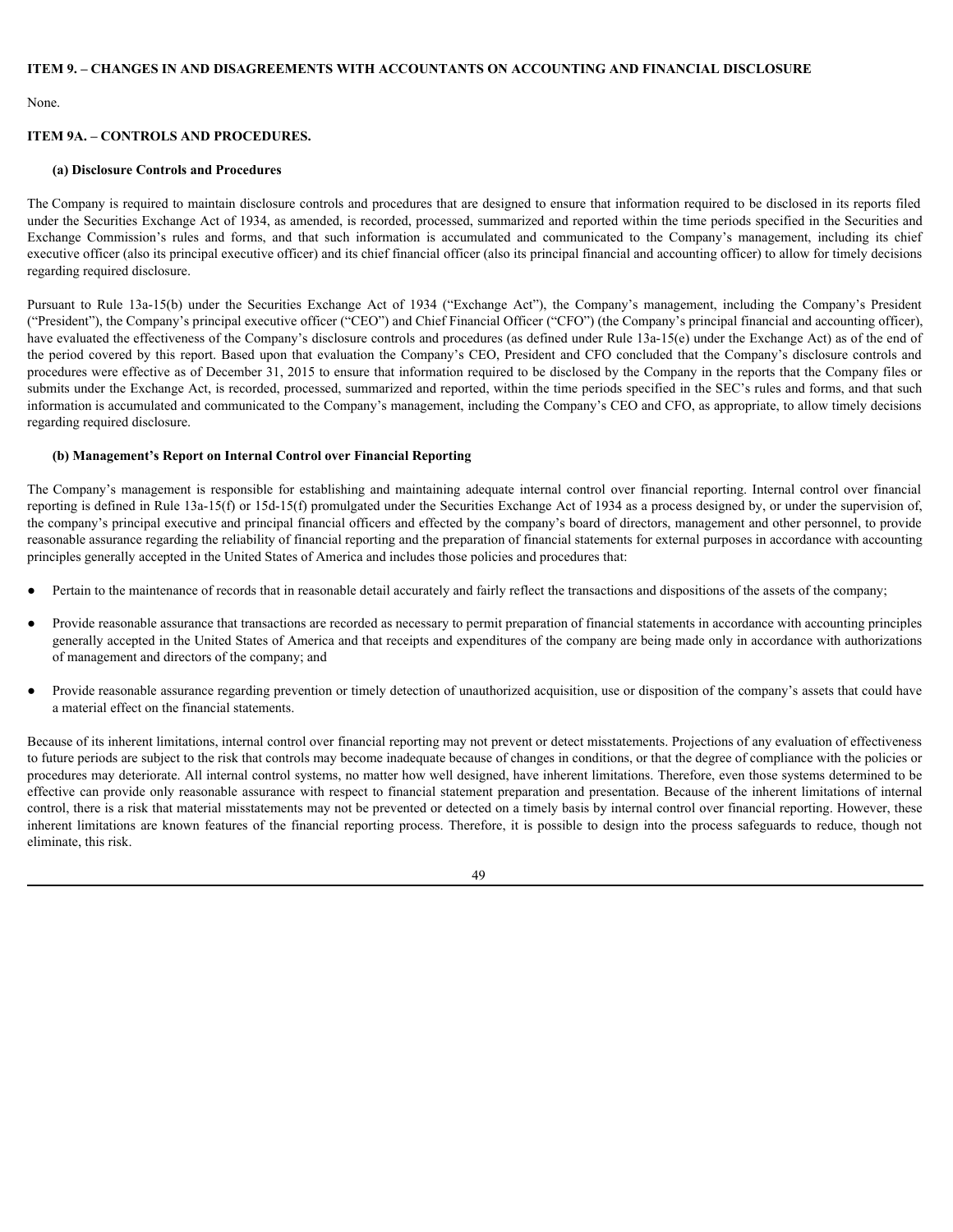As of December 31, 2015, management assessed the effectiveness of the Company's internal control over financial reporting based on the criteria for effective As of December 31, 2015, management assessed the effectiveness of the Company's internal control over financial reporting based on the criteria for effective internal control—Integrated Framework issued by the Committee of Treadway Commission ("COSO") and SEC guidance on conducting such assessments. Based on that evaluation, the Company concluded that, during the period covered by this report, such internal controls and procedures were not effective to detect the inappropriate application of US GAAP rules as more fully described As of December 31, 2015, management assessed the effectiveness of the Company's internal control over financial reporting based on the criteria for effective<br>internal control over financial reporting established in Interna controls and that may be considered to be material weaknesses.

The matters involving internal controls and procedures that the Company's management considered to be material weaknesses under the standards of the Public Company Accounting Oversight Board was (a) the lack of a functioning audit committee, (b) there are insufficient written policies and procedures for accounting and financial reporting with respect to the requirements and application of US GAAP and SEC disclosure requirements, (c) there is a lack of expertise with US As of December 31, 2015, management assessed the effectiveness of the Company's internal control over financial reporting based on the criteria for effective internal control over financial reporting based on the criteria transactions and (d) lack of effective oversight during the financial close process resulting in ineffective oversight in the establishment and monitoring of required internal controls and procedures. The aforementioned material weaknesses were identified by the Company's management in connection with the review of its financial statements for the year ended December 31, 2015.

Management believes that the material weaknesses set forth above did not have an effect on its financial results. However, management believes that the lack of a functioning audit committee and the lack of a majority of outside directors, coupled with not having individuals on staff or retainer with a thorough knowledge of US GAAP and SEC rules and regulations and lack of effective oversight on the financial close process results in ineffective oversight in the establishment and monitoring of required internal controls and procedures, which could result in a material misstatement in its financial statements in future periods.

This annual report does not include an attestation report of the Company's registered public accounting firm regarding internal control over financial reporting. Management's report was not subject to attestation by its registered public accounting firm pursuant to temporary rules of the SEC that permit the Company to provide only management's report in this annual report.

#### Remediation Plan

Management is sensitive to the issues presented and intends to take appropriate action when the Company's financial resources permit. Management will continue to review and make necessary changes to the overall design of its internal control environment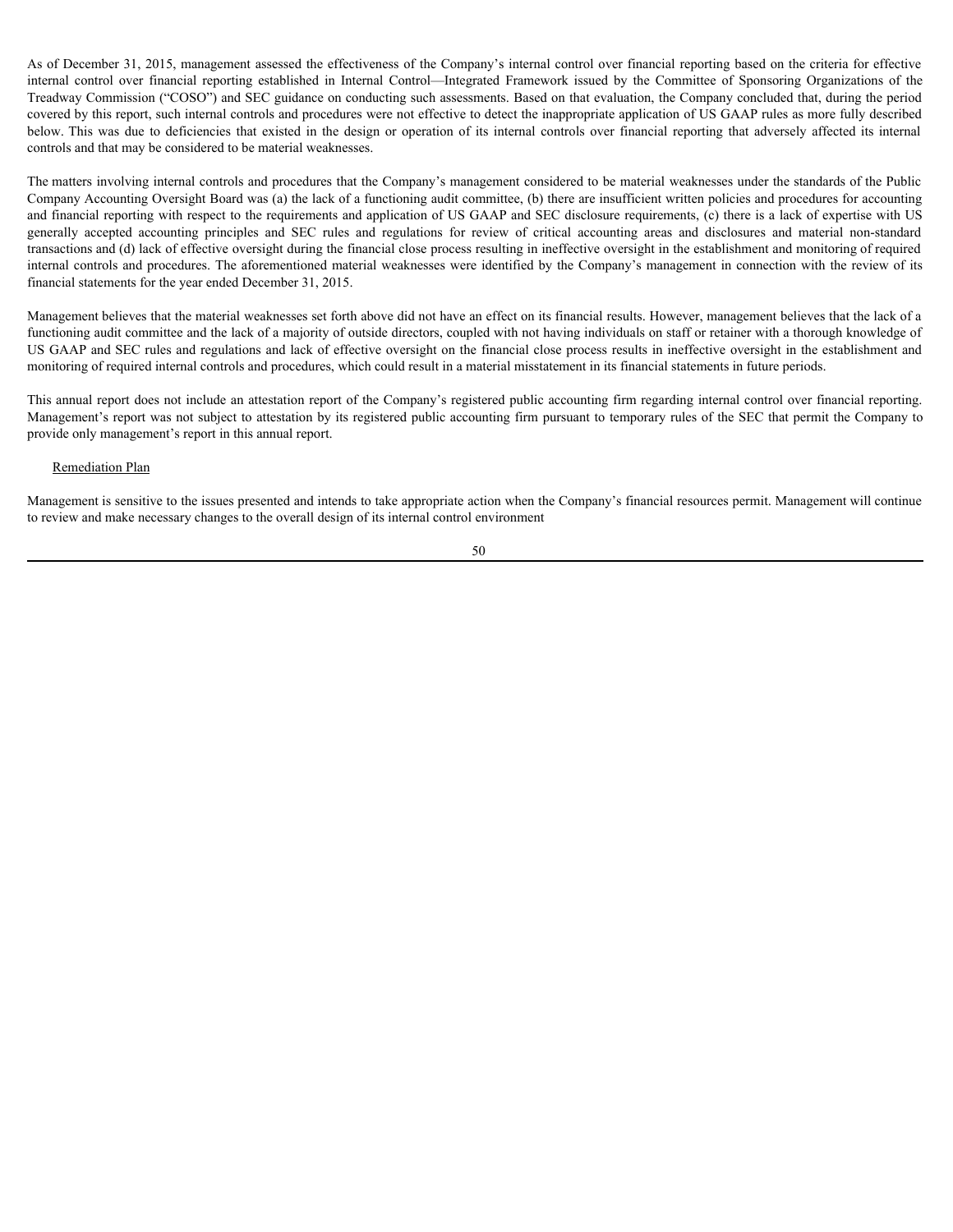#### **Item 10. Directors, Executive Officers and Corporate Governance**

#### **Family Relationships**

There are no family relationships among any of our officers or directors.

#### **Indemnification of Directors and Officers**

Our Articles of Incorporation and Bylaws both provide for the indemnification of our officers and directors to the fullest extent permitted by Nevada law.

#### **Limitation of Liability of Directors**

Pursuant to the Nevada General Corporation Law, our Articles of Incorporation exclude personal liability for our Directors for monetary damages based upon any violation of their fiduciary duties as Directors, except as to liability for any breach of the duty of loyalty, acts or omissions not in good faith or which involve intentional misconduct or a knowing violation of law, or any transaction from which a Director receives an improper personal benefit. This exclusion of liability does not limit any right which a Director may have to be indemnified and does not affect any Director's liability under federal or applicable state securities laws. We have agreed to indemnify our directors against expenses, judgments, and amounts paid in settlement in connection with any claim against a Director if he acted in good faith and in a manner he believed to be in our best interests. **EART III**<br> **Electionships**<br> **Elections of Directors and Officers**<br> **Elections of Directors and Officers**<br> **Elections of Directors and Officers**<br> **Our Articles of Resolution and Bylaws both provide for the indemnification** 

#### **Election of Directors and Officers**

appointed to serve until the meeting of the Board of Directors following the next annual meeting of stockholders and until their successors have been elected and qualified.

#### *Section 16(a) Beneficial Ownership Reporting Compliance*

Section 16(a) of the Securities Exchange Act of 1934, as amended (the "Exchange Act"), requires our executive officers and directors, and persons who beneficially own more than ten percent of our common stock, to file initial reports of ownership and reports of changes in ownership with the SEC. Executive officers, directors and greater-than-ten-percent beneficial owners are required by SEC regulations to furnish us with copies of all Section 16(a) forms they file. Based upon a review of the copies of such forms furnished to us and written representations from our executive officers and directors, we believe that as of the date of this filing they were all current in their filings.

#### **Code of Ethics**

A code of ethics relates to written standards that are reasonably designed to deter wrongdoing and to promote:

- 1) Honest and ethical conduct, including the ethical handling of actual or apparent conflicts of interest between personal and professional relationships;
- 2) Full, fair, accurate, timely and understandable disclosure in reports and documents that are filed with, or submitted to, the Commission and in other public communications made by an issuer;
- 3) Compliance with applicable governmental laws, rules and regulations;
- 4) The prompt internal reporting of violations of the code to an appropriate person or persons identified in the code; and
- 5) Accountability for adherence to the code.

We have not adopted a corporate code of ethics that applies to our principal executive officer, principal financial officer, principal accounting officer or controller, or persons performing similar functions.

Our decision to not adopt such a code of ethics results from our having a small management structure for the Company. We believe that the limited interaction which occurs having such a small management structure for the Company eliminates the current need for such a code, in that violations of such a code would be reported to the party generating the violation.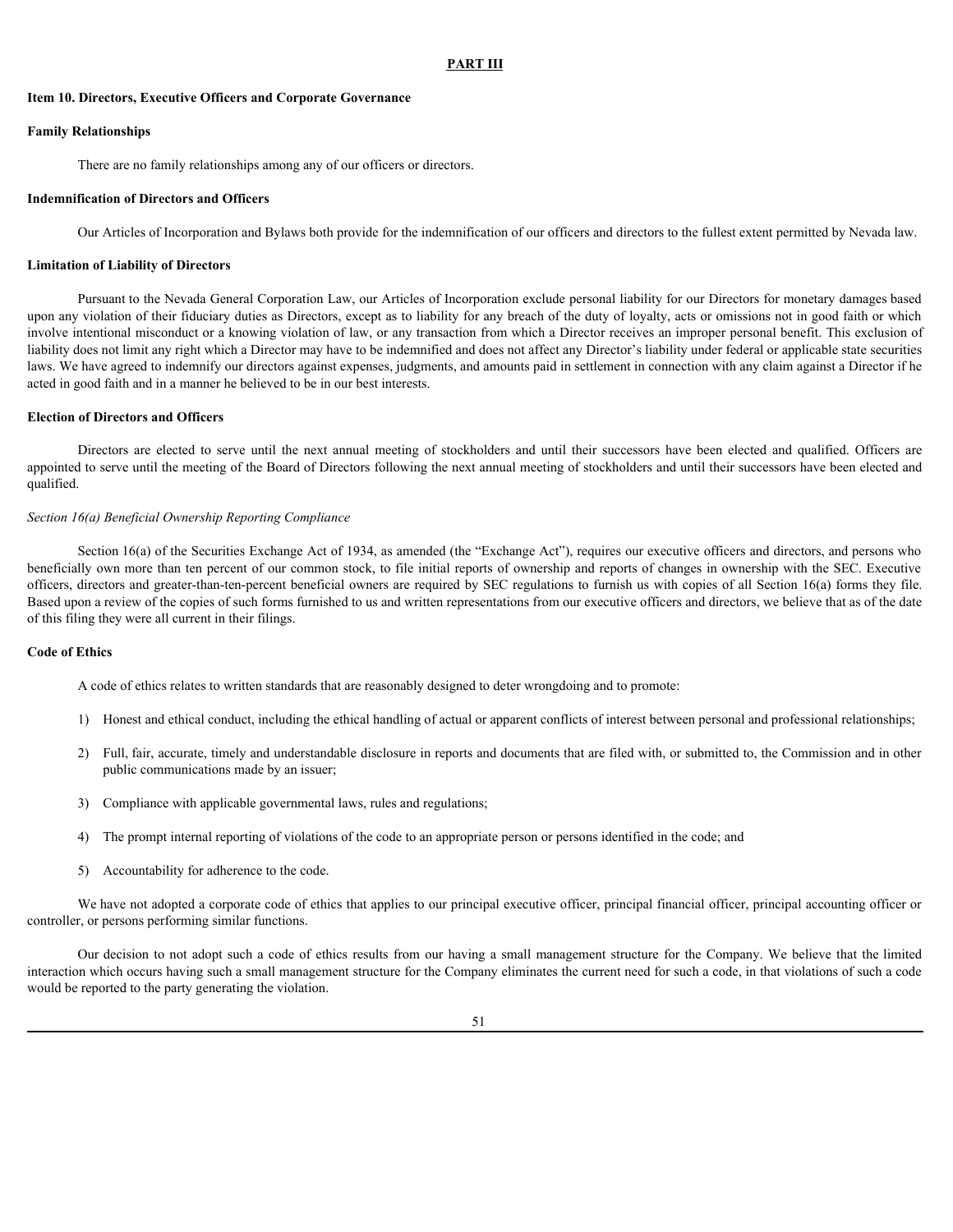#### **Corporate Governance**

We currently do not have standing audit, nominating and compensation committees of the board of directors, or committees performing similar functions. Until formal committees are established, our entire board of directors will perform the same functions as an audit, nominating and compensation committee.

#### **Involvement in Certain Legal Proceedings**

To the best of our knowledge, none of our directors or executive officers has, during the past five years:

- been convicted in a criminal proceeding or been subject to a pending criminal proceeding (excluding traffic violations and other minor offences);
- had any bankruptcy petition filed by or against the business or property of the person, or of any partnership, corporation or business association of which he was a general partner or executive officer, either at the time of the bankruptcy filing or within two years prior to that time;
- been subject to any order, judgment, or decree, not subsequently reversed, suspended or vacated, of any court of competent jurisdiction or federal or state authority, permanently or temporarily enjoining, barring, suspending or otherwise limiting, his involvement in any type of business, securities, futures, commodities, investment, banking, savings and loan, or insurance activities, or to be associated with persons engaged in any such activity;
- been found by a court of competent jurisdiction in a civil action or by the SEC or the Commodity Futures Trading Commission to have violated a federal or state securities or commodities law, and the judgment has not been reversed, suspended, or vacated;
- been the subject of, or a party to, any federal or state judicial or administrative order, judgment, decree, or finding, not subsequently reversed, suspended or vacated (not including any settlement of a civil proceeding among private litigants), relating to an alleged violation of any federal or state securities or commodities law or regulation, any law or regulation respecting financial institutions or insurance companies including, but not limited to, a temporary or **ECONDERATE CONVERTENT:**<br>We currently do red bases shadling and<br>in a currentless are estable<br>bed, our entire based of directions will perform the same functions as an addit, normitating and computes<br>the cease for the order prohibition order, or any law or regulation prohibiting mail or wire fraud or fraud in connection with any business entity; or been the subject of, or a party to Governance<br>We corrently do not know density undid, rominating and correspondent committees of the brand of density, or any metallic committees are committed in a component or committee and component or the committee and Exchange Act (15 U.S.C. 78c(a)(26))), any registered entity (as defined in Section 1(a)(29) of the Commodity Exchange Act (7 U.S.C. 1(a)(29))), or any equivalent exchange, association, entity or organization that has disciplinary authority over its members or persons associated with a member.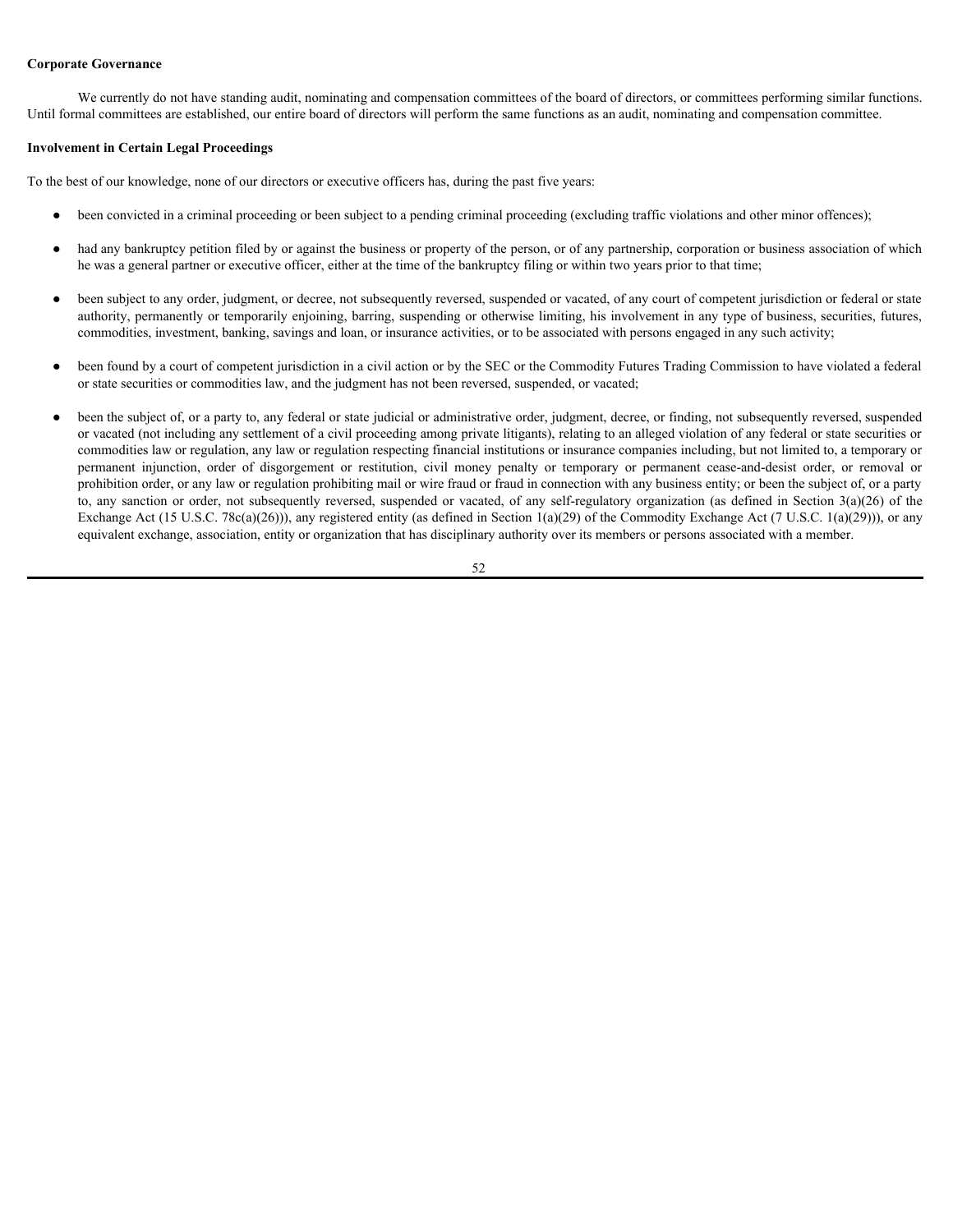#### *DIRECTORS AND EXECUTIVE OFFICERS*

The name, age and titles of our executive officer and director is as follows:

| <b>Name and Address of Executive</b> |     |                                                                                  |  |  |  |  |  |
|--------------------------------------|-----|----------------------------------------------------------------------------------|--|--|--|--|--|
| <b>Officer and/or Director</b>       | Age | Position                                                                         |  |  |  |  |  |
| 1522 Gardner Drive                   |     | (Principal Executive, Financial and Accounting Officer)                          |  |  |  |  |  |
| Lutz, Florida 33559                  |     |                                                                                  |  |  |  |  |  |
| Thomas P. Monahan                    | 68  | President, Treasurer, Secretary and Director (Principal Executive, Financial and |  |  |  |  |  |
| 60 Knolls Crescent Apt 9M            |     | Accounting Officer)                                                              |  |  |  |  |  |
| Bronx, New York 10463                |     |                                                                                  |  |  |  |  |  |

**Thomas P. Monahan** has acted as our President, Treasurer, Secretary and sole Director since our incorporation on January 6, 2009. Mr. Thomas P. Monahan owns 61.33% of the outstanding shares of our common stock. Thomas Monahan has been President of the Company from its inception to present. Mr. Monahan is a retired Certified Public Accountant who was in public practice as a sole practitioner from 1986 through December 2005. During this time, an injury to both of his legs and an extensive hospital and rehabilitation period no longer permitted him to meet the travel requirements of his engagements. On December 19, 2005, the New Jersey State Board of Accountancy entered a Consent Order whereby Mr. Monahan voluntarily agreed not to renew his license to practice accountancy in the State of New Jersey and to surrender his license, which expired December 31, 2005. The action arose because Mr. Monahan did not respond to an ethics inquiry by the American Institute of Certified Public Accountants. The failure to respond was due initially to Mr. Monahan's prolonged hospital stay, caused by an accident DIRECTORS AND EXECUTIFS OFFICERS<br>
The name, age and titles of our executive officer and director is as follows:<br> **Age**<br> **Age (Francipal Executive, Financial and Accounting Officer)<br>
1.522 Grading Divis Physical Executive** DIRECTORS AND EXECUTIVE OFFICERS<br>
The name, and address of Executive<br> **Age**<br> **Christian Executive, Financial and Accounting Offices**<br> **Christian Action**<br> **Christian Christian Action**<br> **Christian Christian Action**<br> **Christi** Certified Public Accountants or the New Jersey State Board of Accountancy with respect to the underlying ethics inquiry that had been pending for many years DIRECTORS AND EXECUTIFE OFFICERS<br> **Nome and Adders of Executive of ficer and director's as follows:**<br> **Nome and Material Officers**<br> **Concerning Officers**<br> **Concerning Concerning Area in Accounting Officers**<br> **Concerning C** accounting in 2006. In March, 2016, Mr. Monahan was admitted to Montefiore Hospital in the Bronx, NY for about two weeks. He died unexpectedly about two weeks after being released on April 4, 2016. DRECTORS AND EXECUTITE OFFICERS<br>
The name and Address of Leacustive officer and director is as follows:<br>
Name and Address of Leacustive Context of The other and directors<br>
1522 Context points are also than the security of

engaged in the private practice of law for over thirty years and had represented the Company from inception. His primary specialties are litigation, corporate and securities law and intellectual property law. From time to time Mr. Fidler has served as an officer and director of publicly traded companies, most recently, 2010 to 2015, being General Counsel and a director of Proteonomix, Inc., a biotechnology, stem cell company. Mr. Fidler will attempt to maintain the continuity of the business of the Company and failing that arrange for a new business for the Company after which his intention is to resign.

# **AUDIT COMMITTEE**

We do not have an audit committee financial expert. We do not have an audit committee financial expert because we believe the cost related to retaining a financial expert at this time is prohibitive. Further, because we have no operations, at the present time, we believe the services of a financial expert are not warranted.

## **ITEM 11. EXECUTIVE COMPENSATION**

The table below summarizes all compensation awarded to, earned by, or paid to our executive officers by any person for all services rendered in all capacities to us for the fiscal period from our incorporation on January 6, 2009 to December 31, 2015.

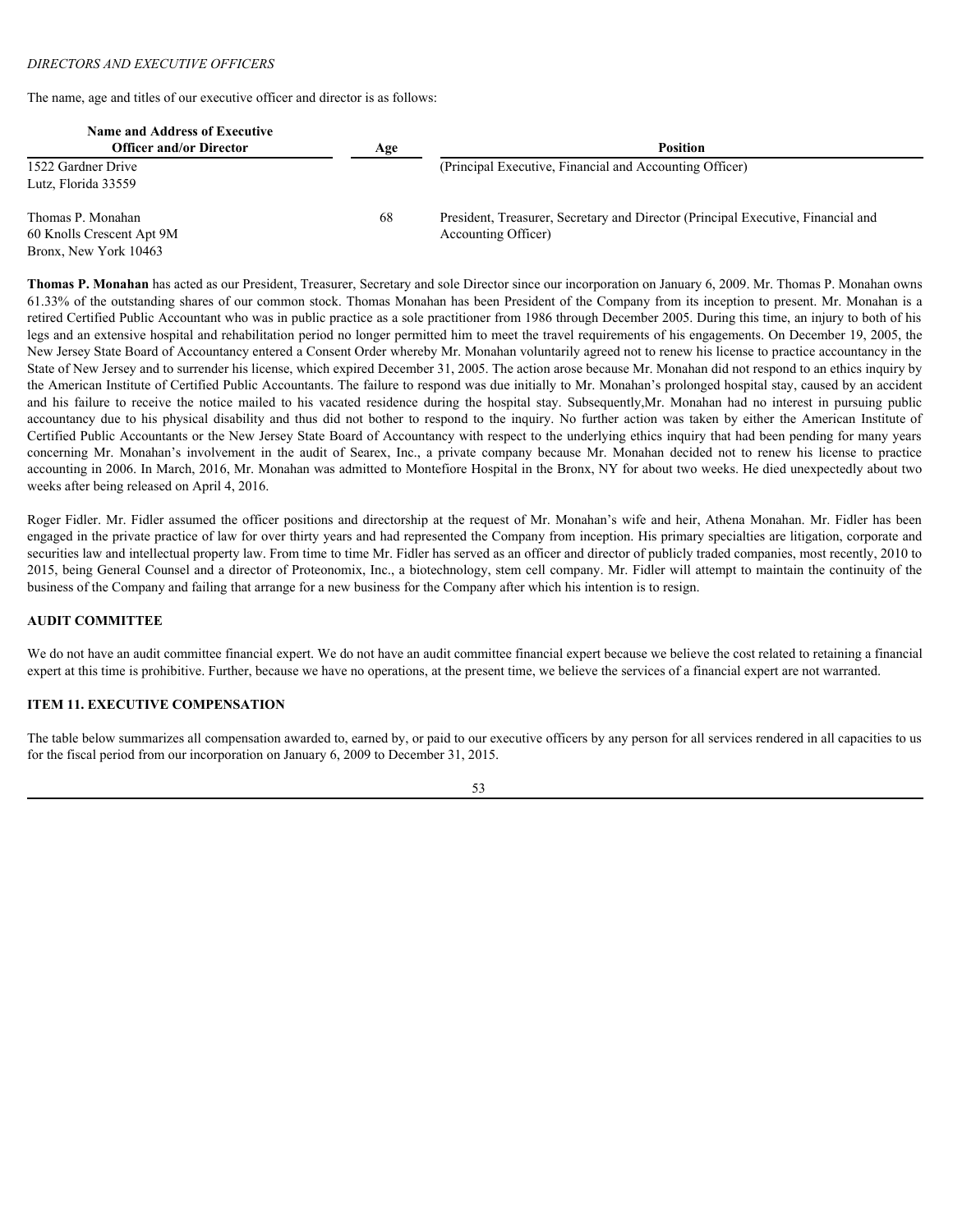## **Summary Compensation Table**

|                                   |      |                         |                        |                                                      |                            | <b>Non-Equity</b>                         |                                         |                                                |                      |
|-----------------------------------|------|-------------------------|------------------------|------------------------------------------------------|----------------------------|-------------------------------------------|-----------------------------------------|------------------------------------------------|----------------------|
| Name and<br>Principal<br>Position | Year | <b>Salary</b><br>$(\$)$ | <b>Bonus</b><br>$(\$)$ | <b>Stock</b><br>Awards<br>$\left( \mathbb{S}\right)$ | Option<br>Awards<br>$(\$)$ | Incentive<br>Plan<br>Compensation<br>(\$) | <b>All Other</b><br>Compensation<br>(S) | <b>All Other</b><br>Compensation<br><b>(S)</b> | Total<br><b>(\$)</b> |
| Thomas P. Monahan,                | 2009 | $-0-$                   | $-0-$                  | $-0-$                                                | $-0-$                      | $-0-$                                     | $-0-$                                   | $-0-$                                          | $-0-$                |
| President, Secretary              | 2010 | $-0-$                   | $-0-$                  | $-0-$                                                | $-0-$                      | $-0-$                                     | $-0-$                                   | $-0-$                                          | $-0-$                |
| and Treasurer                     | 2011 | $-0-$                   | $-0-$                  | $-0-$                                                | $-0-$                      | $-0-$                                     | $-0-$                                   | $-0-$                                          | $-0-$                |
|                                   | 2012 | $-0-$                   | $-0-$                  | $-0-$                                                | $-0-$                      | $-0-$                                     | $-0-$                                   | $-0-$                                          | $-0-$                |
|                                   | 2013 | $-0-$                   | $-0-$                  | $-0-$                                                | $-0-$                      | $-0-$                                     | $-0-$                                   | $-0-$                                          | $-0-$                |
|                                   | 2014 | $-0-$                   | $-0-$                  | $-0-$                                                | $-0-$                      | $-0-$                                     | $-0-$                                   | $-0-$                                          | $-0-$                |
|                                   | 2015 | $-0-$                   | $-0-$                  | $-0-$                                                | $-0-$                      | $-0-$                                     | $-0-$                                   | $-0-$                                          | $-0-$                |

There are no current employment agreements between the company and its officer.

## CHANGE OF CONTROL

As of December 31, 2015, we had no pension plans or compensatory plans or other arrangements which provide compensation in the event of a termination of employment or a change in our control.

## **ITEM 12. SECURITY OWNERSHIP OF CERTAIN BENEFICIAL OWNERS AND MANAGEMENT AND RELATED STOCKHOLDER MATTERS**

The following table provides certain information regarding the ownership of our common stock, as of February 28, 2015 and as of the date of the filing of this annual report by:

- each of our executive officers;
- each director;
- each person known to us to own more than 5% of our outstanding common stock; and
- all of our executive officers and directors and as a group.

| <b>Title of Class</b>                   | <b>Name and Address of</b><br><b>Beneficial Owner</b> | <b>Amount and Nature of</b><br><b>Beneficial Ownership</b> | Percentage |
|-----------------------------------------|-------------------------------------------------------|------------------------------------------------------------|------------|
| Common Stock                            | Thomas P. Monahan*                                    | 10,000,000 shares of common stock<br>(direct)              | 61.33%     |
|                                         |                                                       |                                                            |            |
|                                         | John Swint                                            | 3,000,000 shares of Common stock                           | 18.40%     |
|                                         |                                                       |                                                            |            |
|                                         | Roger L. Fidler Esq.                                  | 1,400,000 shares of common stock                           | 8.59%      |
|                                         |                                                       |                                                            |            |
| All officers and directors (1 person)** |                                                       | 1,400,000 shares of common stock                           | 8.59%      |
|                                         |                                                       |                                                            |            |

The percent of class is based on 16,304,300 shares of common stock issued and outstanding as of the date of this annual report.

\*Athena Monahan is believed to be the heir to the shares of Mr. Monahan, her husband.

\*\* On April 12, 2016 Mr. Fidler became the sole officer and director of the Company.

## **ITEM 13. CERTAIN RELATIONSHIPS AND RELATED TRANSACTIONS**

On February 17, 2009, Virtual Learning issued 10,000,000 shares of common stock at par value (\$.001 per share) to Thomas P. Monahan, President, in exchange for cash of \$10,000.

On March 31, 2009, Virtual Learning issued an aggregate of 700,000 shares of common stock to four individuals for services relating to curriculum development. The 700,000 shares were valued at \$140,000 (or \$.20 per share), which amount was charged to "Capitalized Curriculum Development Costs" (See Note 3) in 2009.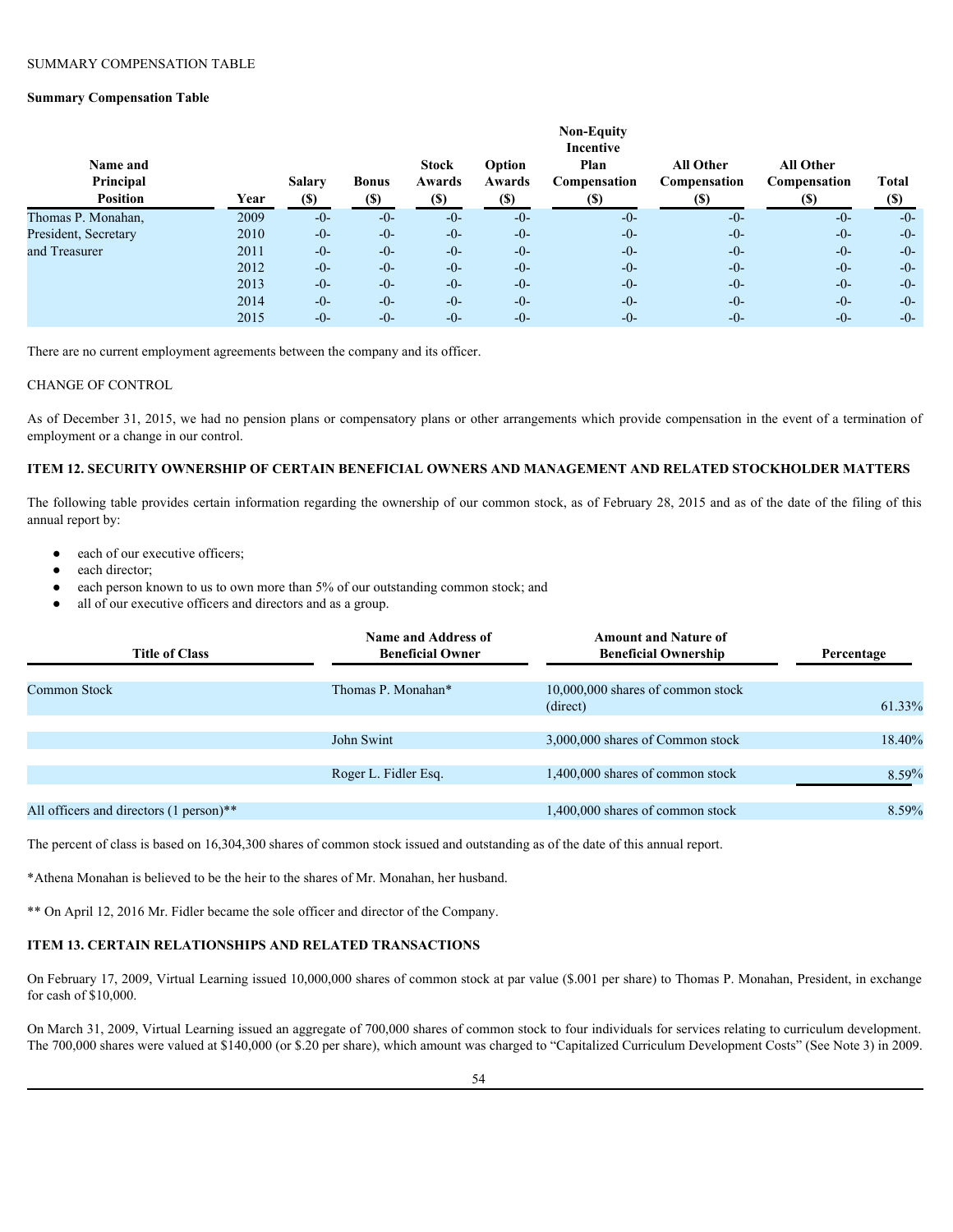On March 31, 2009, Virtual Learning issued 3,000,000 shares of common stock to Dr. John Swint for services. The 3,000,000 shares were valued at \$600,000 (or \$.20 per share), which amount was expensed and included in "Common Stock issued for consulting fees" in the accompanying Statements of Operations in 2009.

On March 31, 2009, Virtual Learning issued 400,000 shares of common stock to Mr. Roger Fidler for legal services. The 400,000 shares were valued at \$80,000 (or \$.20 per share), which amount was expensed and included in "Common stock issued for legal fees" in the accompanying Statements of Operations in 2009.

In March 2010, Virtual Learning issued 100,000 shares of common stock for a cash price of \$20,000 at \$.20 per share to one individual.

In June 2010, Mr. Roger Fidler, President, received an additional 600,000 shares of common stock for legal services. The 600,000 shares were valued at \$120,000 (or \$.20 per share), which amount was expensed and included in "Common stock issued for legal fees" in the accompanying Statements of Operations in 2010.

In June 2010, Virtual Learning issued an aggregate of 550,000 shares of common stock to four individuals for services relating to curriculum development. The 550,000 shares were valued at \$110,000 (or \$.20 per share), which amount was charged to "Capitalized Curriculum Development Costs" (See Note 3) in 2010.

In October 2011, an agreement with one individual was rescinded for non-performance. The stock certificate for 200,000 shares was returned to Virtual Learning and canceled. The 200,000 shares were valued at \$40,000 (or \$.20 per share), which amount was credited to "Capitalized Curriculum Costs" (See Note 3) in 2011.

In December 2011, Virtual Learning issued an additional 200,000 shares of common stock to Mr. Roger Fidler for legal services. The 200,000 shares were valued at \$40,000 (or \$.20 per share), which amount was expensed and included in "Common stock issued for legal fees" in the accompanying Statements of Operations in 2011.

In December 2012, Virtual Learning's public offering of up to 1,000,000 shares of common stock at \$.50 per share (See Note 1) terminated. An aggregate of 2,100 shares of stock were sold for \$1,050.

In June 2013, Virtual Learning issued an aggregate of 550,000 shares of common stock to five individuals for consulting and other services. The 550,000 shares were valued at \$110,000 (or \$.20 per share), which amount will be expensed in the three months ended June 30, 2013.

In October and November, 2014, Virtual Learning received cash loans from three individuals and one entity totaling \$40,000. The loans bear interest at 15% per annum and are due one year from the date of receipt. The lenders have the right to convert all or part of the principal and interest into Virtual Learning common stock at a price of \$.20 per share.

In May 2015, Virtual Learning received cash loans from two individuals totaling \$10,000. The loans bear interest at 15% per annum and are due one year from the date of receipt. The lenders have the right to convert all or part of the principal and interest into Virtual Learning common stock at a price of \$.20 per share.

In January 2015, Virtual Learning issued a total of 200,000 shares of common stock to four noteholders in connection with their loans totaling \$40,000.

The 200,000 shares were valued at \$40,000 (or \$.20 per share), which amount was charged to debt discounts in the three months ended March 31, 2015.

In February 2015, Virtual Learning issued 200,000 shares of common stock to Mr. Roger Fidler, President, for legal services. The 200,000 shares were valued at \$40,000 (or \$.20 per share), which amount was expensed in the three months ended March 31, 2015.

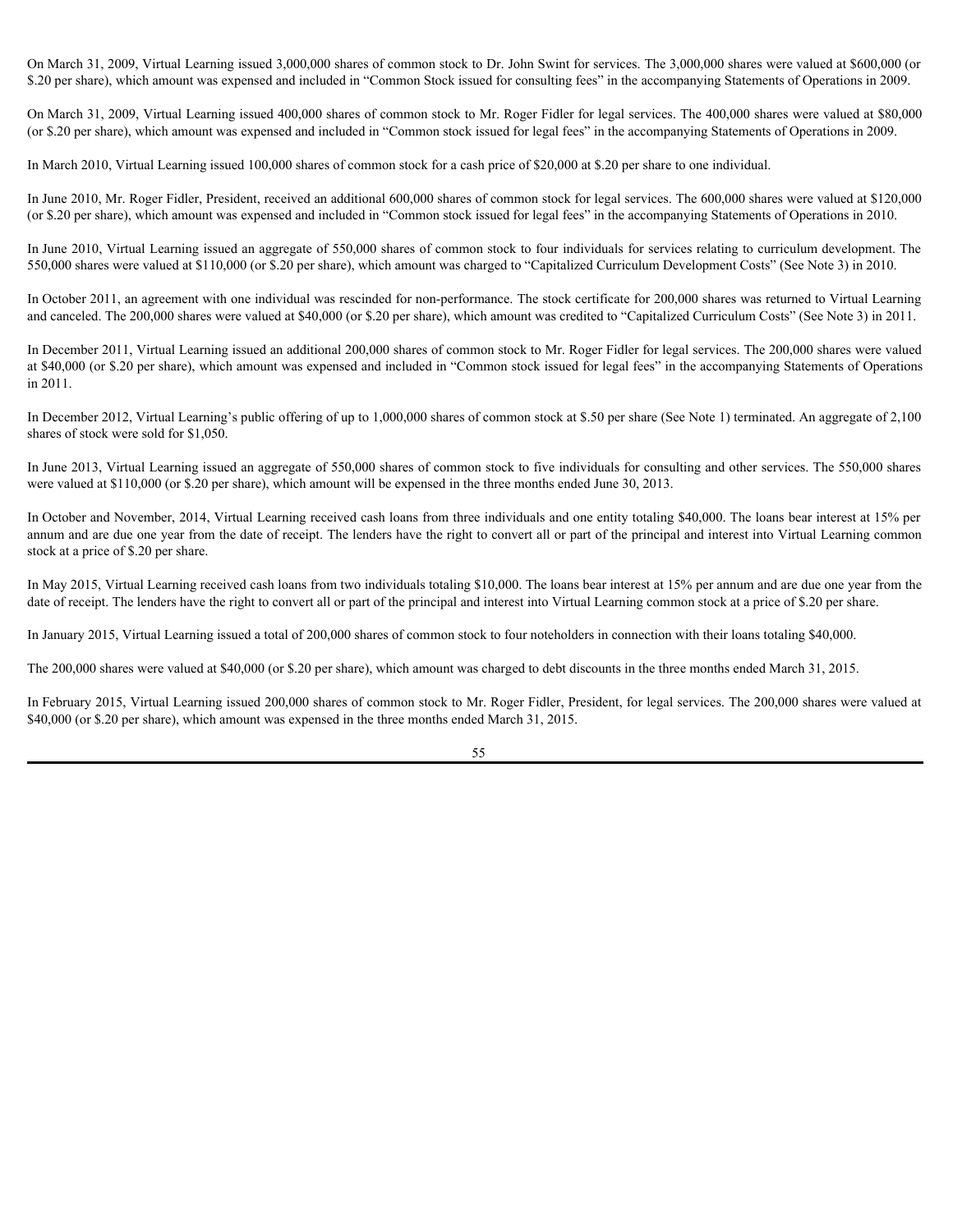In June 2015 Virtual Learning sold a total of 2,100 shares of common stock to three individuals at a price of \$.50 per share for proceeds of \$1,050.

In June 2015, Virtual Learning issued a total of 50,000 shares of common stock to two individuals in connection with their loans totaling \$10,000. The 50,000 shares were valued at \$10,000 (see Note 5). The 50,000 shares were valued at \$10,000 (or \$.20 per share), which amount was charged to debt discounts in the three months ended June 30 2015.

In July 2015, Virtual Learning sold a total of 100 shares of common stock to one individual at a price of \$.50 per share for proceeds of \$50.

Virtual Learning's management (board of directors) determines the value assigned to shares of common stock issued in non-cash transactions in the absence of a public market for these shares.

Virtual Learning occupied office space rent free on a month to month basis at 60 Knolls Crescent, Apartment 9M, Bronx, New York 10463. It is now occupies office space rent free on a month to month basis at 1522 Gardner Drive, Lutz, Fl 33559, the residence of Roger Fidler, sole officer and director of the Company.

## **ITEM 14. PRINCIPAL ACCOUNTANT FEES AND SERVICES**

During fiscal year ended December 31, 2015, we incurred approximately \$7,000 in fees to our principal independent accountants for professional services rendered in connection with the audit of our financial statements and for the quarterly reviews of our financial statements.

|                   | 2015 |        | 2014 |       |
|-------------------|------|--------|------|-------|
| <b>Audit Fees</b> |      | 14,500 | ٨D   | 7,000 |
| Tax Fees          |      | Nil    |      | Nil   |
| All Other Fees    |      | Nil    |      | Nil   |
| <b>Total</b>      |      | 14,500 | ٨D   | 7,000 |



# **Item 15. Exhibits**

Exhibits

The following exhibits are filed as part of this annual report.

| Number                | Description                                                                                                                                                                                    |
|-----------------------|------------------------------------------------------------------------------------------------------------------------------------------------------------------------------------------------|
| 3.1(1)                | Certificate of Incorporation of The Virtual Learning Company, Inc.                                                                                                                             |
| 3.2(1)                | By-laws of The Virtual Learning Company, Inc.                                                                                                                                                  |
| 4.1(1)                | Sample Stock Certificate                                                                                                                                                                       |
| 10.1(1)               | Intellectual Property Purchase Agreement                                                                                                                                                       |
| 10.2(1)               | Consulting Agreement with William Kazmierczach                                                                                                                                                 |
| $*31.1$               | Certification of Principal Executive Officer and Principal Financial Officer, pursuant to SEC Rules 13a-14(a) and 15d-14(a), adopted pursuant<br>Section 302 of the Sarbanes Oxley Act of 2002 |
| $*32.1$               | Certification of Chief Executive Officer and Principal Financial Officer, pursuant to 18 U.S.C. Section 1350, as adopted pursuant to Section 906 of<br>the Sarbanes-Oxley Act of 2002          |
| $*101$ . INS          | <b>XBRL Instance Document</b>                                                                                                                                                                  |
| $*101$ .SCH           | XBRL Taxonomy Extension Schema Document                                                                                                                                                        |
| $*101.CAL$            | XBRL Taxonomy Extension Calculation Linkbase Document                                                                                                                                          |
| $*101.$ DEF           | XBRL Taxonomy Extension Definition Linkbase Document                                                                                                                                           |
| $*101.LAB$            | XBRL Taxonomy Extension Label Linkbase Document                                                                                                                                                |
| *101.PRE              | XBRL Taxonomy Extension Presentation Linkbase Document                                                                                                                                         |
| (1) Previously filed. |                                                                                                                                                                                                |
| (*) Filed herewith.   |                                                                                                                                                                                                |
|                       |                                                                                                                                                                                                |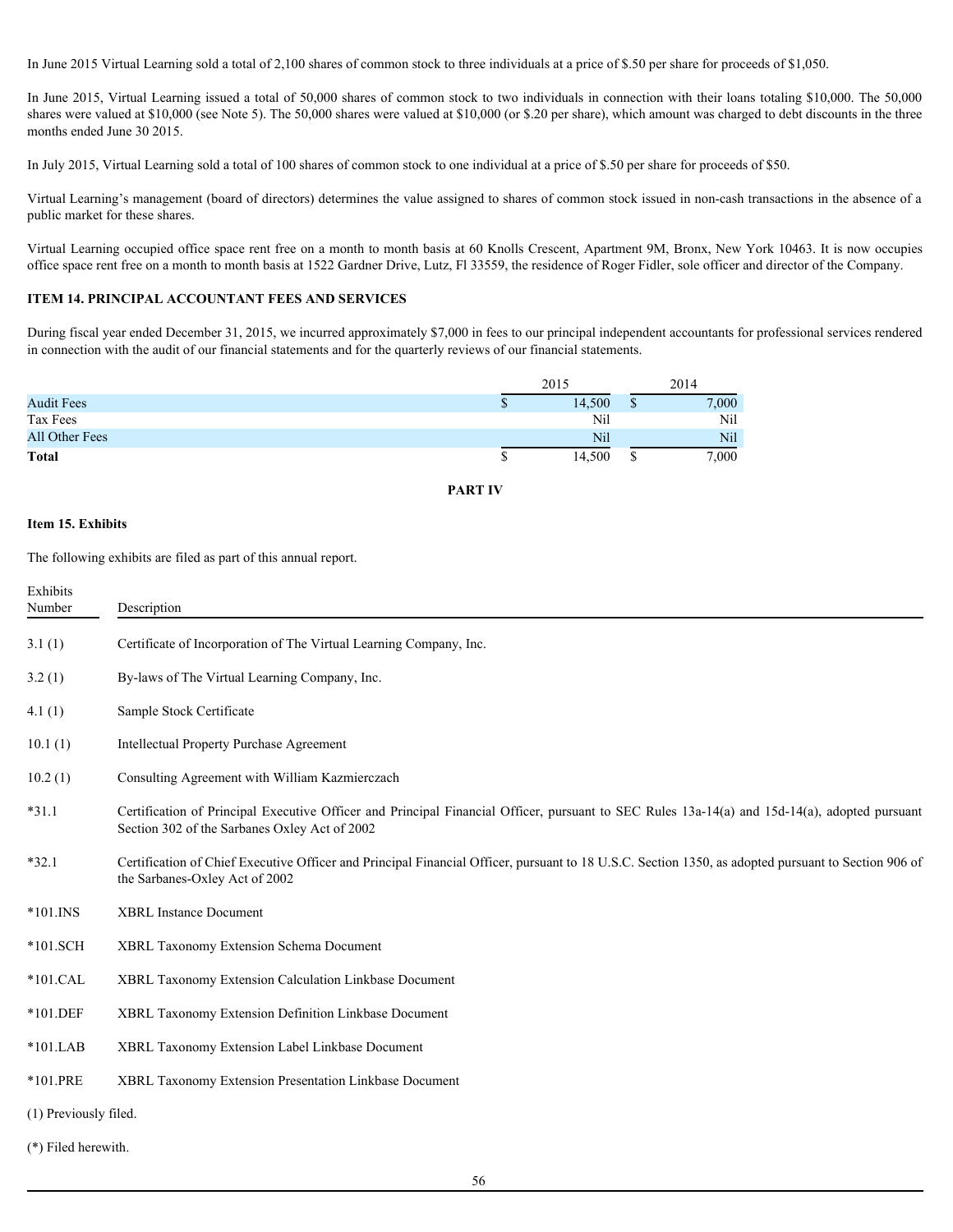# **SIGNATURES**

In accordance with the requirements of the Exchange Act, the registrant caused this report to be signed on its behalf by the undersigned, thereunto duly authorized.

# **The Virtual Learning Company, Inc.**

Dated: May 11, 2016 By: */s/ Roger Fidler* 

Roger Fidler, President, P rincipal Executive and Financial and Accounting **Officer**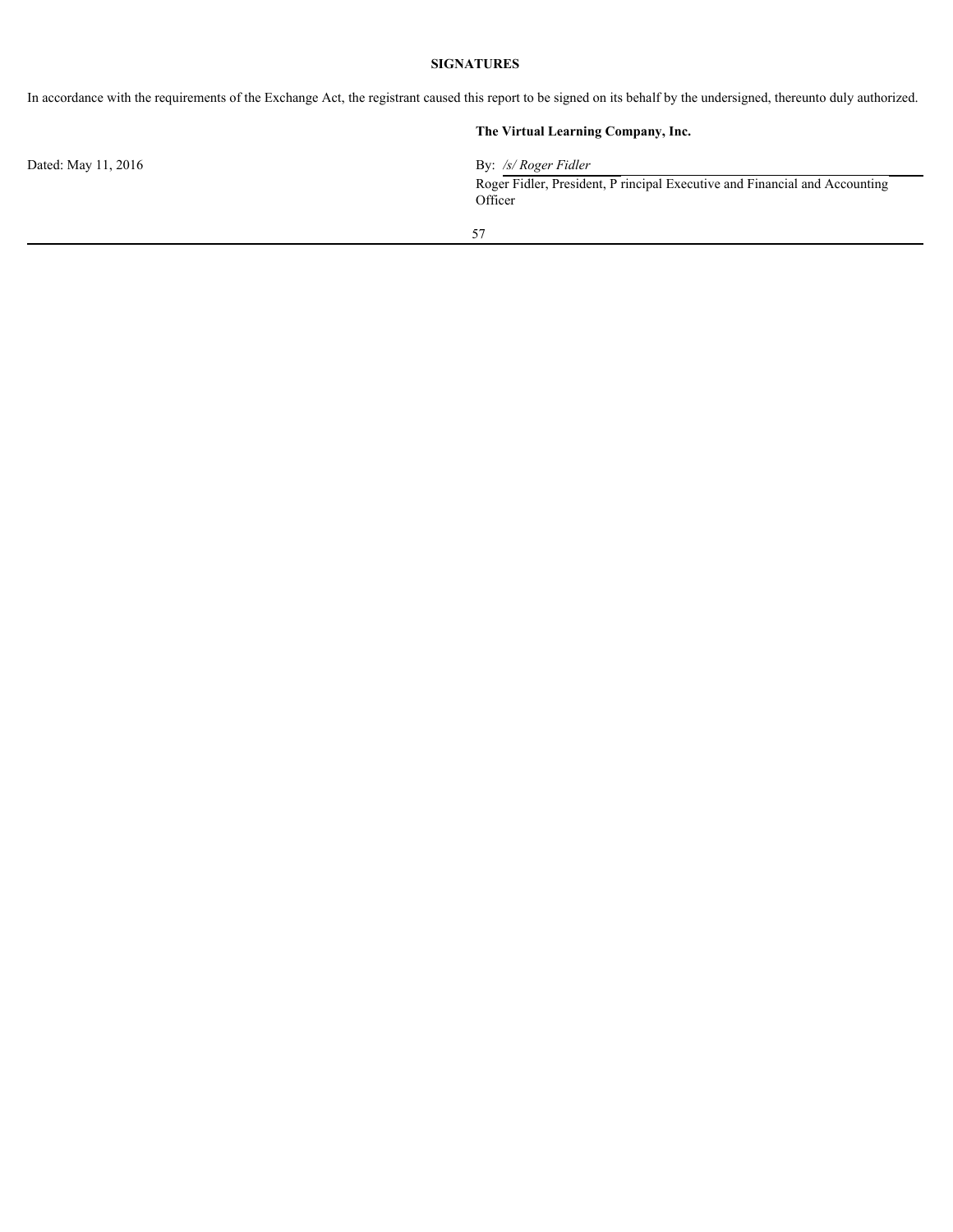## **CERTIFICATIONS**

I, Roger L. Fidler, certify that:

1. I have reviewed this annual report of The Virtual Learning Company, Inc.;

2. Based on my knowledge, this report does not contain any untrue statement of a material fact or omit to state a material fact necessary to make the statements made, in light of the circumstances under which such statements were made, not misleading with respect to the period covered by this report;

3. Based on my knowledge, the financial statements, and other financial information included in this report, fairly present in all material respects the financial condition, results of operations and cash flows of the issuer as of, and for, the periods presented in this report;

4. The issuer's other certifying officer(s) and I are responsible for establishing and maintaining disclosure controls and procedures (as 4efined in Exchange Act Rules  $13a-15(e)$  and  $15d-15(e)$ ) and internal control over financial reporting (as defined in Exchange Act Rules  $13a-15(f)$ ) and  $15d-15(f)$ ) for the issuer and have:

period in which this report is being prepared;

EXHIBIC ATIONS<br>
EXHIBIT 31<br>
1. I have reviewed this immal report of The Virtual Leurning Company, Inc.;<br>
2. Based on my knowledge, this report does not contain any unitre sistement of a material fact or remit to sute a mat **EXHIBIT 31**<br> **EXHIBIT 31**<br> **EXHIBIT 31**<br> **EXHIBIT 31**<br> **EXHIBIT 31**<br> **EXHIBIT 31**<br> **EXHIBIT 31**<br> **EXHIBIT 31**<br> **EXHIBIT 31**<br> **EXHIBIT 31**<br> **EXHIBIT 31**<br> **EXHIBIT 31**<br> **EXHIBIT 31**<br> **EXHIBIT 31**<br> **EXHIBIT 31**<br> **EXHIBIT 31** (b) Designed such internal control over financial reporting, or caused such internal control over financial reporting to be designed under our supervision, to provide reasonable assurance regarding the reliability of financial reporting and the preparation of financial statements for external purposes in accordance with generally accepted accounting principles; **CERTIFICATIONS**<br>
1 have societed this strengt of The Vribal Farming Company, Inc.,<br>
2. Hased on my knowledge, this report does not contain any unitra-statement of a material fact or emit to datie a material fact recessor I. Have reviewed this numal seperit of The Virtual Learning Company, Inc.<br>
2. Bured on ny knowledge, this report does not contain any unitare attenuated when material fact or omit to state a material for the properties wh

disclosure controls and procedures, as of the end of the period covered by this report based on such evaluation; and

(d) Disclosed in this report any change in the issuer's internal control over financial reporting that occurred during the issuer's most recent fiscal quarter (the issuer's fourth fiscal quarter in the case of an annual report) that has materially affected, or is reasonably likely to materially affect, the issuer's internal control over financial reporting; and

5. The issuer's other certifying officer(s) and I have disclosed, based on our most recent evaluation of internal control over financial reporting, to the issuer's auditors and the audit committee of the issuer's board of directors (or persons performing the equivalent functions):

adversely affect the issuer's ability to record, process, summarize and report financial information; and

(b) Any fraud, whether r not material, that involves management or other employees who have a significant role in the issuer's internal control over financial reporting.

Date: May 11, 2016

*/s/ Roger L. Fidler* CEO and CFO